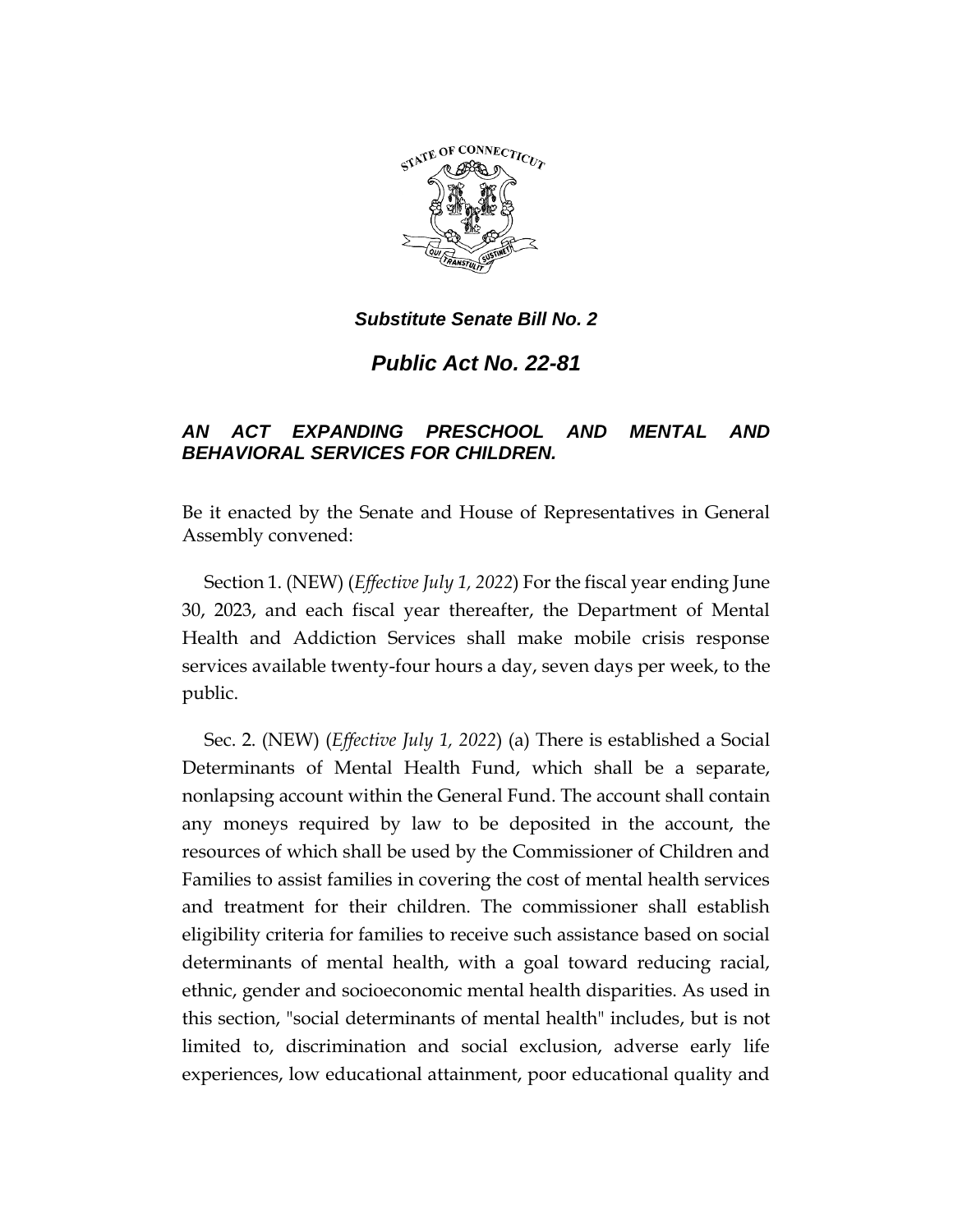educational inequality, poverty, income inequality and living in socioeconomically deprived neighborhoods, food insecurity, unemployment, underemployment and job insecurity, poor housing quality and housing instability, impact of climate change, adverse features of the structures and systems in which persons live or work and poor access to health care.

(b) The commissioner may accept on behalf of the fund any federal funds or private grants or gifts made for purposes of this section. The commissioner shall use such funds to make grants to families for the purposes described in this section.

Sec. 3. (NEW) (*Effective July 1, 2022*) Not later than July 1, 2023, the Department of Education, in collaboration with the governing authority for intramural and interscholastic athletics, shall develop a mental health plan for student athletes to raise awareness of mental health resources available to student athletes. Such plan shall be made available to local and regional boards of education and implemented in accordance with the provisions of section 4 of this act. Such plan shall include, but need not be limited to, provisions relating to (1) access to the mental health services team for the school district, (2) screening and recognizing appropriate referrals for student athletes, (3) communication among members of the mental health services team, (4) the management of administration of student athlete medications, (5) crisis intervention services, (6) the mitigation of risk to student athletes, and (7) transition care for those student athletes leaving intramural or interscholastic athletics by means of graduation, dismissal or suspension. The department shall make such plan available on its Internet web site and provide technical assistance to local and regional boards of education in the implementation of the plan.

Sec. 4. (NEW) (*Effective July 1, 2022*) For the school year commencing July 1, 2023, and each school year thereafter, each local and regional board of education shall implement the mental health plan for student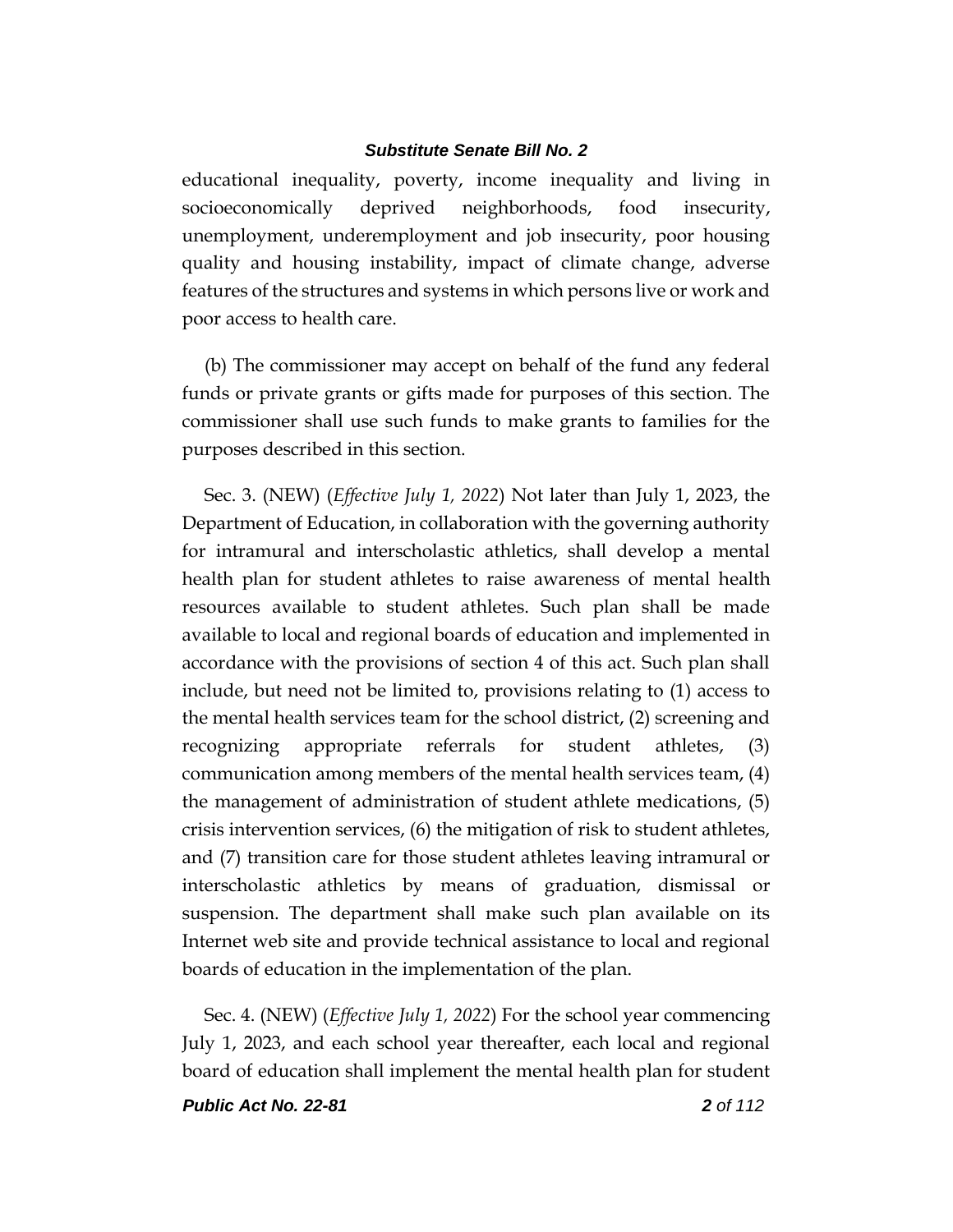athletes, developed pursuant to section 3 of this act, for the school district.

Sec. 5. Section 10-21k of the general statutes is repealed and the following is substituted in lieu thereof (*Effective July 1, 2022*):

**[**A local or regional board of education may establish a**]** The Department of Education, in collaboration with the Labor Department, shall administer the Pipeline for Connecticut's Future program. Under the program, **[**a local or regional board of education shall partner with**]** the department shall (1) assist local and regional boards of education in enhancing existing partnerships or establishing new partnerships with providers of child care services, early childhood education programs or mental health services, as well as any additional fields such as manufacturing, computer programming or the culinary arts, and one or more local businesses, to offer a pathways program  $(A)$  that assists students in (i) obtaining occupational licenses, (ii) participating in apprenticeship opportunities, and (iii) gaining immediate job skills, (B) that provides (i) industry-specific class time and cooperative work placements, (ii) on-site and apprenticeship training, and  $(iii)$  course credit and occupational licenses to students upon completion, and (C) that may lead to a diploma, credential, certificate or license upon graduation in early child care, education or mental health services, and any additional fields, such as manufacturing, computer programming or the culinary arts, and (2) provide incentives to local and regional boards of education for establishing such partnerships.

Sec. 6. (*Effective July 1, 2022*) The Neag School of Education at The University of Connecticut shall conduct a study of the impact of social media and mobile telephone usage on the mental health of students in grades kindergarten to twelve, inclusive. Such study shall include, but need not be limited to, an evaluation of the mental health of students related to social media and phone usage across the elementary, middle and high school levels and how such usage impacts the educational

*Public Act No. 22-81 3 of 112*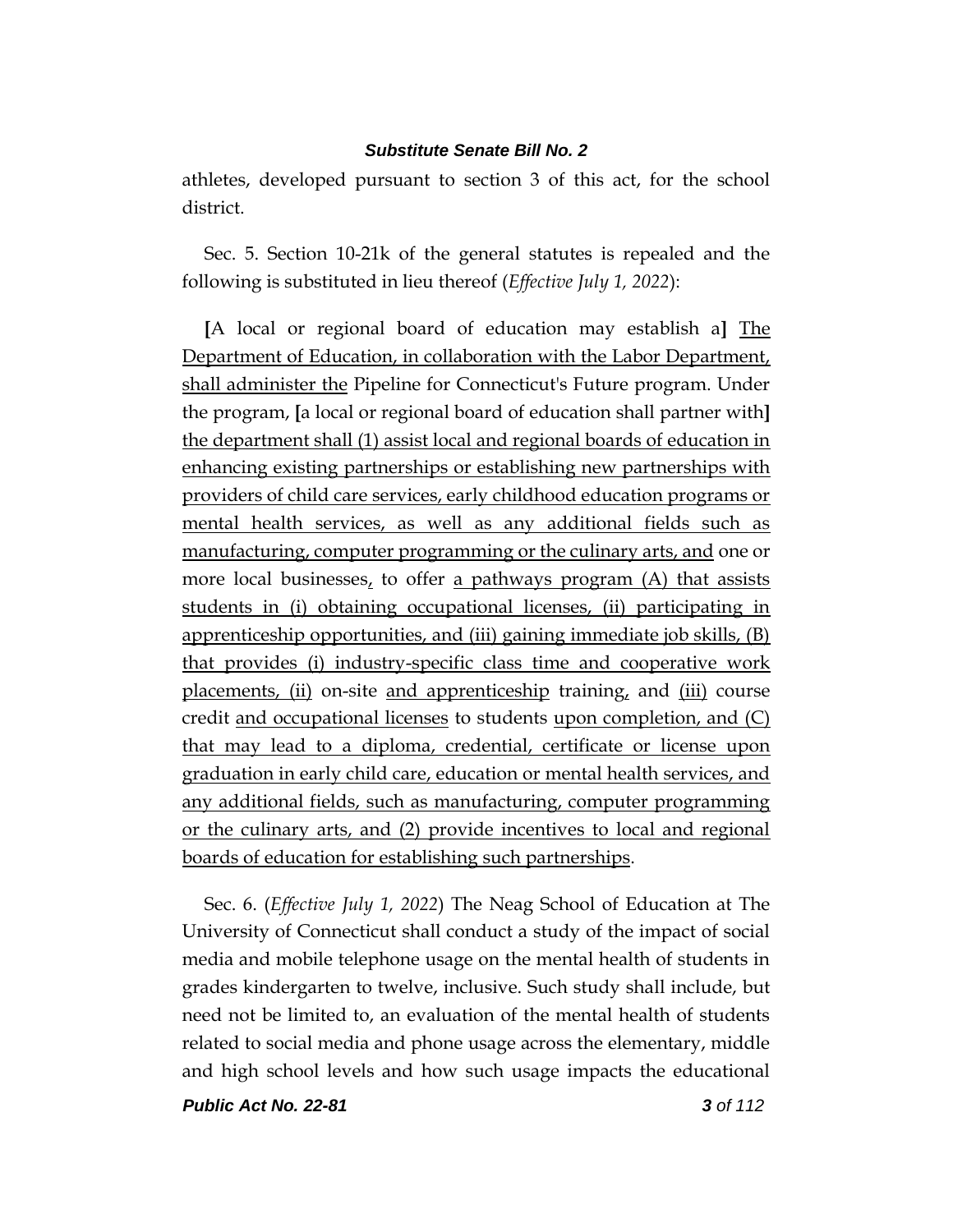experience for students and the school climate. Not later than January 1, 2024, the Neag School of Education shall submit a report on its findings and any recommendations to the joint standing committee of the General Assembly having cognizance of matters relating to children and public health, in accordance with the provisions of section 11-4a of the general statutes.

Sec. 7. Subdivision (3) of subsection (a) of section 19a-77 of the general statutes is repealed and the following is substituted in lieu thereof (*Effective July 1, 2022*):

(3) A "family child care home" which consists of a private family home **[**caring**]** providing care (A) for (i) not more than six children, including the provider's own children not in school full time, **[**where the children are cared**]** without the presence or assistance of an assistant or substitute staff member approved by the Commissioner of Early Childhood, pursuant to section 19a-87b, present and assisting the provider, or (ii) not more than nine children, including the provider's own children, with the presence and assistance of such approved assistant or substitute staff member, and (B) for not less than three or more than twelve hours during a twenty-four-hour period and where care is given on a regularly recurring basis except that care may be provided in excess of twelve hours but not more than seventy-two consecutive hours to accommodate a need for extended care or intermittent short-term overnight care. During the regular school year, for providers described in subparagraph  $(A)(i)$  of this subdivision, a maximum of three additional children who are in school full time, including **[**the**]** such provider's own children, shall be permitted, except that if **[**the**]** such provider has more than three children who are such provider's own children and in school full time, all of **[**the**]** such provider's own children shall be permitted. During the summer months when regular school is not in session, for providers described in subparagraph  $(A)(i)$  of this subdivision, a maximum of three additional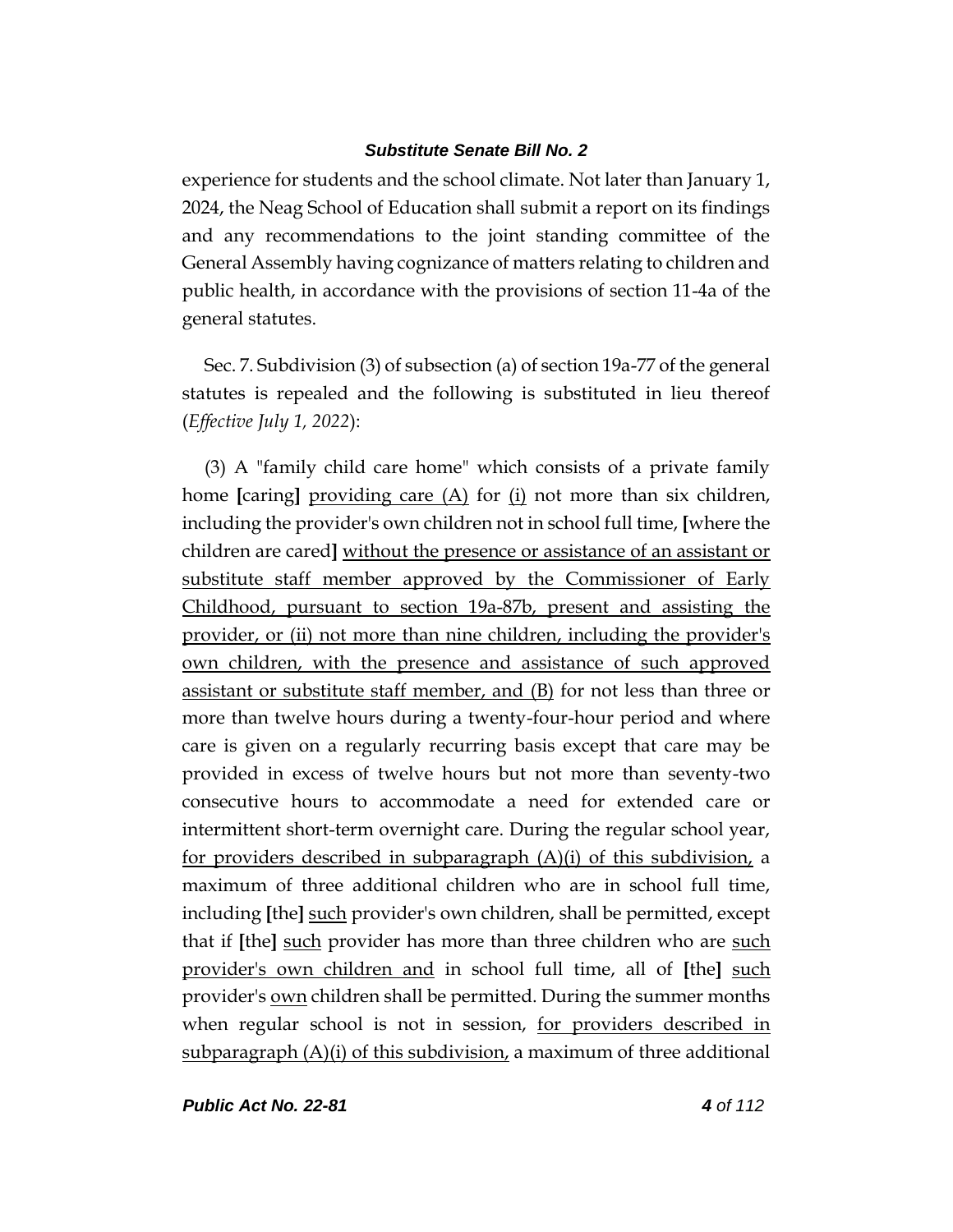children who are otherwise enrolled in school full time **[**, including the provider's own children,**]** shall be permitted if there is such an approved assistant or substitute staff member **[**approved by the Commissioner of Early Childhood, pursuant to section 19a-87b,**]** present and assisting **[**the**]** such provider, except that **[**(A)**]** (i) if **[**the**]** such provider has more than three such additional children who are **[**the**]** such provider's own children, all of **[**the**]** such provider's own children shall be permitted, and  $[(B)]$  (ii) such approved assistant or substitute staff member shall not be required if all of such additional children are **[**the**]** such provider's own children;

Sec. 8. (NEW) (*Effective July 1, 2022*) For the school year commencing July 1, 2022, and each school year thereafter, each local and regional board of education shall hire or designate an existing employee to serve as the family care coordinator for the school district. The family care coordinator shall work with school social workers, school psychologists and school counselors in the schools under the jurisdiction of the board. The family care coordinator shall serve as a liaison for the school system with mental health service providers for the purposes of providing students with access to mental health resources within the community bringing mental health services to students inside of the school.

Sec. 9. Section 10-221o of the general statutes is repealed and the following is substituted in lieu thereof (*Effective from passage*):

(a) Each local and regional board of education shall require each school under its jurisdiction to (1) offer all full day students a daily lunch period of not less than twenty minutes, and (2) include in the regular school day for each student enrolled in elementary school time devoted to physical exercise of not less than twenty minutes in total, except that a planning and placement team may develop a different schedule for a child requiring special education and related services in accordance with chapter 164 and the Individuals With Disabilities Education Act, 20 USC 1400 et seq., as amended from time to time. In the event of a

*Public Act No. 22-81 5 of 112*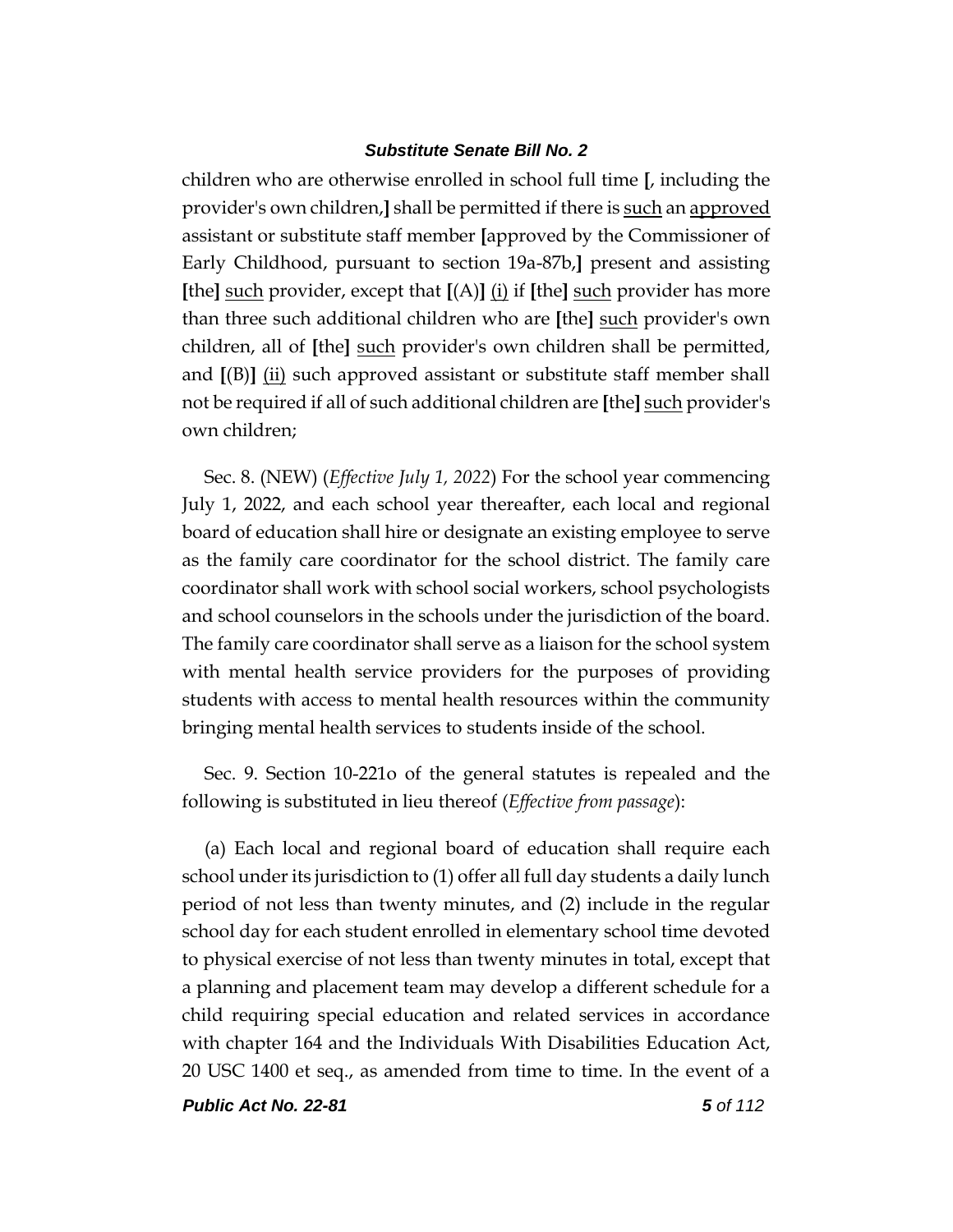conflict with this section and any provision of chapter 164, such other provision of chapter 164 shall be deemed controlling. Nothing in this subsection shall prevent a local or regional board of education from including an additional amount of time, beyond the twenty minutes required for physical exercise, devoted to undirected play during the regular school day for each student enrolled in elementary school.

(b) **[**Not later than October 1, 2019, each local and regional board of education shall adopt a policy, as the board deems appropriate, concerning the issue regarding any school employee being involved in preventing a student from participating in the entire time devoted to physical exercise or undirected play in the regular school day, pursuant to subsection (a) of this section, as a form of discipline.**]** For the school year commencing July 1, 2022, and each school year thereafter, each local and regional board of education shall adopt a policy, as the board deems appropriate, concerning the circumstances when a school employee may prevent or otherwise restrict a student from participating in the entire time devoted to physical exercise in the regular school day, pursuant to subsection (a) of this section, as a form of discipline. Such policy shall (1) permit such prevention or restriction (A) when a student poses a danger to the health or safety of other students or school personnel, or (B) when such prevention or restriction is limited to the period devoted to physical exercise that is the shortest in duration if there are two or more periods devoted to physical exercise in a school day, provided the period of time devoted to physical exercise that such student may participate in during such school day is at least twenty minutes in duration, (2) only permit such prevention or restriction once during a school week, unless such student is a danger to the health or safety of other students or school personnel, (3) not include any provisions that such board determines are unreasonably restrictive or punitive, (4) distinguish between (A) discipline imposed prior to the start of such time devoted to physical exercise and discipline imposed during such time devoted to physical exercise, and (B) discipline that (i)

*Public Act No. 22-81 6 of 112*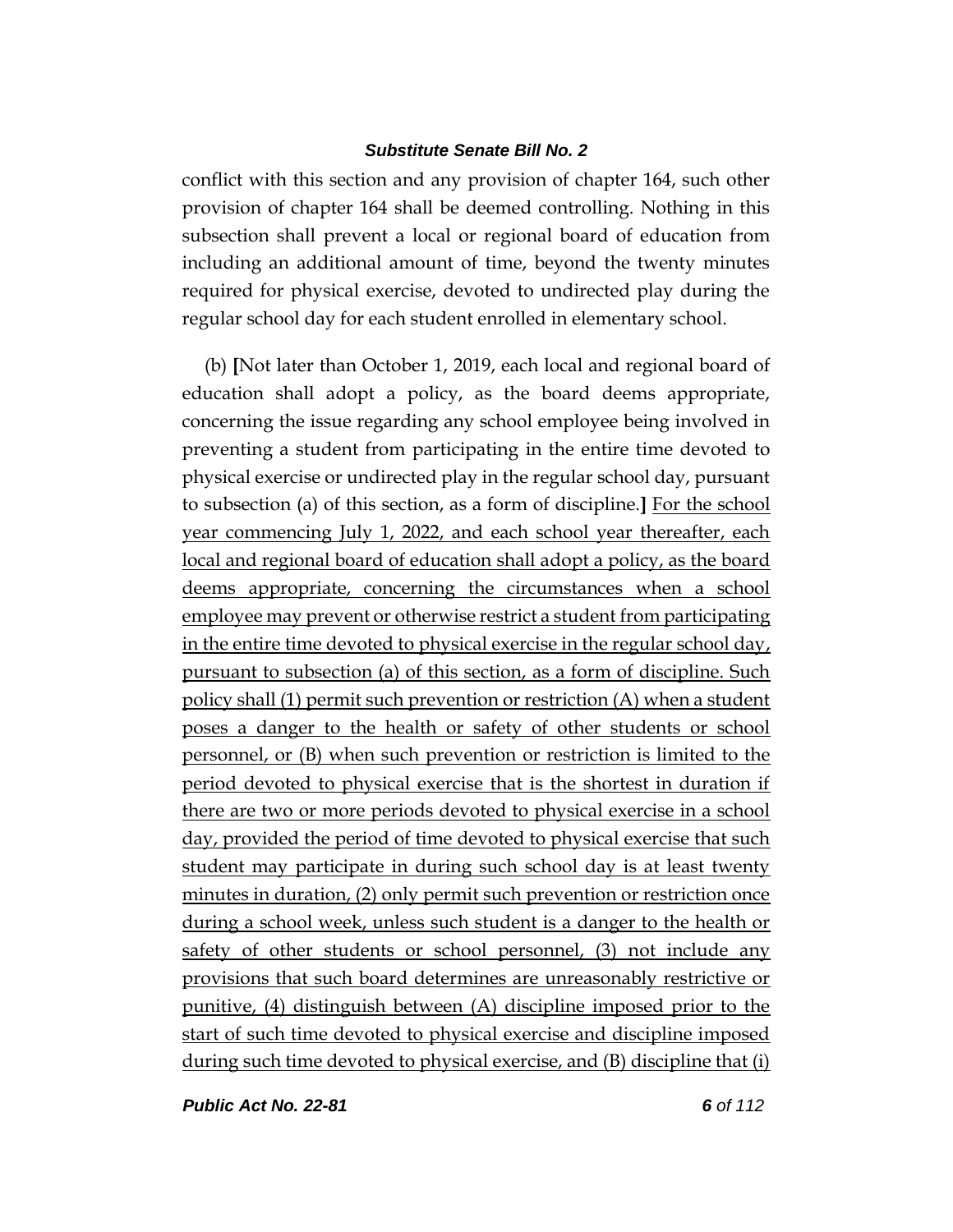prevents or otherwise restricts a student from participating in such time devoted to physical exercise prior to such time devoted to physical exercise, and (ii) methods used to redirect a student's behavior during such time devoted to physical exercise, and (5) not permit such prevention or restriction if a student does not complete such student's work on time or for such student's academic performance. For purposes of this section, "school employee" means **[**(1)**]** (A) a teacher, substitute teacher, school administrator, school superintendent, guidance counselor, school counselor, psychologist, social worker, nurse, physician, school paraprofessional or coach employed by a local or regional board of education or working in a public elementary, middle or high school; or **[**(2)**]** (B) any other individual who, in the performance of his or her duties, has regular contact with students and who provides services to or on behalf of students enrolled in a public elementary, middle or high school, pursuant to a contract with the local or regional board of education.

Sec. 10. Subsection (a) of section 10-29a of the 2022 supplement to the general statutes is amended by adding subdivision (104) as follows (*Effective October 1, 2022*):

(NEW) (104) The Governor shall proclaim May twenty-sixth of each year to be Get Outside and Play for Children's Mental Health Day to raise awareness about issues relating to children's mental health and the positive effect that being outdoors has on children's mental health and wellness. Suitable exercises shall be held in the State Capitol and in the public schools on the day so designated or, if that day is not a school day, on the school day preceding, or on any such other day as the local or regional board of education prescribes.

Sec. 11. (NEW) (*Effective July 1, 2022*) For the school year commencing July 1, 2022, and each school year thereafter, the Department of Education shall provide annual notice to local and regional boards of education about Get Outside and Play for Children's Mental Health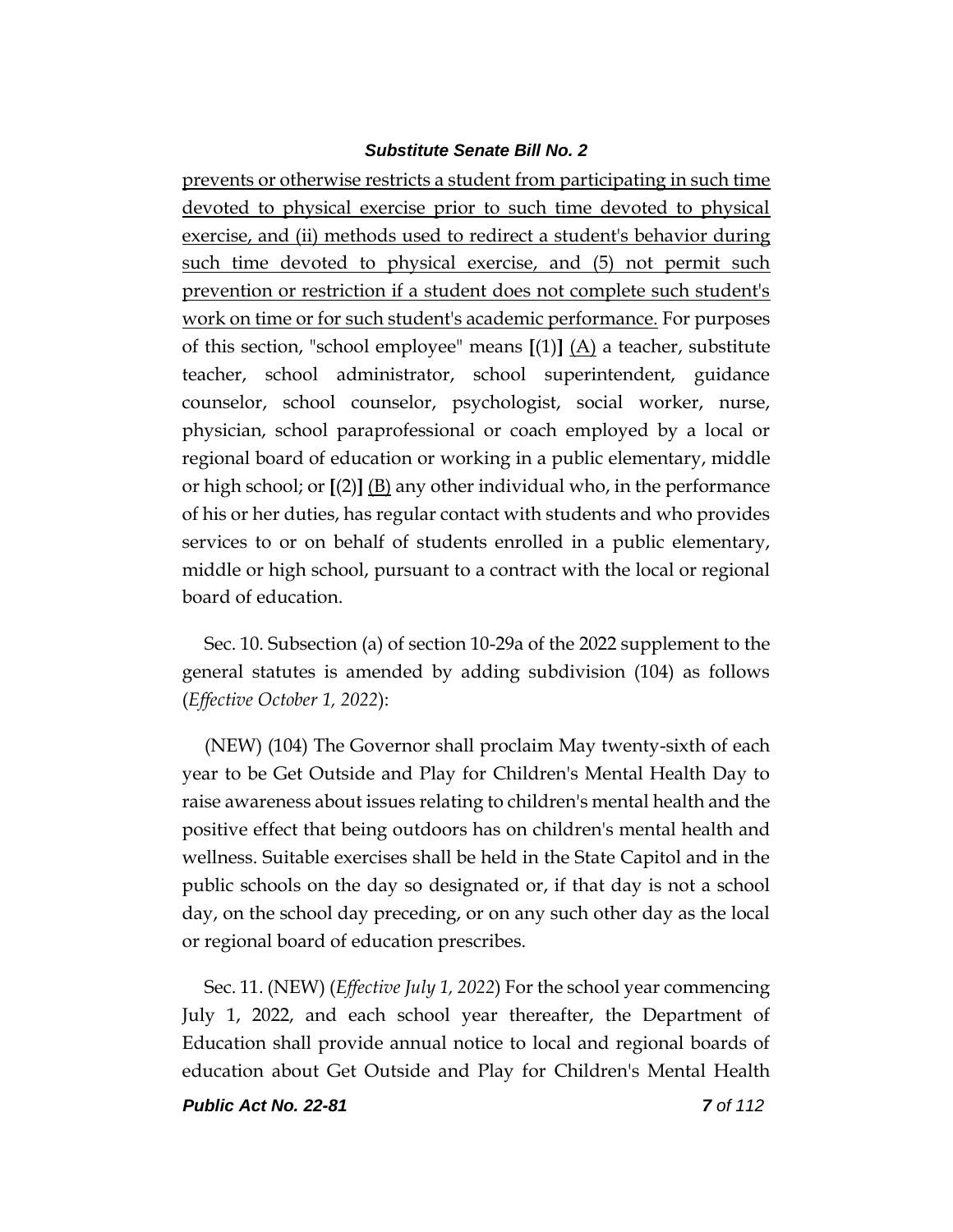Day, as proclaimed pursuant to subdivision (104) of subsection (a) of section 10-29a of the general statutes, as amended by this act, and include with such notice any suggestions or materials for suitable exercises that may be held in observance of such day.

Sec. 12. Section 17a-248g of the 2022 supplement to the general statutes is repealed and the following is substituted in lieu thereof (*Effective July 1, 2022*):

(a) Subject to the provisions of this section, funds appropriated to the lead agency for purposes of section 17a-248, sections 17a-248b to 17a-248f, inclusive, this section and sections 38a-490a and 38a-516a shall not be used to satisfy a financial commitment for services that would have been paid from another public or private source but for the enactment of said sections, except for federal funds available pursuant to Part C of the Individuals with Disabilities Education Act, 20 USC 1431 et seq., except that whenever considered necessary to prevent the delay in the receipt of appropriate early intervention services by the eligible child or family in a timely fashion, funds provided under said sections may be used to pay the service provider pending reimbursement from the public or private source that has ultimate responsibility for the payment.

(b) Nothing in section 17a-248, sections 17a-248b to 17a-248f, inclusive, this section and sections 38a-490a and 38a-516a shall be construed to permit the Department of Social Services or any other state agency to reduce medical assistance pursuant to this chapter or other assistance or services available to eligible children. Notwithstanding any provision of the general statutes, costs incurred for early intervention services that otherwise qualify as medical assistance that are furnished to an eligible child who is also eligible for benefits pursuant to this chapter shall be considered medical assistance for purposes of payments to providers and state reimbursement to the extent that federal financial participation is available for such services.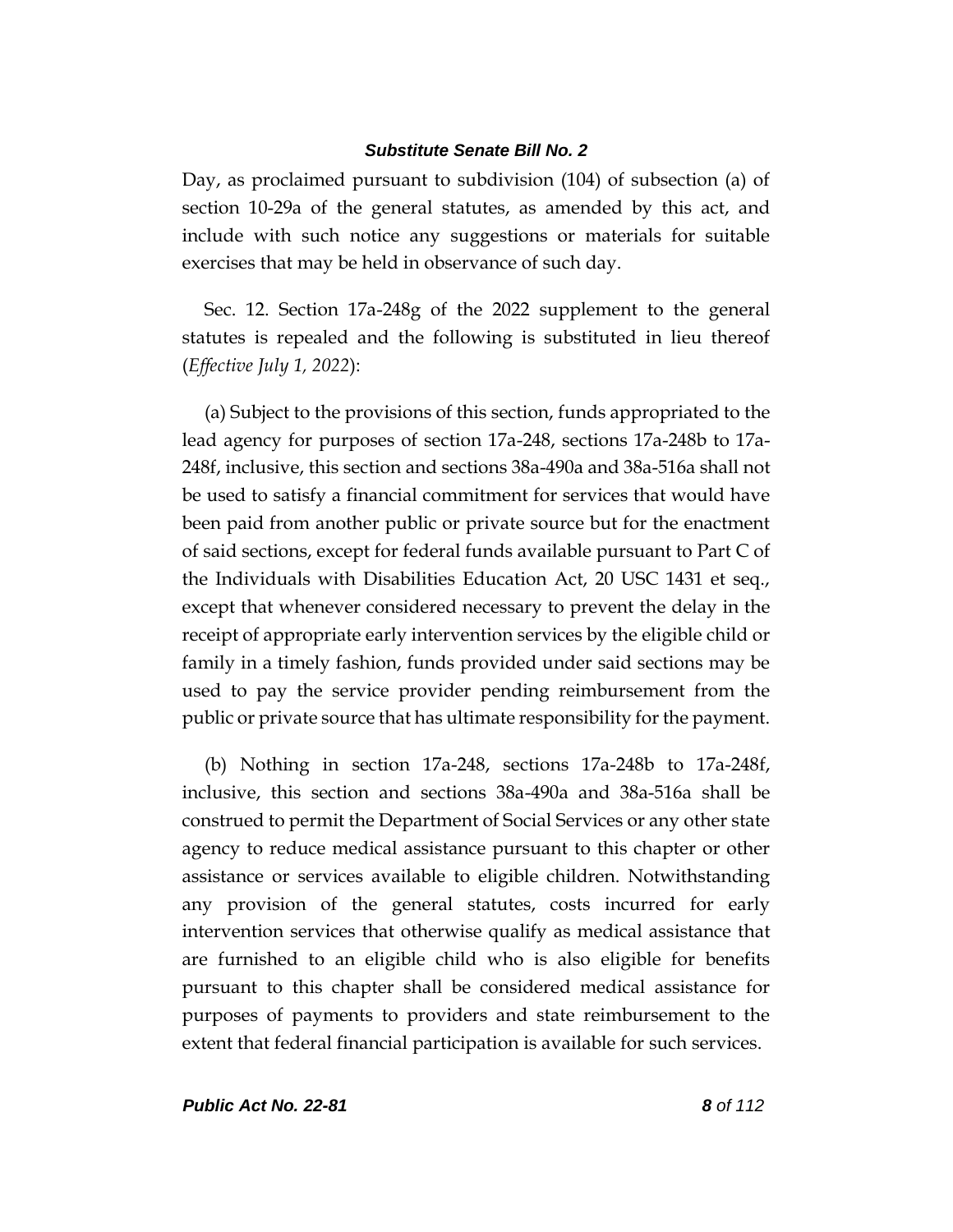(c) Providers of early intervention services shall, in the first instance and where applicable, seek payment from all third-party payers prior to claiming payment from the birth-to-three system for services rendered to eligible children, provided, for the purpose of seeking payment from the Medicaid program or from other third-party payers as agreed upon by the provider, the obligation to seek payment shall not apply to a payment from a third-party payer who is not prohibited from applying such payment, and who will apply such payment, to an annual or lifetime limit specified in the third-party payer's policy or contract.

(d) The commissioner, in consultation with the Office of Policy and Management and the Insurance Commissioner, shall adopt regulations, pursuant to chapter 54, providing public reimbursement for deductibles and copayments imposed under an insurance policy or health benefit plan to the extent that such deductibles and copayments are applicable to early intervention services.

(e) The commissioner shall not charge a fee for early intervention services to the parents or legal guardians of eligible children.

(f) With respect to early intervention services rendered prior to June 16, 2021, the commissioner shall develop and implement procedures to hold a recipient harmless for the impact of pursuit of payment for such services against lifetime insurance limits.

(g) Notwithstanding any provision of title 38a relating to the permissible exclusion of payments for services under governmental programs, no such exclusion shall apply with respect to payments made pursuant to section 17a-248, sections 17a-248b to 17a-248f, inclusive, this section and sections 38a-490a and 38a-516a. Except as provided in this subsection, nothing in this section shall increase or enhance coverages provided for within an insurance contract subject to the provisions of section 10-94f, subsection (a) of section 10-94g, subsection (a) of section 17a-219b, subsection (a) of section 17a-219c, sections 17a-248, 17a-248b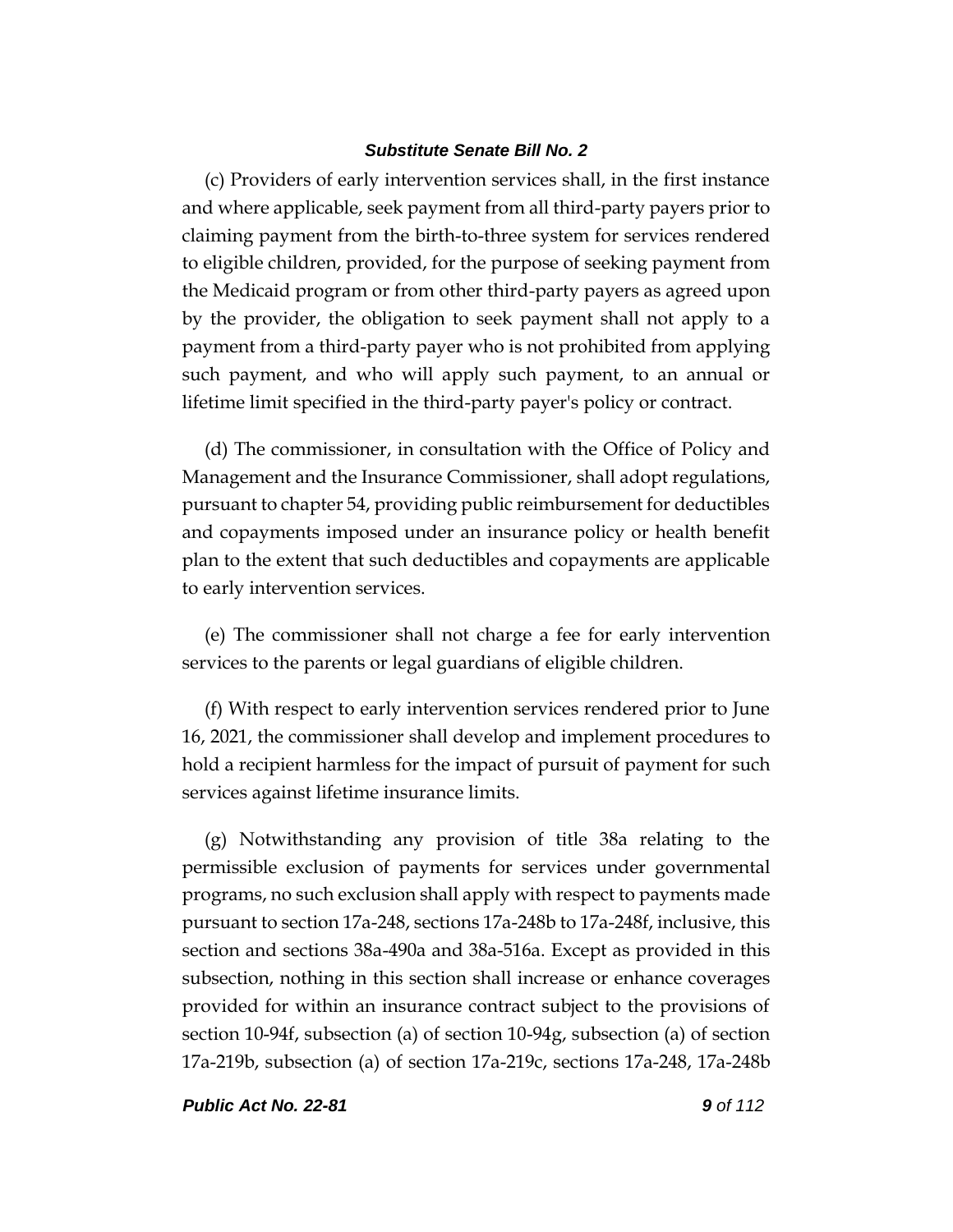to 17a-248f, inclusive, this section, and sections 38a-490a and 38a-516a.

(h) For the fiscal years ending June 30, 2023, and June 30, 2024, the commissioner shall make a general administrative payment to providers in the amount of two hundred dollars for each child with an individualized family service plan on the first day of the billing month and whose plan accounts for less than nine hours of service during such billing month, provided at least one service is provided by such provider during such billing month.

Sec. 13. (NEW) (*Effective October 1, 2022, and applicable to assessment years commencing on or after October 1, 2022*) Any municipality may, by vote of its legislative body or, in a municipality where the legislative body is a town meeting, by vote of the board of selectmen, abate up to one hundred per cent of the property taxes due for any tax year, for not more than five tax years, for any property or portion of a property (1) used in the operation of a child care center or group child care home licensed pursuant to section 19a-80 of the general statutes, or a family child care home licensed pursuant to section 19a-87b of the general statutes, as amended by this act, and (2) owned by the person, persons, association, organization, corporation, institution or agency holding such license.

Sec. 14. Subsection (a) of section 19a-79 of the 2022 supplement to the general statutes is repealed and the following is substituted in lieu thereof (*Effective July 1, 2022*):

(a) The Commissioner of Early Childhood shall adopt regulations, in accordance with the provisions of chapter 54, to carry out the purposes of sections 19a-77 to 19a-80, inclusive, as amended by this act, and 19a-82 to 19a-87, inclusive, and to assure that child care centers and group child care homes meet the health, educational and social needs of children utilizing such child care centers and group child care homes. Such regulations shall (1) specify that before being permitted to attend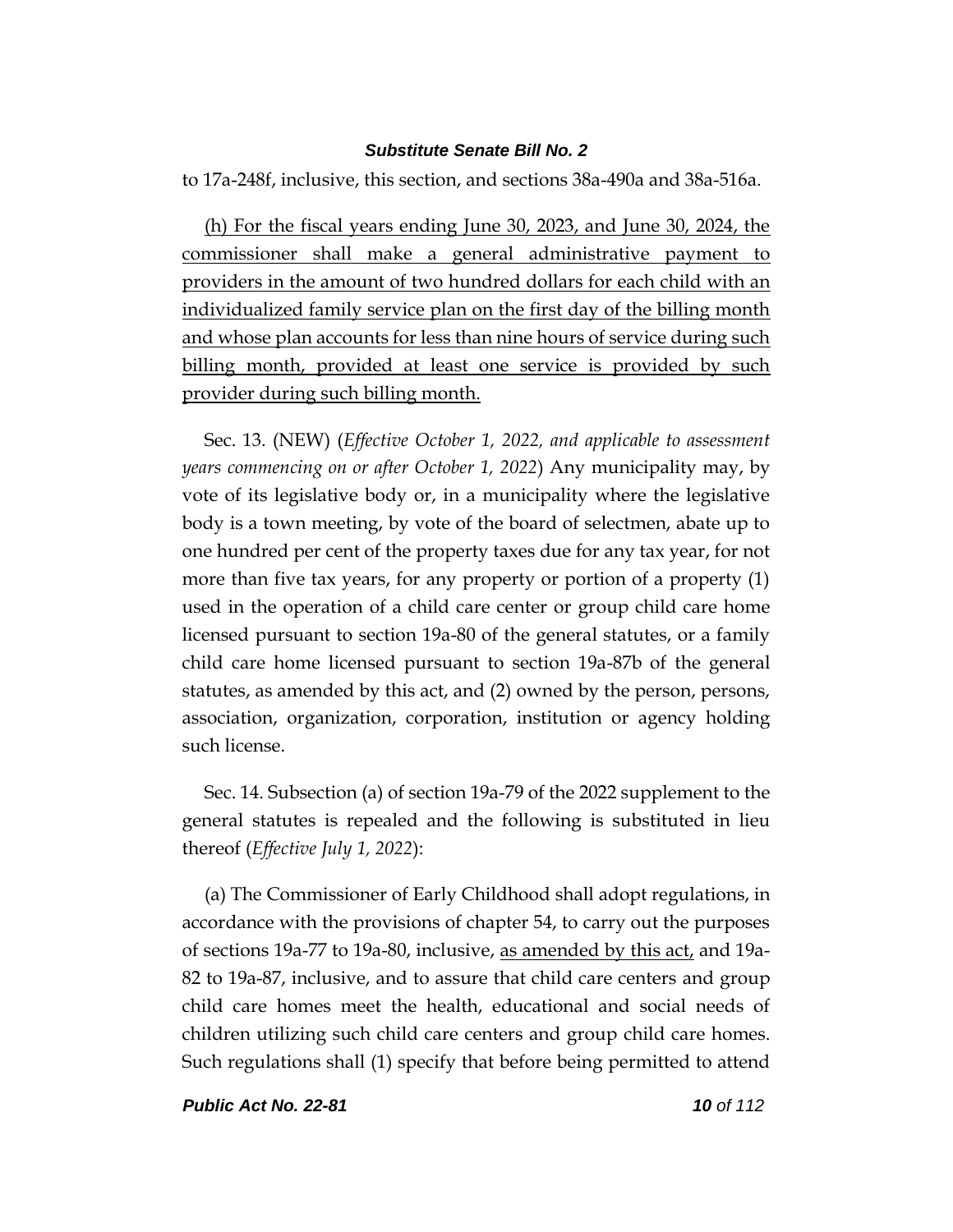any child care center or group child care home, each child shall be protected as age-appropriate by adequate immunization against diphtheria, pertussis, tetanus, poliomyelitis, measles, mumps, rubella, haemophilus influenzae type B and any other vaccine required by the schedule of active immunization adopted pursuant to section 19a-7f, (2) specify conditions under which child care center directors and teachers and group child care home providers may administer tests to monitor glucose levels in a child with diagnosed diabetes mellitus, and administer medicinal preparations, including controlled drugs specified in the regulations by the commissioner, to a child receiving child care services at such child care center or group child care home pursuant to the written order of a physician licensed to practice medicine or a dentist licensed to practice dental medicine in this or another state, or an advanced practice registered nurse licensed to prescribe in accordance with section 20-94a, or a physician assistant licensed to prescribe in accordance with section 20-12d, and the written authorization of a parent or guardian of such child, (3) specify that an operator of a child care center or group child care home, licensed before January 1, 1986, or an operator who receives a license after January 1, 1986, for a facility licensed prior to January 1, 1986, shall provide a minimum of thirty square feet per child of total indoor usable space, free of furniture except that needed for the children's purposes, exclusive of toilet rooms, bathrooms, coatrooms, kitchens, halls, isolation room or other rooms used for purposes other than the activities of the children, (4) specify that a child care center or group child care home licensed after January 1, 1986, shall provide thirty-five square feet per child of total indoor usable space, (5) establish appropriate child care center staffing requirements for employees certified in cardiopulmonary resuscitation by the American Red Cross, the American Heart Association, the National Safety Council, American Safety and Health Institute, Medic First Aid International, Inc. or an organization using guidelines for cardiopulmonary resuscitation and emergency cardiovascular care published by the American Heart Association and International Liaison

*Public Act No. 22-81 11 of 112*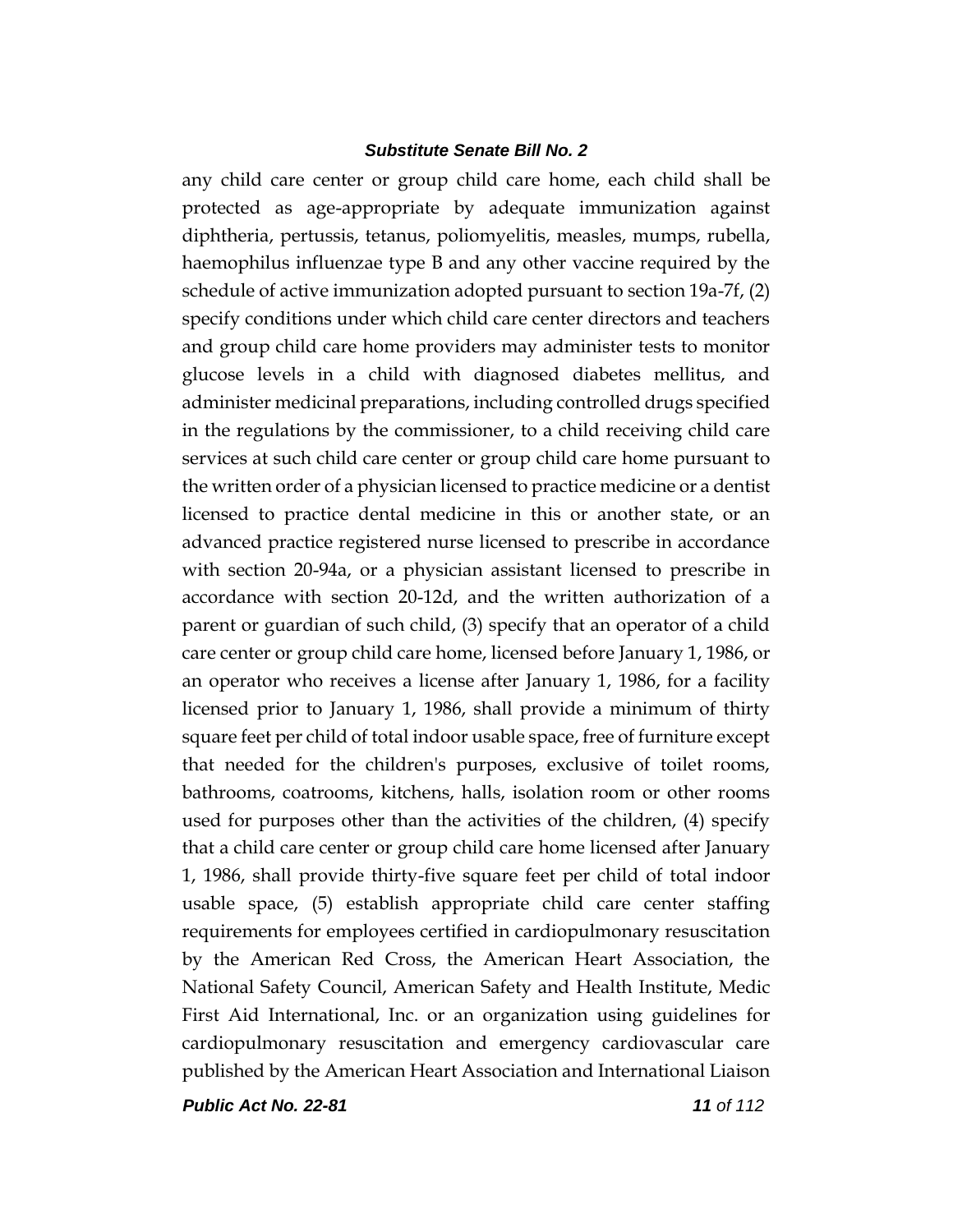Committee on Resuscitation, (6) specify that a child care center or group child care home (A) shall not deny services to a child on the basis of a child's known or suspected allergy or because a child has a prescription for an automatic prefilled cartridge injector or similar automatic injectable equipment used to treat an allergic reaction, or for injectable equipment used to administer glucagon, (B) shall, not later than three weeks after such child's enrollment in such a center or home, have staff trained in the use of such equipment on-site during all hours when such a child is on-site, (C) shall require such child's parent or guardian to provide the injector or injectable equipment and a copy of the prescription for such medication and injector or injectable equipment upon enrollment of such child, and (D) shall require a parent or guardian enrolling such a child to replace such medication and equipment prior to its expiration date, (7) specify that a child care center or group child care home (A) shall not deny services to a child on the basis of a child's diagnosis of asthma or because a child has a prescription for an inhalant medication to treat asthma, and (B) shall, not later than three weeks after such child's enrollment in such a center or home, have staff trained in the administration of such medication onsite during all hours when such a child is on-site, **[**and**]** (8) establish physical plant requirements for licensed child care centers and licensed group child care homes that exclusively serve school-age children, (9) specify that a child care center or group child care home shall immediately notify the parent or guardian of a child enrolled in such center or home if such child exhibits or develops an illness or is injured while in the care of such center or home, (10) specify that a child care center or group child care home shall create a written record of any such illness or injury, which shall,  $(A)$  include, but not be limited to, (i) a description of such illness or injury, (ii) the date, time of occurrence and location of such illness or injury, (iii) any responsive action taken by an employee of such center or home, and (iv) whether such child was transported to a hospital emergency room, doctor's office or other medical facility as a result of such illness or injury, (B) be provided to

*Public Act No. 22-81 12 of 112*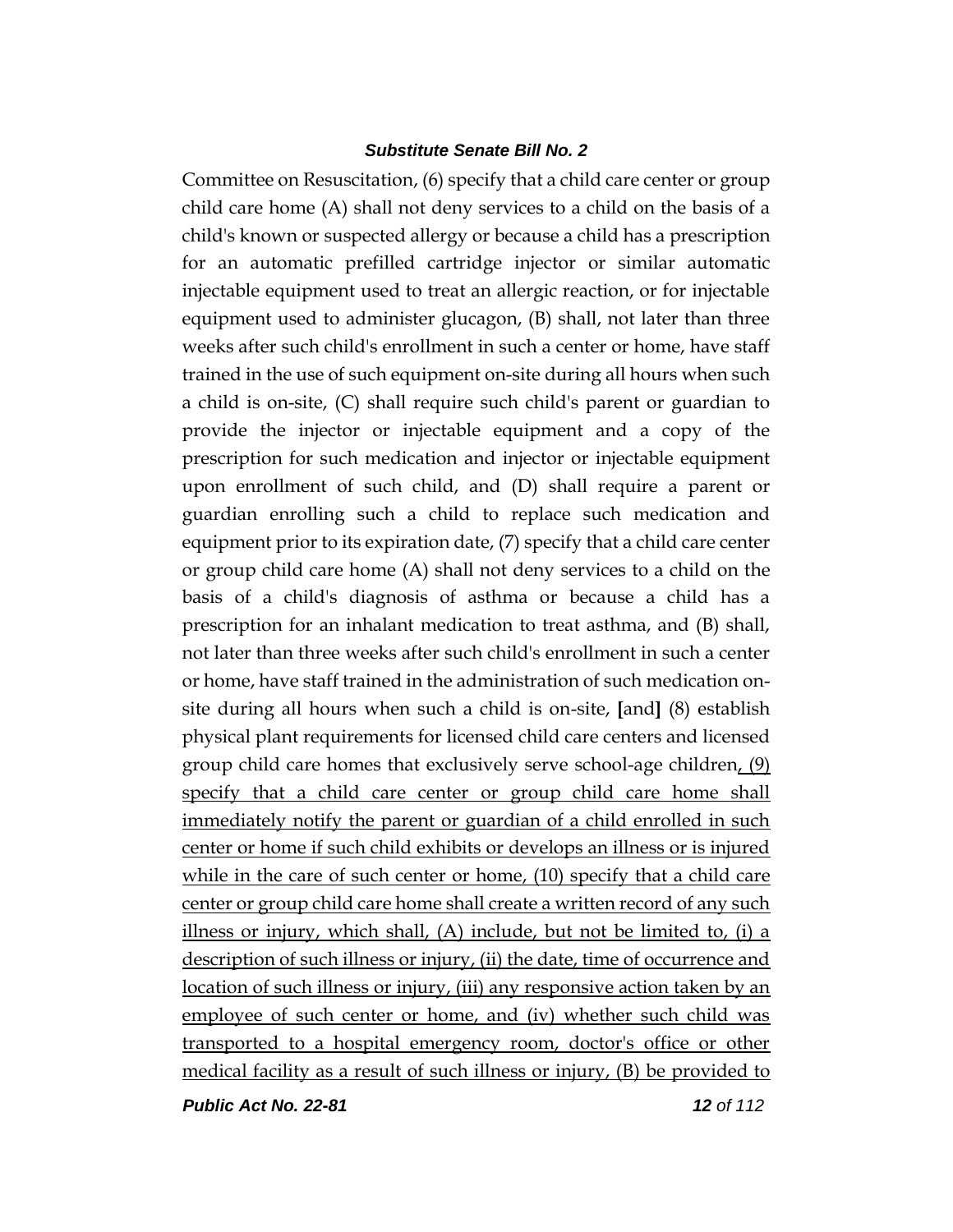the parent or guardian of such child not later than the next business day, and (C) be maintained by such center or home for a period of not less than two years and be made immediately available upon the request of the Office of Early Childhood, and (11) specify that a child care center or group child care home shall maintain any video recordings created at such center or home for a period of not less than thirty days, and make such recordings immediately available upon the request of the Office of Early Childhood. When establishing such requirements, the Office of Early Childhood shall give consideration to child care centers and group child care homes that are located in private or public school buildings. With respect to **[**this**]** subdivision **[**only**]** (8) of this subsection, the commissioner shall implement policies and procedures necessary to implement the physical plant requirements established pursuant to this subdivision while in the process of adopting such policies and procedures in regulation form. Until replaced by policies and procedures implemented pursuant to this subdivision, any physical plant requirement specified in the office's regulations that is generally applicable to child care centers and group child care homes shall continue to be applicable to such centers and homes that exclusively serve school-age children. The commissioner shall post notice of the intent to adopt regulations pursuant to this subdivision on the eRegulations System not later than twenty days after the date of implementation of such policies and procedures. Policies and procedures implemented pursuant to this subdivision shall be valid until the time final regulations are adopted. For purposes of this subsection, "illness" means fever, vomiting, diarrhea, rash, headache, persistent coughing, persistent crying or any other condition deemed an illness by the Commissioner of Early Childhood.

Sec. 15. Subsection (f) of section 19a-87b of the 2022 supplement to the general statutes is repealed and the following is substituted in lieu thereof (*Effective July 1, 2022*):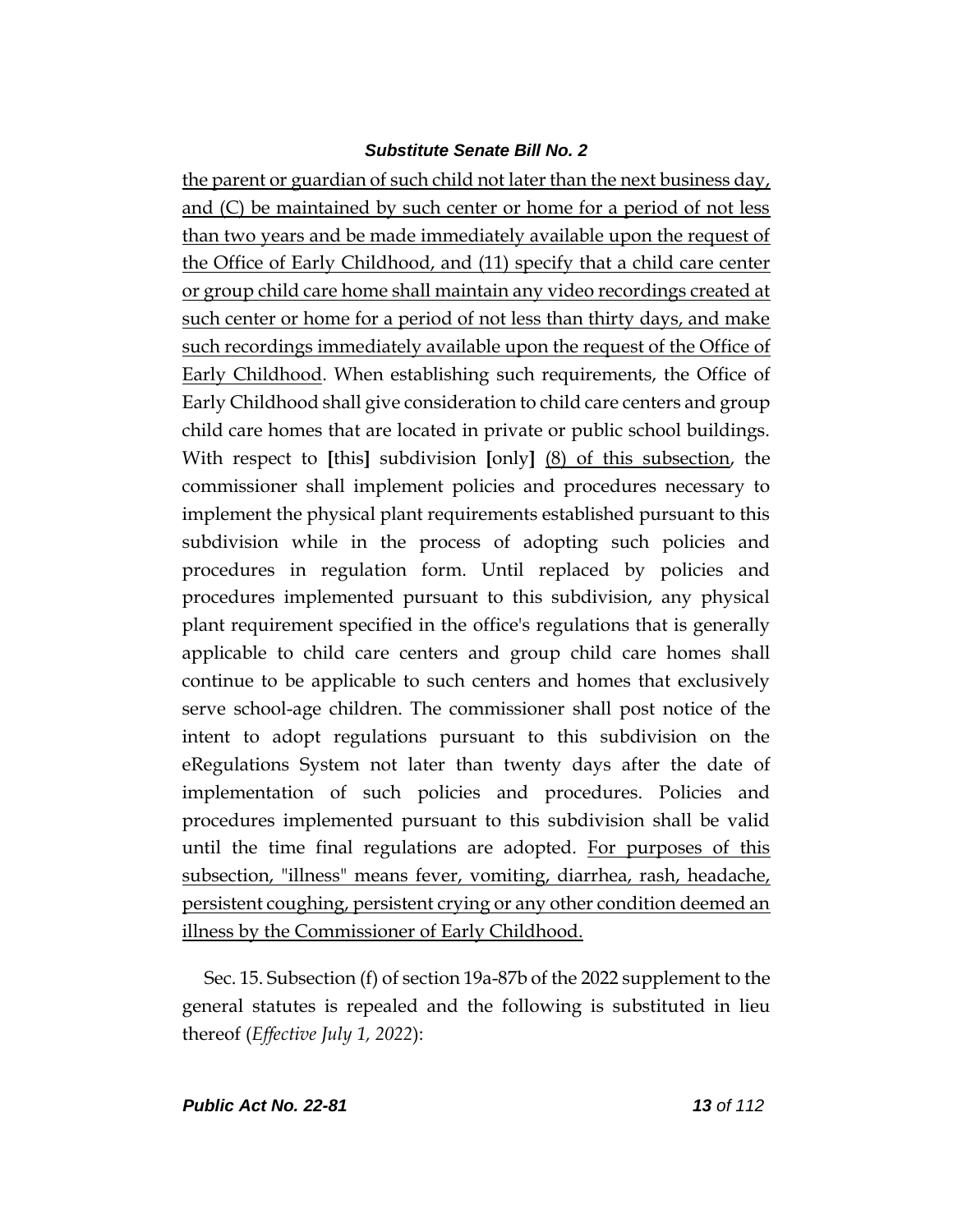(f) The commissioner shall adopt regulations, in accordance with the provisions of chapter 54, to ensure that family child care homes, as described in section 19a-77, meet the health, educational and social needs of children utilizing such homes. Such regulations shall (1) ensure that the family child care home is treated as a residence, and not an institutional facility, **[**. Such regulations shall**]** (2) specify that each child be protected as age-appropriate by adequate immunization against diphtheria, pertussis, tetanus, poliomyelitis, measles, mumps, rubella, haemophilus influenzae type B and any other vaccine required by the schedule of active immunization adopted pursuant to section 19a-7f, **[**. Such regulations shall also**]** (3) specify conditions under which family child care home providers may administer tests to monitor glucose levels in a child with diagnosed diabetes mellitus, and administer medicinal preparations, including controlled drugs specified in the regulations by the commissioner, to a child receiving child care services at a family child care home pursuant to a written order of a physician licensed to practice medicine in this or another state, an advanced practice registered nurse licensed to prescribe in accordance with section 20-94a or a physician assistant licensed to prescribe in accordance with section 20-12d, and the written authorization of a parent or guardian of such child, **[**. Such regulations shall**]** (4) specify appropriate standards for extended care and intermittent short-term overnight care, (5) specify that a family child care home shall immediately notify the parent or guardian of a child enrolled in such home if such child exhibits or develops an illness or is injured while in the care of such home, (6) specify that a family child care home shall create a written record of any such illness or injury, which shall, (A) include, but not be limited to, (i) a description of such illness or injury, (ii) the date, time of occurrence and location of such illness or injury, (iii) any responsive action taken by an employee of such home, and (iv) whether such child was transported to a hospital emergency room, doctor's office or other medical facility as a result of such illness or injury, (B) be provided to the parent or guardian of such child not later

*Public Act No. 22-81 14 of 112*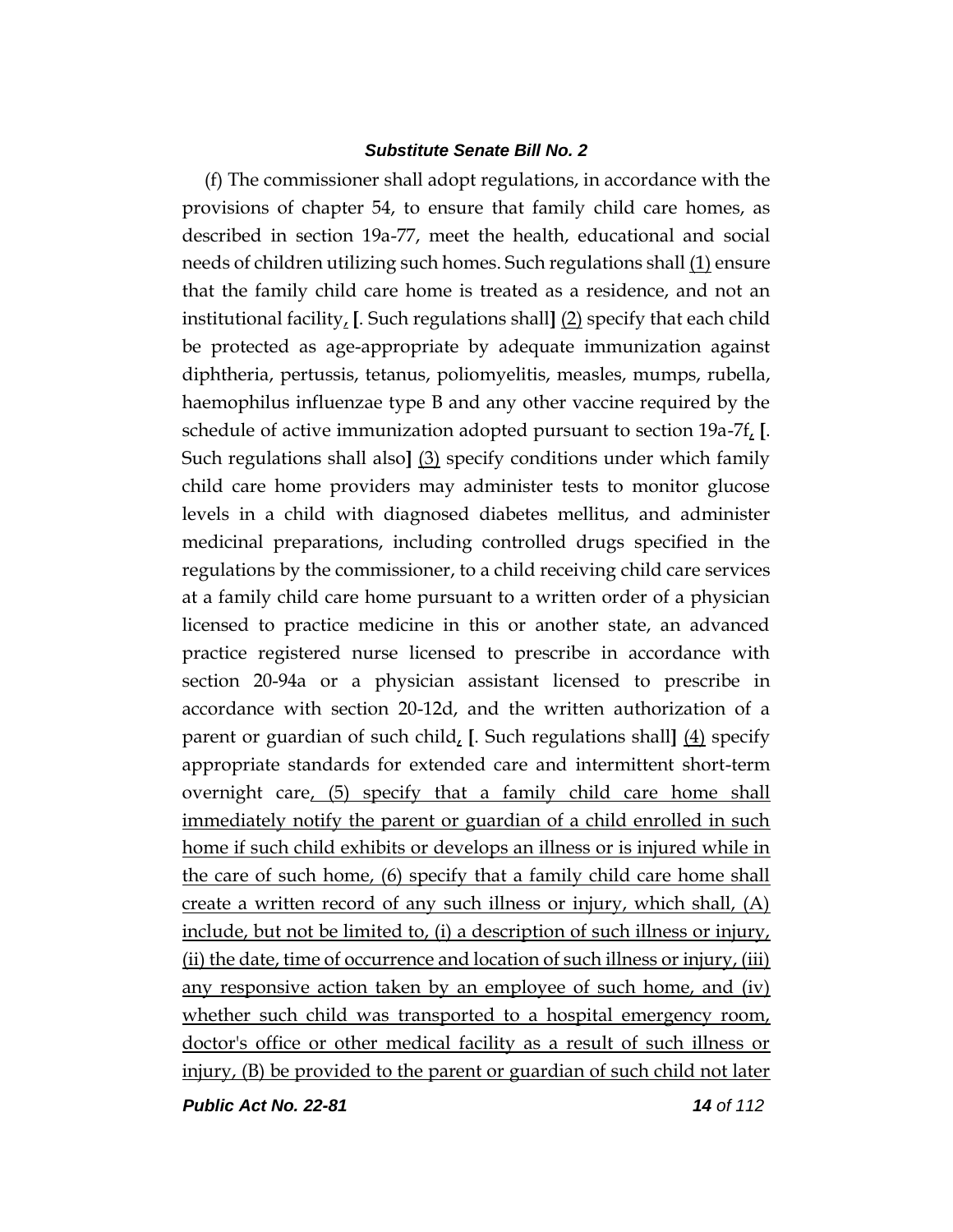than the next business day, and (C) be maintained by such home for a period of not less than two years and be made immediately available upon the request of the Office of Early Childhood, and (7) specify that a family child care home shall maintain any video recordings created at such home for a period of not less than thirty days, and make such recordings immediately available upon the request of the Office of Early Childhood. The commissioner shall inform each licensee, by way of a plain language summary provided not later than sixty days after the regulation's effective date, of any new or changed regulations adopted under this subsection with which a licensee must comply. For purposes of this subsection, "illness" means fever, vomiting, diarrhea, rash, headache, persistent coughing, persistent crying or any other condition deemed an illness by the Commissioner of Early Childhood.

Sec. 16. (NEW) (*Effective July 1, 2022*) (a) Not later than January 1, 2023, the Department of Children and Families shall establish a policy concerning the management and expenditure of Social Security disability insurance benefit payments received by, or on behalf of, children and youths in the care and custody of the Commissioner of Children and Families. Such policy shall include, but not be limited to, (1) a requirement that any such payments be deposited into a trust account maintained for the purpose of receiving such deposits, (2) a requirement that records be maintained concerning the total sum and remaining balance of such payments deposited on behalf of each child or youth receiving such payments, and (3) guidelines concerning the management and oversight of such account and permissible and impermissible withdrawals from such account by children or youths or the guardians of such children or youths.

(b) The Department of Children and Families may employ personnel to implement the provisions of subsection (a) of this section.

(c) No Social Security disability insurance benefit received by a child or youth in the care and custody of the Commissioner of Children and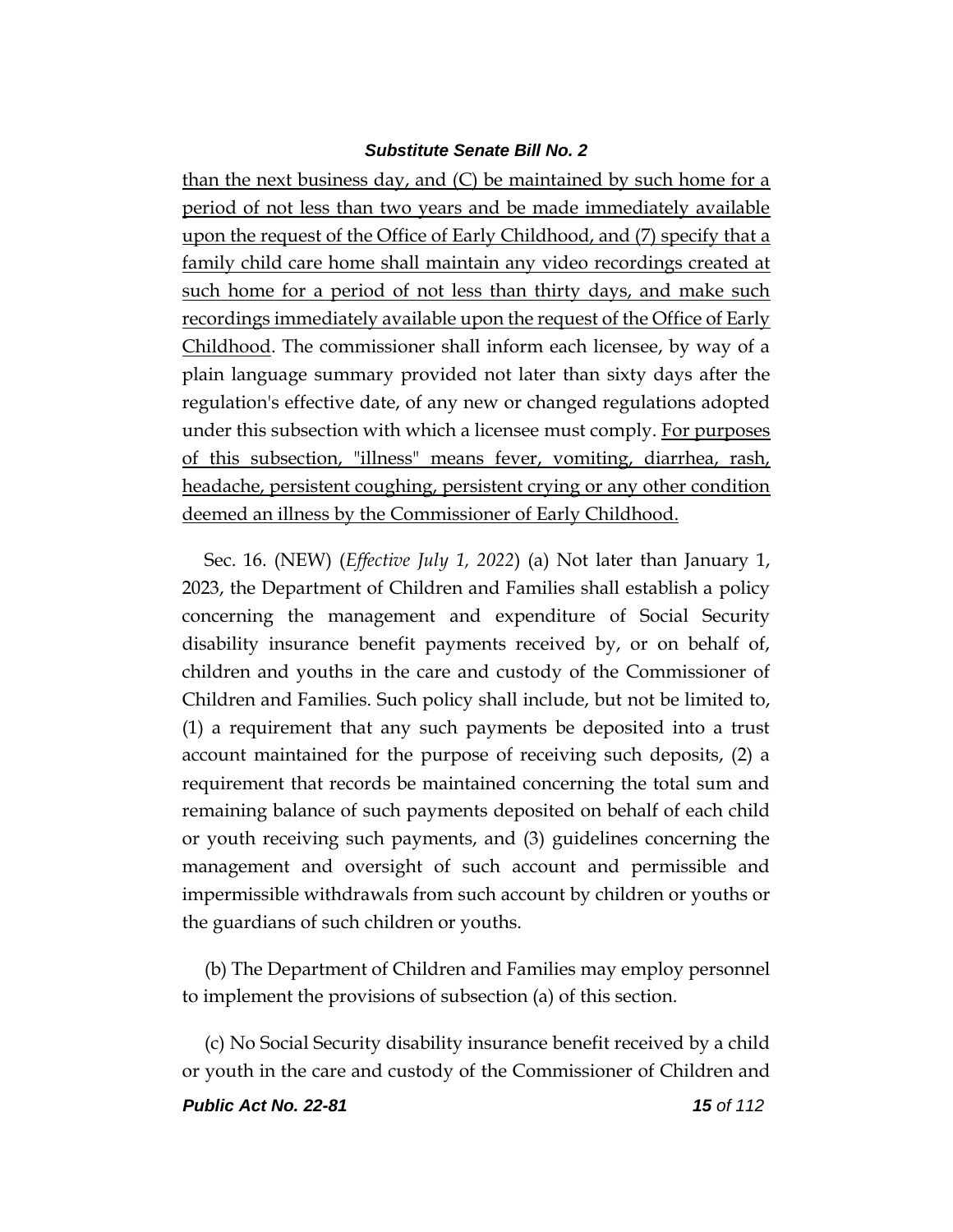Families shall be utilized by the Department of Children and Families to offset the cost of such child or youth's care.

Sec. 17. (NEW) (*Effective July 1, 2022*) (a) Not later than July 1, 2023, the Commissioner of Public Health, in consultation with the Commissioner of Social Services, shall establish a pilot grant program to expand behavioral health care offered to children by providers of pediatric care in private practices.

(b) The Commissioner of Public Health, within available appropriations, shall establish a grant program to provide such providers with a fifty per cent match for costs associated with paying the salaries of licensed social workers providing counseling and other services to children receiving primary health care from such providers. The commissioner shall (1) prescribe forms and criteria for such providers to apply and qualify for grant funds; and (2) require such providers to report to the commissioner on use of the funds to expand behavioral health care for children.

Sec. 18. (NEW) (*Effective July 1, 2022*) Not later than December 1, 2022, the Department of Consumer Protection shall develop documents concerning the safe storage by consumers of (1) prescription drugs, as defined in section 19a-754b of the general statutes, and (2) cannabis, as defined in section 21a-420 of the general statutes, and cannabis products, as defined in section 21a-420 of the general statutes. Such documents shall contain, but need not be limited to, information concerning best practices for (A) storing prescription drugs and cannabis and cannabis products in a manner that renders such items inaccessible to children, and (B) disposal of unused and expired prescription drugs and cannabis and cannabis products. Not later than December 15, 2022, the department shall publish such documents on its Internet web site.

Sec. 19. (NEW) (*Effective July 1, 2022*) Not later than January 1, 2023,

### *Public Act No. 22-81 16 of 112*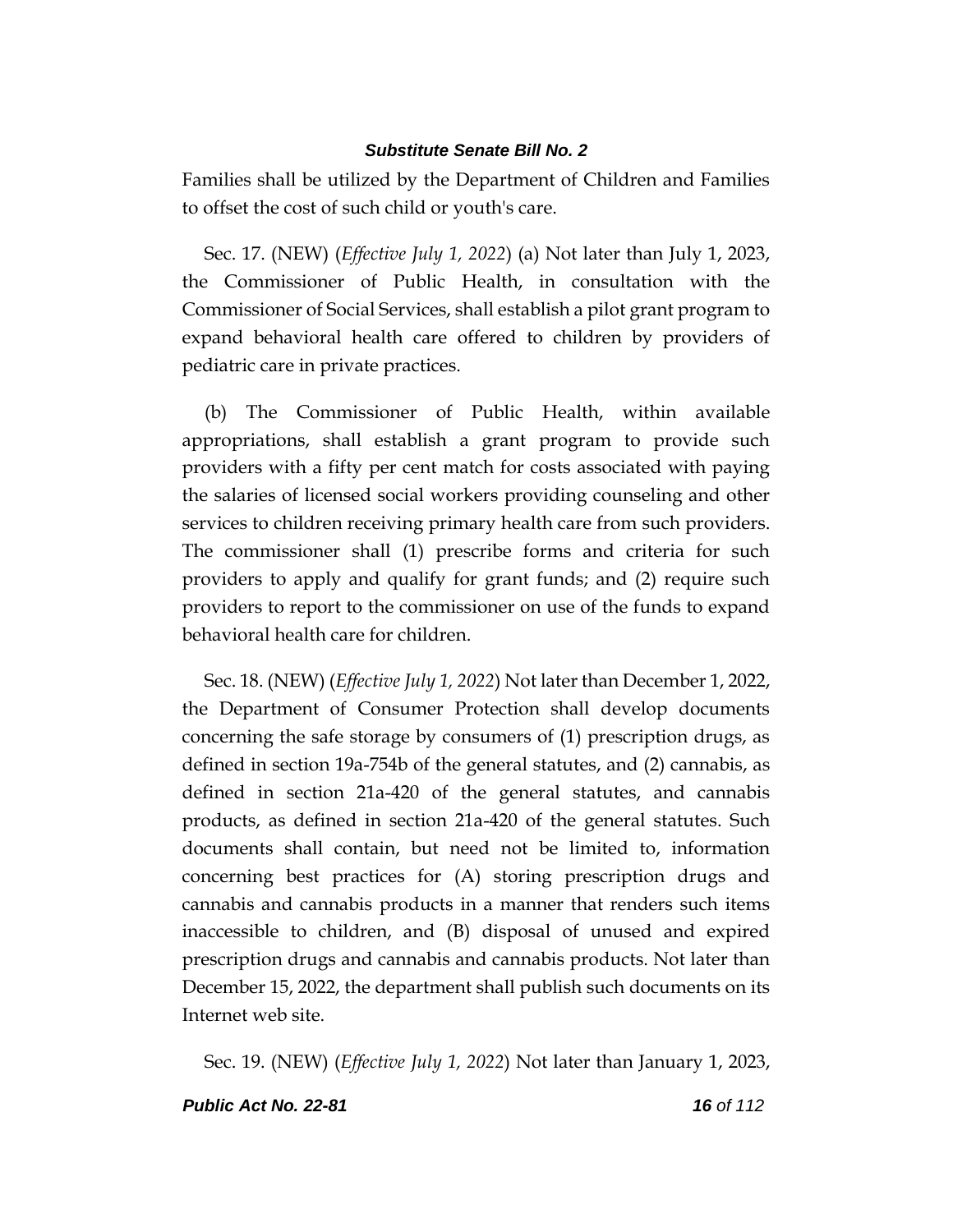each pharmacy, as defined in section 20-635 of the general statutes, shall post a sign in a conspicuous place on the premises of such pharmacy, notifying consumers that they may visit the Internet web site of the Department of Consumer Protection for information concerning the safe storage of prescription drugs and disposal of unused and expired prescription drugs.

Sec. 20. (NEW) (*Effective July 1, 2022*) Not later than January 1, 2023, each retailer, as defined in section 21a-420 of the general statutes, and hybrid retailer, as defined in section 21a-420 of the general statutes, shall post a sign in a conspicuous place on the premises of such retailer or hybrid retailer notifying consumers that they may visit the Internet web site of the Department of Consumer Protection for information concerning the safe storage of cannabis and cannabis products and disposal of unused and expired cannabis and cannabis products.

Sec. 21. (NEW) (*Effective October 1, 2022*) Each hospice and hospice care program licensed under section 19a-122b of the general statutes that provides hospice home care services for terminally ill persons shall dispose of any controlled substance, as defined in section 21a-240 of the general statutes, that such hospice or hospice care program dispensed or administered to a terminally ill person (1) as soon as practicable after the death of such person, and (2) in the manner described in subsection (d) of section 21a-262 of the general statutes, and in accordance with any other applicable state or federal law.

Sec. 22. (*Effective from passage*) The Commissioner of Revenue Services shall conduct a study to identify options for establishing a tax credit against the personal income tax for taxpayers with dependent children enrolled in child care. Not later than January 1, 2023, the commissioner shall submit a report, in accordance with the provisions of section 11-4a of the general statutes, to the joint standing committee of the General Assembly having cognizance of matters relating to children. Such report shall include the findings of such study and any legislative

*Public Act No. 22-81 17 of 112*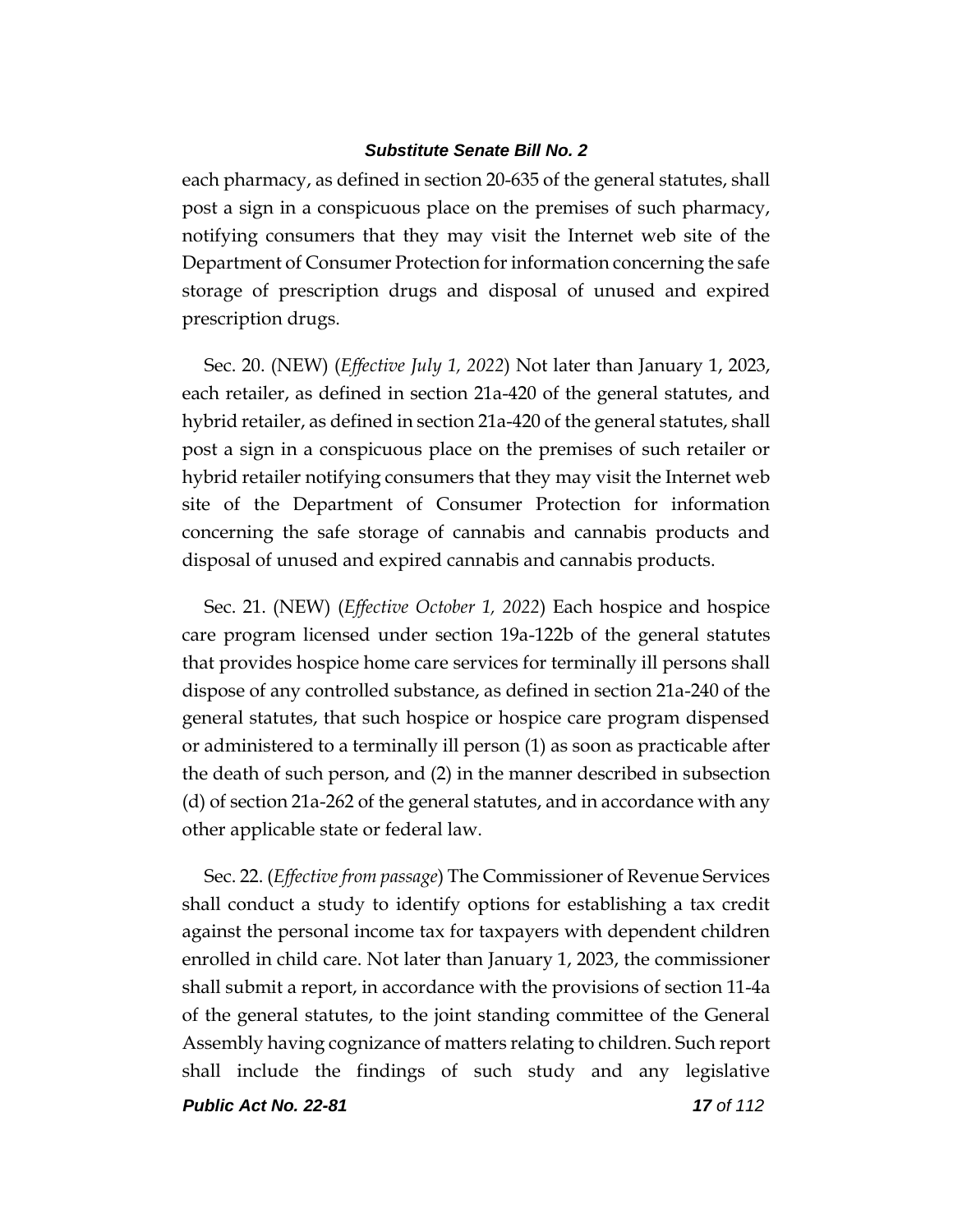recommendations.

Sec. 23. (*Effective from passage*) (a) For the purposes of this section, "child care facilities" means child care centers, group child care homes and family child care homes that provide "child care services", as described in section 19a-77 of the general statutes, as amended by this act, and "out-of-pocket costs" has the same meaning as provided in section 19a-755b of the general statutes.

(b) The Commissioner of Social Services, in consultation with the Office of the State Comptroller, shall conduct a study to identify ways in which the state may provide financial assistance to employees of child care facilities for out-of-pocket costs associated with the provision of medical care to such employees. Not later than January 1, 2024, the commissioner of Social Services shall submit a report, in accordance with the provisions of section 11-4a of the general statutes, to the joint standing committee of the General Assembly having cognizance of matters relating to children. Such report shall include the findings of such study, including, but not limited to, an analysis of whether such employees may be eligible for participation in any state employee health insurance plan under development, and any legislative recommendations.

Sec. 24. (*Effective from passage*) (a) There is established a task force to continue to study the comprehensive needs of children in the state and the extent to which such needs are being met by educators, community members and local and state agencies. The task force shall (1) address subdivisions (1) to (6), inclusive, of subsection (a) of section 30 of public act 21-46, (2) provide recommendations to meet the demand for infant and toddler care in the state by increasing access to and enrollment in child care centers, group child care homes and family child care homes, and identify resources to assist such centers and homes in meeting such demand, and (3) study the feasibility of adjusting school start times to improve students' mental and physical well-being.

*Public Act No. 22-81 18 of 112*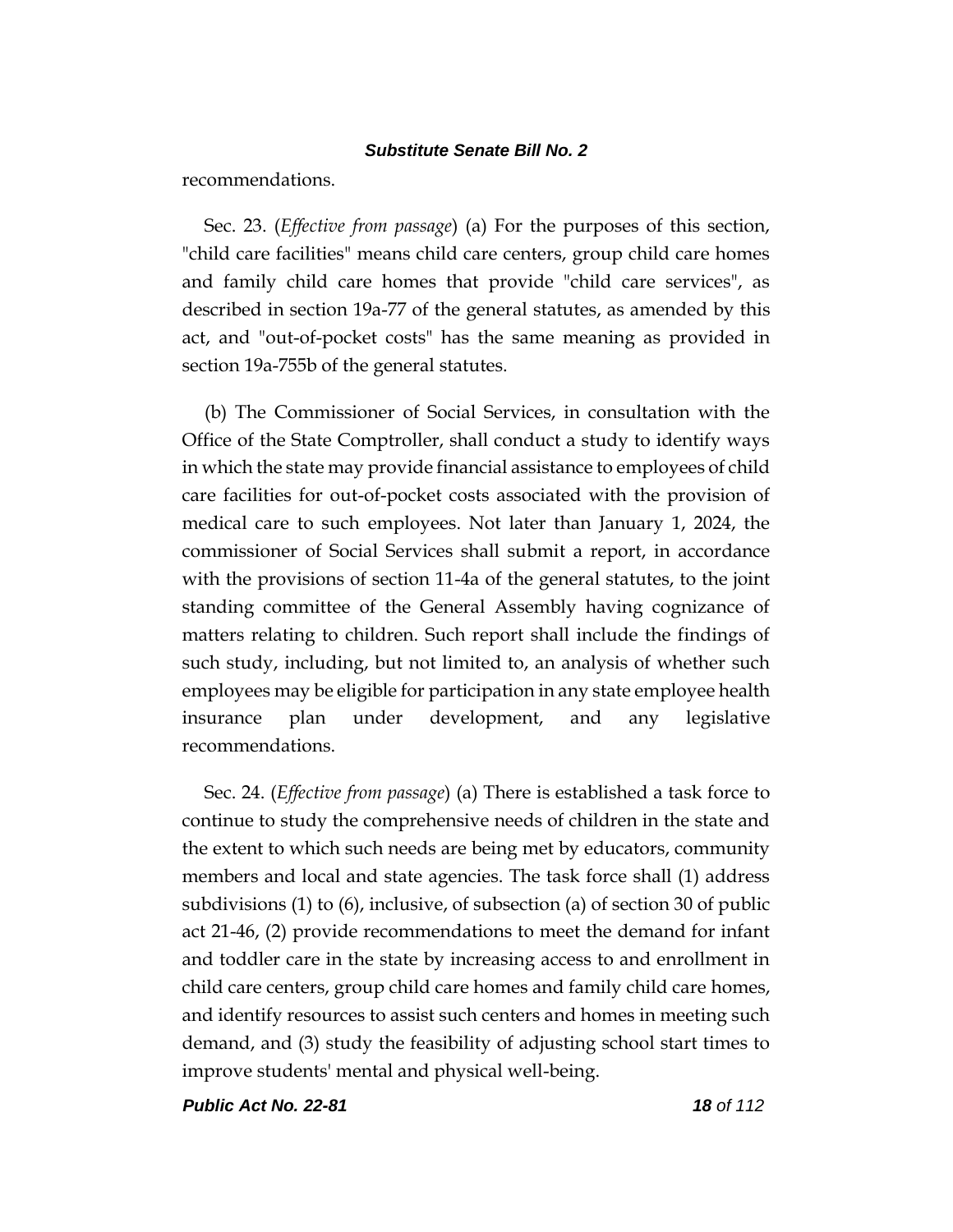(b) The task force shall consist of the members appointed to the task force to study the comprehensive needs of children pursuant to subsection (b) of section 30 of public act 21-46, except that if any member declines such appointment, a new appointee shall be selected by the appointing authority pursuant to said subsection.

(c) Any member of the task force appointed under subdivisions (1) to (6), inclusive, of subsection (b) of section 30 of public act 21-46 may be a member of the General Assembly.

(d) All initial appointments to the task force shall be made not later than thirty days after the effective date of this section. Any vacancy shall be filled by the appointing authority not later than thirty days after the vacancy occurs. If a vacancy is not filled by the appointing authority, the chairpersons of the task force may fill such vacancy.

(e) The speaker of the House of Representatives and the president pro tempore of the Senate shall select the chairpersons of the task force from among the members of the task force. Such chairpersons shall schedule the first meeting of the task force, which shall be held not later than sixty days after the effective date of this section.

(f) The administrative staff of the joint standing committee of the General Assembly having cognizance of matters relating to children shall serve as administrative staff of the task force.

(g) Not later than January 1, 2023, and January 1, 2024, the task force shall update the report issued pursuant to subsection (g) of section 30 of public act 21-46, and submit such updated report and any additional findings and recommendations to the joint standing committee of the General Assembly having cognizance of matters relating to children, in accordance with the provisions of section 11-4a of the general statutes. The task force shall terminate on the date that it submits such report or January 1, 2024, whichever is later.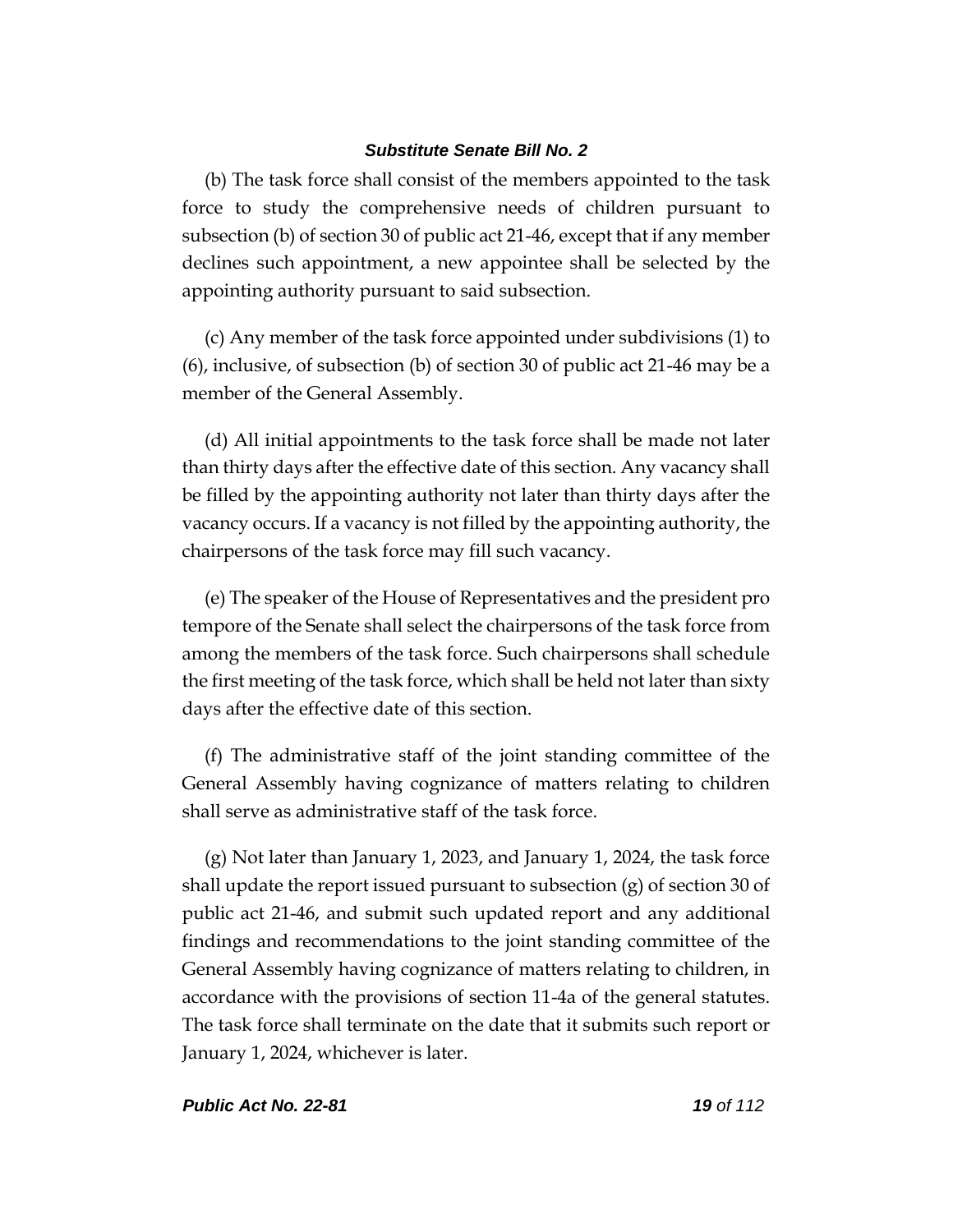Sec. 25. Section 17b-28e of the general statutes is amended by adding subsection (d) as follows (*Effective July 1, 2022*):

(NEW) (d) (1) Not later than October 1, 2022, the Commissioner of Social Services shall provide Medicaid payments to an enrolled independent licensed behavioral health clinician in private practice for covered services performed by an associate licensed behavioral health clinician working within such associate clinician's scope of practice under the supervision of such independent clinician, provided such independent clinician is (A) authorized under state law to supervise such associate clinician, and (B) complies with any supervision and documentation requirements required by law. Nothing in this subsection shall be construed to alter any requirement concerning such services, including, but not limited to, scope of practice, supervision and documentation requirements.

(2) For purposes of this subsection, (A) "independent licensed behavioral health clinician" means a psychologist licensed under chapter 383 of the general statutes, marital and family therapist licensed under chapter 383a of the general statutes, clinical social worker licensed under chapter 383b of the general statutes or professional counselor licensed under chapter 383c of the general statutes, (B) "associate licensed behavioral health clinician" means a marital and family therapy associate licensed under chapter 383a of the general statutes, master social worker licensed under chapter 383b of the general statutes or professional counselor associate licensed under chapter 383c of the general statutes, and (C) "private practice" means a practice setting that does not require a facility or institutional license and includes both solo and group practices of independent licensed behavioral health clinicians.

Sec. 26. (NEW) (*Effective from passage*) (a) The Commissioner of Public Health, in consultation with the Commissioner of Early Childhood, shall develop and implement a plan to establish licensure by reciprocity or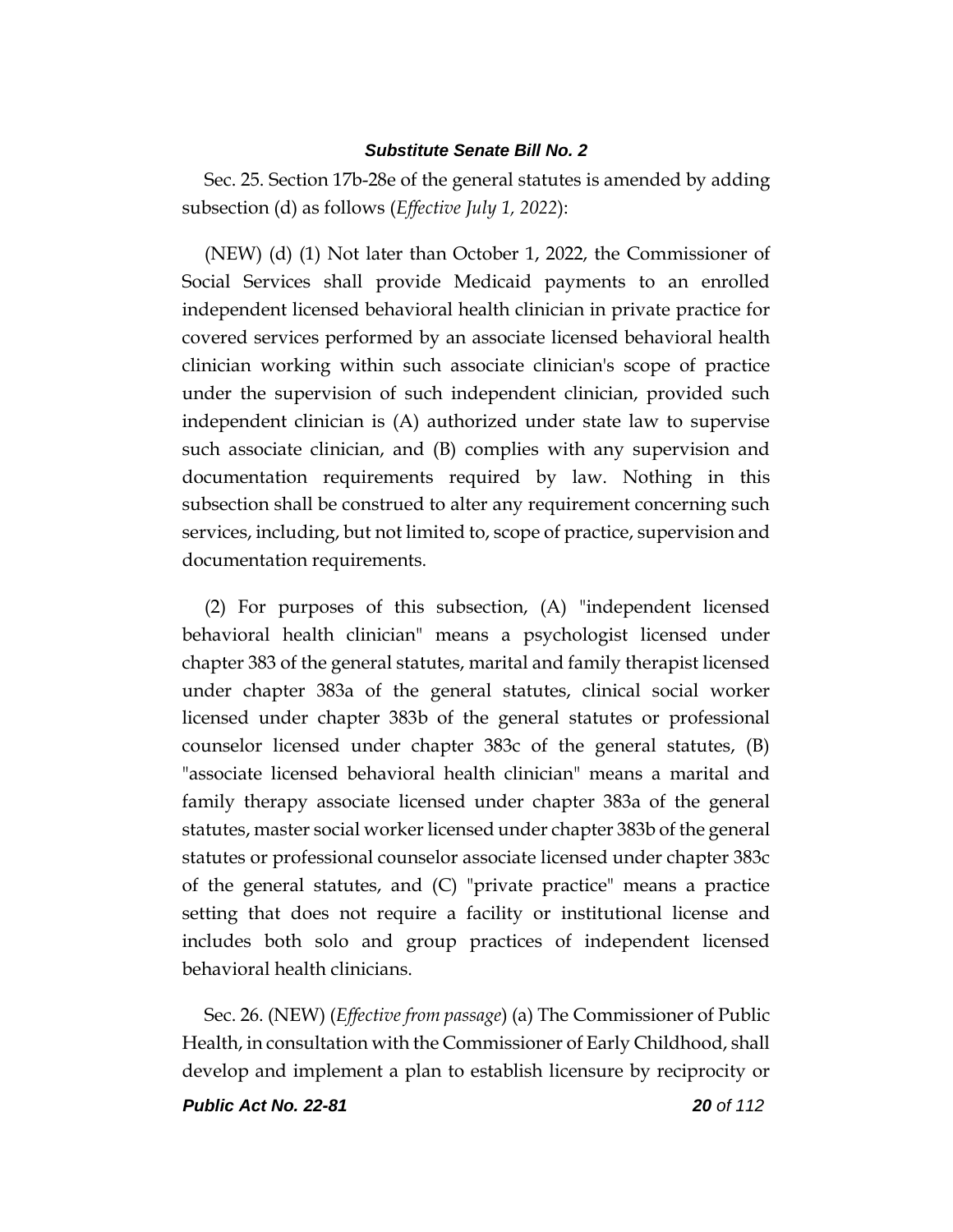endorsement of a person who (1) is (A) a speech and language pathologist licensed or certified to provide speech and language pathology services, or entitled to provide speech and language pathology services under a different designation, in another state having requirements for practicing in such capacity that are substantially similar to or higher than the requirements in force in this state, or (B) an occupational therapist licensed or certified to provide occupational therapy services, or entitled to provide occupational therapy services under a different designation, in another state having requirements for practicing in such capacity that are substantially similar to or higher than the requirements in force in this state, (2) has no disciplinary action or unresolved complaint pending against such person, and (3) intends to provide early intervention services under the employment of an early intervention service program participating in the birth-to-three program established pursuant to section 17a-248b of the general statutes. When developing and implementing such plan, the Commissioner of Public Health shall consider eliminating barriers to the expedient licensure of such persons in order to immediately address the needs of children receiving early intervention services under the birthto-three program. The provisions of any interstate licensure compact regarding a speech and language pathologist or occupational therapist adopted by the state shall supersede any program of licensure by reciprocity or endorsement implemented under this section for such speech and language pathologist or occupational therapist.

(b) On or before January 1, 2023, the Commissioner of Public Health shall (1) implement the plan to establish licensure by reciprocity or endorsement, and (2) report, in accordance with the provisions of section 11-4a of the general statutes, to the joint standing committees of the General Assembly having cognizance of matters relating to public health and children regarding such plan and recommendations for any necessary legislative changes related to such plan.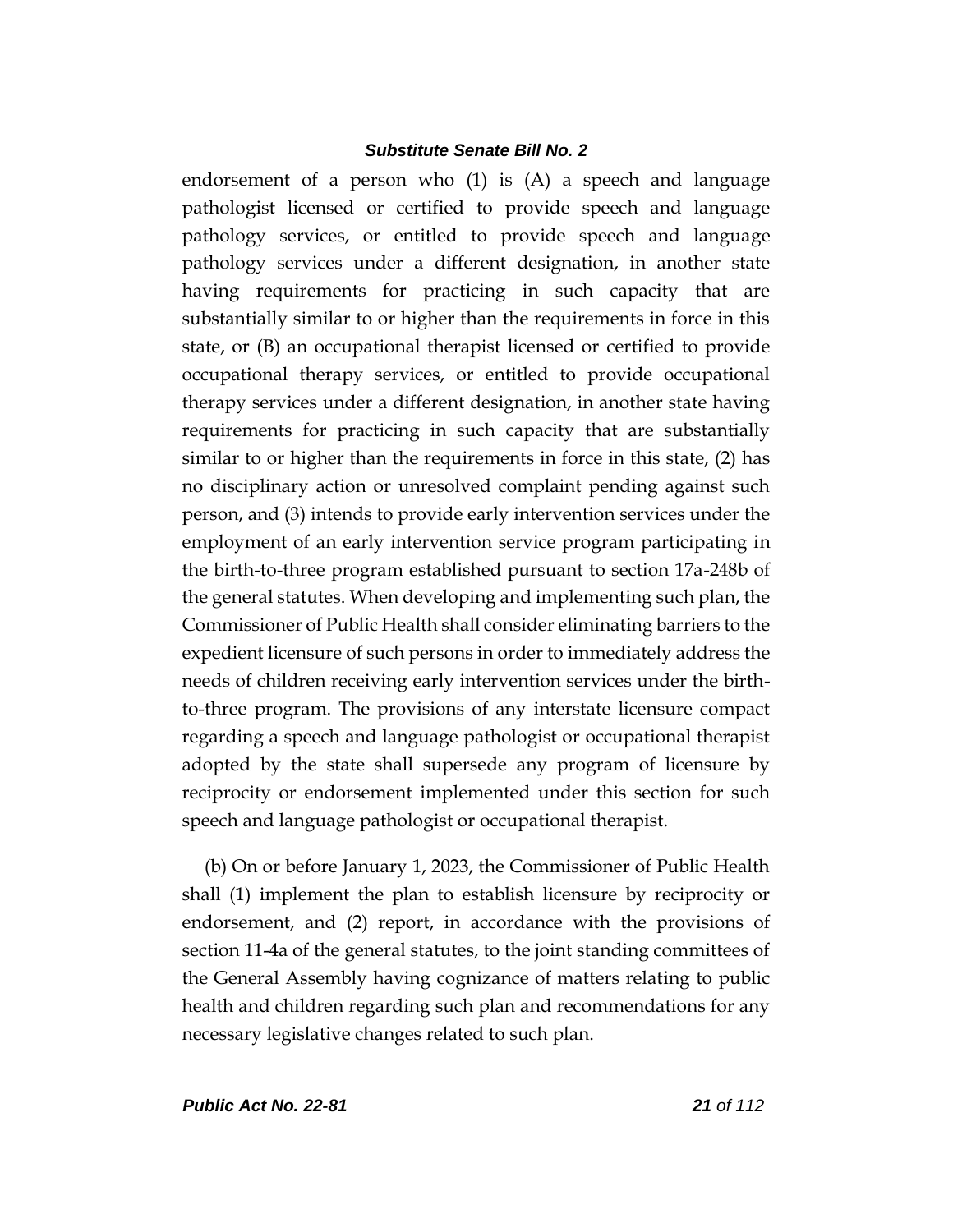Sec. 27. Section 17a-667 of the general statutes is repealed and the following is substituted in lieu thereof (*Effective July 1, 2022*):

(a) There is established a Connecticut Alcohol and Drug Policy Council which shall be within the Department of Mental Health and Addiction Services.

(b) The council shall consist of the following members: (1) The Secretary of the Office of Policy and Management, or the secretary's designee; (2) the Commissioners of Children and Families, Consumer Protection, Correction, Education, Mental Health and Addiction Services, Public Health, Emergency Services and Public Protection, Aging and Disability Services and Social Services, and the Insurance Commissioner, or their designees; (3) the Chief Court Administrator, or the Chief Court Administrator's designee; (4) the chairperson of the Board of Regents for Higher Education, or the chairperson's designee; (5) the president of The University of Connecticut, or the president's designee; (6) the Chief State's Attorney, or the Chief State's Attorney's designee; (7) the Chief Public Defender, or the Chief Public Defender's designee; **[**and**]** (8) the Child Advocate, or the Child Advocate's designee; and (9) the cochairpersons and ranking members of the joint standing committees of the General Assembly having cognizance of matters relating to public health, criminal justice and appropriations, or their designees. The Commissioner of Mental Health and Addiction Services and the Commissioner of Children and Families shall be cochairpersons of the council and may jointly appoint up to seven individuals to the council as follows: (A) Two individuals in recovery from a substance use disorder or representing an advocacy group for individuals with a substance use disorder; (B) a provider of communitybased substance abuse services for adults; (C) a provider of communitybased substance abuse services for adolescents; (D) an addiction medicine physician; (E) a family member of an individual in recovery from a substance use disorder; and (F) an emergency medicine

*Public Act No. 22-81 22 of 112*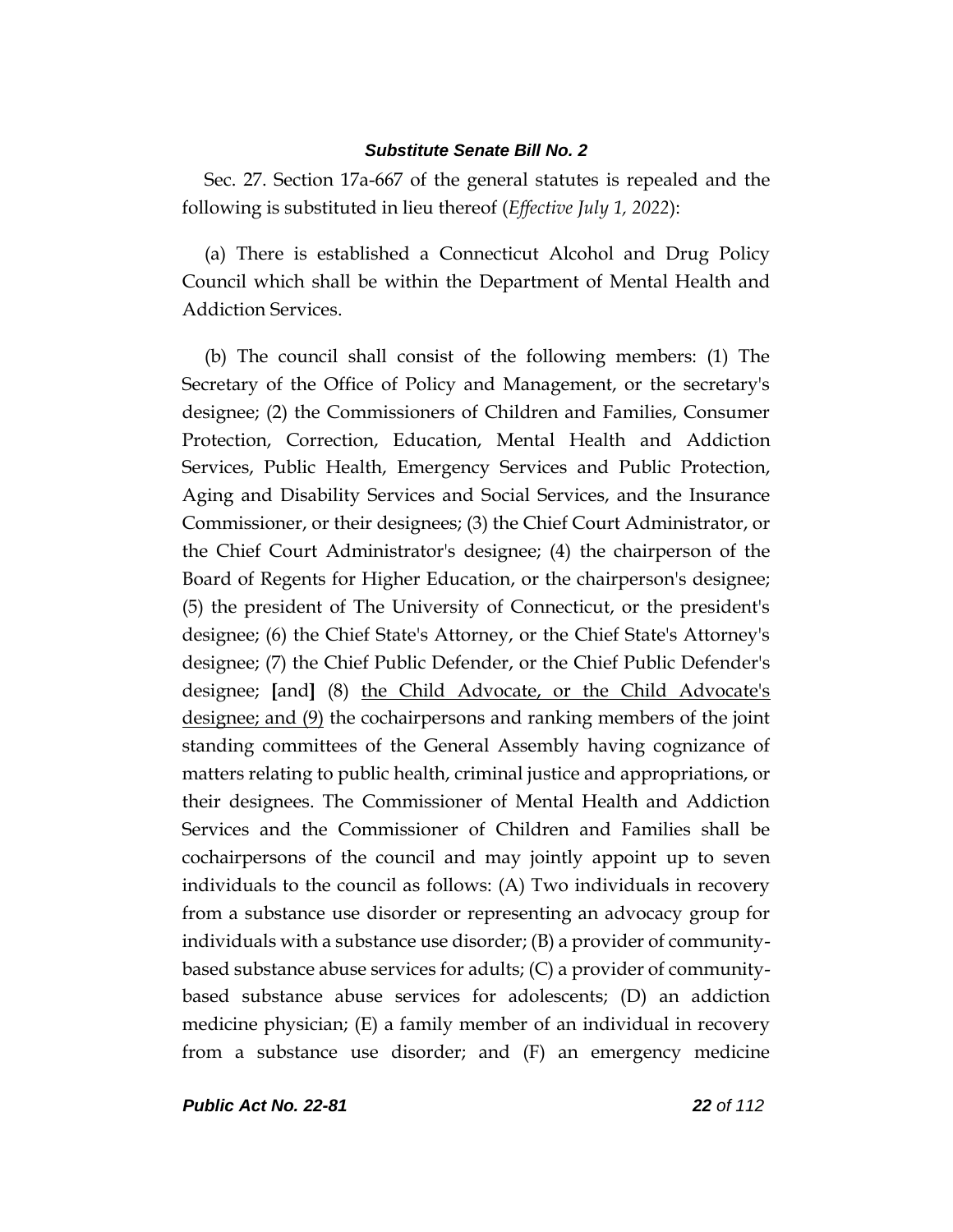physician currently practicing in a Connecticut hospital. The cochairpersons of the council may establish subcommittees and working groups and may appoint individuals other than members of the council to serve as members of the subcommittees or working groups. Such individuals may include, but need not be limited to: (i) Licensed alcohol and drug counselors; (ii) pharmacists; (iii) municipal police chiefs; (iv) emergency medical services personnel; and (v) representatives of organizations that provide education, prevention, intervention, referrals, rehabilitation or support services to individuals with substance use disorder or chemical dependency.

(c) The council shall review policies and practices of state agencies and the Judicial Department concerning substance abuse treatment programs, substance abuse prevention services, the referral of persons to such programs and services, and criminal justice sanctions and programs and shall develop and coordinate a state-wide, interagency, integrated plan for such programs and services and criminal sanctions.

(d) Such plan shall be amended not later than January 1, 2017, to contain measurable goals, including, but not limited to, a goal for a reduction in the number of opioid-induced deaths in the state.

Sec. 28. Section 19a-7d of the 2022 supplement to the general statutes is repealed and the following is substituted in lieu thereof (*Effective from passage*):

(a) **[**Not later than January 1, 2022, the**]** The Commissioner of Public Health shall establish, within available resources, a program to provide three-year grants to community-based providers of primary care services in order to expand access to health care for the uninsured. The grants may be awarded to community-based providers of primary care for (1) funding for direct services, (2) recruitment and retention of primary care clinicians and registered nurses through subsidizing of salaries or through a loan repayment program, and (3) capital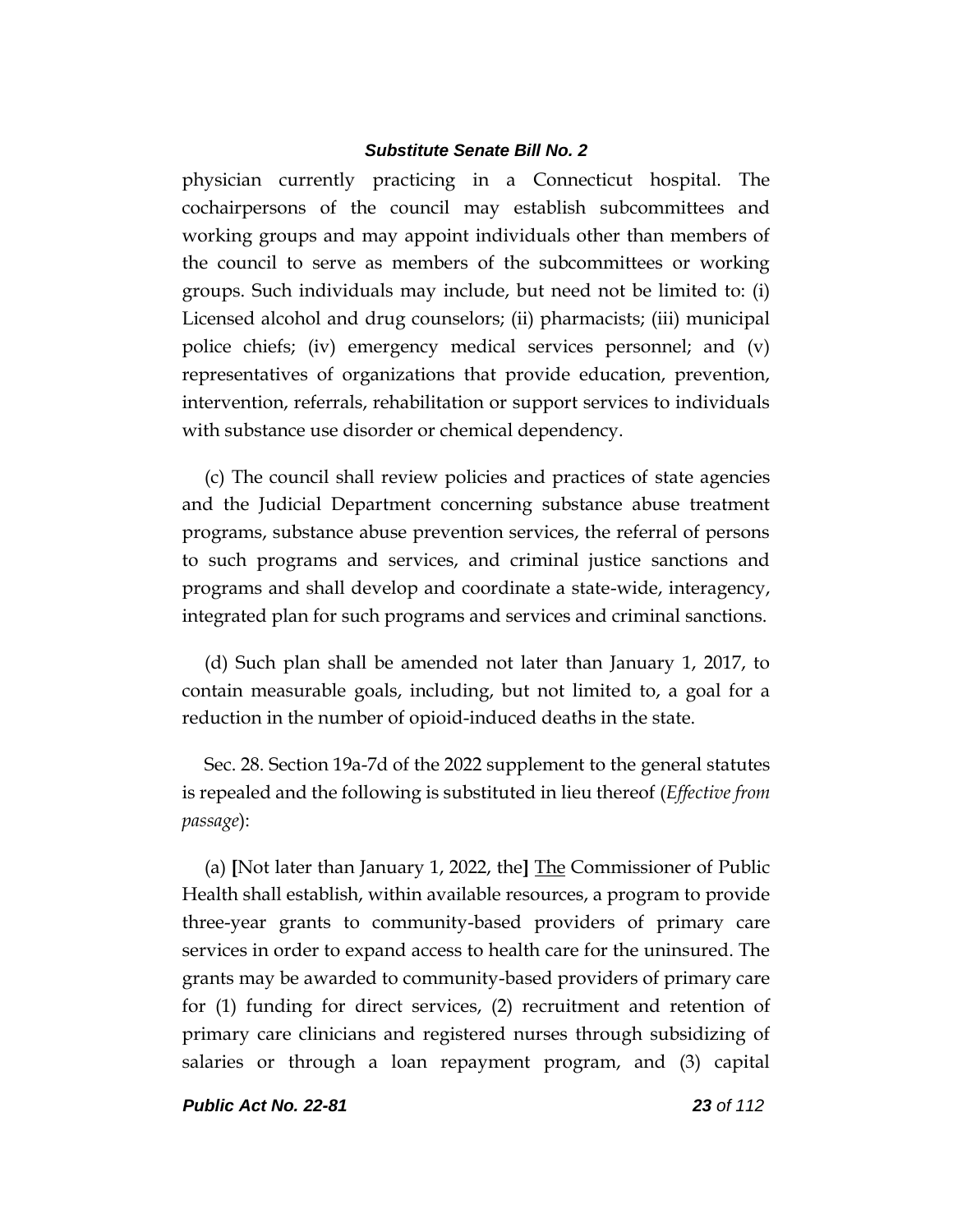expenditures. The community-based providers of primary care under the direct service program shall provide, or arrange access to, primary and preventive services, behavioral health services, referrals to specialty services, including rehabilitative and mental health services, inpatient care, prescription drugs, basic diagnostic laboratory services, health education and outreach to alert people to the availability of services. Primary care clinicians and registered nurses participating in the state loan repayment program or receiving subsidies shall provide services to the uninsured based on a sliding fee schedule, provide free care if necessary, accept Medicare assignment and participate as Medicaid providers, or provide nursing services in school-based health centers and expanded school health sites, as such terms are defined in section 19a-6r. The commissioner may adopt regulations, in accordance with the provisions of chapter 54, to establish eligibility criteria, services to be provided by participants, the sliding fee schedule, reporting requirements and the loan repayment program. For the purposes of this section, "primary care clinicians" includes family practice physicians, general practice osteopaths, obstetricians and gynecologists, internal medicine physicians, pediatricians, dentists, certified nurse midwives, advanced practice registered nurses, physician assistants, **[**and**]** dental hygienists, psychiatrists, psychologists, licensed clinical social workers, licensed marriage and family therapists and licensed professional counselors.

(b) Funds appropriated for the state loan repayment program shall not lapse until fifteen months following the end of the fiscal year for which such funds were appropriated. For the fiscal year ending June 30, 2023, the department shall expend at least one million six hundred thousand dollars of the funds appropriated for the state loan repayment program for repayments for physicians. Any remaining funds may be expended for other health care providers. For purposes of this section, "physician" means any physician licensed pursuant to chapter 370 who (1) graduated from a medical school in the state or completed his or her

*Public Act No. 22-81 24 of 112*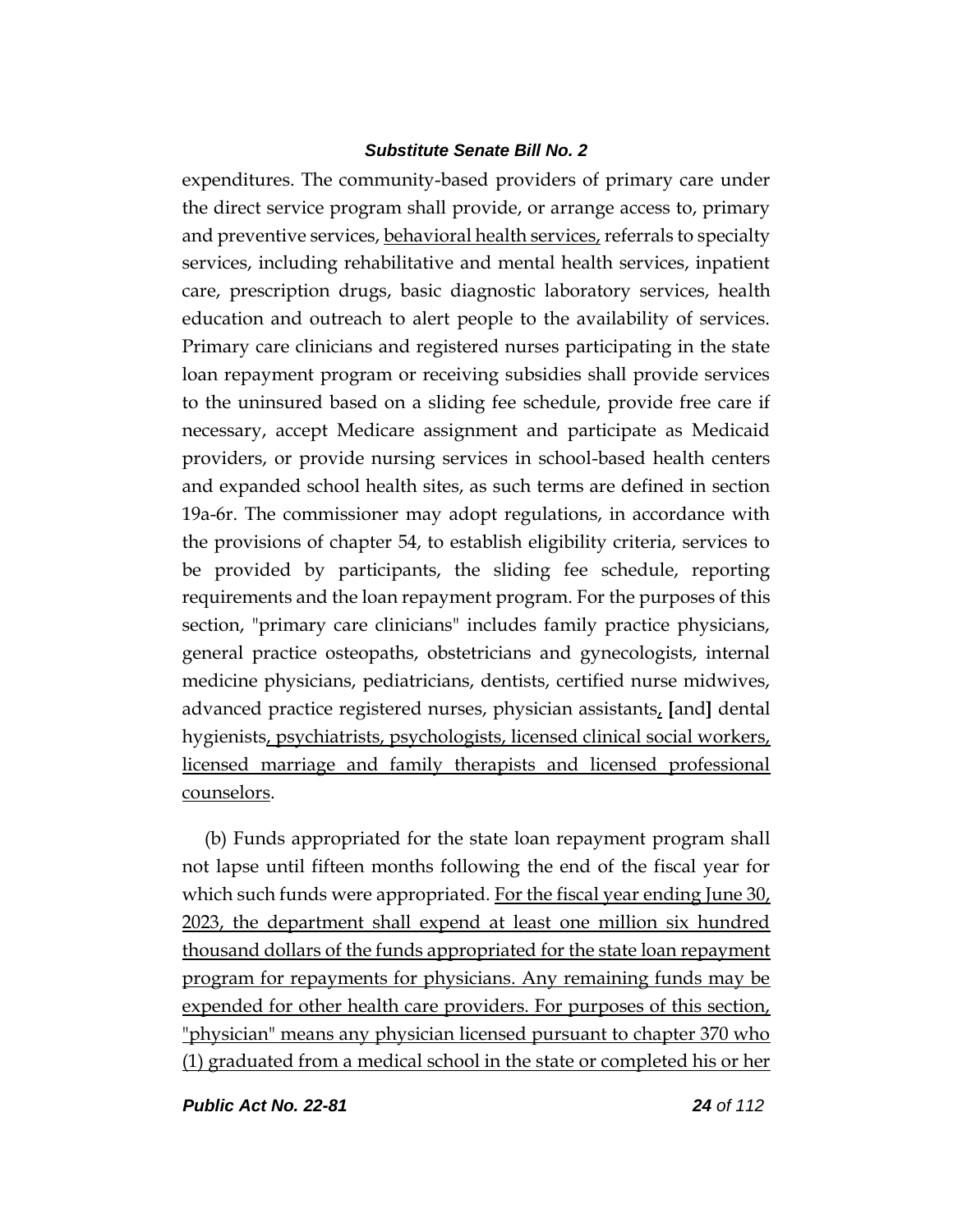medical residency program at a hospital licensed under chapter 368v, and (2) is employed as a physician in the state.

Sec. 29. (*Effective July 1, 2022*) (a) On or before January 1, 2023, the Commissioner of Public Health shall convene a working group to advise the commissioner regarding methods to enhance physician recruitment in the state. The working group shall examine issues that include, but need not be limited to, (1) recruiting, retaining and compensating primary care, psychiatric and behavioral health care providers; (2) the potential effectiveness of student loan forgiveness; (3) barriers to recruiting and retaining physicians as a result of covenants not to compete, as defined in section 20-14p of the general statutes; (4) access to health care providers; (5) the effect, if any, of the health insurance landscape on limiting health care access; (6) barriers to physician participation in health care networks; and (7) assistance for graduate medical education training.

(b) The working group convened pursuant to subsection (a) of this section shall include, but need not be limited to, the following members: (1) A representative of a hospital association in the state; (2) a representative of a medical society in the state; (3) a physician licensed under chapter 370 of the general statutes with a small group practice; (4) a physician licensed under chapter 370 of the general statutes with a multisite group practice; (5) one representative each of at least three different schools of medicine; (6) a representative of a regional physician recruiter association; (7) the human resources director of at least one hospital in the state; (8) a member of a patient advocacy group; and (9) four members of the general public. The working group shall elect chairpersons from among its members. As used in this subsection, "small group practice" means a group practice comprised of less than eight full-time equivalent physicians and "multisite group practice" means a group practice comprised of over one hundred full-time equivalent physicians practicing throughout the state.

*Public Act No. 22-81 25 of 112*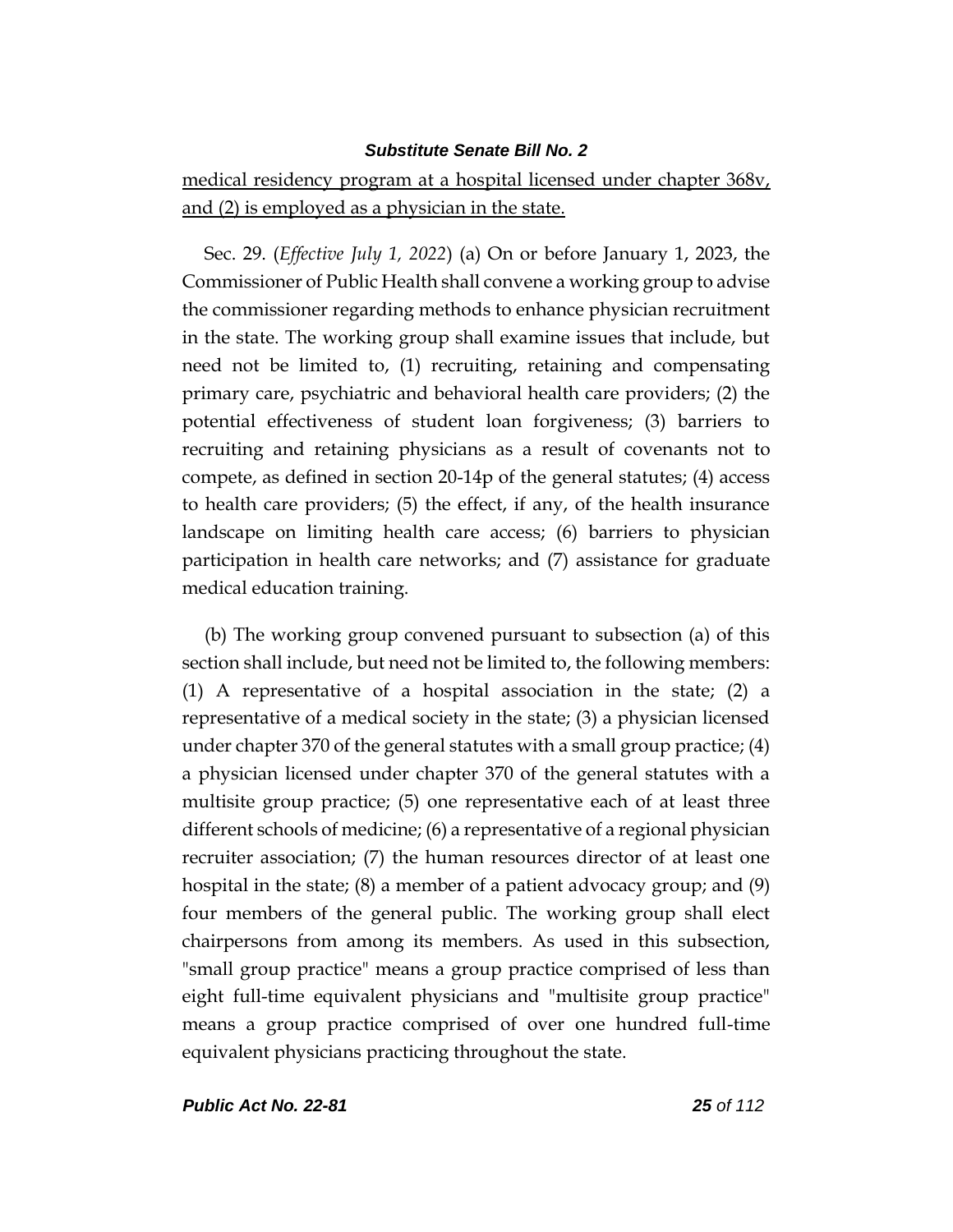(c) On or before January 1, 2024, the working group shall report, in accordance with the provisions of section 11-4a of the general statutes, its findings to the commissioner and to the joint standing committee of the General Assembly having cognizance of matters relating to public health.

Sec. 30. Subdivision (12) of subsection (a) of section 19a-906 of the general statutes is repealed and the following is substituted in lieu thereof (*Effective from passage*):

(12) "Telehealth provider" means  $(A)$  any physician licensed under chapter 370, physical therapist licensed under chapter 376, chiropractor licensed under chapter 372, naturopath licensed under chapter 373, podiatrist licensed under chapter 375, occupational therapist licensed under chapter 376a, optometrist licensed under chapter 380, registered nurse or advanced practice registered nurse licensed under chapter 378, physician assistant licensed under chapter 370, psychologist licensed under chapter 383, marital and family therapist licensed under chapter 383a, clinical social worker or master social worker licensed under chapter 383b, alcohol and drug counselor licensed under chapter 376b, professional counselor licensed under chapter 383c, dietitiannutritionist certified under chapter 384b, speech and language pathologist licensed under chapter 399, respiratory care practitioner licensed under chapter 381a, audiologist licensed under chapter 397a, pharmacist licensed under chapter 400j or paramedic licensed pursuant to chapter 384d who is providing health care or other health services through the use of telehealth within such person's scope of practice and in accordance with the standard of care applicable to the profession, and (B) on and after July 1, 2024, an appropriately licensed, certified or registered physician, naturopath, registered nurse, advanced practice registered nurse, physician assistant, psychologist, marital and family therapist, clinical social worker, master social worker, alcohol and drug counselor, professional counselor, dietitian-nutritionist, nurse-midwife,

*Public Act No. 22-81 26 of 112*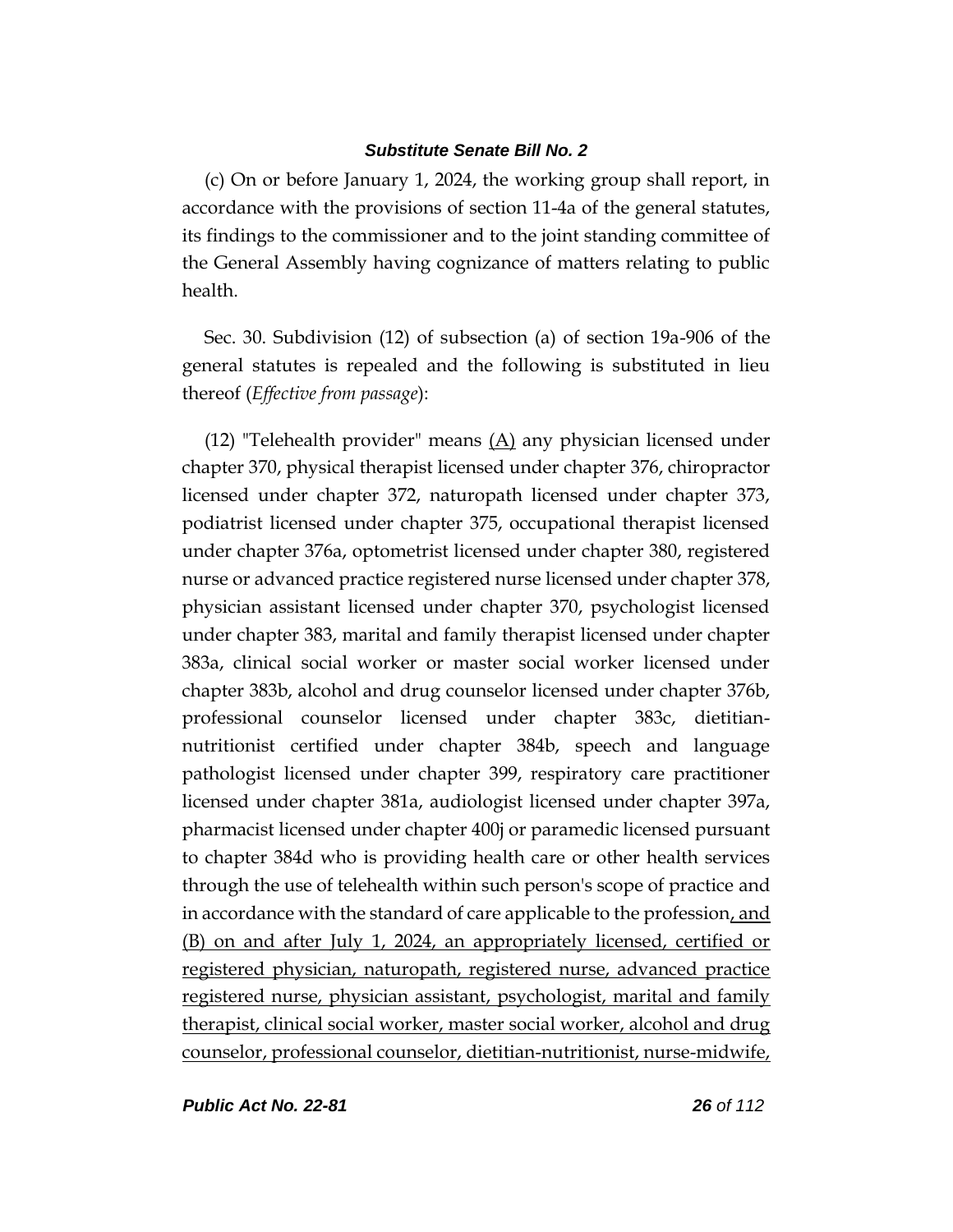behavior analyst, music therapist or art therapist, in another state or territory of the United States or the District of Columbia, who (i) provides telehealth services under any relevant order issued pursuant to section 33 of this act, (ii) provides mental or behavioral health care through the use of telehealth within such person's scope of practice and in accordance with the standard of care applicable to the profession, and (iii) maintains professional liability insurance, or other indemnity against liability for professional malpractice, in an amount that is equal to or greater than that required for similarly licensed, certified or registered Connecticut mental or behavioral health care providers.

Sec. 31. Subsection (h) of section 19a-906 of the general statutes is repealed and the following is substituted in lieu thereof (*Effective from passage*):

(h) No telehealth provider <u>or hospital</u> shall charge a facility fee for telehealth services. Such prohibition shall apply to hospital telehealth services whether provided on campus or otherwise. For purposes of this subsection, "hospital" has the same meaning as provided in section 19a-490 and "campus" has the same meaning as provided in section 19a-508c.

Sec. 32. Section 1 of public act 21-9, as amended by section 3 of public act 21-133, is repealed and the following is substituted in lieu thereof (*Effective from passage*):

(a) As used in this section:

(1) "Asynchronous" has the same meaning as provided in section 19a-906 of the general statutes, as amended by this act.

(2) "Connecticut medical assistance program" means the state's Medicaid program and the Children's Health Insurance program administered by the Department of Social Services.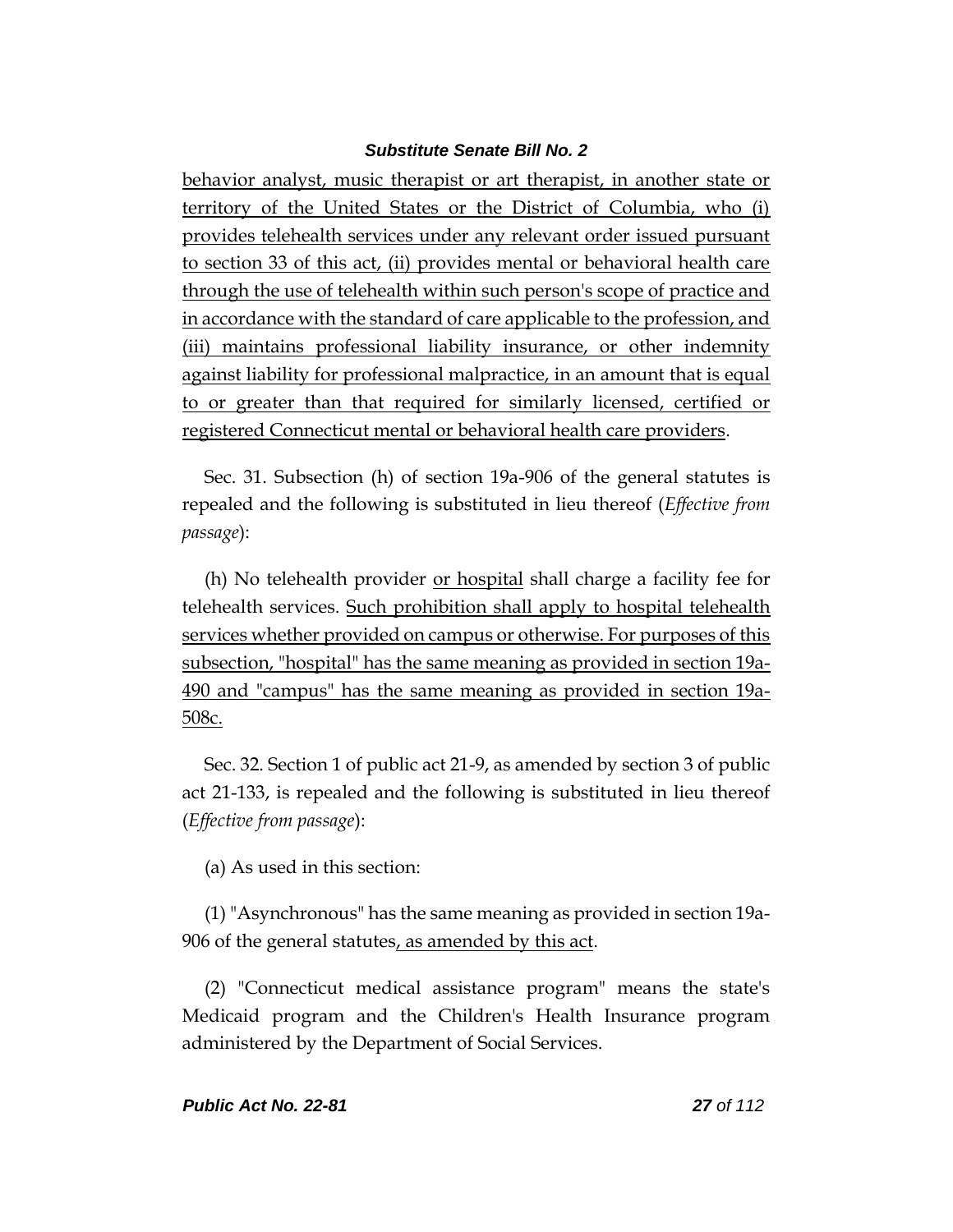(3) "Facility fee" has the same meaning as provided in section 19a-508c of the general statutes.

(4) "Health record" has the same meaning as provided in section 19a-906 of the general statutes, as amended by this act.

(5) "Medical history" has the same meaning as provided in section 19a-906 of the general statutes, as amended by this act.

(6) "Medication-assisted treatment" has the same meaning as provided in section 19a-906 of the general statutes, as amended by this act.

(7) "Originating site" has the same meaning as provided in section 19a-906 of the general statutes, as amended by this act.

(8) "Peripheral devices" has the same meaning as provided in section 19a-906 of the general statutes, as amended by this act.

(9) "Remote patient monitoring" has the same meaning as provided in section 19a-906 of the general statutes, as amended by this act.

(10) "Store and forward transfer" has the same meaning as provided in section 19a-906 of the general statutes, as amended by this act.

(11) "Synchronous" has the same meaning as provided in section 19a-906 of the general statutes, as amended by this act.

(12) "Telehealth" means the mode of delivering health care or other health services via information and communication technologies to facilitate the diagnosis, consultation and treatment, education, care management and self-management of a patient's physical, oral and mental health, and includes interaction between the patient at the originating site and the telehealth provider at a distant site, synchronous interactions, asynchronous store and forward transfers or remote patient monitoring, but does not include interaction through **[**(A)**]**

*Public Act No. 22-81 28 of 112*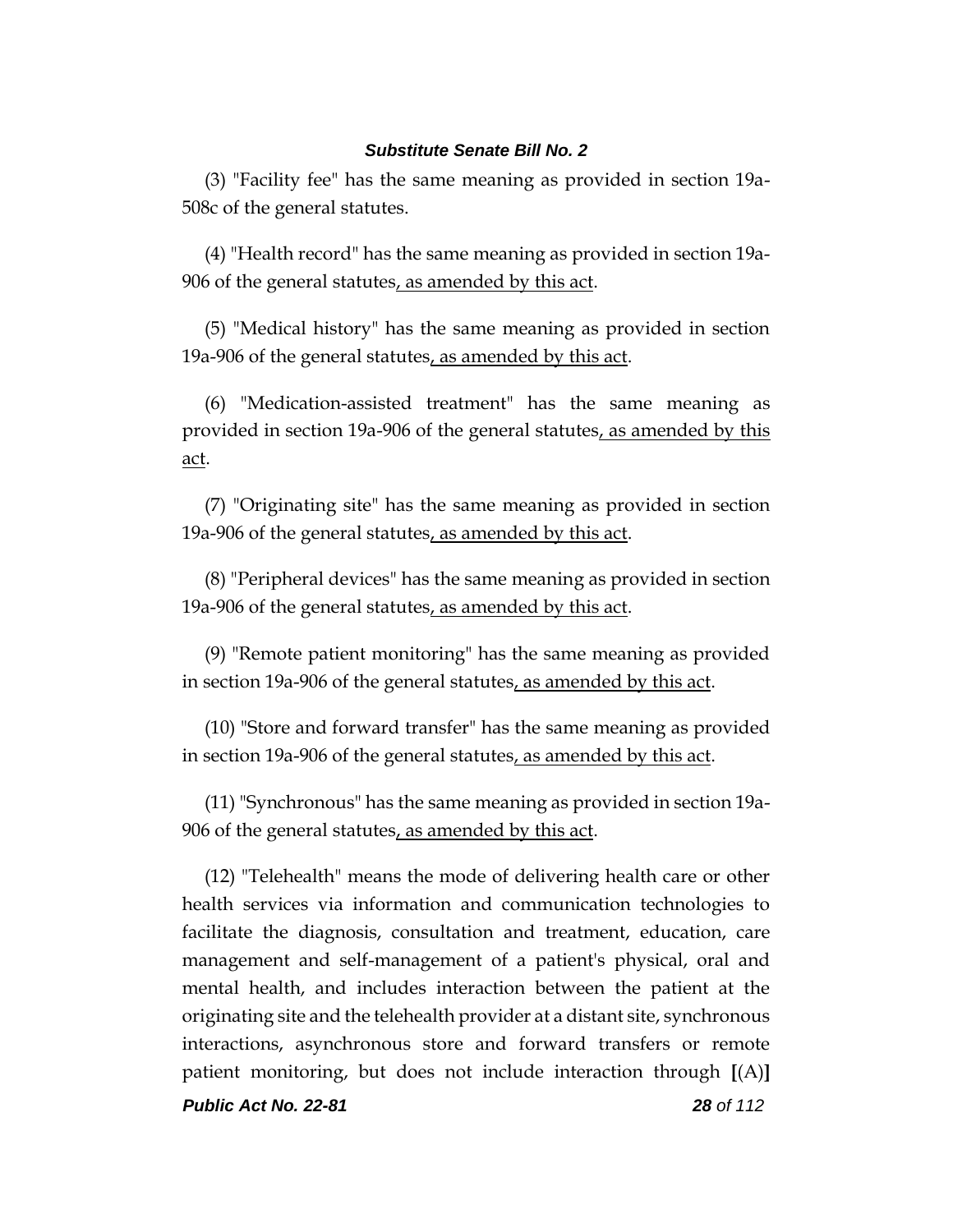facsimile, texting or electronic mail. **[**, or (B) audio-only telephone unless the telehealth provider is (i) in-network, or (ii) a provider enrolled in the Connecticut medical assistance program providing such health care or other health services to a Connecticut medical assistance program recipient.**]**

(13) "Telehealth provider" means any person who is (A) **[**an innetwork provider or a provider enrolled in the Connecticut medical assistance program**]** providing health care or other health services **[**to a Connecticut medical assistance program recipient**]** through the use of telehealth within such person's scope of practice and in accordance with the standard of care applicable to such person's profession, and (B) (i) a physician or physician assistant licensed under chapter 370 of the general statutes, physical therapist or physical therapist assistant licensed under chapter 376 of the general statutes, chiropractor licensed under chapter 372 of the general statutes, naturopath licensed under chapter 373 of the general statutes, podiatrist licensed under chapter 375 of the general statutes, occupational therapist or occupational therapy assistant licensed under chapter 376a of the general statutes, optometrist licensed under chapter 380 of the general statutes, registered nurse or advanced practice registered nurse licensed under chapter 378 of the general statutes, psychologist licensed under chapter 383 of the general statutes, marital and family therapist licensed under chapter 383a of the general statutes, clinical social worker or master social worker licensed under chapter 383b of the general statutes, alcohol and drug counselor licensed under chapter 376b of the general statutes, professional counselor licensed under chapter 383c of the general statutes, dietitiannutritionist certified under chapter 384b of the general statutes, speech and language pathologist licensed under chapter 399 of the general statutes, respiratory care practitioner licensed under chapter 381a of the general statutes, audiologist licensed under chapter 397a of the general statutes, pharmacist licensed under chapter 400j of the general statutes, paramedic licensed pursuant to chapter 384d of the general statutes,

*Public Act No. 22-81 29 of 112*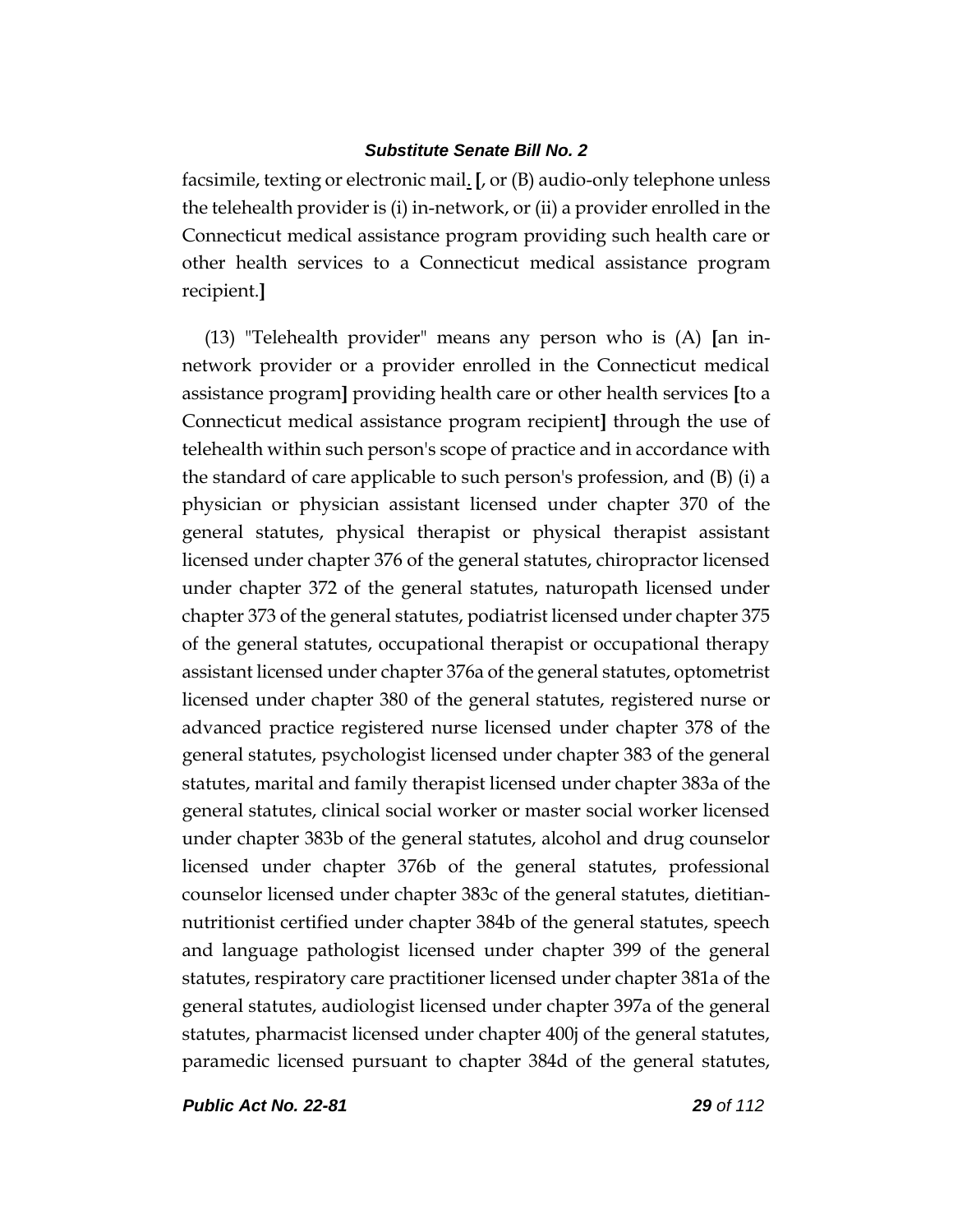nurse-midwife licensed under chapter 377 of the general statutes, dentist licensed under chapter 379 of the general statutes, behavior analyst licensed under chapter 382a of the general statutes, genetic counselor licensed under chapter 383d of the general statutes, music therapist certified in the manner described in chapter 383f of the general statutes, art therapist **[**certified**]** licensed in the manner described in chapter 383g of the general statutes or athletic trainer licensed under chapter 375a of the general statutes, or (ii) an appropriately licensed, certified or registered physician, physician assistant, physical therapist, physical therapist assistant, chiropractor, naturopath, podiatrist, occupational therapist, occupational therapy assistant, optometrist, registered nurse, advanced practice registered nurse, psychologist, marital and family therapist, clinical social worker, master social worker, alcohol and drug counselor, professional counselor, dietitiannutritionist, speech and language pathologist, respiratory care practitioner, audiologist, pharmacist, paramedic, nurse-midwife, dentist, behavior analyst, genetic counselor, music therapist, art therapist or athletic trainer, in another state or territory of the United States or the District of Columbia, that provides telehealth services pursuant to his or her authority under any relevant order issued by the Commissioner of Public Health and maintains professional liability insurance, or other indemnity against liability for professional malpractice, in an amount that is equal to or greater than that required for similarly licensed, certified or registered Connecticut health care providers.

(b) (1) Notwithstanding the provisions of section 19a-906 of the general statutes, as amended by this act, during the period beginning on **[**the effective date of this section**]** May 10, 2021, and ending on June 30, **[**2023**]** 2024, a telehealth provider may only provide a telehealth service to a patient when the telehealth provider:

(A) Is communicating through real-time, interactive, two-way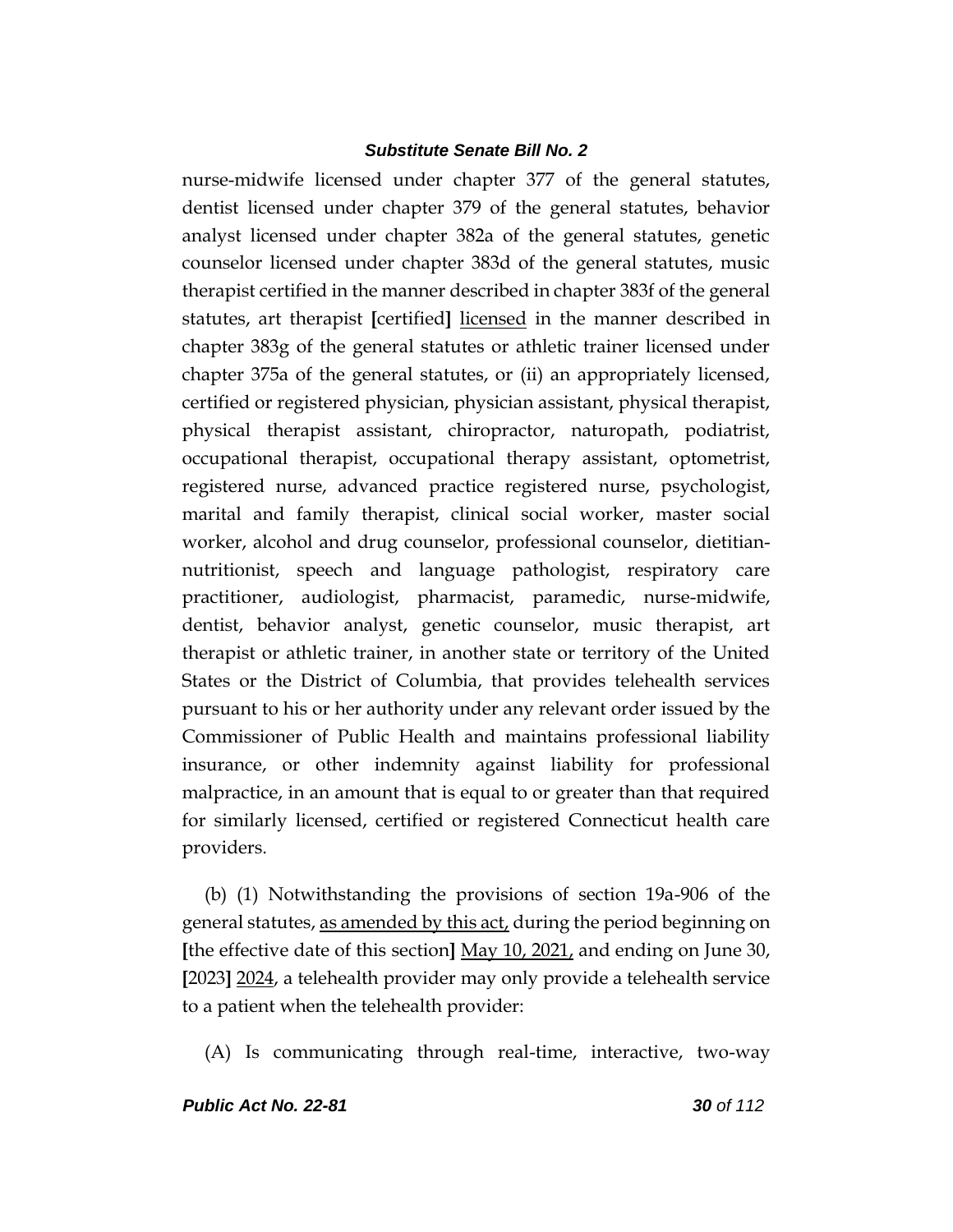communication technology or store and forward transfer technology;

(B) Has determined whether the patient has health coverage that is fully insured, not fully insured or provided through **[**Medicaid or the Children's Health Insurance Program**]** the Connecticut medical assistance program, and whether the patient's health coverage, if any, provides coverage for the telehealth service;

(C) Has access to, or knowledge of, the patient's medical history, as provided by the patient, and the patient's health record, including the name and address of the patient's primary care provider, if any;

(D) Conforms to the standard of care applicable to the telehealth provider's profession and expected for in-person care as appropriate to the patient's age and presenting condition, except when the standard of care requires the use of diagnostic testing and performance of a physical examination, such testing or examination may be carried out through the use of peripheral devices appropriate to the patient's condition; and

(E) Provides the patient with the telehealth provider's license number, if any, and contact information.

(2) Notwithstanding the provisions of section 19a-906 of the general statutes, as amended by this act, if a telehealth provider provides a telehealth service to a patient during the period beginning on **[**the effective date of this section**]** May 10, 2021, and ending on June 30, **[**2023**]** 2024, the telehealth provider shall, at the time of the telehealth provider's first telehealth interaction with a patient, inform the patient concerning the treatment methods and limitations of treatment using a telehealth platform, including, but not limited to, the limited duration of the relevant provisions of this section and sections 3 to 7, inclusive, of **[**this act**]** public act 21-9, as amended by this act, and, after providing the patient with such information, obtain the patient's consent to provide telehealth services. The telehealth provider shall document such notice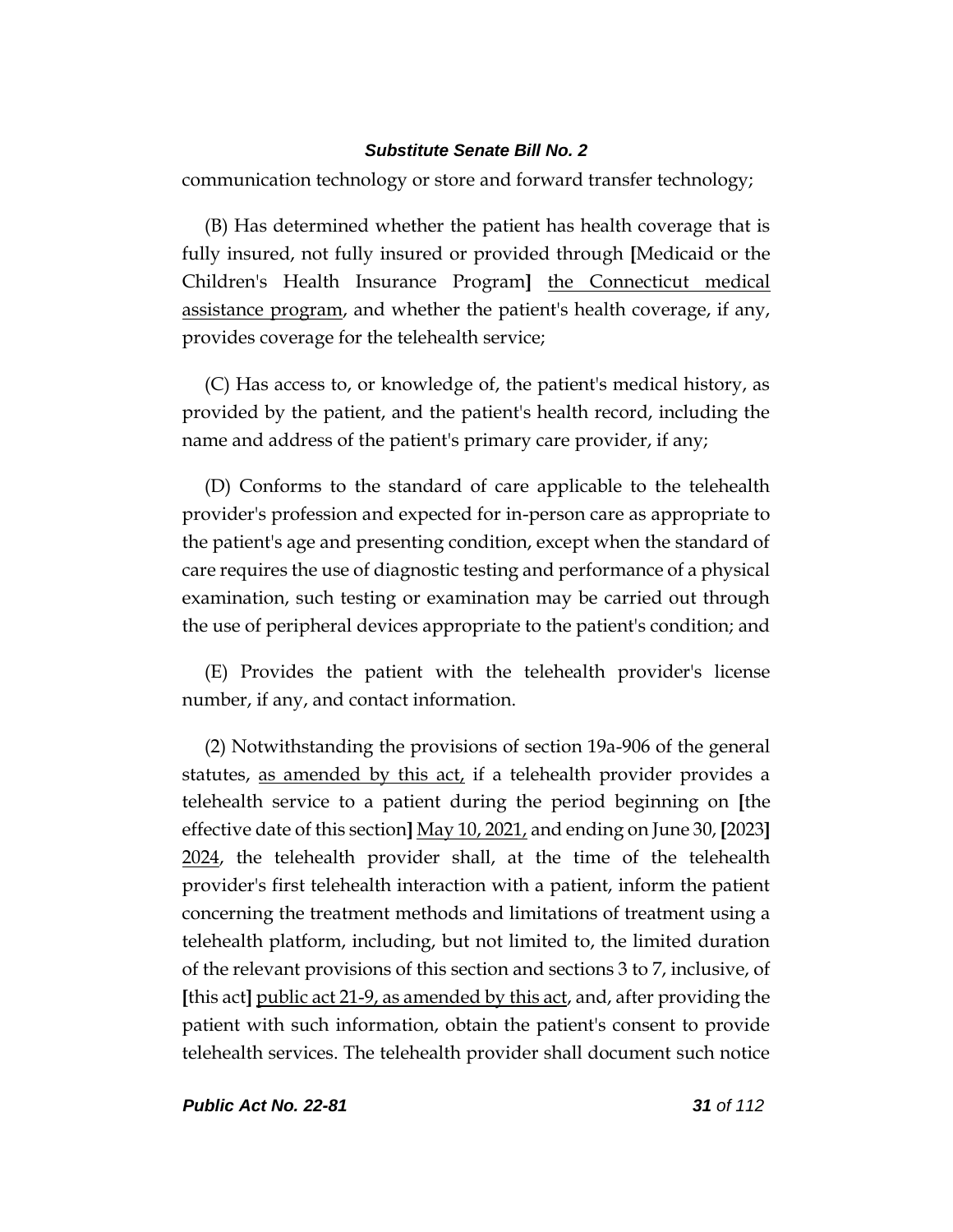and consent in the patient's health record. If a patient later revokes such consent, the telehealth provider shall document the revocation in the patient's health record.

(c) Notwithstanding the provisions of this section or title 20 of the general statutes, no telehealth provider shall, during the period beginning on **[**the effective date of this section**]** May 10, 2021, and ending on June 30, **[**2023**]** 2024, prescribe any schedule I, II or III controlled substance through the use of telehealth, except a schedule II or III controlled substance other than an opioid drug, as defined in section 20- 14o of the general statutes, in a manner fully consistent with the Ryan Haight Online Pharmacy Consumer Protection Act, 21 USC 829(e), as amended from time to time, for the treatment of a person with a psychiatric disability or <u>a person with a</u> substance use disorder, as defined in section 17a-458 of the general statutes, including, but not limited to, medication-assisted treatment. A telehealth provider using telehealth to prescribe a schedule II or III controlled substance pursuant to this subsection shall electronically **[**submit**]** transmit the prescription pursuant to section 21a-249 of the general statutes, as amended by **[**this act**]** public act 21-9.

(d) During the period beginning on **[**the effective date of this section**]** May 10, 2021, and ending on June 30, **[**2023**]** 2024, each telehealth provider shall, at the time of the initial telehealth interaction, ask the patient whether the patient consents to the telehealth provider's disclosure of records concerning the telehealth interaction to the patient's primary care provider. If the patient consents to such disclosure, the telehealth provider shall provide records of all telehealth interactions during such period to the patient's primary care provider, in a timely manner, in accordance with the provisions of sections 20-7b to 20-7e, inclusive, of the general statutes.

(e) During the period beginning on **[**the effective date of this section**]** May 10, 2021, and ending on June 30, **[**2023**]** 2024, any consent or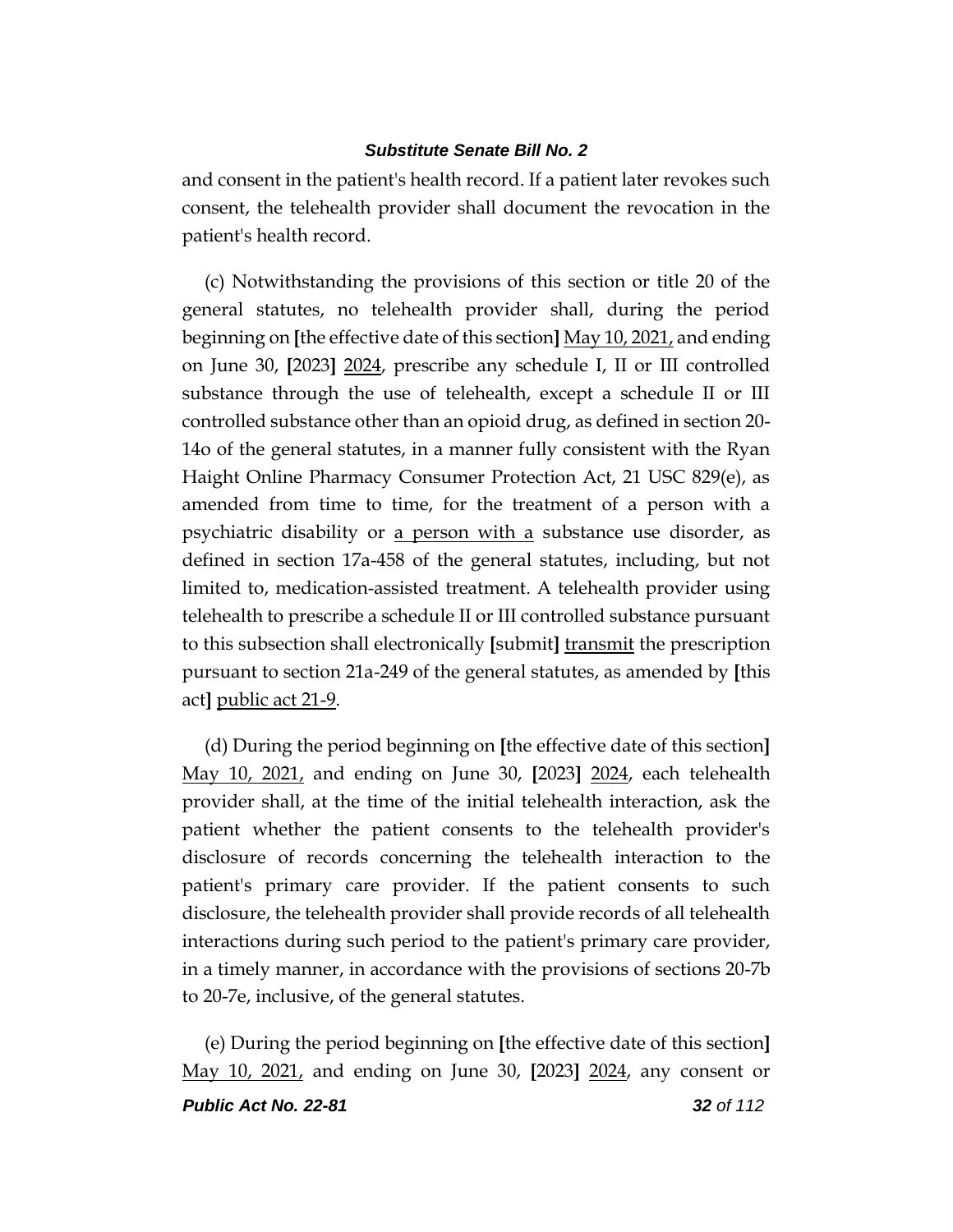revocation of consent under this section shall be obtained from or communicated by the patient, or the patient's legal guardian, conservator or other authorized representative, as applicable.

(f) (1) The provision of telehealth services and health records maintained and disclosed as part of a telehealth interaction shall comply with all provisions of the Health Insurance Portability and Accountability Act of 1996, P.L. 104-191, as amended from time to time, and the rules and regulations adopted thereunder, that are applicable to such provision, maintenance or disclosure.

(2) Notwithstanding the provisions of section 19a-906 of the general statutes, as amended by this act, and subdivision (1) of this subsection, a telehealth provider that is an in-network provider or a provider enrolled in the Connecticut medical assistance program that provides telehealth services to a Connecticut medical assistance program recipient, may, during the period beginning on **[**the effective date of this section**]** May 10, 2021, and ending on June 30, **[**2023**]** 2024, use any information or communication technology in accordance with the directions, modifications or revisions, if any, made by the Office for Civil Rights of the United States Department of Health and Human Services to the provisions of the Health Insurance Portability and Accountability Act of 1996 P.L. 104-191, as amended from time to time, or the rules and regulations adopted thereunder.

(g) Notwithstanding any provision of the general statutes, nothing in this section shall, during the period beginning on **[**the effective date of this section**]** May 10, 2021, and ending on June 30, **[**2023**]** 2024, prohibit a health care provider from: (1) Providing on-call coverage pursuant to an agreement with another health care provider or such health care provider's professional entity or employer; (2) consulting with another health care provider concerning a patient's care; (3) ordering care for hospital outpatients or inpatients; or (4) using telehealth for a hospital inpatient, including for the purpose of ordering medication or treatment

*Public Act No. 22-81 33 of 112*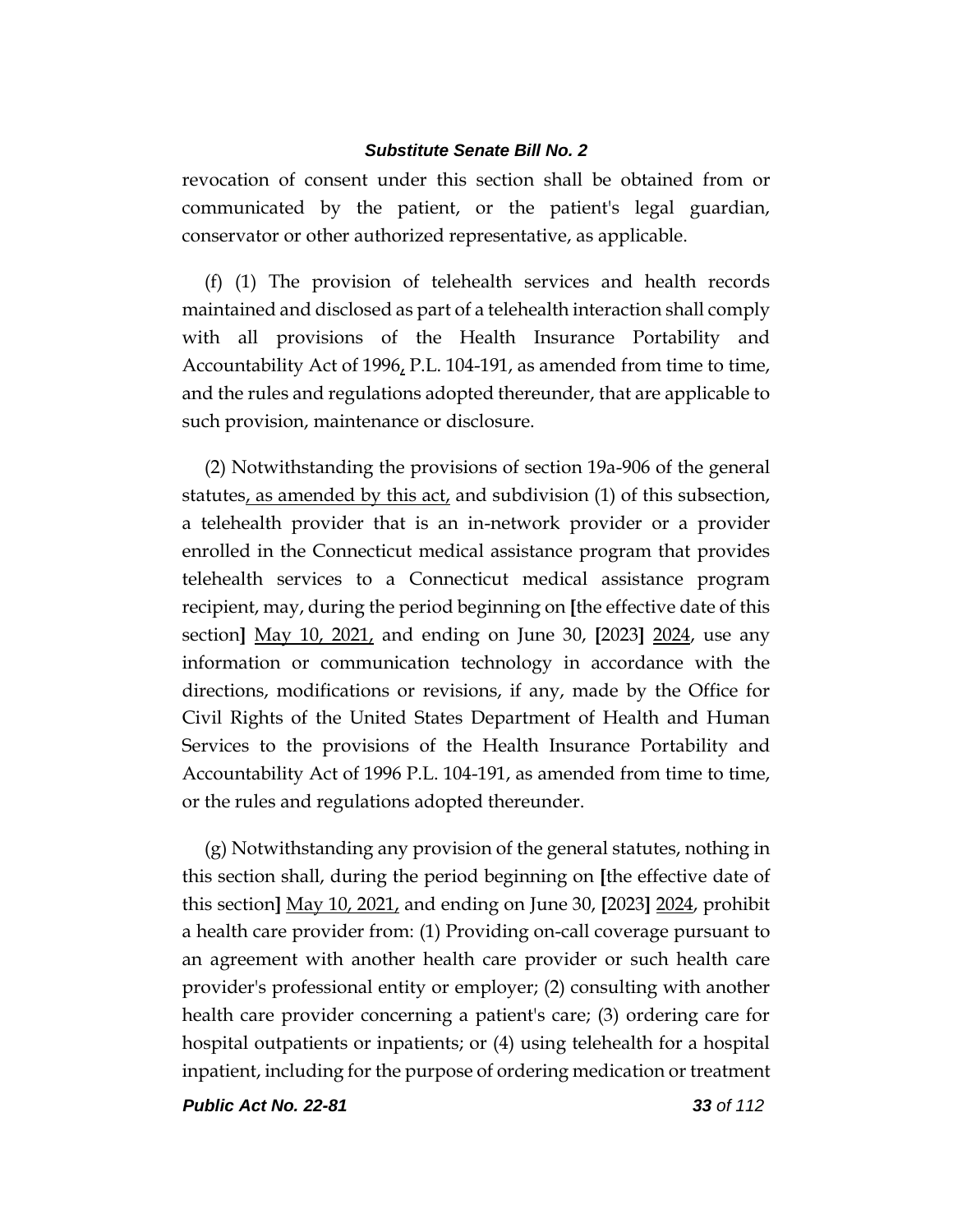for such patient in accordance with the Ryan Haight Online Pharmacy Consumer Protection Act, 21 USC 829(e), as amended from time to time. As used in this subsection, "health care provider" means a person or entity licensed or certified pursuant to chapter 370, 372, 373, 375, 376 to 376b, inclusive, 378, 379, 380, 381a, 383 to 383c, inclusive, 384b, 397a, 399 or 400j of the general statutes or licensed or certified pursuant to chapter 368d or 384d of the general statutes.

(h) Notwithstanding any provision of the general statutes, no telehealth provider shall charge a facility fee for a telehealth service provided during the period beginning on **[**the effective date of this section**]** May 10, 2021, and ending on June 30, **[**2023**]** 2024.

(i) (1) Notwithstanding any provision of the general statutes, no telehealth provider shall provide health care or health services to a patient through telehealth during the period beginning on **[**the effective date of this section**]** May 10, 2021, and ending on June 30, **[**2023**]** 2024, unless the telehealth provider has determined whether or not the patient has health coverage for such health care or health services.

(2) Notwithstanding any provision of the general statutes, a telehealth provider who provides health care or health services to a patient through telehealth during the period beginning on **[**the effective date of this section**]** May 10, 2021, and ending on June 30, **[**2023**]** 2024, shall:

(A) Accept as full payment for such health care or health services:

(i) An amount that is equal to the amount that Medicare reimburses for such health care or health services if the telehealth provider determines that the patient does not have health coverage for such health care or health services; or

(ii) The amount that the patient's health coverage reimburses, and any coinsurance, copayment, deductible or other out-of-pocket expense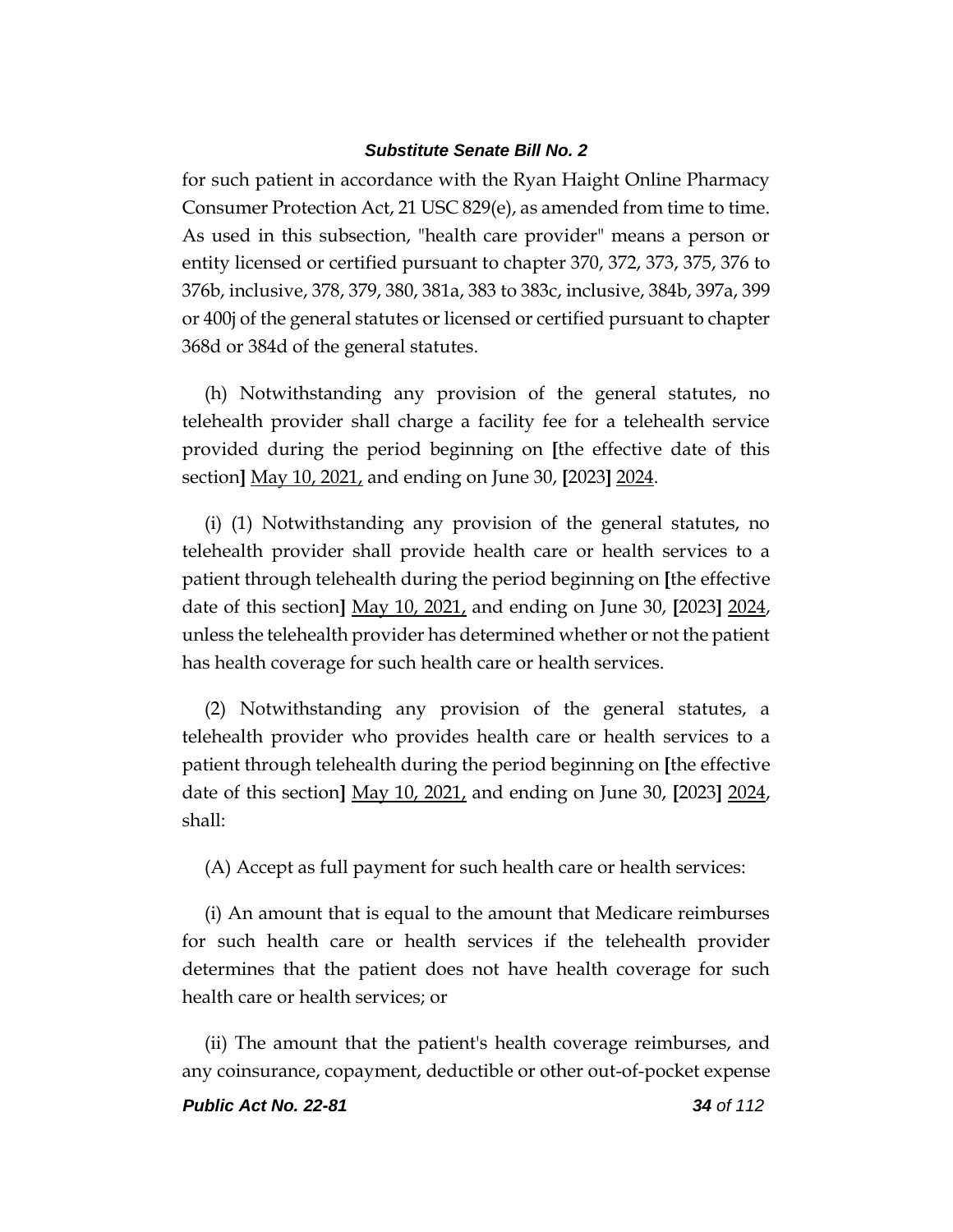imposed by the patient's health coverage, for such health care or health services if the telehealth provider determines that the patient has health coverage for such health care or health services. If the patient's health coverage uses a provider network, the amount of such reimbursement, and such coinsurance, copayment, deductible or other out-of-pocket expense, shall not exceed the in-network amount regardless of the network status of such telehealth provider.

(3) If a telehealth provider determines that a patient is unable to pay for any health care or health services described in subdivisions (1) and (2) of this subsection, the provider shall offer to the patient financial assistance, if such provider is otherwise required to offer to the patient such financial assistance, under any applicable state or federal law.

(j) Subject to compliance with all applicable federal requirements, notwithstanding any provision of the general statutes, state licensing standards or any regulation adopted thereunder, a telehealth provider may provide telehealth services pursuant to the provisions of this section from any location.

(k) Notwithstanding the provisions of section 19a-906 of the general statutes, as amended by this act, during the period beginning on **[**the effective date of this section**]** May 10, 2021, and ending on June 30, **[**2023**]** 2024, any Connecticut entity, institution or health care provider that engages or contracts with a telehealth provider that is licensed, certified or registered in another state or territory of the United States or the District of Columbia to provide health care or other health services shall verify the credentials of such provider in the state in which he or she is licensed, certified or registered, ensure that such **[**a**]** provider is in good standing in such state, and confirm that such provider maintains professional liability insurance or other indemnity against liability for professional malpractice in an amount that is equal to or greater than that required for similarly licensed, certified or registered Connecticut health care providers.

*Public Act No. 22-81 35 of 112*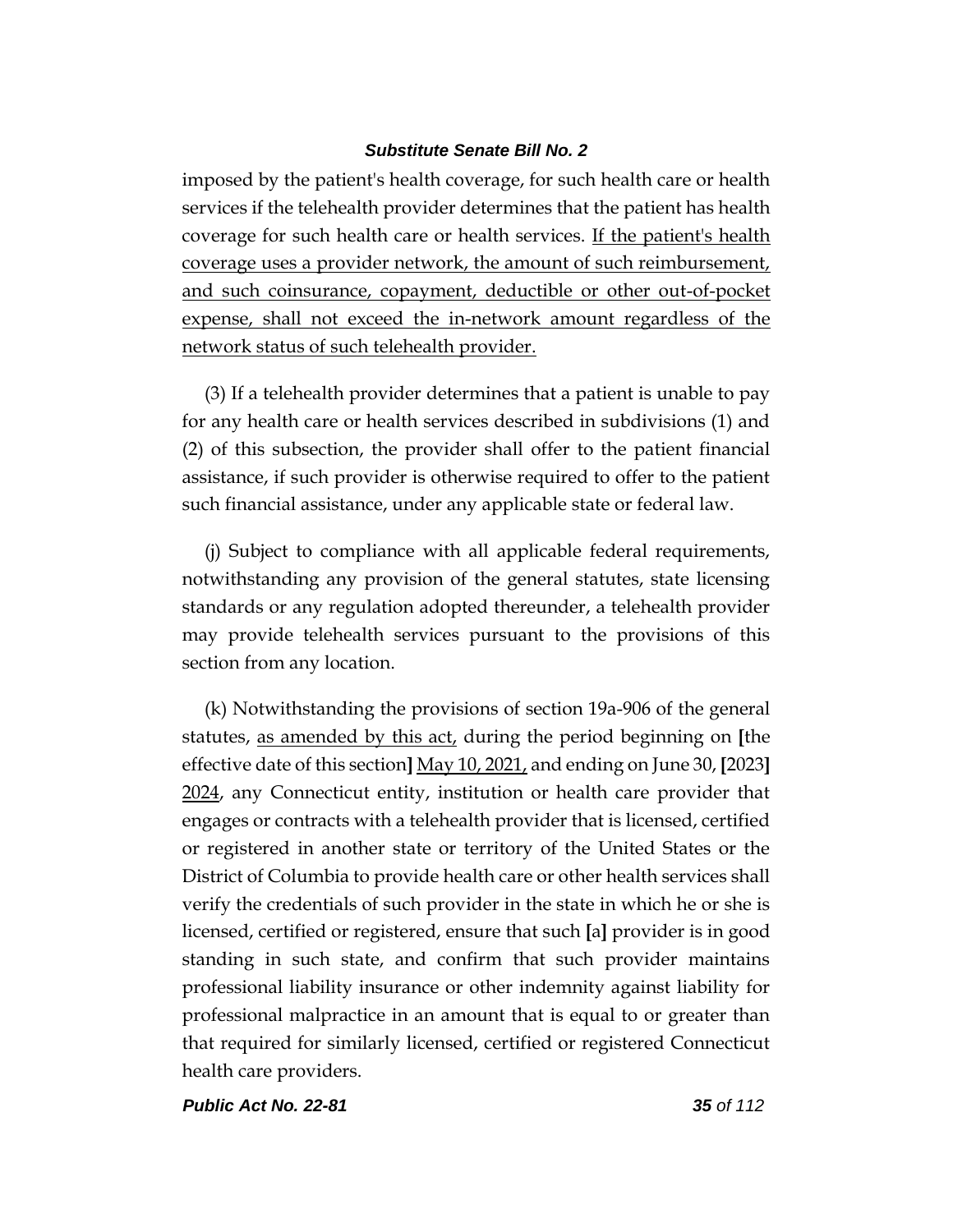(l) Notwithstanding sections 4-168 to 4-174, inclusive, of the general statutes, from the period beginning on **[**the effective date of this section**]** May 10, 2021, and ending on June 30, **[**2023**]** 2024, the Commissioner of Public Health may temporarily waive, modify or suspend any regulatory requirements adopted by the Commissioner of Public Health or any boards or commissions under chapters 368a, 368d, 368v, 369 to 381a, inclusive, 382a, 383 to 388, inclusive, 397a, 398, 399, 400a, 400c, 400j and 474 of the general statutes as the Commissioner of Public Health deems necessary to reduce the spread of COVID-19 and to protect the public health for the purpose of providing residents of this state with telehealth services from out-of-state practitioners.

Sec. 33. (NEW) (*Effective July 1, 2022*) The Commissioner of Public Health may issue an order authorizing telehealth providers who are not licensed, certified or registered to practice in this state to provide telehealth services to patients in this state. Such order may be of limited duration and limited to one or more types of providers described in subdivision (13) of subsection (a) of section 1 of public act 21-9, as amended by this act, or subdivision (12) of subsection (a) of section 19a-906 of the general statutes, as amended by this act. The commissioner may impose conditions including, but not limited to, a requirement that any telehealth provider providing telehealth services to patients in this state pursuant to such order shall submit an application for licensure, certification or registration, as applicable. The commissioner may suspend or revoke any authorization provided pursuant to this section to a telehealth provider who violates any condition imposed by the commissioner or applicable requirements for the provision of telehealth services under the law. Any such order issued pursuant to this section shall not constitute a regulation, as defined in section 4-166 of the general statutes.

Sec. 34. Subsection (c) of section 21a-249 of the 2022 supplement to the general statutes is repealed and the following is substituted in lieu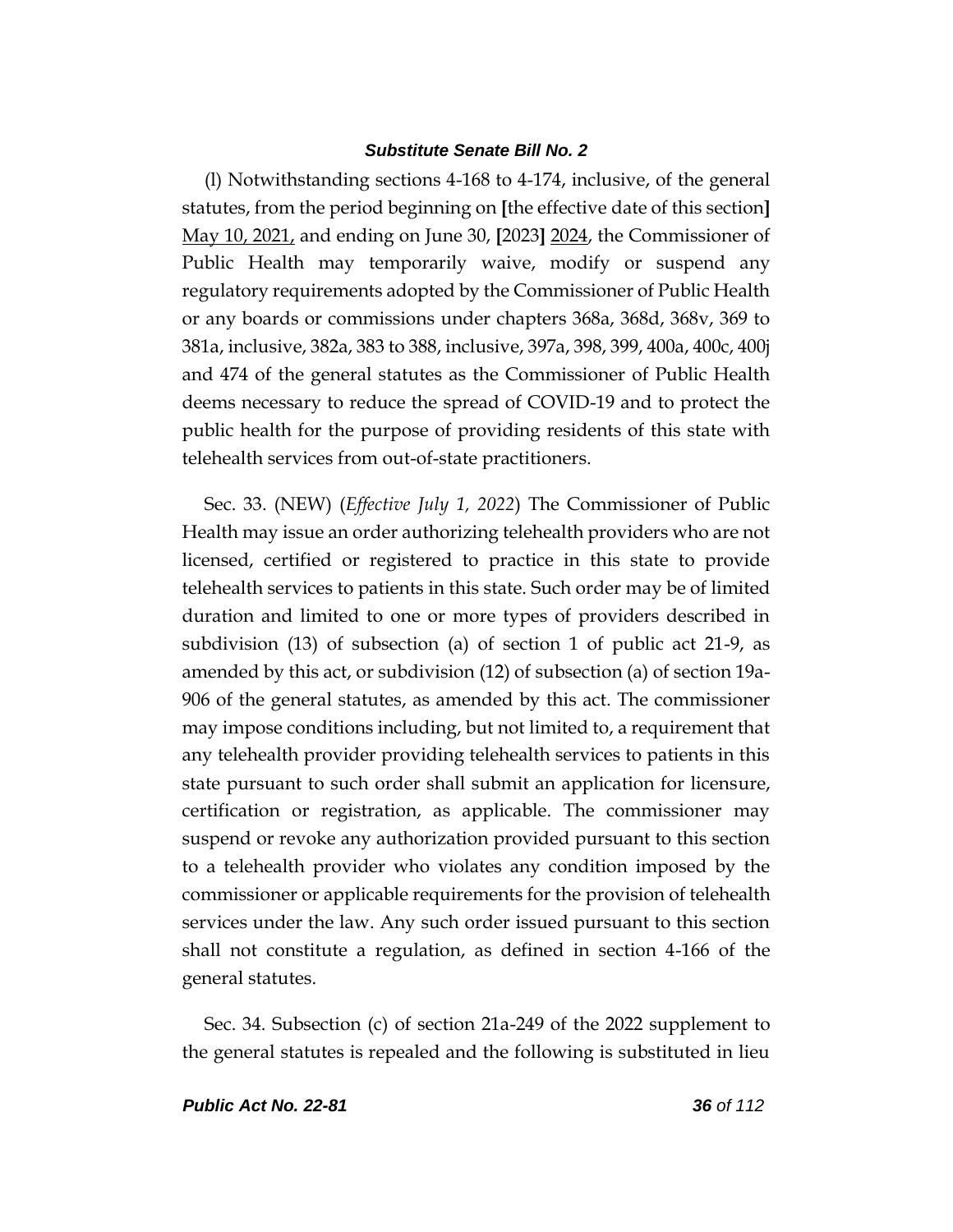thereof (*Effective from passage*):

(c) A licensed practitioner shall not be required to electronically transmit a prescription when:

(1) Electronic transmission is not available due to a temporary technological or electrical failure. In the event of a temporary technological or electrical failure, the practitioner shall, without undue delay, reasonably attempt to correct any cause for the failure that is within his or her control. A practitioner who issues a prescription, but fails to electronically transmit the prescription, as permitted by this subsection, shall document the reason for the practitioner's failure to electronically transmit the prescription in the patient's medical record as soon as practicable, but in no instance more than seventy-two hours following the end of the temporary technological or electrical failure that prevented the electronic transmittal of the prescription. For purposes of this subdivision, "temporary technological or electrical failure" means failure of a computer system, application or device or the loss of electrical power to such system, application or device, or any other service interruption to such system, application or device that reasonably prevents the practitioner from utilizing his or her certified application to electronically transmit the prescription in accordance with subsection (b) of this section;

(2) The practitioner reasonably determines that it would be impractical for the patient to obtain substances prescribed by an electronically transmitted prescription in a timely manner and that such delay would adversely impact the patient's medical condition, provided if such prescription is for a controlled substance, the quantity of such controlled substance does not exceed a five-day supply for the patient, if the controlled substance was used in accordance with the directions for use. A practitioner who issues a prescription, but fails to electronically transmit the prescription, as permitted by this subsection, shall document the reason for the practitioner's failure to electronically

*Public Act No. 22-81 37 of 112*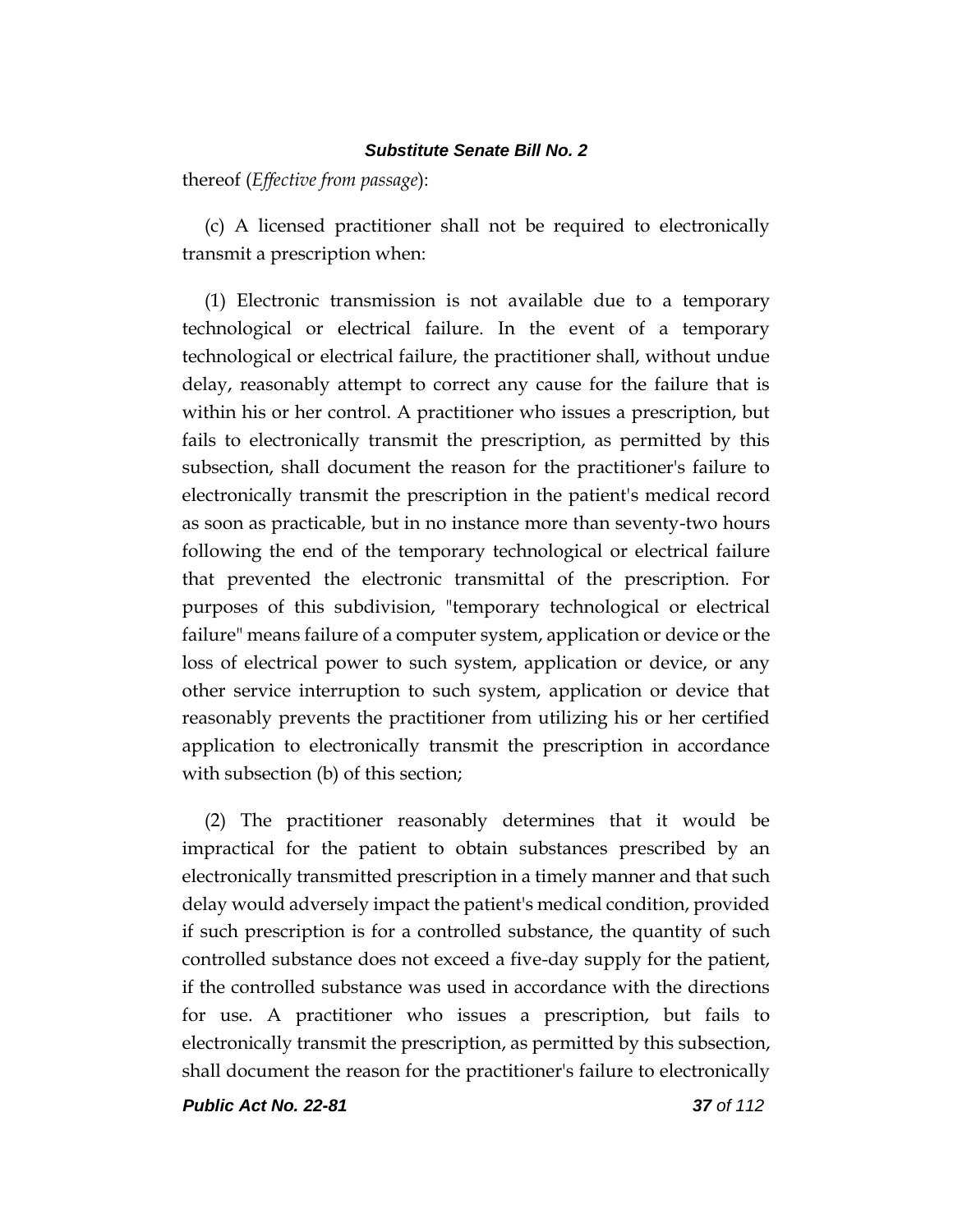transmit the prescription in the patient's medical record;

(3) The prescription is to be dispensed by a pharmacy located outside this state. A practitioner who issues a prescription, but fails to electronically transmit the prescription, as permitted by this subsection, shall document the reason for the practitioner's failure to electronically transmit the prescription in the patient's medical record;

(4) Use of an electronically transmitted prescription may negatively impact patient care, such as a prescription containing two or more products to be compounded by a pharmacist, a prescription for direct administration to a patient by parenteral, intravenous, intramuscular, subcutaneous or intraspinal infusion, a prescription that contains long or complicated directions, a prescription that requires certain elements to be included by the federal Food and Drug and Administration, or an oral prescription communicated to a pharmacist by a health care practitioner for a patient in a chronic and convalescent nursing home, licensed pursuant to chapter 368v; or

(5) The practitioner demonstrates, in a form and manner prescribed by the commissioner, that such practitioner does not have the technological capacity to issue an electronically transmitted **[**prescriptions**]** prescription. For the purposes of this subsection, "technological capacity" means possession of a computer system, hardware or device that can be used to electronically transmit controlled substance prescriptions consistent with the requirements of the federal Controlled Substances Act, 21 USC 801, as amended from time to time. The provisions of this subdivision shall not apply to a practitioner when such practitioner is prescribing as a telehealth provider, as defined in section 19a-906, as amended by this act, section 1 of public act 20-2 of the July special session or section 1 of public act 21-9, as amended by this act, as applicable, pursuant to subsection (c) of section 19a-906, subsection (c) of section 1 of public act 20-2 of the July special session or subsection (c) of section 1 of public act 21-9, as amended by this act, as

*Public Act No. 22-81 38 of 112*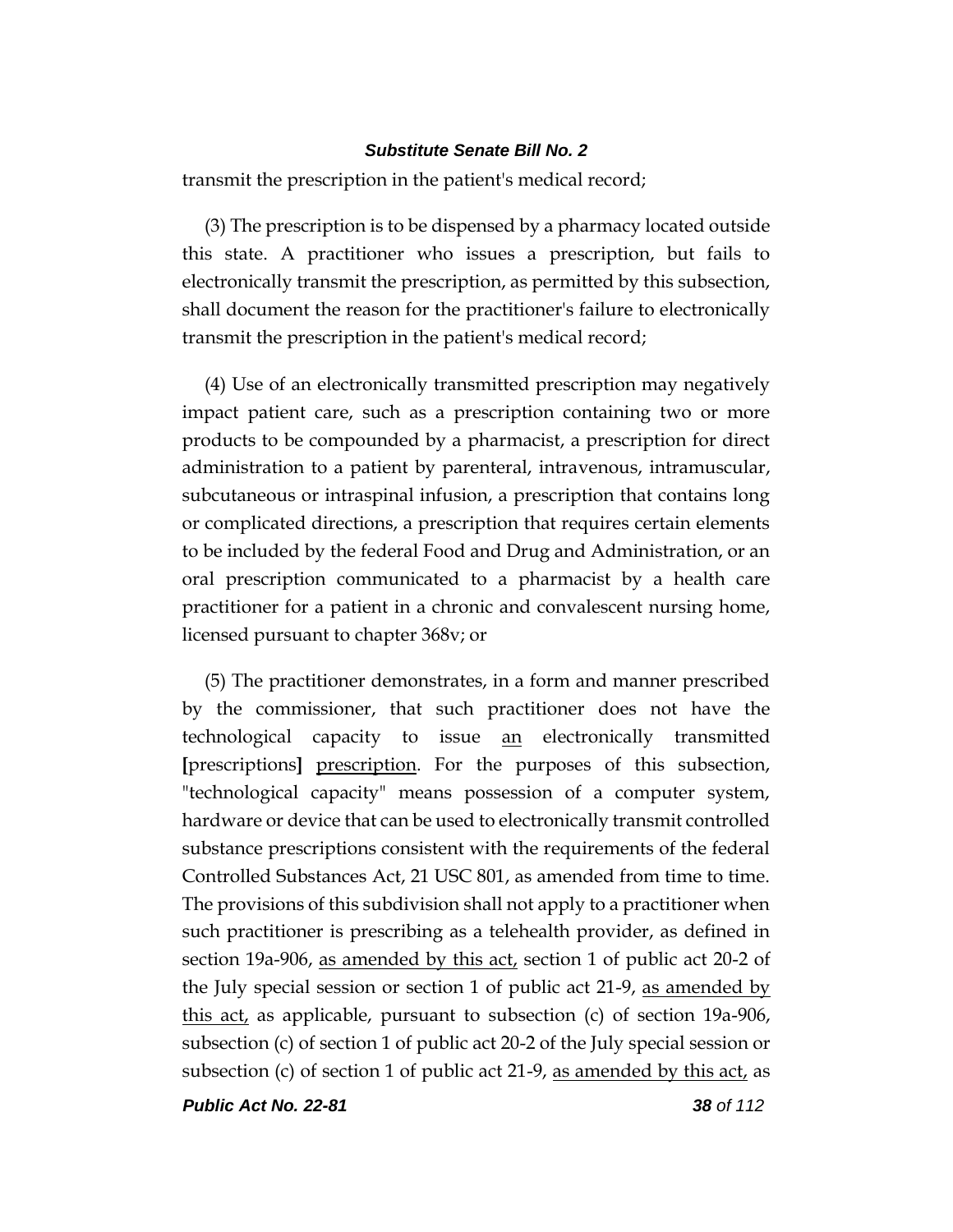applicable.

Sec. 35. Section 3 of public act 21-9 is repealed and the following is substituted in lieu thereof (*Effective from passage*):

(a) For the purposes of this section:

(1) "Asynchronous" has the same meaning as provided in section 19a-906 of the general statutes, as amended by this act;

(2) "Originating site" has the same meaning as provided in section 19a-906 of the general statutes, as amended by this act;

(3) "Remote patient monitoring" has the same meaning as provided in section 19a-906 of the general statutes, as amended by this act;

(4) "Store and forward transfer" has the same meaning as provided in section 19a-906 of the general statutes, as amended by this act;

(5) "Synchronous" has the same meaning as provided in section 19a-906 of the general statutes, as amended by this act;

(6) "Telehealth" means the mode of delivering health care or other health services via information and communication technologies to facilitate the diagnosis, consultation and treatment, education, care management and self-management of an insured's physical, oral and mental health, and includes interaction between the insured at the originating site and the telehealth provider at a distant site, synchronous interactions, asynchronous store and forward transfers or remote patient monitoring, but does not include interaction through (A) facsimile, texting or electronic mail, or (B) audio-only telephone if the policy described in subsection (b) of this section uses a provider network and the telehealth provider is out-of-network; and

(7) "Telehealth provider" means any person who (A) provides health care or other health services through the use of telehealth within such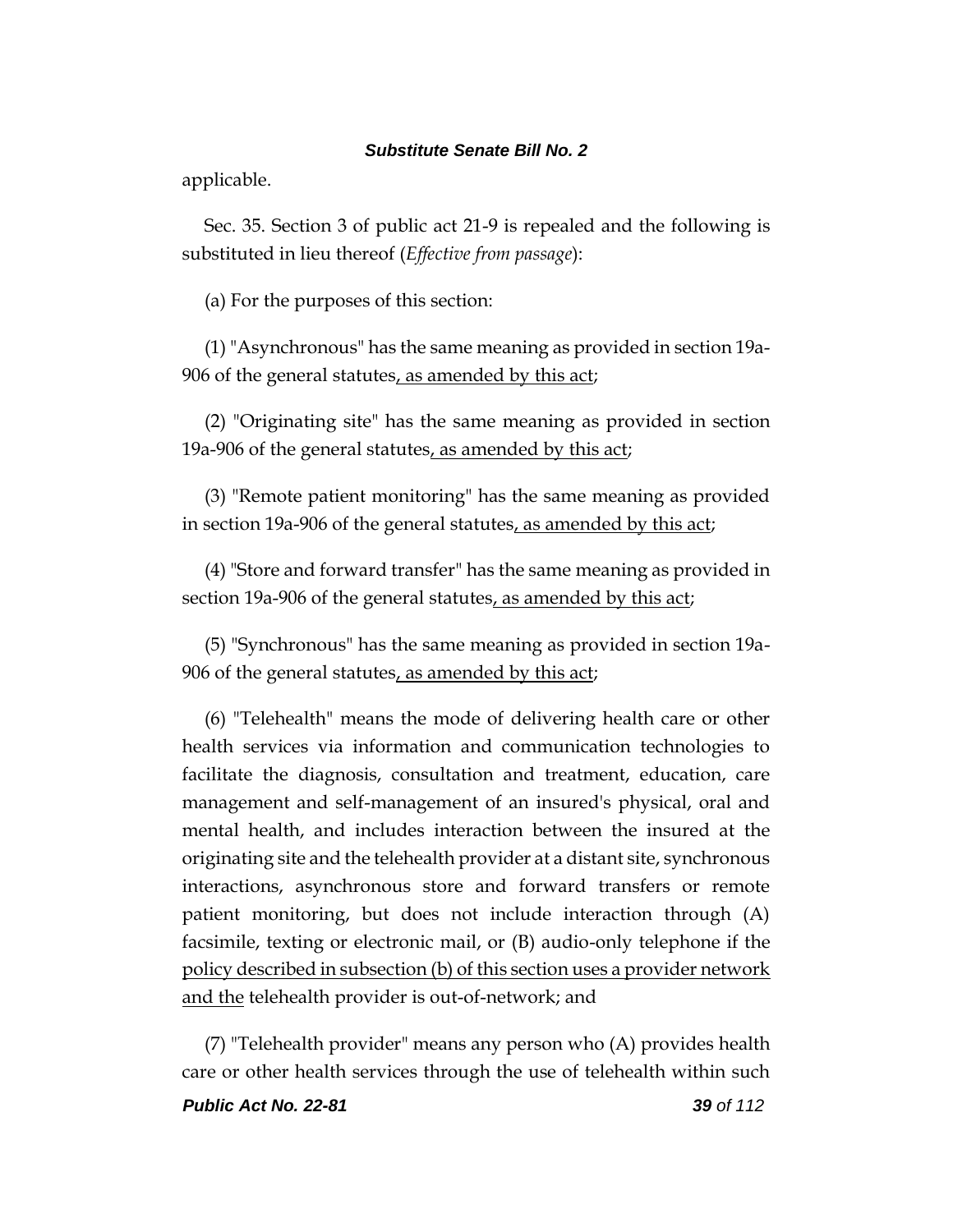person's scope of practice and in accordance with the standard of care applicable to such person's profession, and (B) is (i) a physician or physician assistant licensed under chapter 370 of the general statutes, physical therapist or physical therapist assistant licensed under chapter 376 of the general statutes, chiropractor licensed under chapter 372 of the general statutes, naturopath licensed under chapter 373 of the general statutes, podiatrist licensed under chapter 375 of the general statutes, occupational therapist or occupational therapy assistant licensed under chapter 376a of the general statutes, optometrist licensed under chapter 380 of the general statutes, registered nurse or advanced practice registered nurse licensed under chapter 378 of the general statutes, psychologist licensed under chapter 383 of the general statutes, marital and family therapist licensed under chapter 383a of the general statutes, clinical social worker or master social worker licensed under chapter 383b of the general statutes, alcohol and drug counselor licensed under chapter 376b of the general statutes, professional counselor licensed under chapter 383c of the general statutes, dietitian-nutritionist certified under chapter 384b of the general statutes, speech and language pathologist licensed under chapter 399 of the general statutes, respiratory care practitioner licensed under chapter 381a of the general statutes, audiologist licensed under chapter 397a of the general statutes, pharmacist licensed under chapter 400j of the general statutes, paramedic licensed pursuant to chapter 384d of the general statutes, nurse-midwife licensed under chapter 377 of the general statutes, dentist licensed under chapter 379 of the general statutes, behavior analyst licensed under chapter 382a of the general statutes, genetic counselor licensed under chapter 383d of the general statutes, music therapist certified in the manner described in chapter 383f of the general statutes, art therapist **[**certified**]** licensed in the manner described in chapter 383g of the general statutes or athletic trainer licensed under chapter 375a of the general statutes, or (ii) an in-network and appropriately licensed, certified or registered physician, physician assistant, physical therapist, physical therapist assistant, chiropractor,

*Public Act No. 22-81 40 of 112*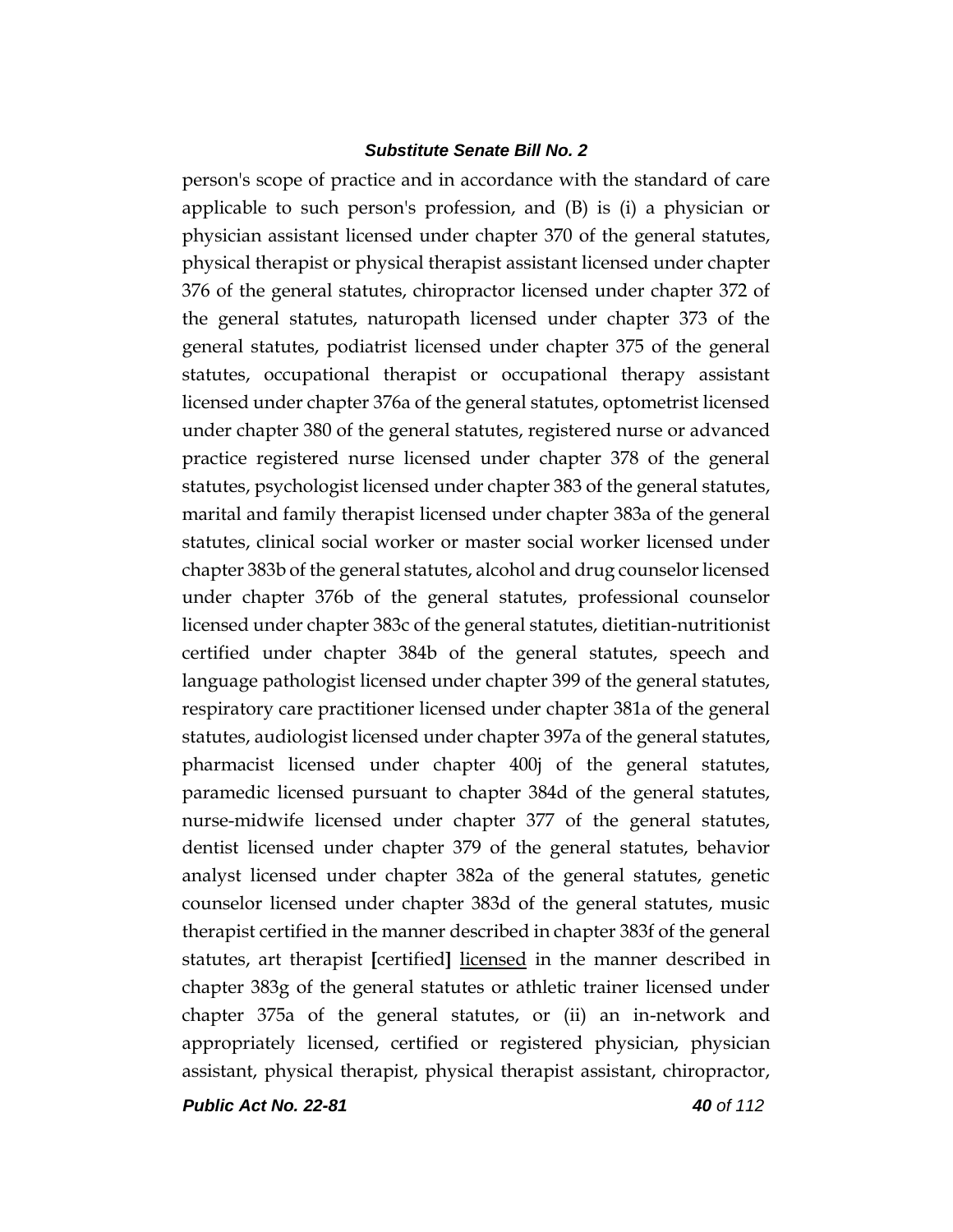naturopath, podiatrist, occupational therapist, occupational therapy assistant, optometrist, registered nurse, advanced practice registered nurse, psychologist, marital and family therapist, clinical social worker, master social worker, alcohol and drug counselor, professional counselor, dietitian-nutritionist, speech and language pathologist, respiratory care practitioner, audiologist, pharmacist, paramedic, nursemidwife, dentist, behavior analyst, genetic counselor, music therapist, art therapist or athletic trainer, in another state or territory of the United States or the District of Columbia, that provides telehealth services pursuant to his or her authority under any relevant order issued by the Commissioner of Public Health and maintains professional liability insurance, or other indemnity against liability for professional malpractice, in an amount that is equal to or greater than that required for similarly licensed, certified or registered Connecticut health care providers.

(b) Notwithstanding any provision of the general statutes, each individual health insurance policy that provides coverage of the type specified in subdivisions (1), (2), (4), (11) and (12) of section 38a-469 of the general statutes that is effective at any time during the period beginning on **[**the effective date of this section**]** May 10, 2021, and ending on June 30, **[**2023**]** 2024, shall, at all times that the policy remains in effect during such period, provide coverage for medical advice, diagnosis, care or treatment provided through telehealth, to the same extent coverage is provided for such advice, diagnosis, care or treatment when provided to the insured in person. The policy shall not, at any time during such period, exclude coverage for a service that is appropriately provided through telehealth because such service is provided through telehealth or a telehealth platform selected by an in-network telehealth provider.

(c) Notwithstanding any provision of the general statutes, no telehealth provider who receives a reimbursement for a covered service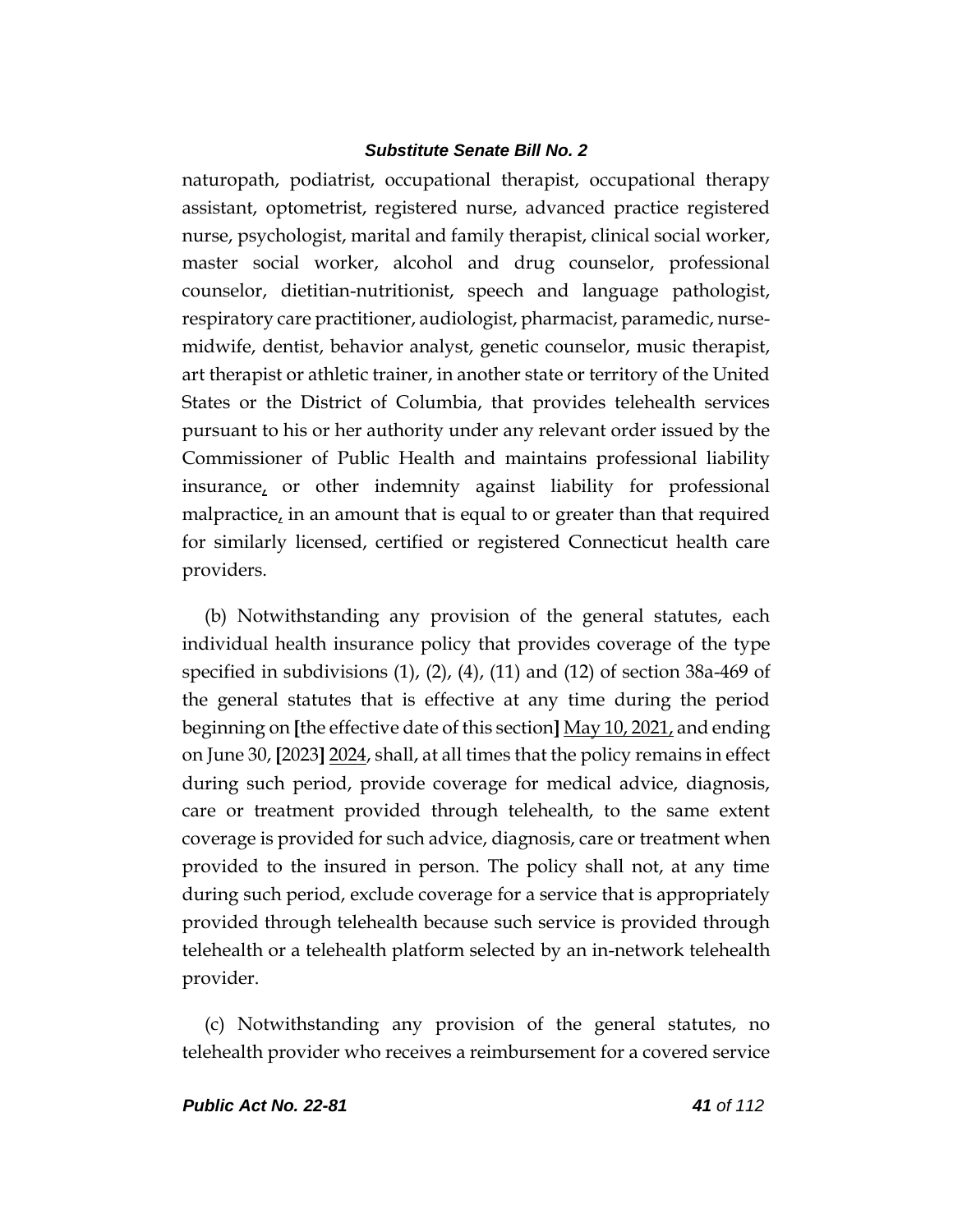provided through telehealth in accordance with subsection (b) of this section shall seek any payment for such service from the insured who received such service, except for any coinsurance, copayment, deductible or other out-of-pocket expense set forth in the insured's policy. Such amount shall be deemed by the telehealth provider to be payment in full.

(d) Nothing in this section shall prohibit or limit a health insurer, health care center, hospital service corporation, medical service corporation or other entity from conducting utilization review for telehealth services, provided such utilization review is conducted in the same manner and uses the same clinical review criteria as a utilization review for an in-person consultation for the same service. Except as provided in subsection (b) or (c) of this section, the coverage required under subsection (b) of this section shall be subject to the same terms and conditions applicable to all other benefits under the policy providing such coverage.

(e) The provisions of this section shall apply to a high deductible health plan, as that term is used in subsection (f) of section 38a-493 of the general statutes, to the maximum extent permitted by federal law, except if such plan is used to establish a medical savings account or an Archer MSA pursuant to Section 220 of the Internal Revenue Code of 1986, as amended from time to time, or any subsequent corresponding internal revenue code of the United States, as amended from time to time, or a health savings account pursuant to Section 223 of said Internal Revenue Code of 1986, as amended from time to time. The provisions of this section shall apply to such plan to the maximum extent that (1) is permitted by federal law, and (2) does not disqualify such account for the deduction allowed under said Section 220 or 223, as applicable.

Sec. 36. Section 4 of public act 21-9 is repealed and the following is substituted in lieu thereof (*Effective from passage*):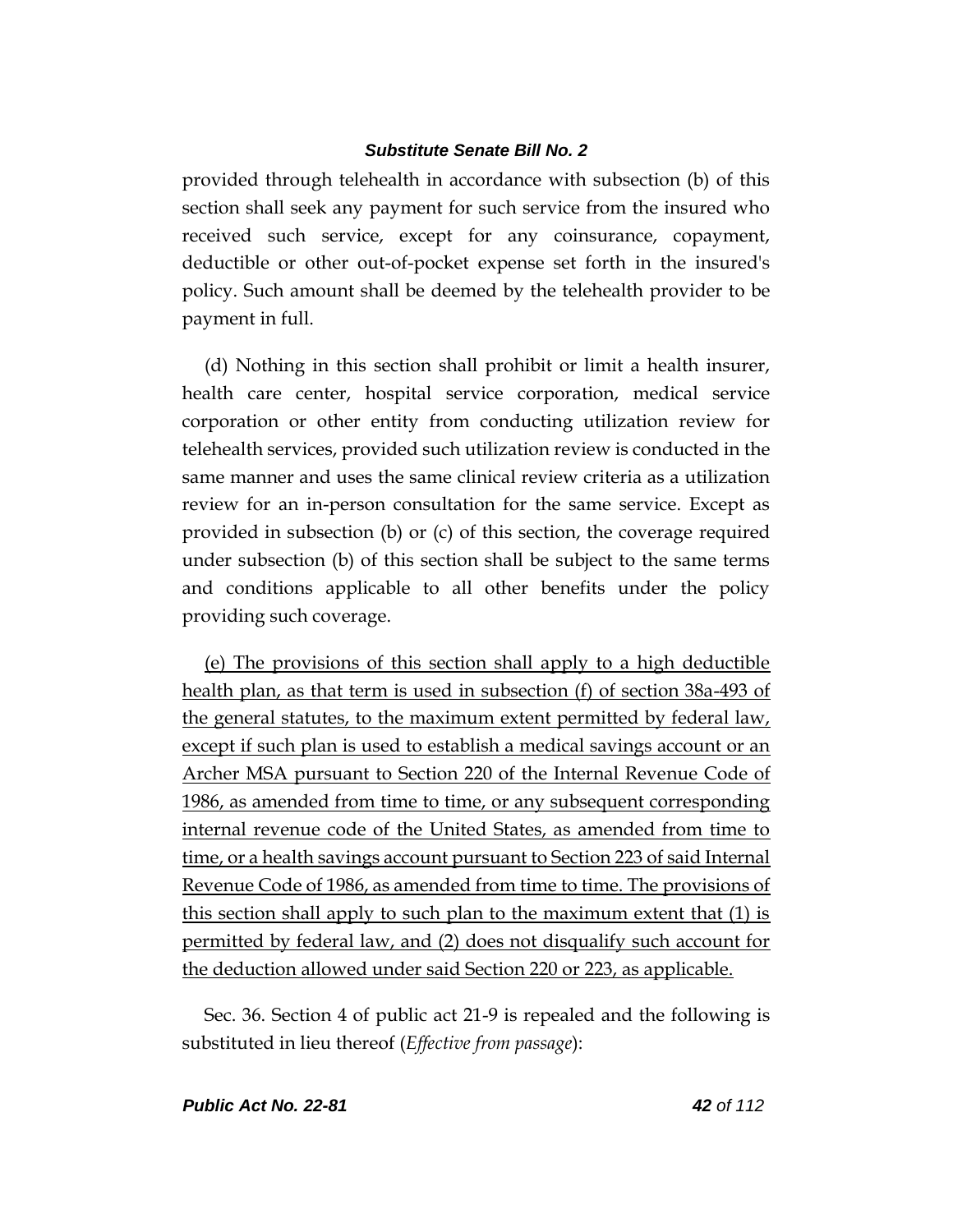(a) For the purposes of this section:

(1) "Asynchronous" has the same meaning as provided in section 19a-906 of the general statutes, as amended by this act;

(2) "Originating site" has the same meaning as provided in section 19a-906 of the general statutes, as amended by this act;

(3) "Remote patient monitoring" has the same meaning as provided in section 19a-906 of the general statutes, as amended by this act;

(4) "Store and forward transfer" has the same meaning as provided in section 19a-906 of the general statutes, as amended by this act;

(5) "Synchronous" has the same meaning as provided in section 19a-906 of the general statutes, as amended by this act;

(6) "Telehealth" means the mode of delivering health care or other health services via information and communication technologies to facilitate the diagnosis, consultation and treatment, education, care management and self-management of an insured's physical, oral and mental health, and includes interaction between the insured at the originating site and the telehealth provider at a distant site, synchronous interactions, asynchronous store and forward transfers or remote patient monitoring, but does not include interaction through (A) facsimile, texting or electronic mail, or (B) audio-only telephone if the policy described in subsection (b) of this section uses a provider network and the telehealth provider is out-of-network; and

(7) "Telehealth provider" means any person who (A) provides health care or other health services through the use of telehealth within such person's scope of practice and in accordance with the standard of care applicable to such person's profession, and (B) is (i) a physician or physician assistant licensed under chapter 370 of the general statutes, physical therapist or physical therapist assistant licensed under chapter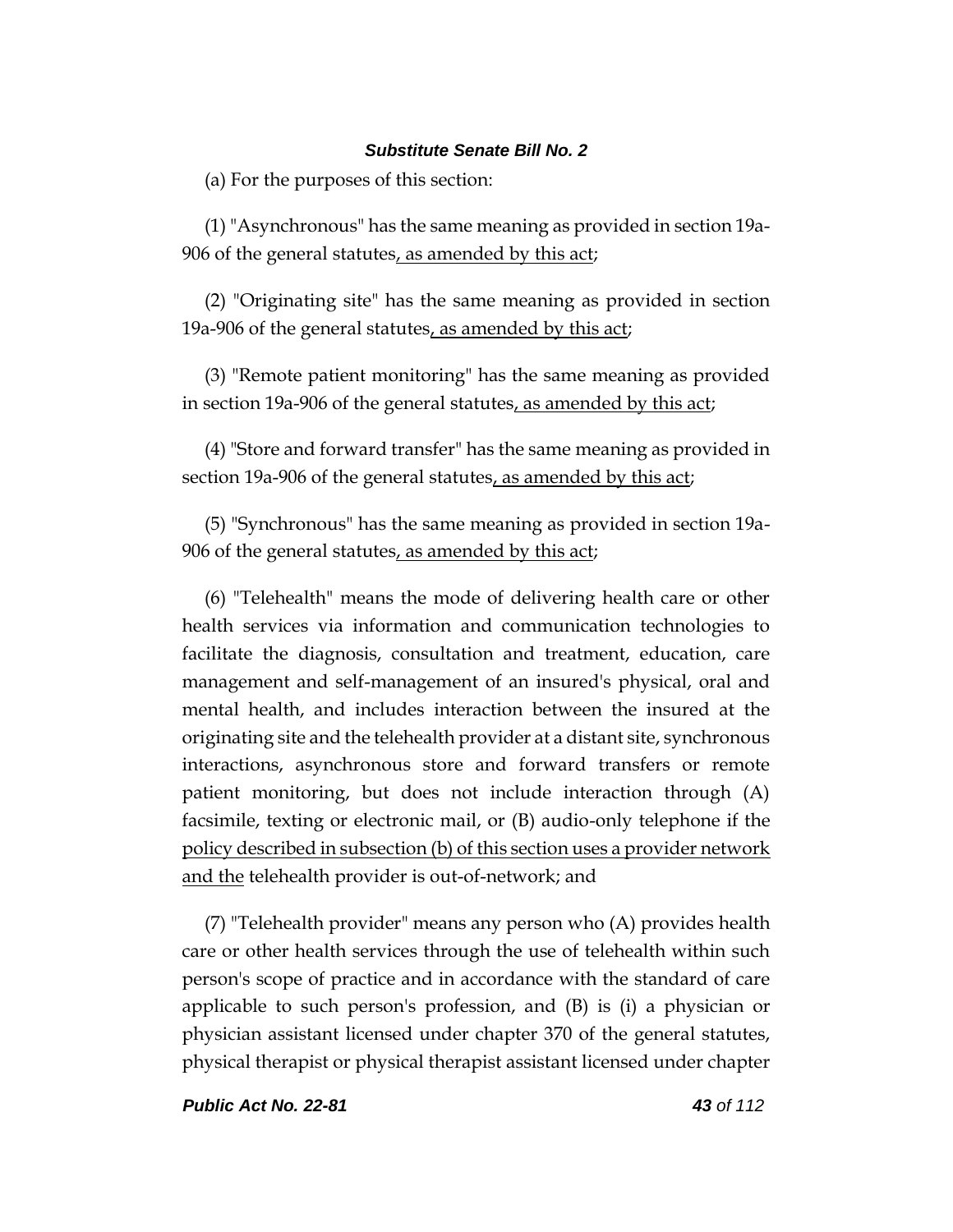376 of the general statutes, chiropractor licensed under chapter 372 of the general statutes, naturopath licensed under chapter 373 of the general statutes, podiatrist licensed under chapter 375 of the general statutes, occupational therapist or occupational therapy assistant licensed under chapter 376a of the general statutes, optometrist licensed under chapter 380 of the general statutes, registered nurse or advanced practice registered nurse licensed under chapter 378 of the general statutes, psychologist licensed under chapter 383 of the general statutes, marital and family therapist licensed under chapter 383a of the general statutes, clinical social worker or master social worker licensed under chapter 383b of the general statutes, alcohol and drug counselor licensed under chapter 376b of the general statutes, professional counselor licensed under chapter 383c of the general statutes, dietitian-nutritionist certified under chapter 384b of the general statutes, speech and language pathologist licensed under chapter 399 of the general statutes, respiratory care practitioner licensed under chapter 381a of the general statutes, audiologist licensed under chapter 397a of the general statutes, pharmacist licensed under chapter 400j of the general statutes, paramedic licensed pursuant to chapter 384d of the general statutes, nurse-midwife licensed under chapter 377 of the general statutes, dentist licensed under chapter 379 of the general statutes, behavior analyst licensed under chapter 382a of the general statutes, genetic counselor licensed under chapter 383d of the general statutes, music therapist certified in the manner described in chapter 383f of the general statutes, art therapist **[**certified**]** licensed in the manner described in chapter 383g of the general statutes or athletic trainer licensed under chapter 375a of the general statutes, or (ii) an in-network and appropriately licensed, certified or registered physician, physician assistant, physical therapist, physical therapist assistant, chiropractor, naturopath, podiatrist, occupational therapist, occupational therapy assistant, optometrist, registered nurse, advanced practice registered nurse, psychologist, marital and family therapist, clinical social worker, master social worker, alcohol and drug counselor, professional

*Public Act No. 22-81 44 of 112*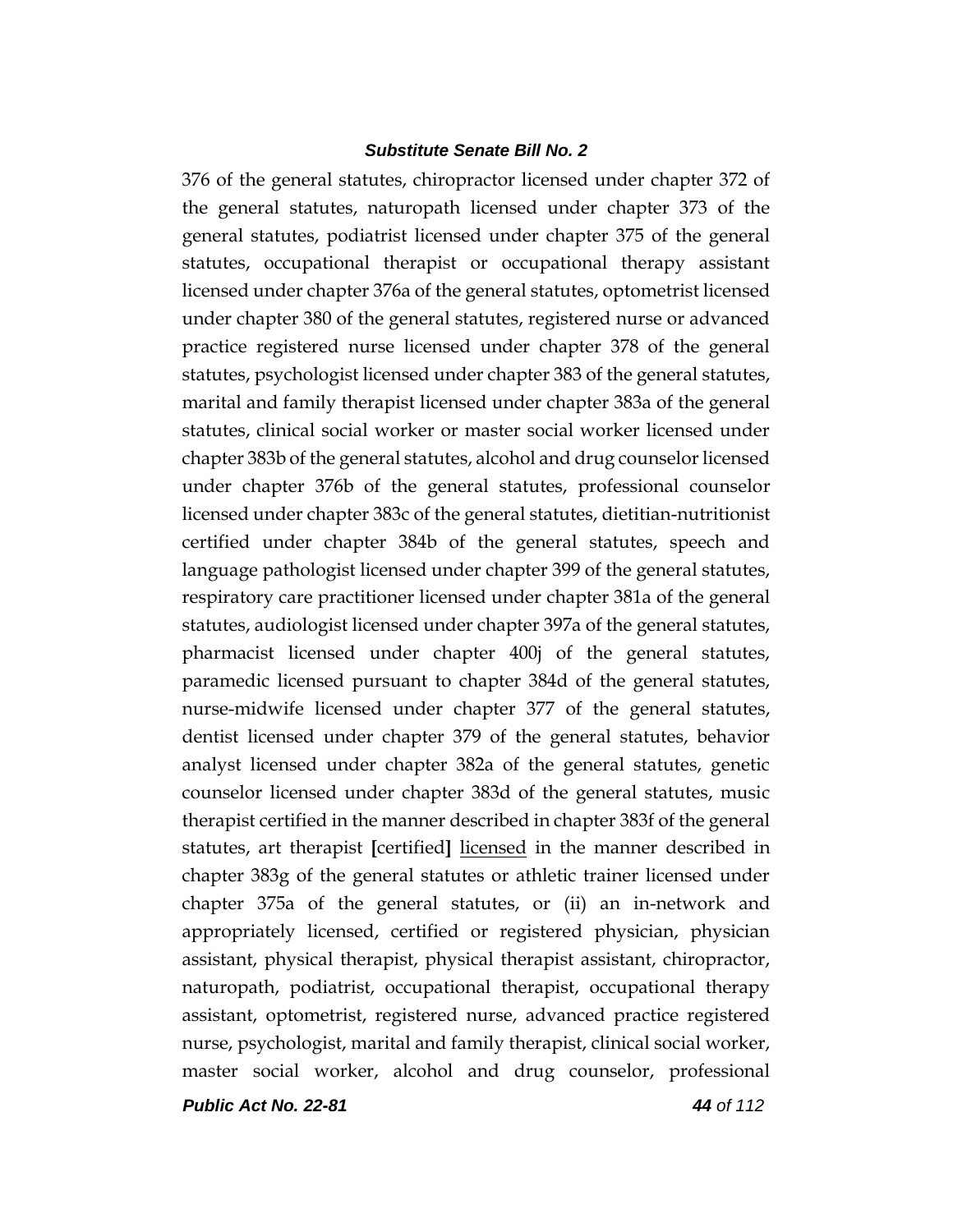counselor, dietitian-nutritionist, speech and language pathologist, respiratory care practitioner, audiologist, pharmacist, paramedic, nursemidwife, dentist, behavior analyst, genetic counselor, music therapist, art therapist or athletic trainer, in another state or territory of the United States or the District of Columbia, that provides telehealth services pursuant to his or her authority under any relevant order issued by the Commissioner of Public Health and maintains professional liability insurance, or other indemnity against liability for professional malpractice, in an amount that is equal to or greater than that required for similarly licensed, certified or registered Connecticut health care providers.

(b) Notwithstanding any provision of the general statutes, each group health insurance policy that provides coverage of the type specified in subdivisions  $(1)$ ,  $(2)$ ,  $(4)$ ,  $(11)$  and  $(12)$  of section 38a-469 of the general statutes that is effective at any time during the period beginning on **[**the effective date of this section**]** May 10, 2021, and ending on June 30, **[**2023**]** 2024, shall, at all times that the policy remains in effect during such period, provide coverage for medical advice, diagnosis, care or treatment provided through telehealth, to the same extent coverage is provided for such advice, diagnosis, care or treatment when provided to the insured in person. The policy shall not, at any time during such period, exclude coverage for a service that is appropriately provided through telehealth because such service is provided through telehealth or a telehealth platform selected by an in-network telehealth provider.

(c) Notwithstanding any provision of the general statutes, no telehealth provider who receives a reimbursement for a covered service provided through telehealth in accordance with subsection (b) of this section shall seek any payment for such service from the insured who received such service, except for any coinsurance, copayment, deductible or other out-of-pocket expense set forth in the insured's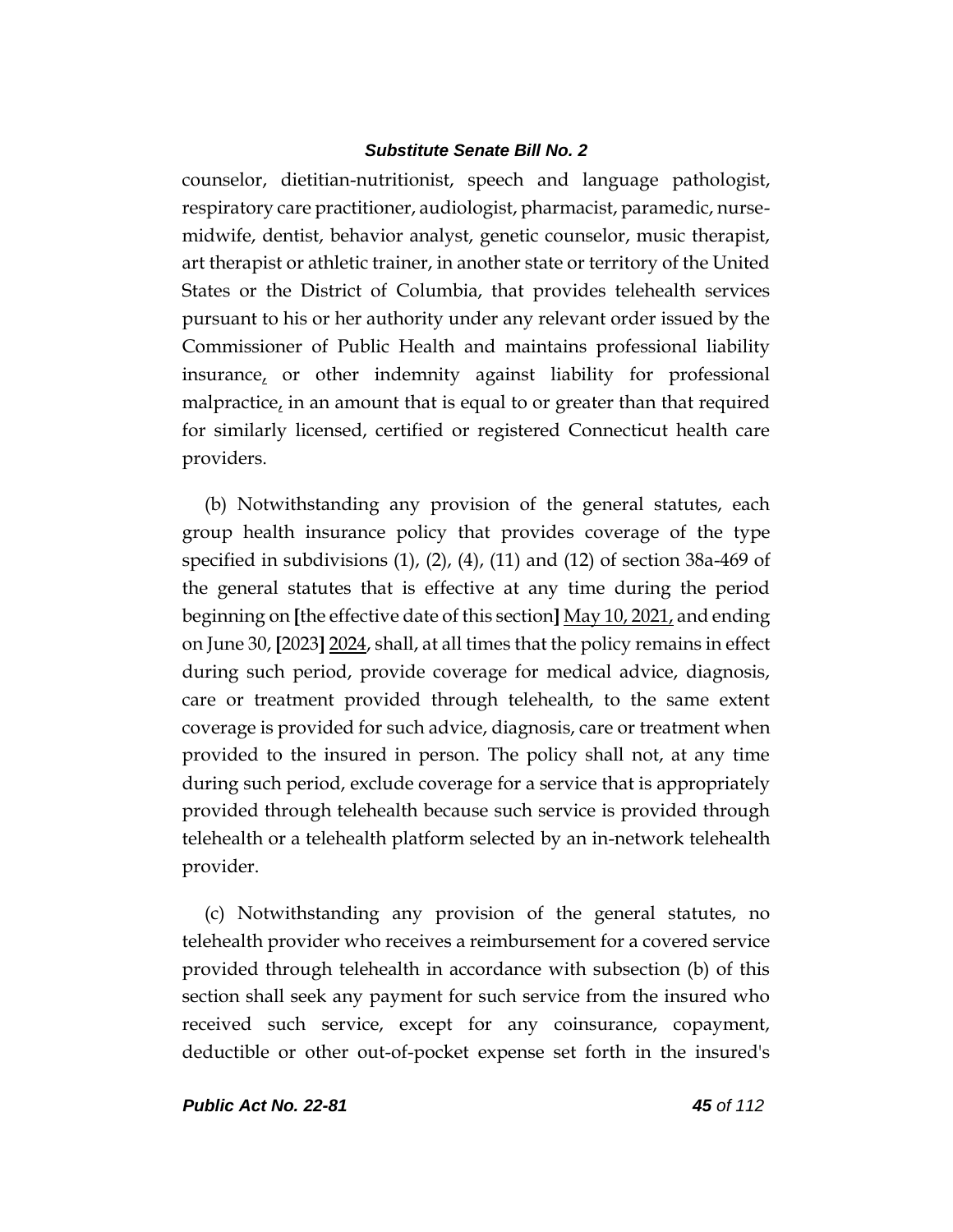policy. Such amount shall be deemed by the telehealth provider to be payment in full.

(d) Nothing in this section shall prohibit or limit a health insurer, health care center, hospital service corporation, medical service corporation or other entity from conducting utilization review for telehealth services, provided such utilization review is conducted in the same manner and uses the same clinical review criteria as a utilization review for an in-person consultation for the same service. Except as provided in subsection (b) or (c) of this section, the coverage required under subsection (b) of this section shall be subject to the same terms and conditions applicable to all other benefits under the policy providing such coverage.

(e) The provisions of this section shall apply to a high deductible health plan, as that term is used in subsection (f) of section 38a-520 of the general statutes, to the maximum extent permitted by federal law, except if such plan is used to establish a medical savings account or an Archer MSA pursuant to Section 220 of the Internal Revenue Code of 1986, as amended from time to time, or any subsequent corresponding internal revenue code of the United States, as amended from time to time, or a health savings account pursuant to Section 223 of said Internal Revenue Code of 1986, as amended from time to time. The provisions of this section shall apply to such plan to the maximum extent that (1) is permitted by federal law, and (2) does not disqualify such account for the deduction allowed under said Section 220 or 223, as applicable.

Sec. 37. Section 5 of public act 21-9 is repealed the following is substituted in lieu thereof (*Effective from passage*):

(a) As used in this section:

(1) "Health carrier" has the same meaning as provided in section 38a-1080 of the general statutes;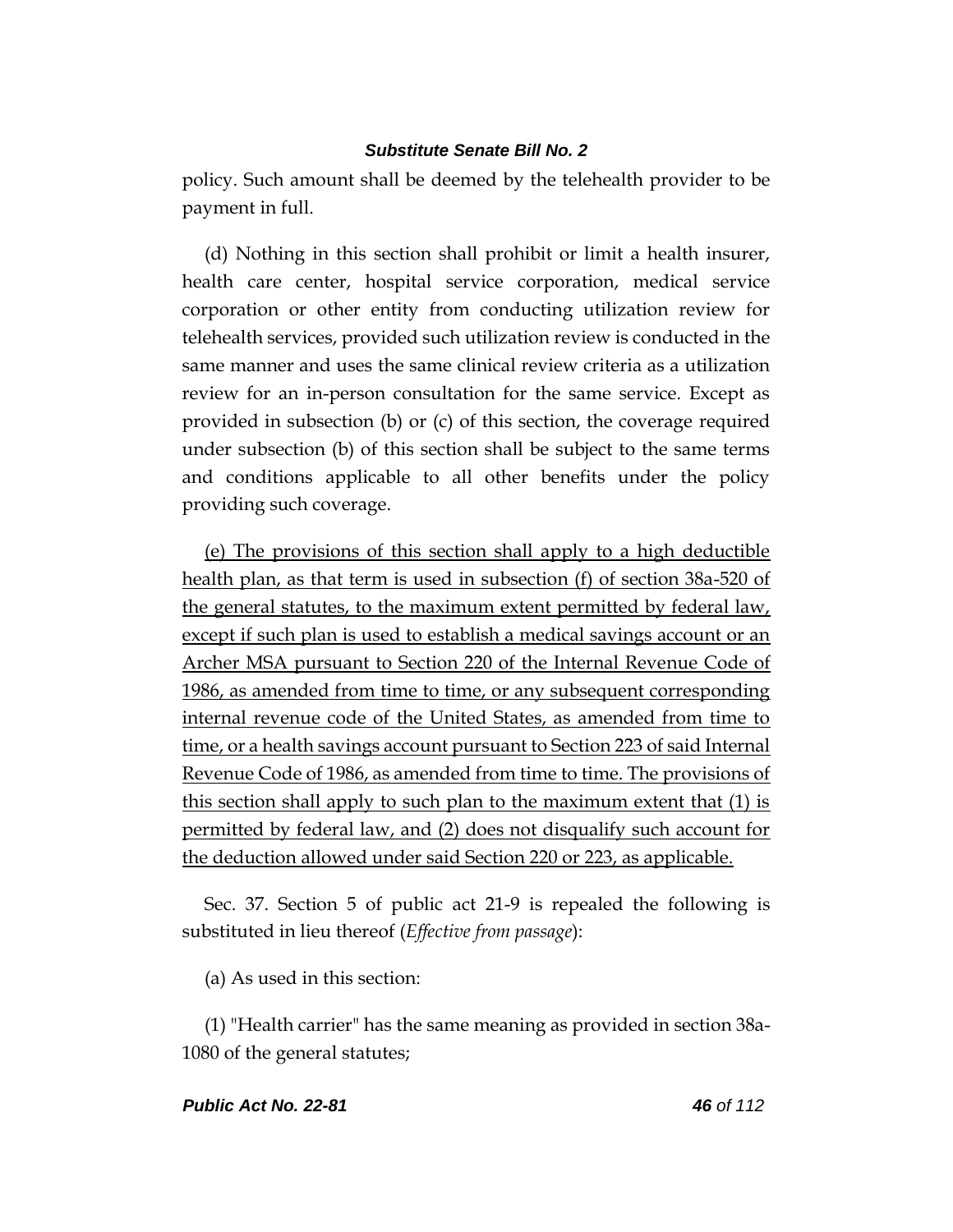(2) "Insured" has the same meaning as provided in section 38a-1 of the general statutes;

(3) "Telehealth" has the same meaning as provided in sections 3 and 4 of **[**this act**]** public act 21-9, as amended by this act; and

(4) "Telehealth provider" has the same meaning as provided in sections 3 and 4 of **[**this act**]** public act 21-9, as amended by this act.

(b) Notwithstanding any provision of the general statutes, no health carrier shall reduce the amount of a reimbursement paid to a telehealth provider for covered health care or health services that the telehealth provider appropriately provided to an insured through telehealth during the period beginning on **[**the effective date of this section**]** May 10, 2021, and ending on June 30, **[**2023**]** 2024, because the telehealth provider provided such health care or health services to the patient through telehealth and not in person.

Sec. 38. Section 7 of public act 21-9 is repealed and the following is substituted in lieu thereof (*Effective from passage*):

(a) As used in this section:

(1) "Advanced practice registered nurse" means an advanced practice registered nurse licensed pursuant to chapter 378 of the general statutes;

(2) "Physician" has the same meaning as provided in section 21a-408 of the general statutes;

(3) "Qualifying patient" has the same meaning as provided in section 21a-408 of the general statutes; and

(4) "Written certification" has the same meaning as provided in section 21a-408 of the general statutes.

(b) Notwithstanding the provisions of sections 21a-408 to 21a-408n,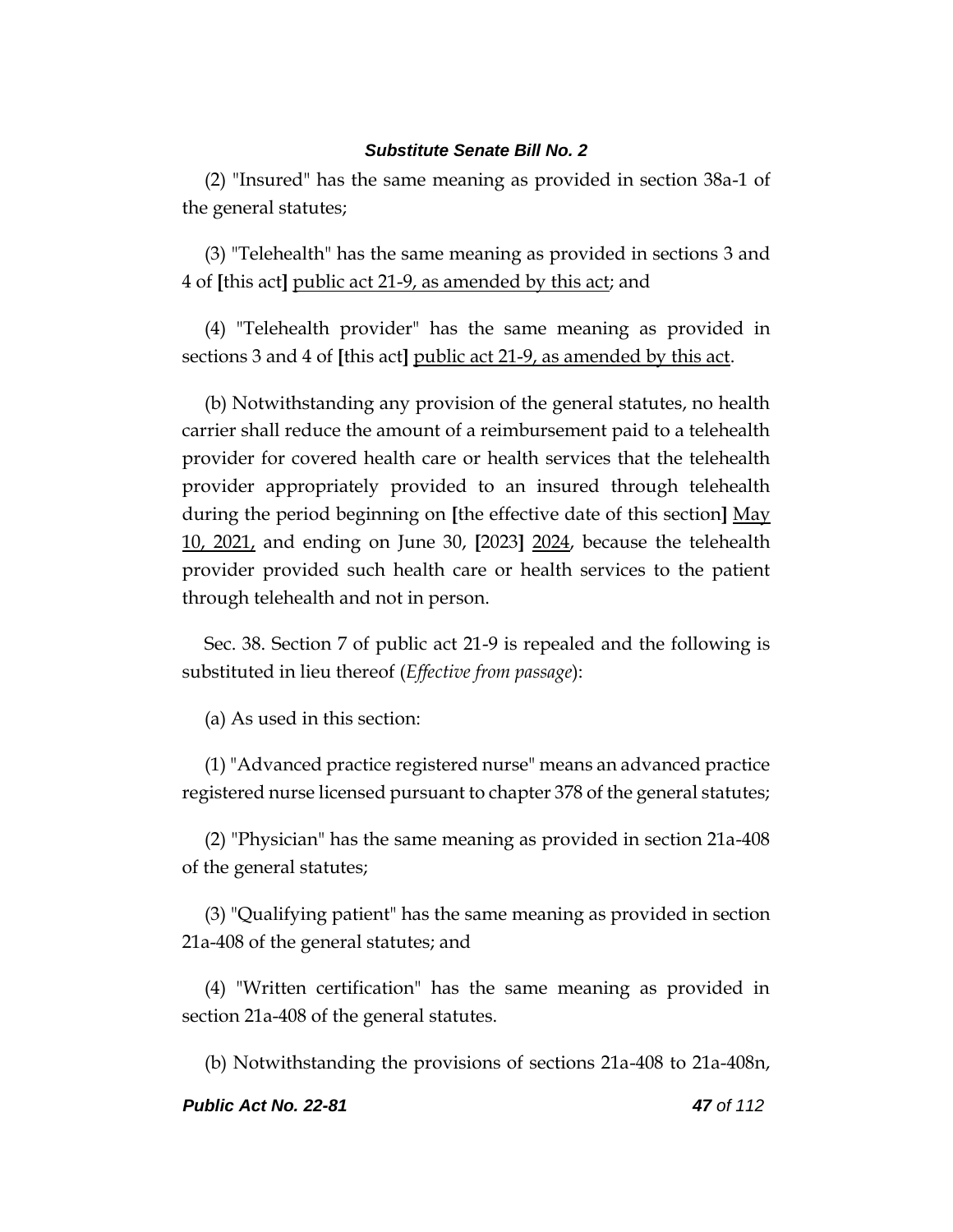inclusive, of the general statutes, or any other section, regulation, rule, policy or procedure concerning the certification of medical marijuana patients, a physician or advanced practice registered nurse may issue a written certification to a qualifying patient and provide any follow-up care using telehealth services during the period beginning on **[**the effective date of this section**]** May 10, 2021, and ending on June 30, **[**2023**]** 2024, provided all other requirements for issuing the written certification to the qualifying patient and all recordkeeping requirements are satisfied.

Sec. 39. Section 38a-499a of the general statutes is repealed and the following is substituted in lieu thereof (*Effective July 1, 2024*):

(a) As used in this section, "telehealth" has the same meaning as provided in section 19a-906, as amended by this act.

(b) Each individual health insurance policy providing coverage of the type specified in subdivisions (1), (2), (4), (11) and (12) of section 38a-469 of the general statutes delivered, issued for delivery, renewed, amended or continued in this state shall provide coverage for medical advice, diagnosis, care or treatment provided through telehealth, to the extent coverage is provided for such advice, diagnosis, care or treatment when provided through in-person consultation between the insured and a health care provider <u>licensed in the state</u>. Such coverage shall be subject to the same terms and conditions applicable to all other benefits under such policy.

(c) No such policy shall: (1) Exclude a service for coverage solely because such service is provided only through telehealth and not through in-person consultation between the insured and a health care provider licensed in the state, provided telehealth is appropriate for the provision of such service; or (2) be required to reimburse a treating or consulting health care provider for the technical fees or technical costs for the provision of telehealth services.

#### *Public Act No. 22-81 48 of 112*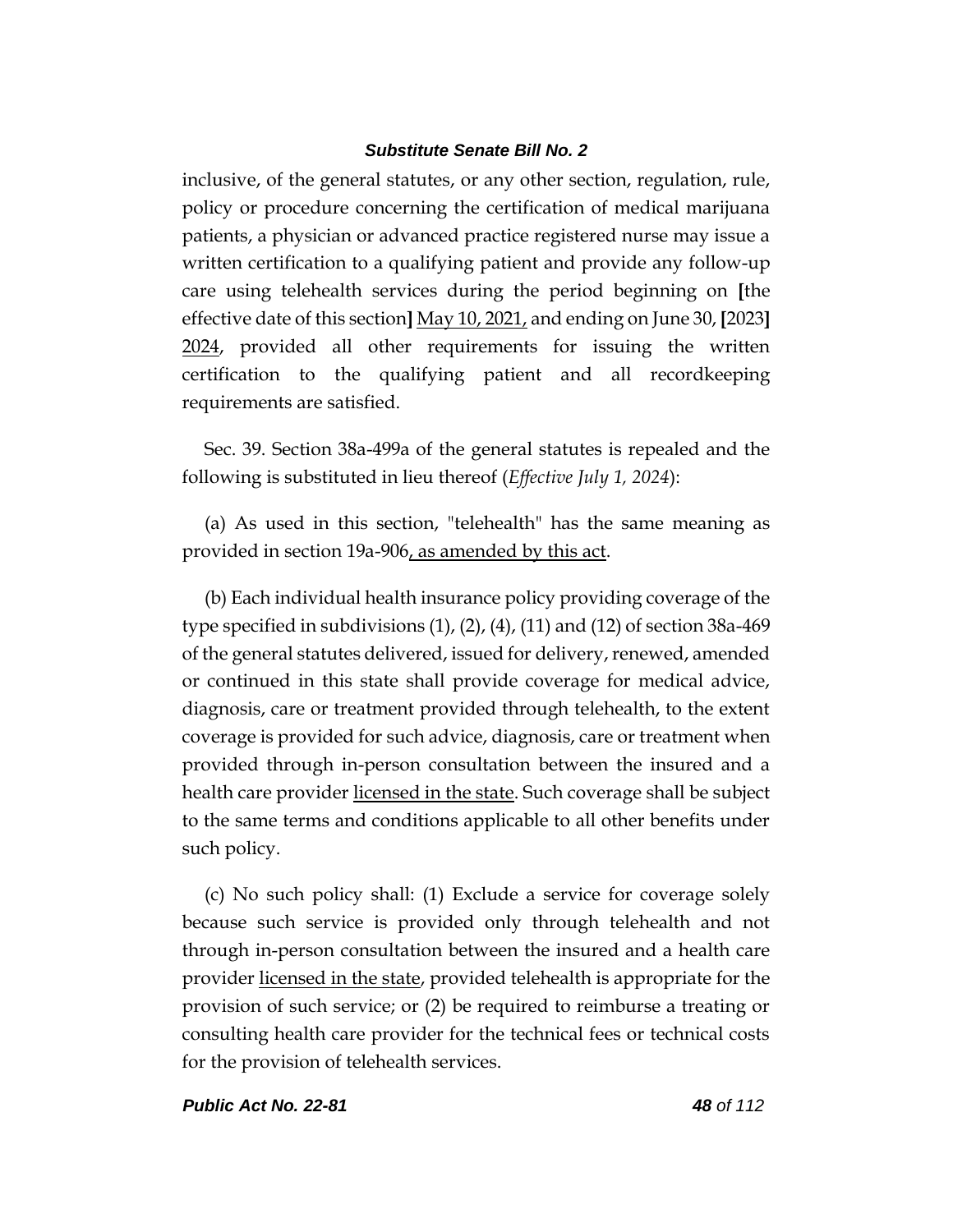(d) Nothing in this section shall prohibit or limit a health insurer, health care center, hospital service corporation, medical service corporation or other entity from conducting utilization review for telehealth services, provided such utilization review is conducted in the same manner and uses the same clinical review criteria as a utilization review for an in-person consultation for the same service.

Sec. 40. Section 38a-526a of the general statutes is repealed and the following is substituted in lieu thereof (*Effective July 1, 2024*):

(a) As used in this section, "telehealth" has the same meaning as provided in section 19a-906, as amended by this act.

(b) Each group health insurance policy providing coverage of the type specified in subdivisions (1), (2), (4), (11) and (12) of section 38a-469 of the general statutes delivered, issued for delivery, renewed, amended or continued in this state shall provide coverage for medical advice, diagnosis, care or treatment provided through telehealth, to the extent coverage is provided for such advice, diagnosis, care or treatment when provided through in-person consultation between the insured and a health care provider licensed in the state. Such coverage shall be subject to the same terms and conditions applicable to all other benefits under such policy.

(c) No such policy shall: (1) Exclude a service for coverage solely because such service is provided only through telehealth and not through in-person consultation between the insured and a health care provider, provided telehealth is appropriate for the provision of such service; or (2) be required to reimburse a treating or consulting health care provider licensed in the state for the technical fees or technical costs for the provision of telehealth services.

(d) Nothing in this section shall prohibit or limit a health insurer, health care center, hospital service corporation, medical service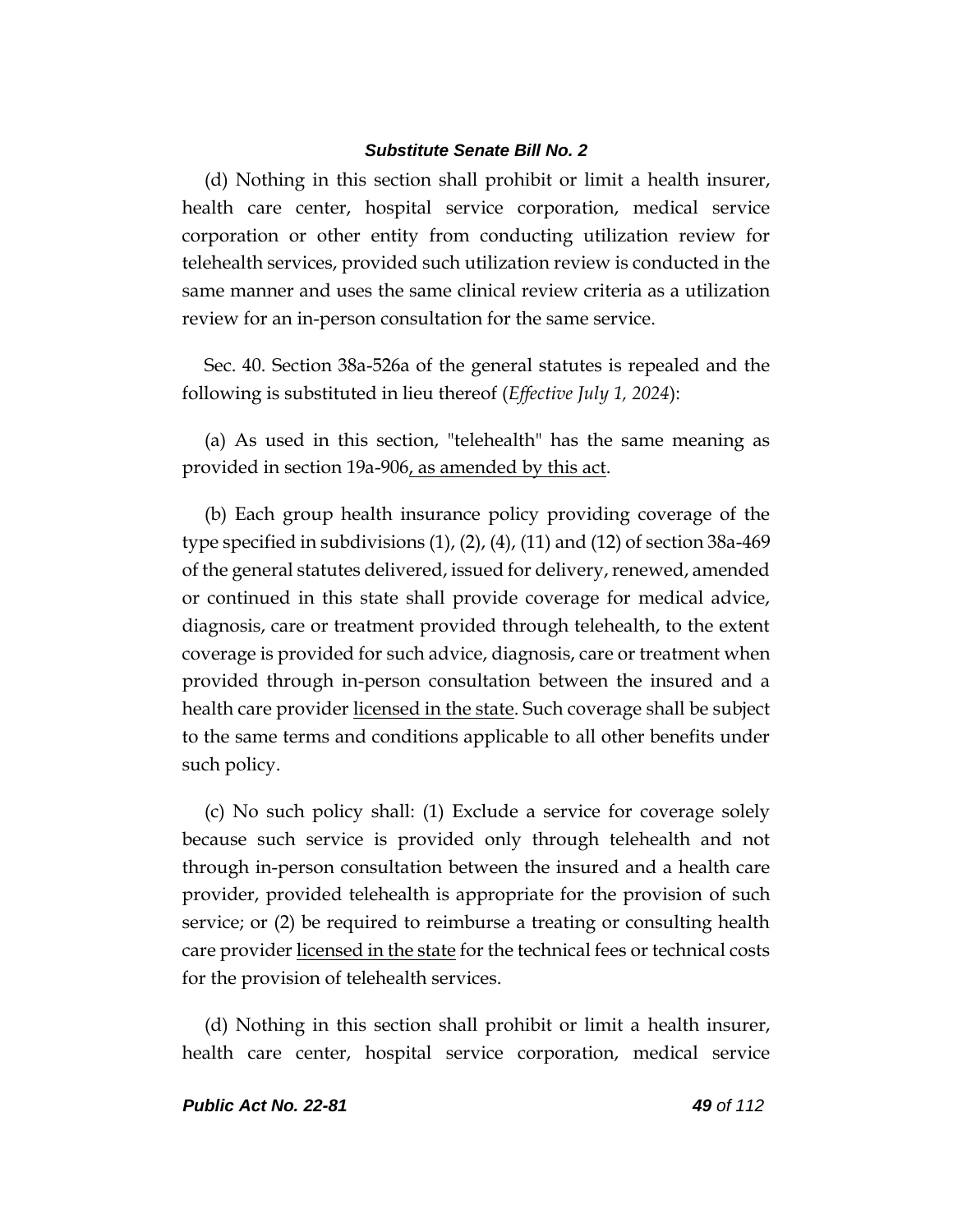corporation or other entity from conducting utilization review for telehealth services, provided such utilization review is conducted in the same manner and uses the same clinical review criteria as a utilization review for an in-person consultation for the same service.

Sec. 41. (*Effective from passage*) The executive director of the Office of Health Strategy, established under section 19a-754a of the general statutes, shall conduct a study regarding the provision of, and coverage for, telehealth services in this state. Such study shall include, but need not be limited to, an examination of (1) the feasibility and impact of expanding access to telehealth services, telehealth providers and coverage for telehealth services in this state beginning on July 1, 2024, and (2) any means available to reduce or eliminate obstacles to patient access to telehealth services, telehealth providers and coverage for telehealth services in this state, including, but not limited to, any means available to reduce patient costs for telehealth services and coverage for telehealth services in this state. Not later than January 1, 2023, the executive director shall submit a report on the findings of such study, in accordance with the provisions of section 11-4a of the general statutes, to the joint standing committees of the General Assembly having cognizance of matters relating to public health, human services and insurance.

Sec. 42. (*Effective October 1, 2022*) The Psychology Interjurisdictional Compact is hereby enacted into law and entered into by the state of Connecticut with any and all states legally joining therein in accordance with its terms. The compact is substantially as follows:

#### "PSYCHOLOGY INTERJURISDICTIONAL COMPACT

**ARTICLE I** 

#### PURPOSE

*Public Act No. 22-81 50 of 112* Whereas, states license psychologists in order to protect the public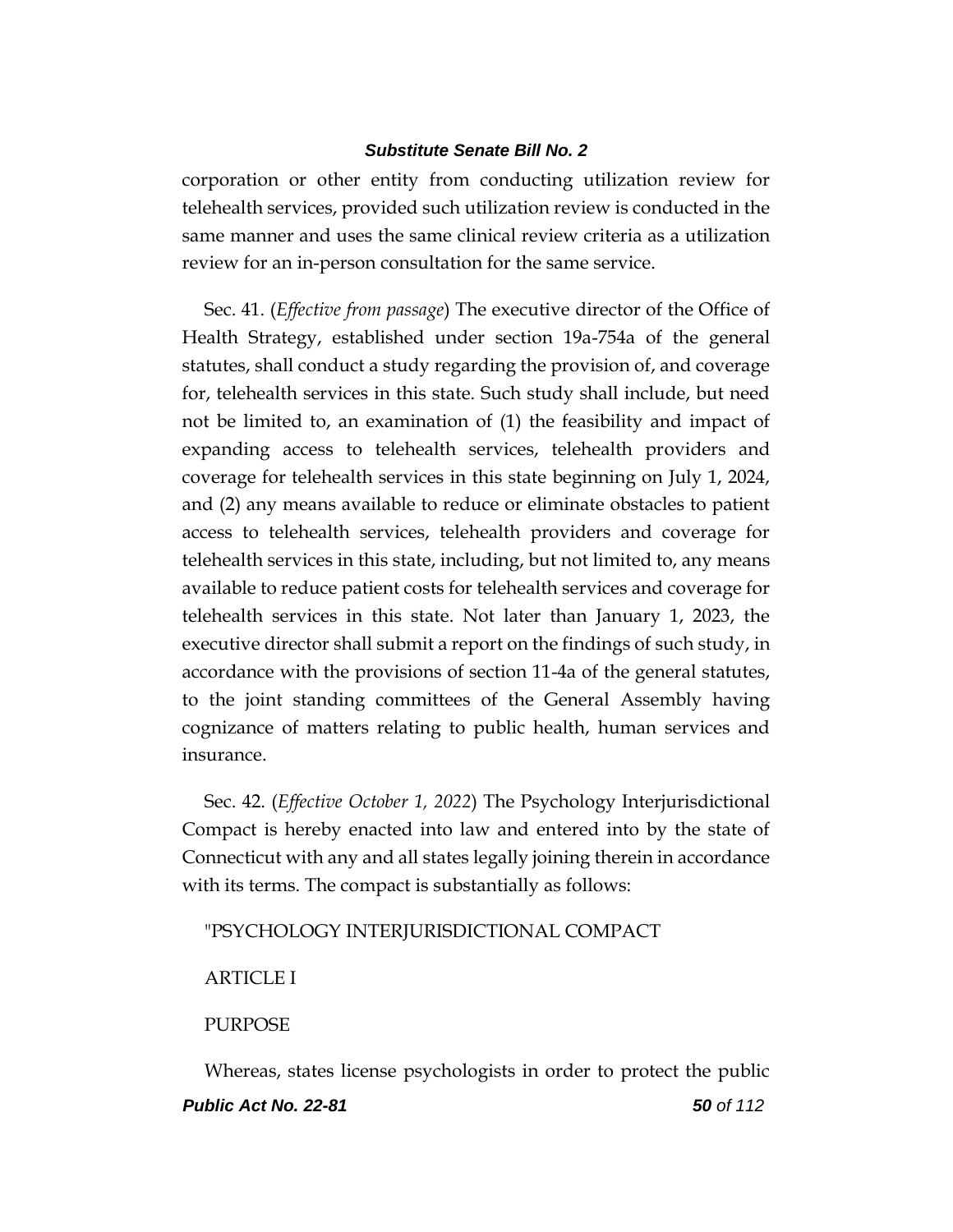through verification of education, training and experience and ensure accountability for professional practice; and

Whereas, the compact is intended to regulate the day-to-day practice of telepsychology, including, but not limited to, the provision of psychological services using telecommunication technologies, by psychologists across state boundaries in the performance of their psychological practice as assigned by an appropriate authority; and

Whereas, the compact is intended to regulate the temporary inperson, face-to-face practice of psychology by psychologists across state boundaries for thirty days within a calendar year in the performance of their psychological practice as assigned by an appropriate authority; and

Whereas, the compact is intended to authorize state psychology regulatory authorities to afford legal recognition, in a manner consistent with the terms of the compact, to psychologists licensed in another state; and

Whereas, the compact recognizes that states have a vested interest in protecting the public's health and safety through their licensing and regulation of psychologists and that such state licensing and regulation will best protect public health and safety; and

Whereas, the compact shall not apply when a psychologist is licensed in both the home and receiving states; and

Whereas, the compact shall not apply to permanent in-person, faceto-face practice, it shall allow for authorization of temporary psychological practice.

Consistent with such principles, the compact is designed to achieve the following purposes and objectives: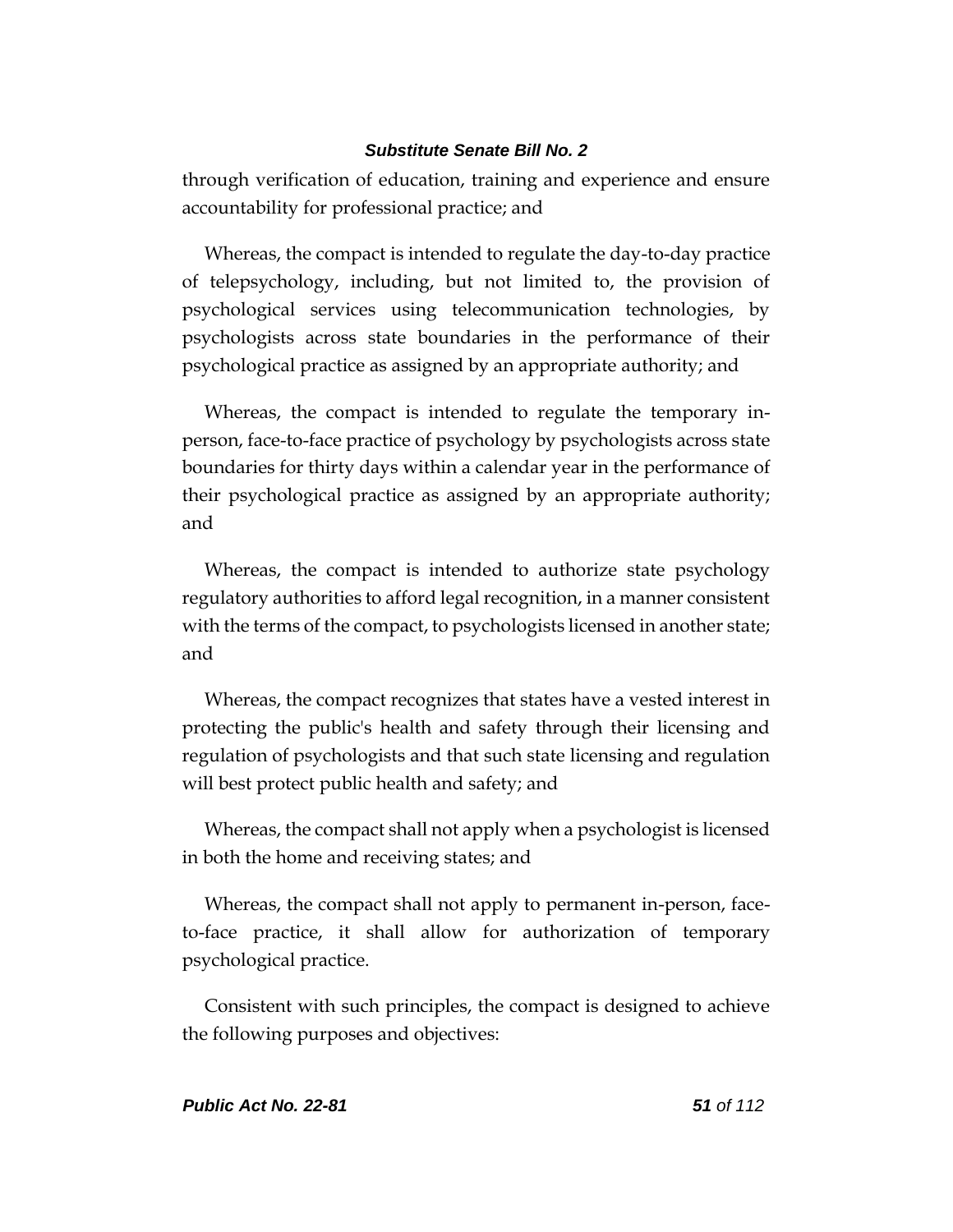(1) Increase public access to professional psychological services by allowing for telepsychological practice across state lines and temporary in-person, face-to-face services in a state which the psychologist is not licensed to practice psychology;

(2) Enhance the states' ability to protect the public's health and safety, especially client or patient safety;

(3) Encourage the cooperation of compact states in the areas of psychology licensure and regulation;

(4) Facilitate the exchange of information between compact states regarding licensure, adverse actions and disciplinary history of psychologists;

(5) Promote compliance with the laws governing psychological practice in each compact state; and

(6) Invest all compact states with the authority to hold licensed psychologists accountable through the mutual recognition of compact state licenses.

# ARTICLE II

# DEFINITIONS

(1) "Adverse action" means any action taken by a state psychology regulatory authority that finds a violation of a statute or regulation that is identified by the state psychology regulatory authority as discipline and is a matter of public record.

(2) "Association of State and Provincial Psychology Boards" means the recognized membership organization composed of state and provincial psychology regulatory authorities responsible for the licensure and registration of psychologists throughout the United States and Canada.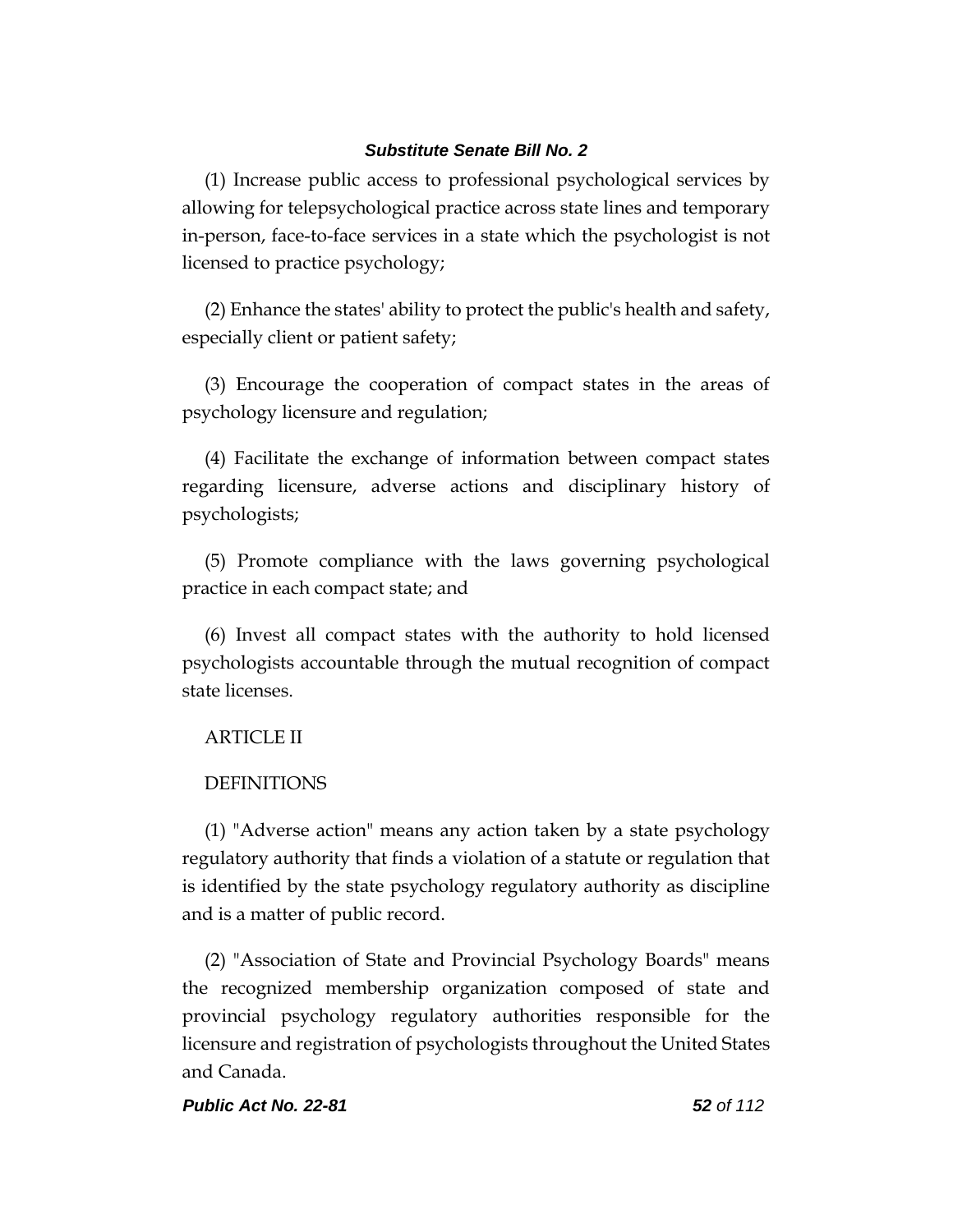(3) "Authority to practice interjurisdictional telepsychology" means a licensed psychologist's authority to practice telepsychology, within the limits authorized under the compact, in another compact state.

(4) "Bylaws" means the bylaws established by the Psychology Interjurisdictional Compact Commission pursuant to Article X of the compact for the governance of said commission, or for directing and controlling the actions and conduct of said commission.

(5) "Client or patient" means the recipient of psychological services, whether psychological services are delivered in the context of healthcare, corporate, supervision or consulting services.

(6) "Commissioner" means the voting representative appointed by each state psychology regulatory authority pursuant to Article X of the compact.

(7) "Compact" means the Psychology Interjurisdictional Compact.

(8) "Compact state" means a state, the District of Columbia or United States territory that has enacted the compact and that has not withdrawn pursuant to subsection (c) of Article XIII of the compact, or been terminated pursuant to subsection (b) of Article XII of the compact.

(9) "Coordinated licensure information system" or "coordinated database" means an integrated process for collecting, storing and sharing information on psychologists' licensure and enforcement activities related to psychology licensure laws, that is administered by the recognized membership organization composed of state and provincial psychology regulatory authorities.

(10) "Confidentiality" means the principle that data or information is not made available or disclosed to unauthorized persons or processes.

(11) "Day" means any part of a day in which psychological work is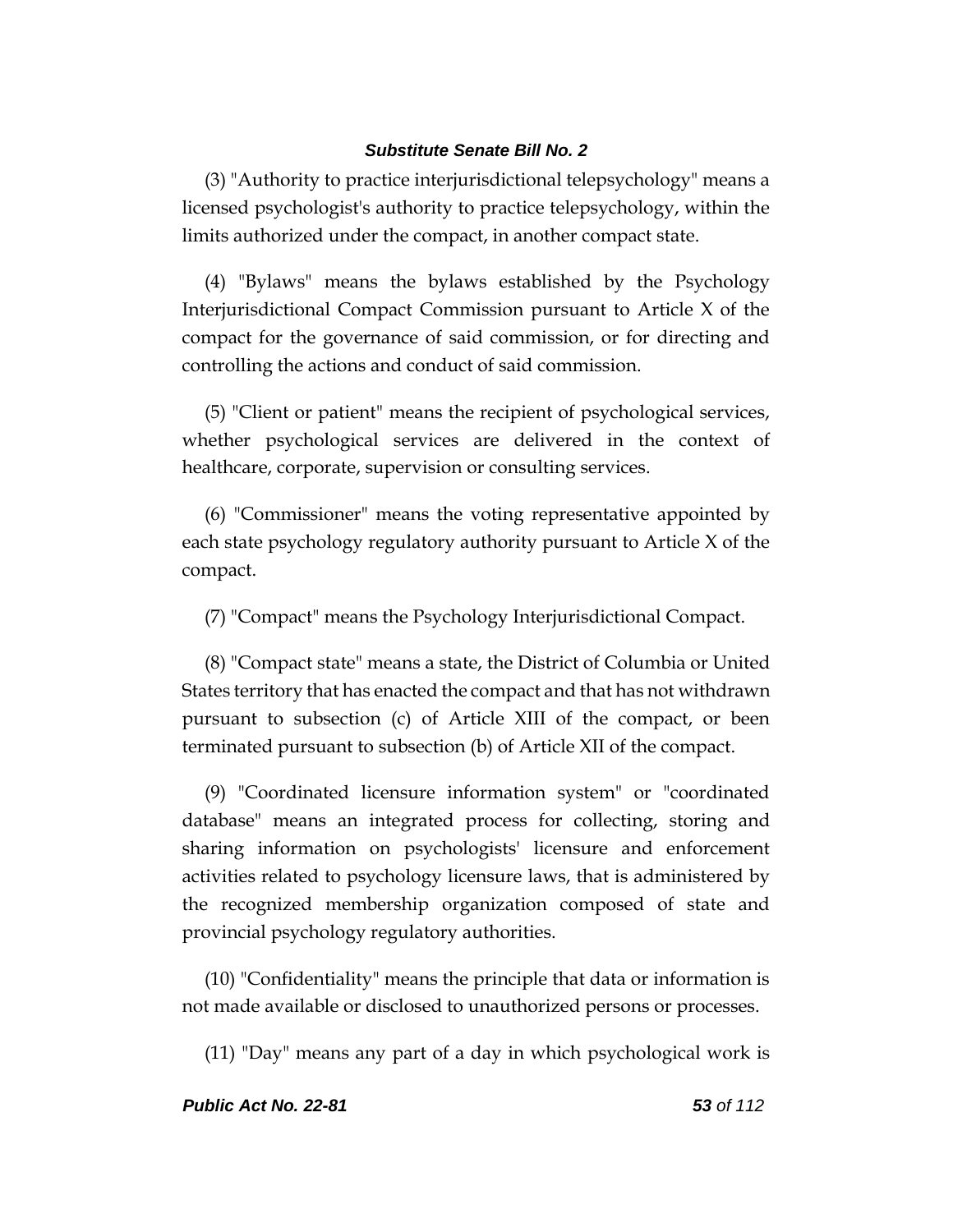performed.

(12) "Distant state" means the compact state where a psychologist is physically present, not through the use of telecommunications technologies, to provide temporary in-person, face-to-face psychological services.

(13) "E.Passport" means the certificate issued by the Association of State and Provincial Psychology Boards that promotes the standardization in the criteria of interjurisdictional telepsychology practice and facilitates the process for licensed psychologists to provide telepsychological services across state lines.

(14) "Executive board" means a group of directors elected or appointed to act on behalf of, and within the powers granted to them by, the commission.

(15) "Home state" means a compact state where a psychologist is licensed to practice psychology, provided (A) if the psychologist is licensed in more than one compact state and is practicing under the Authorization to Practice Interjurisdictional Telepsychology, the home state is the compact state where the psychologist is physically present when delivering telepsychological services, and (B) if the psychologist is licensed in more than one compact state and is practicing under the temporary authorization to practice, the home state is any compact state where the psychologist is licensed.

(16) "Identity history summary" means a summary of information retained by the Federal Bureau of Investigation, or said bureau's designee with similar authority, in connection with arrests and, in some instances, federal employment, naturalization, or military service.

(17) "In-person, face-to-face" (A) means interactions in which the psychologist and the client or patient are in the same physical space, and (B) does not include interactions that may occur through the use of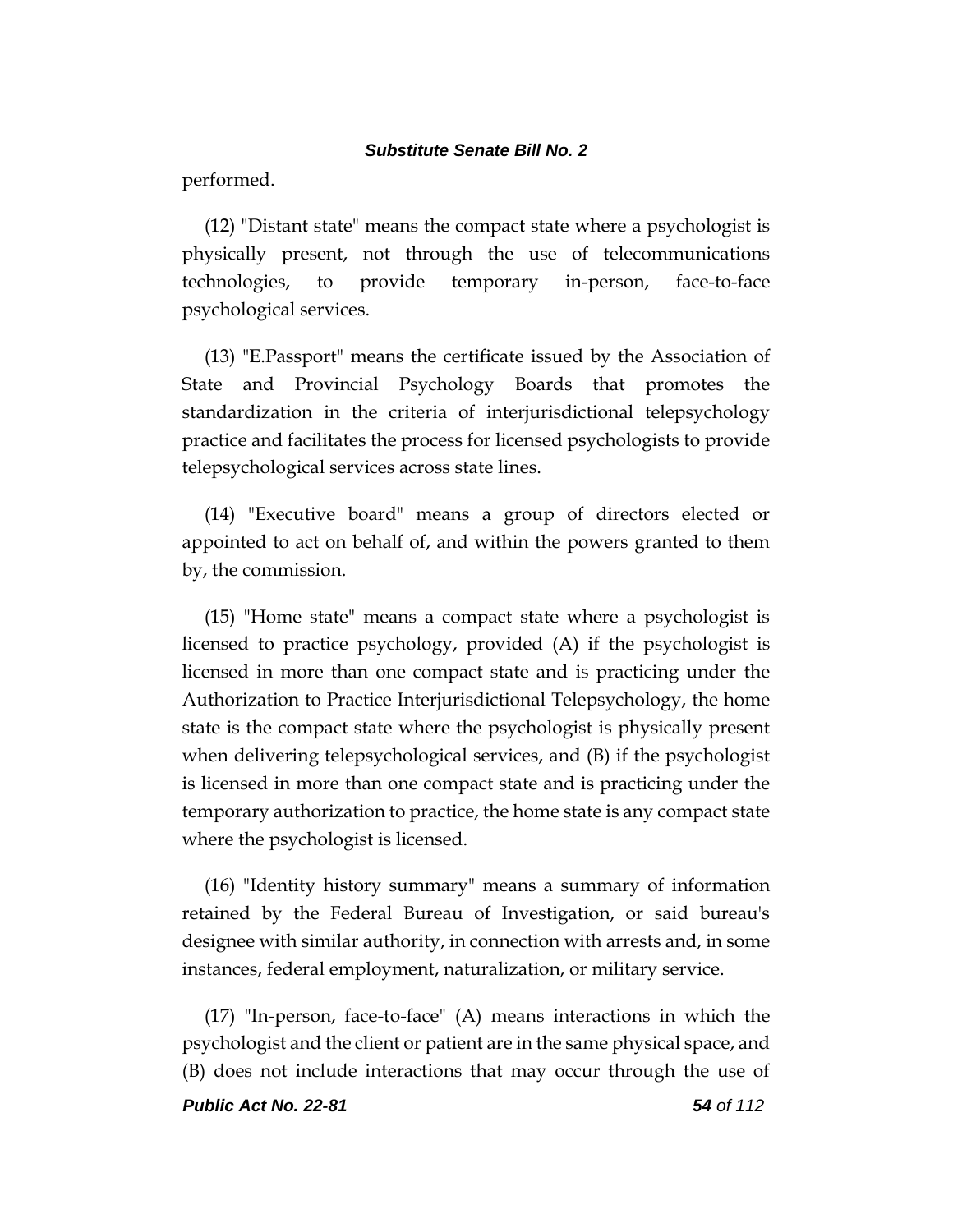telecommunication technologies.

(18) "IPC" means the Interjurisdictional Practice Certificate issued by the Association of State and Provincial Psychology Boards that grants temporary authority to practice based on notification to the state psychology regulatory authority of intention to practice temporarily, and verification of one's qualifications for such practice.

(19) "License" means authorization by a state psychology regulatory authority to engage in the independent practice of psychology, which practice would be unlawful without the authorization.

(20) "Noncompact state" means any state that is not a compact state.

(21) "Psychologist" means an individual licensed for the independent practice of psychology.

(22) "Psychology Interjurisdictional Compact Commission" or "commission" means the national administration of which all compact states are members.

(23) "Receiving state" means a compact state where the client or patient is physically located when the telepsychological services are delivered.

(24) "Rule" means a written statement by the Psychology Interjurisdictional Compact Commission promulgated pursuant to Article XI of the compact that is of general applicability, implements, interprets or prescribes a policy or provision of the compact, or an organizational, procedural or practice requirement of the commission, and has the force and effect of statutory law in a compact state, including, but not limited to, the amendment, repeal or suspension of an existing rule.

(25) "Significant investigatory information" means: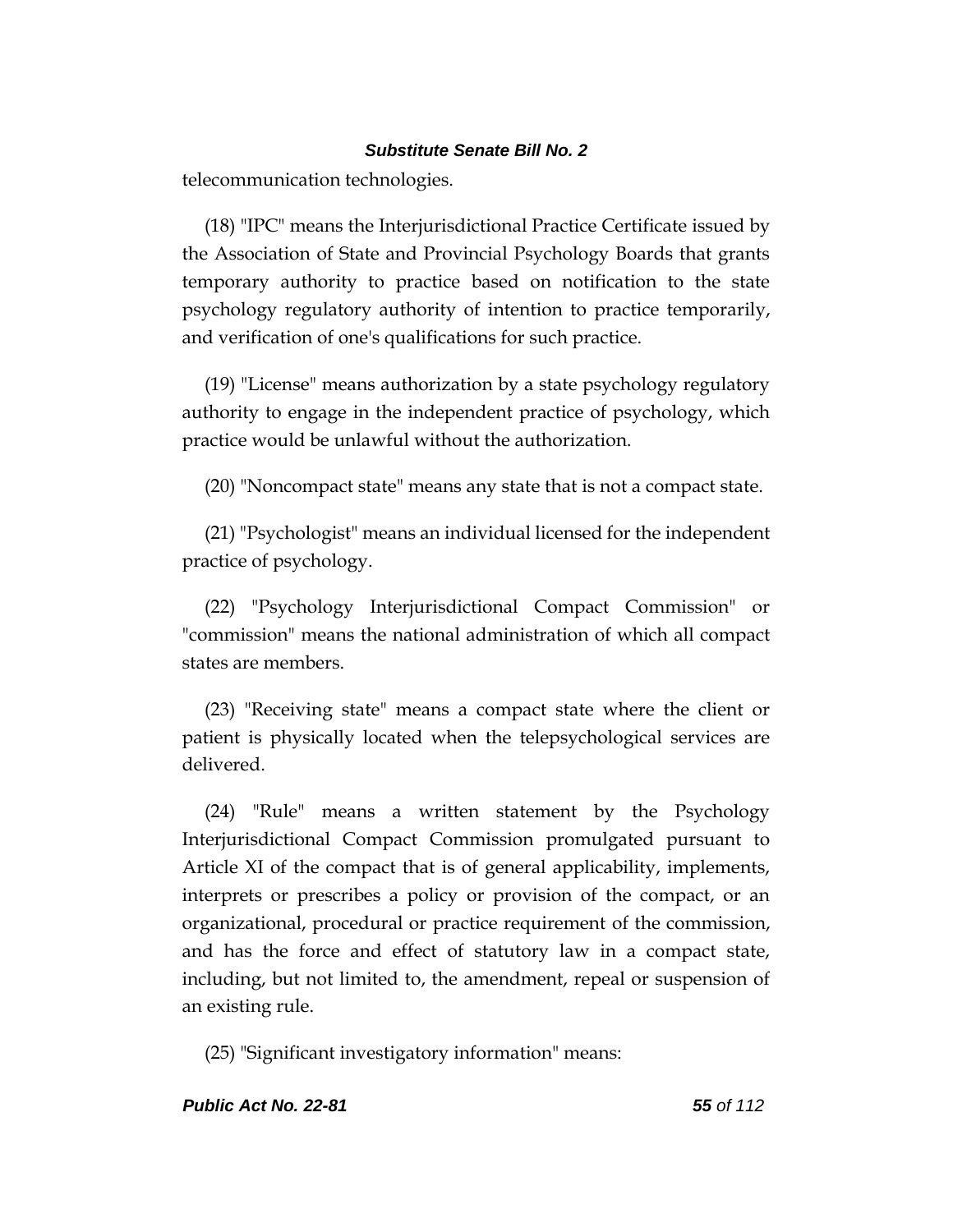(A) Investigative information that a state psychology regulatory authority, after a preliminary inquiry that includes notification and an opportunity to respond if required by state law, has reason to believe, if proven true, would indicate more than a violation of state statute or ethics code that would be considered more substantial than minor infraction; or

(B) Investigative information that indicates that the psychologist represents an immediate threat to public health and safety regardless of whether the psychologist has been notified or had an opportunity to respond.

(26) "State" means a state, commonwealth, territory or possession of the United States, or the District of Columbia.

(27) "State psychology regulatory authority" means the board, office or other agency with the legislative mandate to license and regulate the practice of psychology.

(28) "Telepsychology" means the provision of psychological services using telecommunication technologies.

(29) "Temporary authorization to practice" means a licensed psychologist's authority to conduct temporary in-person, face-to-face practice, within the limits authorized under the compact, in another compact state.

(30) "Temporary in-person, face-to-face practice" means the practice of psychology by a psychologist who is physically present, not through the use of telecommunications technologies, in the distant state for not more than thirty days in a calendar year and based on notification to the distant state.

ARTICLE III

*Public Act No. 22-81 56 of 112*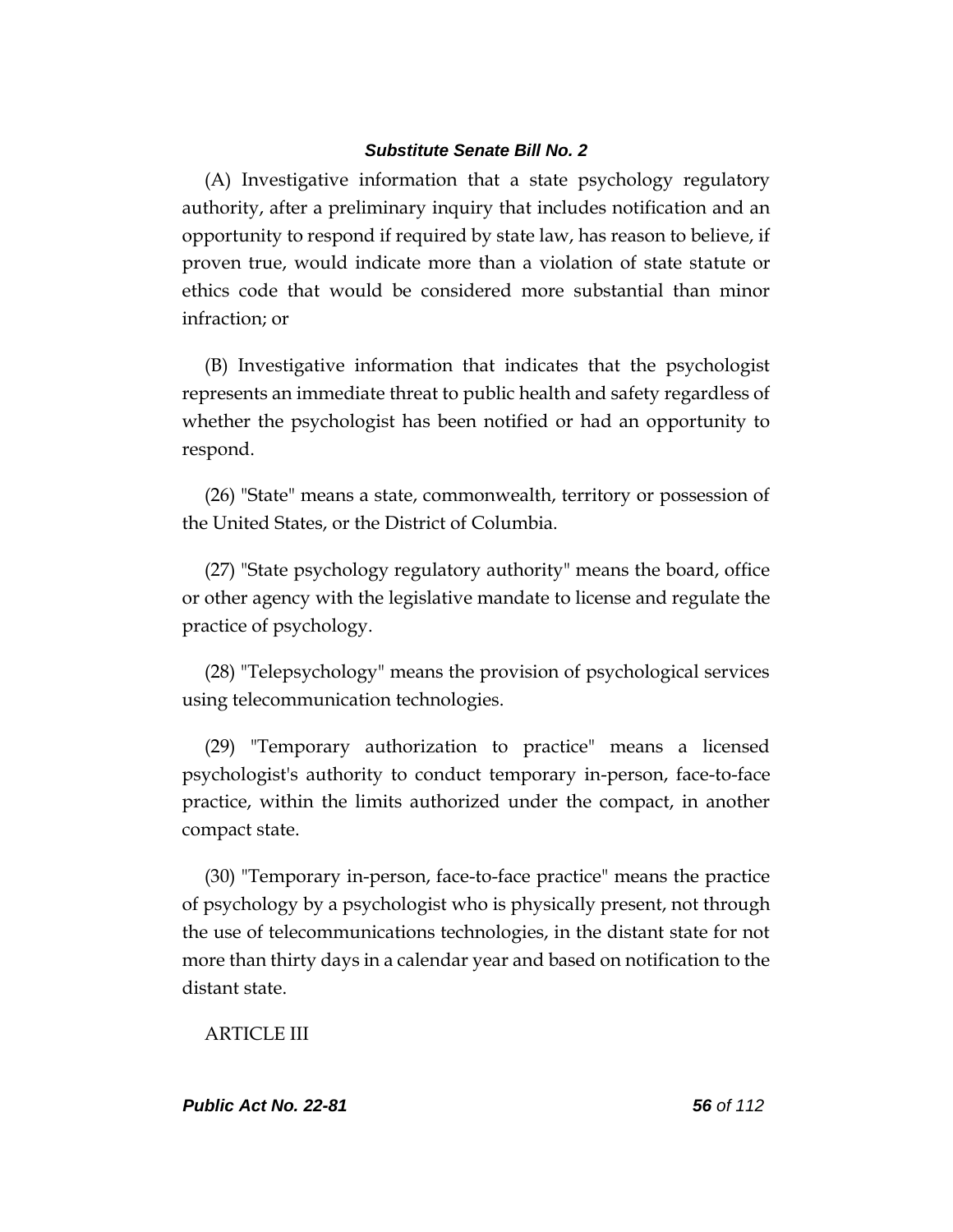# HOME STATE LICENSURE

(a) The home state shall be a compact state where a psychologist is licensed to practice psychology.

(b) A psychologist may hold one or more compact state licenses at a time. If the psychologist is licensed in more than one compact state, the home state is the compact state where the psychologist is physically present when the services are delivered as authorized by the authority to practice interjurisdictional telepsychology under the terms of the compact.

(c) Any compact state may require a psychologist not previously licensed in a compact state to obtain and retain a license to be authorized to practice in the compact state under circumstances not authorized by the authority to practice interjurisdictional telepsychology under the terms of the compact.

(d) Any compact state may require a psychologist to obtain and retain a license to be authorized to practice in a compact state under circumstances not authorized by a temporary authorization to practice under the terms of the compact.

(e) A home state's license authorizes a psychologist to practice in a receiving state under the authority to practice interjurisdictional telepsychology only if the compact state:

(1) Currently requires the psychologist to hold an active E.Passport;

(2) Has a mechanism in place for receiving and investigating complaints about licensed individuals;

(3) Notifies the commission, in compliance with the terms of the compact, of any adverse action or significant investigatory information regarding a licensed individual;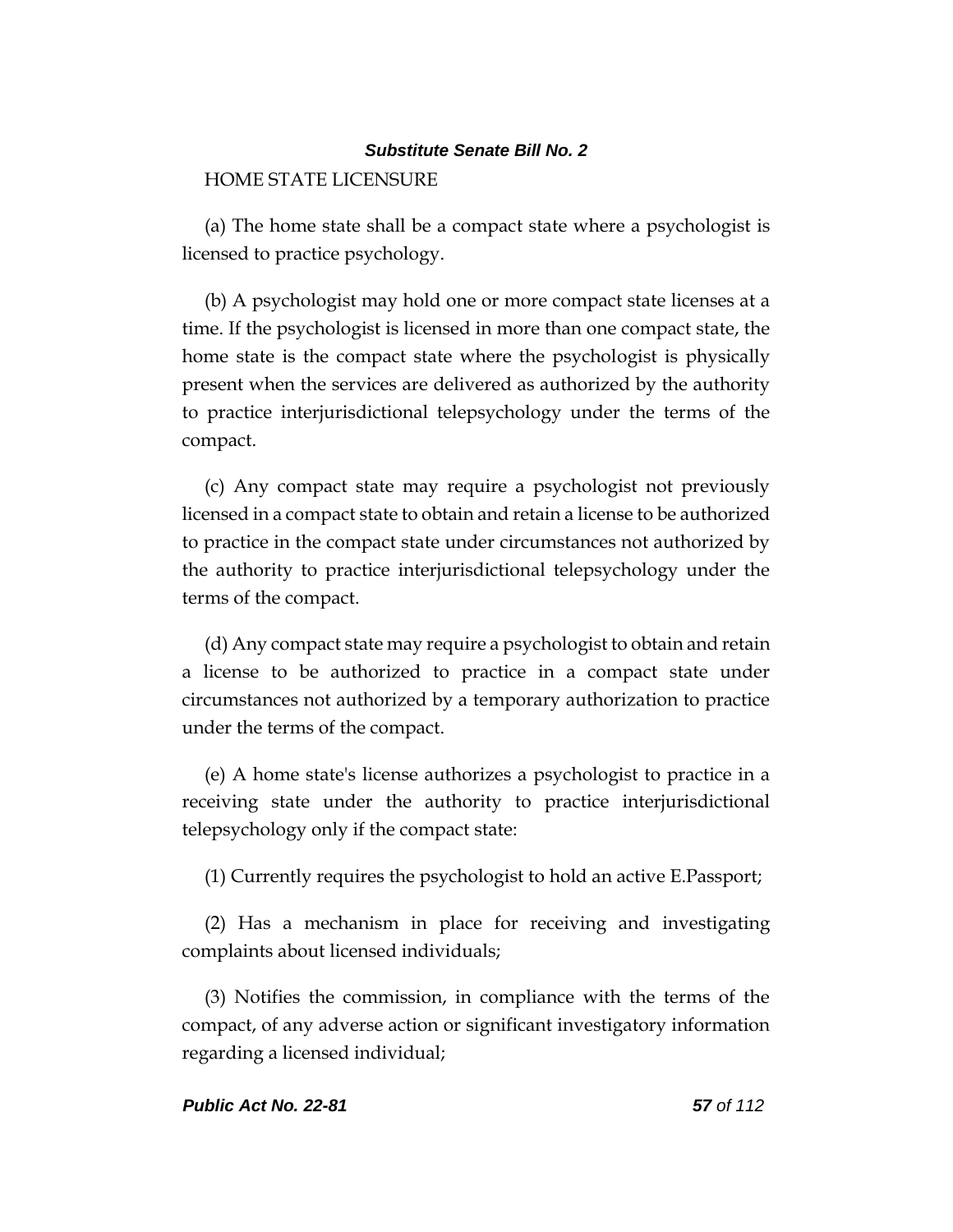(4) Requires an identity history summary of all applicants at initial licensure, including, but not limited to, the use of the results of fingerprints or other biometric data checks compliant with the requirements of the Federal Bureau of Investigation, or said bureau's designee with similar authority, not later than ten years after activation of the compact; and

(5) Complies with the bylaws and rules of the commission.

(f) A home state's license grants a temporary authorization to practice to a psychologist in a distant state only if the compact state:

(1) Currently requires the psychologist to hold an active IPC;

(2) Has a mechanism in place for receiving and investigating complaints about licensed individuals;

(3) Notifies the commission, in compliance with the terms of the compact, of any adverse action or significant investigatory information regarding a licensed individual;

(4) Requires an identity history summary of all applicants at initial licensure, including, but not limited to, the use of the results of fingerprints or other biometric data checks compliant with the requirements of the Federal Bureau of Investigation, or said bureau's designee with similar authority, not later than ten years after activation of the compact; and

(5) Complies with the bylaws and rules of the commission.

# ARTICLE IV

## COMPACT PRIVILEGE TO PRACTICE TELEPSYCHOLOGY

(a) Compact states shall recognize the right of a psychologist, licensed in a compact state in conformance with Article III of the compact, to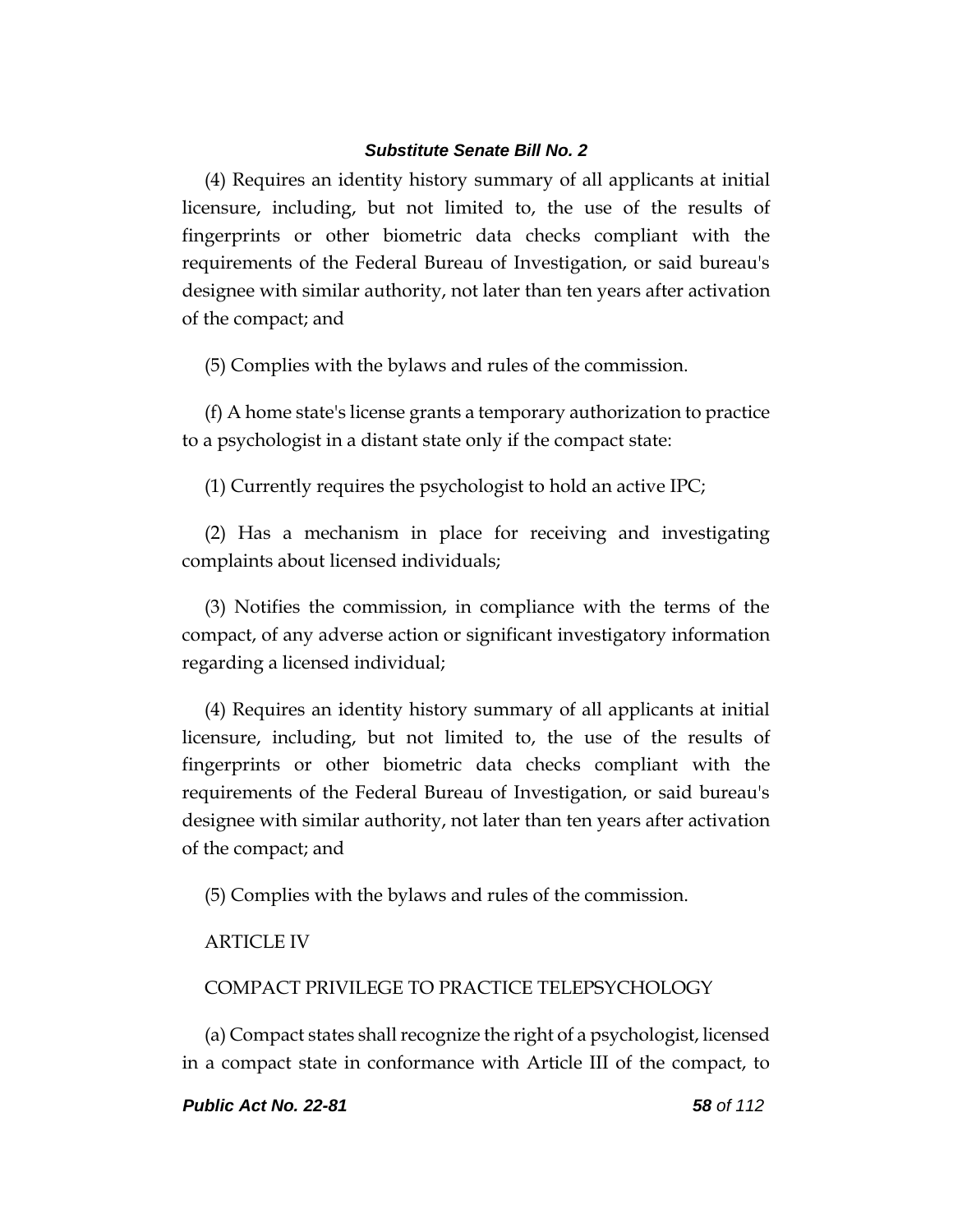practice telepsychology in receiving states in which the psychologist is not licensed, under the authority to practice interjurisdictional telepsychology as provided in the compact.

(b) To exercise the authority to practice interjurisdictional telepsychology under the terms and provisions of the compact, a psychologist licensed to practice in a compact state shall:

(1) Hold a graduate degree in psychology from an institution of higher education that was, at the time the degree was awarded:

(A) Regionally accredited by an accrediting body recognized by the United States Department of Education to grant graduate degrees, or authorized by provincial statute or royal charter to grant doctoral degrees; or

(B) A foreign college or university deemed to be equivalent to an institution of higher education described in subparagraph (A) of this subdivision by a foreign credential evaluation service that is a member of the National Association of Credential Evaluation Services or by a recognized foreign credential evaluation service; and

(2) Hold a graduate degree in psychology from a psychology program that meets the following criteria:

(A) The program, wherever it may be administratively housed, shall be clearly identified and labeled as a psychology program. Such program shall specify in pertinent institutional catalogues and brochures its intent to educate and train professional psychologists;

(B) The psychology program shall stand as a recognizable, coherent, organizational entity within the institution;

(C) There shall be a clear authority and primary responsibility for the core and specialty areas whether or not the program cuts across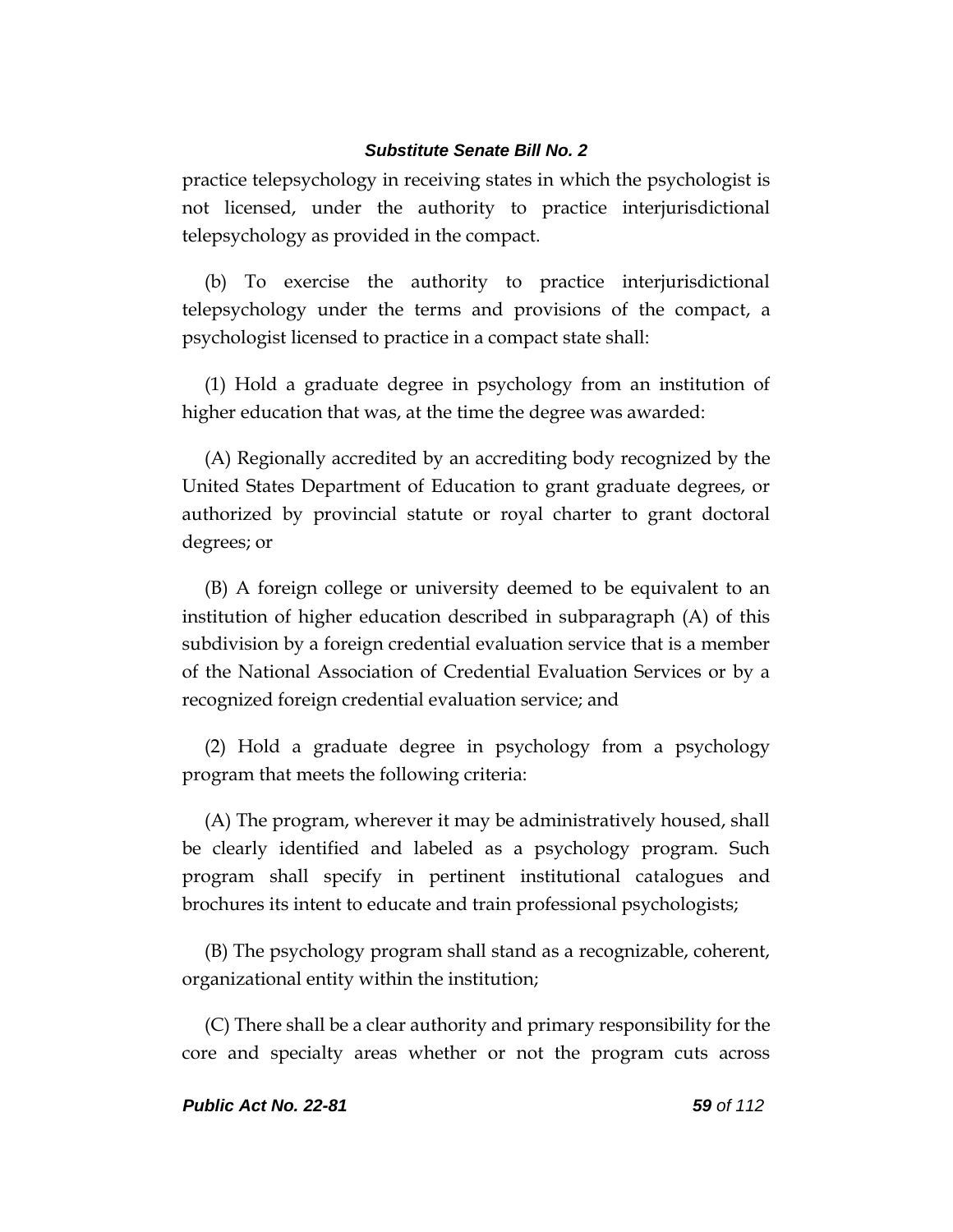administrative lines;

(D) The program shall consist of an integrated, organized sequence of study;

(E) There shall be an identifiable psychology faculty sufficient in size and breadth to carry out its responsibilities;

(F) The designated director of the program shall be a psychologist and a member of the core faculty;

(G) The program shall have an identifiable body of students who are matriculated in such program for a degree;

(H) The program shall include supervised practicum, internship or field training appropriate to the practice of psychology;

(I) The curriculum shall encompass a minimum of three academic years of full-time graduate study for a doctoral degree and a minimum of one academic year of full-time graduate study for a master's degree; and

(J) The program shall include an acceptable residency, as defined by the rules of the commission.

(3) Possess a current, full and unrestricted license to practice psychology in a home state that is a compact state;

(4) Have no history of adverse action that violates the rules of the commission;

(5) Have no criminal record history reported on an identity history summary that violates the rules of the commission;

(6) Possess a current, active E.Passport;

*Public Act No. 22-81 60 of 112* (7) Provide (A) attestations regarding areas of intended practice,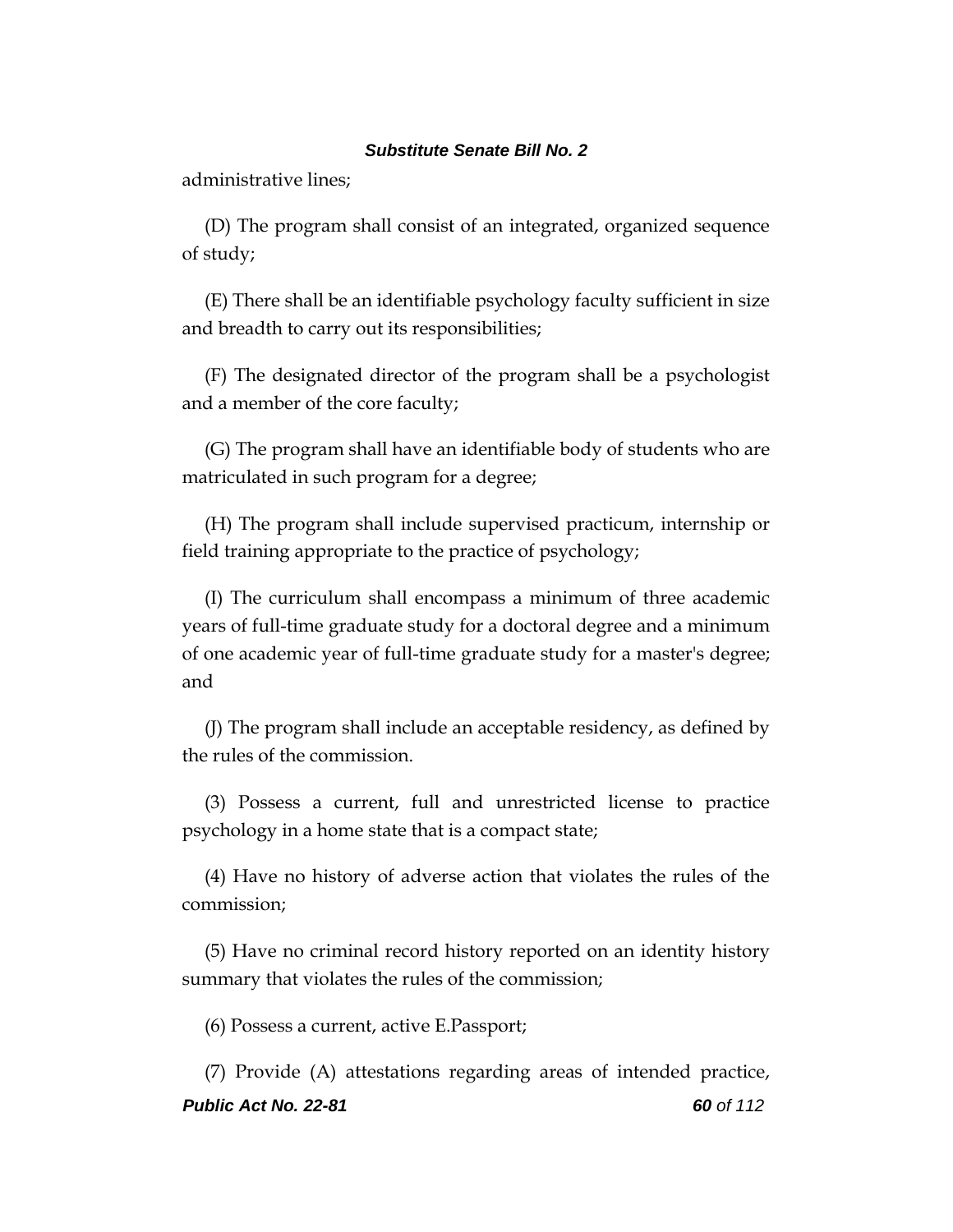conformity with standards of practice, competence in telepsychology technology, criminal background and knowledge and adherence to legal requirements in the home and receiving states, and (B) a release of information to allow for primary source verification in a manner specified by the commission; and

(8) Meet other criteria as defined by the rules of the commission.

(c) The home state maintains authority over the license of any psychologist practicing in a receiving state under the authority to practice interjurisdictional telepsychology.

(d) A psychologist practicing in a receiving state under the authority to practice interjurisdictional telepsychology shall be subject to the receiving state's scope of practice. A receiving state may, in accordance with such state's due process law, limit or revoke a psychologist's authority to practice interjurisdictional telepsychology in the receiving state and may take any other necessary actions under the receiving state's applicable law to protect the health and safety of the receiving state's citizens. If a receiving state takes action, the state shall promptly notify the home state and the commission.

(e) If a psychologist's license in any home state, another compact state or any authority to practice interjurisdictional telepsychology in any receiving state, is restricted, suspended or otherwise limited, the E.Passport shall be revoked and the psychologist shall not be eligible to practice telepsychology in a compact state under the authority to practice interjurisdictional telepsychology.

# ARTICLE V

# COMPACT TEMPORARY AUTHORIZATION TO PRACTICE

(a) Compact states shall recognize the right of a psychologist, licensed in a compact state in conformance with Article III of the compact, to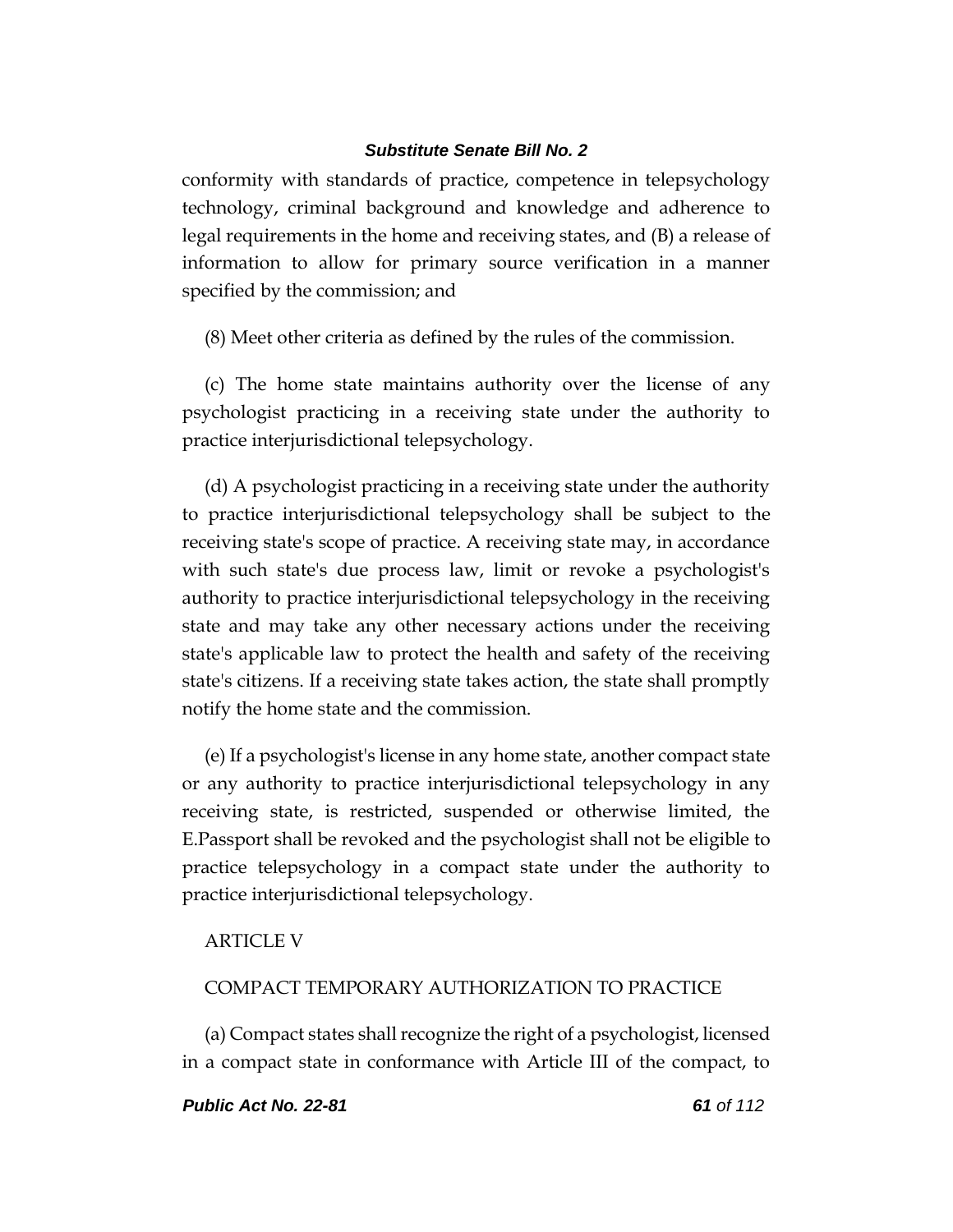practice temporarily in other compact states in which the psychologist is not licensed, as provided in the compact.

(b) To exercise the temporary authorization to practice under the terms and provisions of the compact, a psychologist licensed to practice in a compact state shall:

(1) Hold a graduate degree in psychology from an institution of higher education that was, at the time the degree was awarded:

(A) Regionally accredited by an accrediting body recognized by the United States Department of Education to grant graduate degrees, or authorized by provincial statute or royal charter to grant doctoral degrees; or

(B) A foreign college or university deemed to be equivalent to an institution of higher education described in subparagraph (A) of this subdivision by a foreign credential evaluation service that is a member of the National Association of Credential Evaluation Services or by a recognized foreign credential evaluation service; and

(2) Hold a graduate degree in psychology that meets the following criteria:

(A) The program, wherever it may be administratively housed, shall be clearly identified and labeled as a psychology program. Such program shall specify in pertinent institutional catalogues and brochures its intent to educate and train professional psychologists;

(B) The psychology program shall stand as a recognizable, coherent, organizational entity within the institution;

(C) There shall be a clear authority and primary responsibility for the core and specialty areas whether or not the program cuts across administrative lines;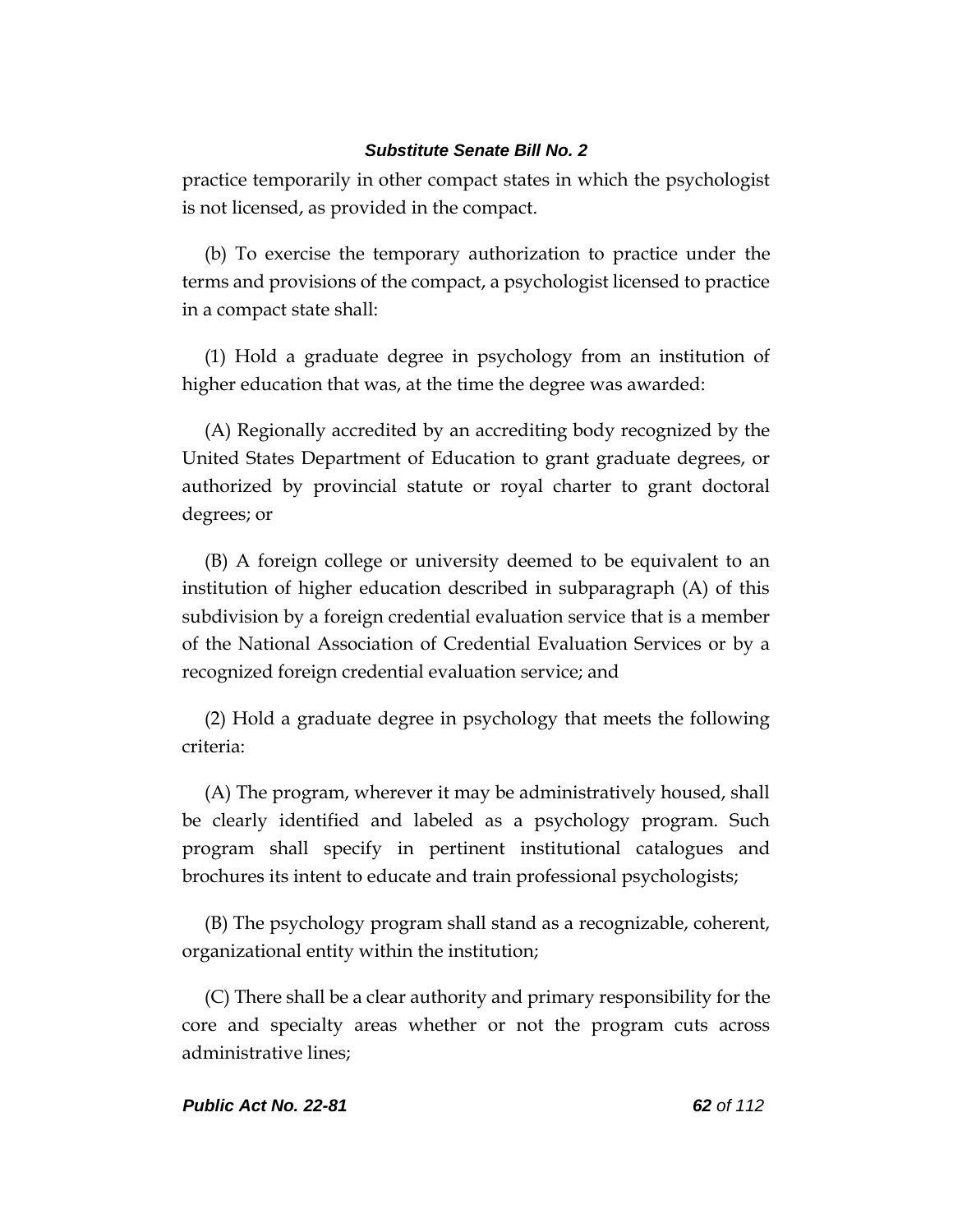(D) The program shall consist of an integrated, organized sequence of study;

(E) There shall be an identifiable psychology faculty sufficient in size and breadth to carry out its responsibilities;

(F) The designated director of the program shall be a psychologist and a member of the core faculty;

(G) The program shall have an identifiable body of students who are matriculated in such program for a degree;

(H) The program shall include supervised practicum, internship or field training appropriate to the practice of psychology;

(I) The curriculum shall encompass a minimum of three academic years of full-time graduate study for a doctoral degree and a minimum of one academic year of full-time graduate study for a master's degree; and

(J) The program includes an acceptable residency, as defined by the rules of the commission;

(3) Possess a current, full and unrestricted license to practice psychology in a home state that is a compact state;

(4) No history of adverse action that violates the rules of the commission;

(5) No criminal record history that violates the rules of the commission;

(6) Possess a current, active IPC;

(7) Provide attestations regarding areas of intended practice and work experience and provide a release of information to allow for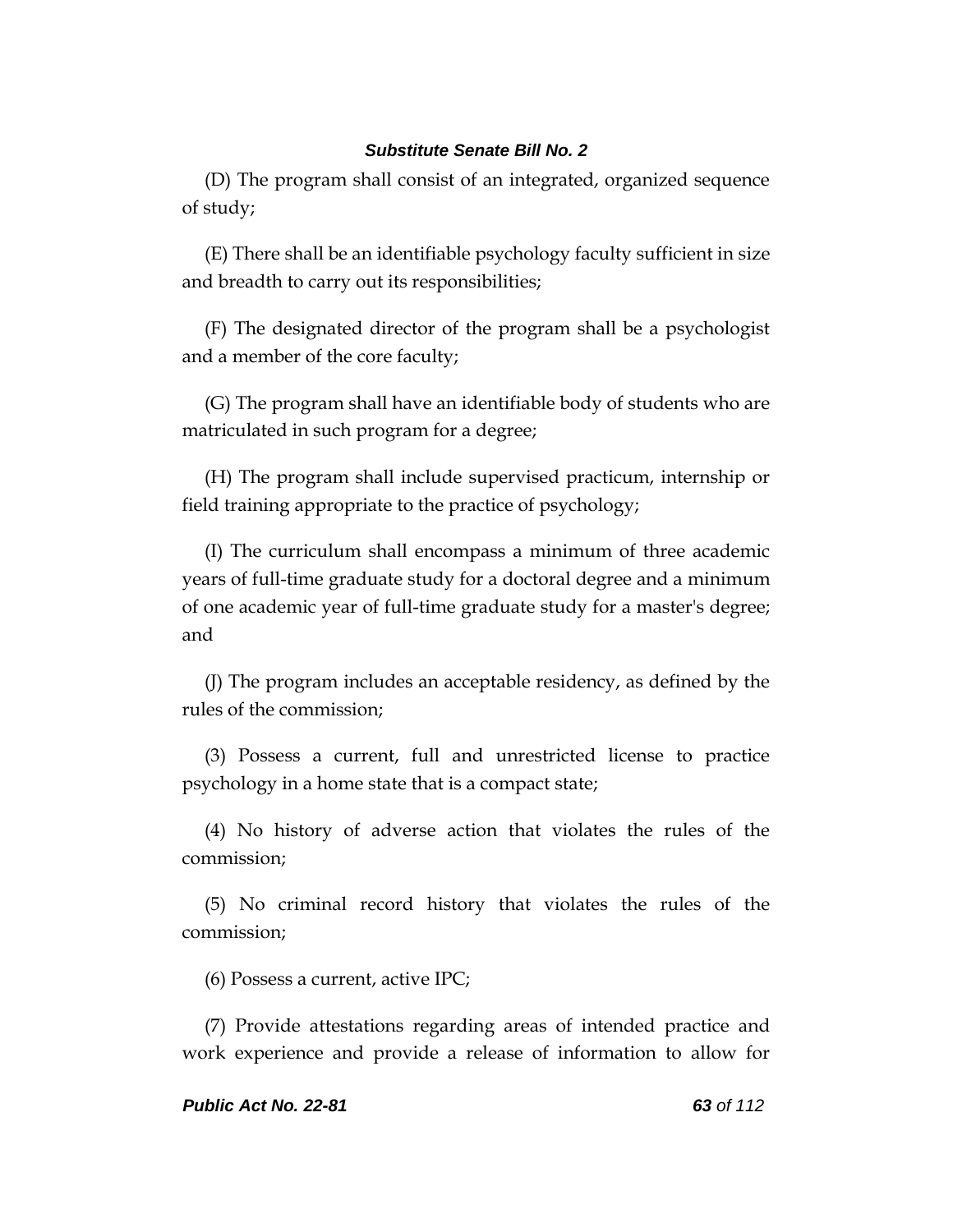primary source verification in a manner specified by the commission; and

(8) Meet other criteria, as defined by the rules of the commission.

(c) A psychologist practicing in a distant state under the temporary authorization to practice shall practice within the scope of practice authorized by the distant state.

(d) A psychologist practicing in a distant state under the temporary authorization to practice shall be subject to the distant state's authority and law. A distant state may, in accordance with such state's due process law, limit or revoke a psychologist's temporary authorization to practice in the distant state and may take any other necessary actions under the distant state's applicable law to protect the health and safety of the distant state's citizens. If a distant state takes action, the state shall promptly notify the home state and the commission.

(e) If a psychologist's license in any home state or another compact state, or any temporary authorization to practice in any distant state, is restricted, suspended or otherwise limited, the IPC shall be revoked and the psychologist shall not be eligible to practice in a compact state under the temporary authorization to practice.

# ARTICLE VI

# CONDITIONS OF TELEPSYCHOLOGY PRACTICE IN A RECEIVING STATE

A psychologist may practice in a receiving state under the authority to practice interjurisdictional telepsychology only in the performance of the scope of practice for psychology as assigned by an appropriate state psychology regulatory authority, as defined in the rules of the commission, and under the following circumstances: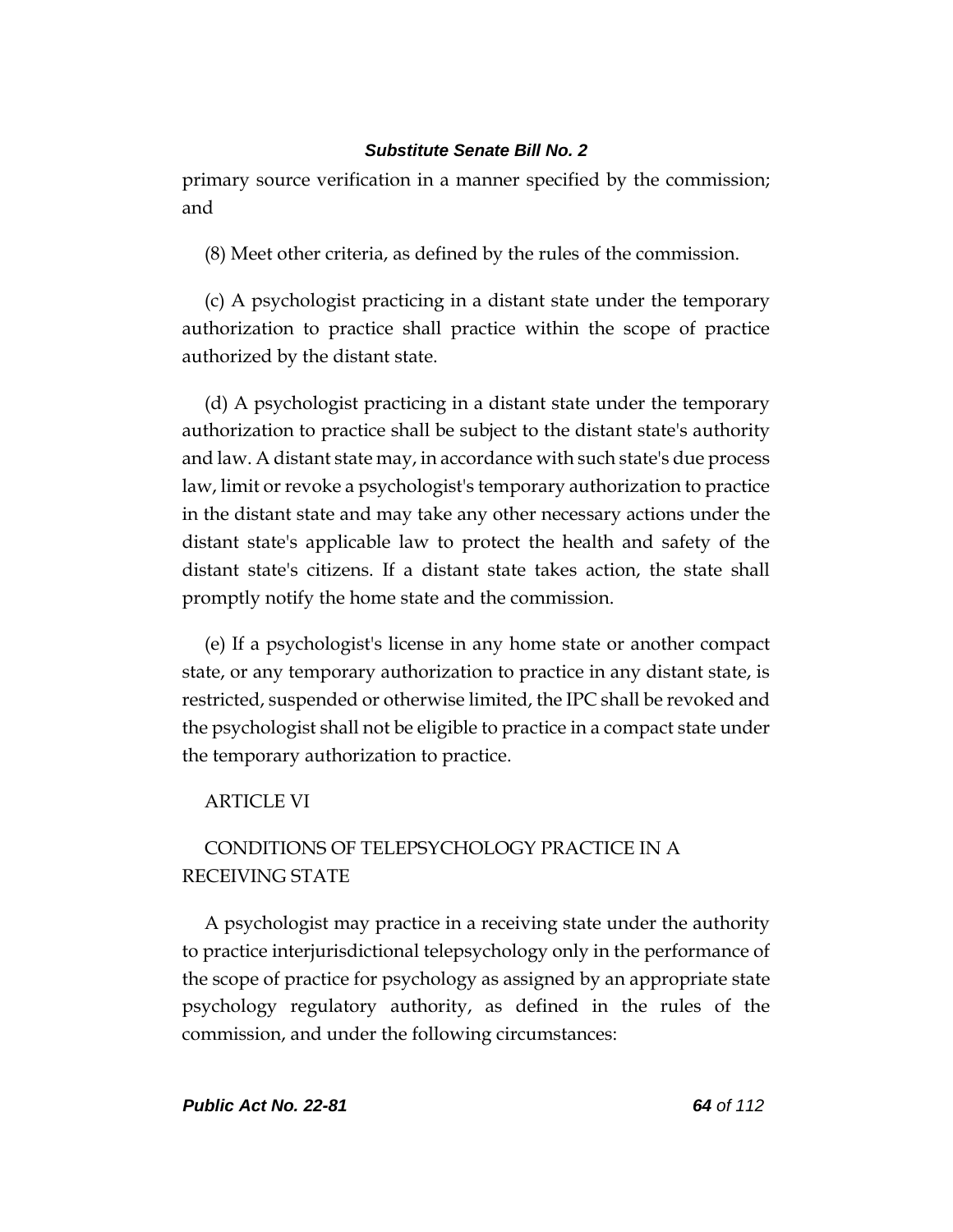(1) The psychologist initiates a client or patient contact in a home state via telecommunications technologies with a client or patient in a receiving state; and

(2) The psychologist complies with any other conditions regarding telepsychology that are set forth in the rules promulgated by the commission.

# ARTICLE VII

# ADVERSE ACTIONS

(a) A home state shall have the power to impose adverse action against a psychologist's license issued by the home state. A distant state shall have the power to take adverse action on a psychologist's temporary authorization to practice in such distant state.

(b) A receiving state may take adverse action on a psychologist's authority to practice interjurisdictional telepsychology in such receiving state. A home state may take adverse action against a psychologist based on an adverse action taken by a distant state regarding temporary inperson, face-to-face practice.

(c) If a home state takes adverse action against a psychologist's license, the psychologist's (1) authority to practice interjurisdictional telepsychology is terminated, (2) E.Passport is revoked, (3) temporary authorization to practice is terminated, and (4) IPC is revoked. All home state disciplinary orders that impose adverse action shall be reported to the commission in accordance with the rules promulgated by the commission. A compact state shall report adverse actions in accordance with the rules of the commission. If discipline is reported on a psychologist, the psychologist shall not be eligible for telepsychology or temporary in-person, face-to-face practice in accordance with the rules of the commission. Other actions may be imposed as determined by the rules promulgated by the commission.

*Public Act No. 22-81 65 of 112*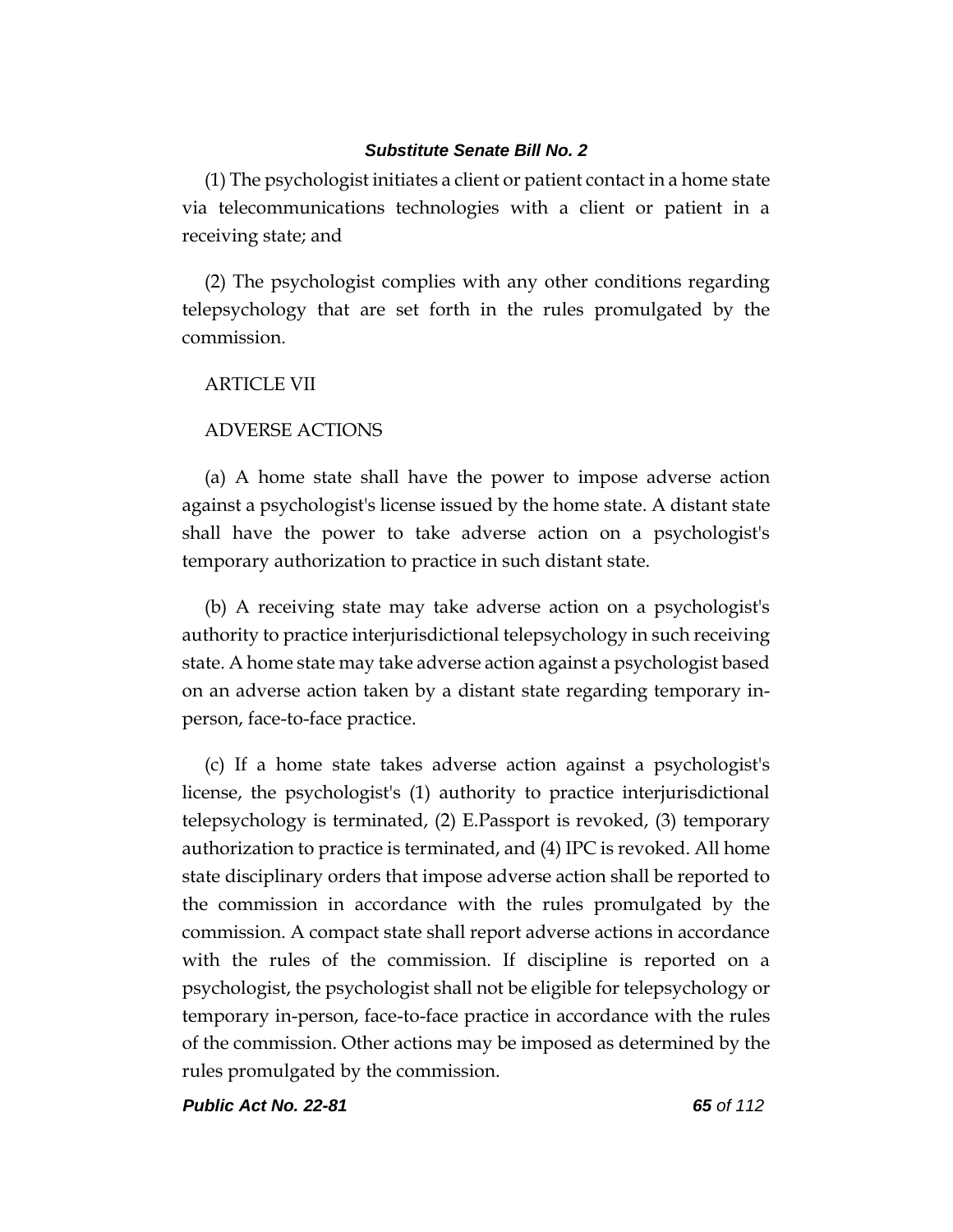(d) A home state's psychology regulatory authority shall investigate and take appropriate action with respect to reported inappropriate conduct engaged in by a licensee that occurred in a receiving state as it would if such conduct had occurred by a licensee in the home state. In such cases, the home state's law shall control in determining any adverse action against a psychologist's license.

(e) A distant state's psychology regulatory authority shall investigate and take appropriate action with respect to reported inappropriate conduct engaged in by a psychologist practicing under temporary authorization to practice that occurred in that distant state as it would if such conduct had occurred by a licensee within the home state. In such cases, the distant state's law shall control in determining any adverse action against a psychologist's temporary authorization to practice.

(f) Nothing in the compact shall override a compact state's decision that a psychologist's participation in an alternative program may be used in lieu of adverse action and that such participation shall remain nonpublic if required by the compact state's law. Compact states shall require psychologists who enter any alternative programs to not provide telepsychology services under the authority to practice interjurisdictional telepsychology or provide temporary psychological services under the temporary authorization to practice in any other compact state during the term of the alternative program.

(g) No other judicial or administrative remedies shall be available to a psychologist if the compact state imposes an adverse action pursuant to subsection (c) of this article.

# ARTICLE VIII

# ADDITIONAL AUTHORITIES INVESTED IN A COMPACT STATE'S PSYCHOLOGY REGULATORY AUTHORITY

*Public Act No. 22-81 66 of 112* (a) In addition to any other powers granted under state law, a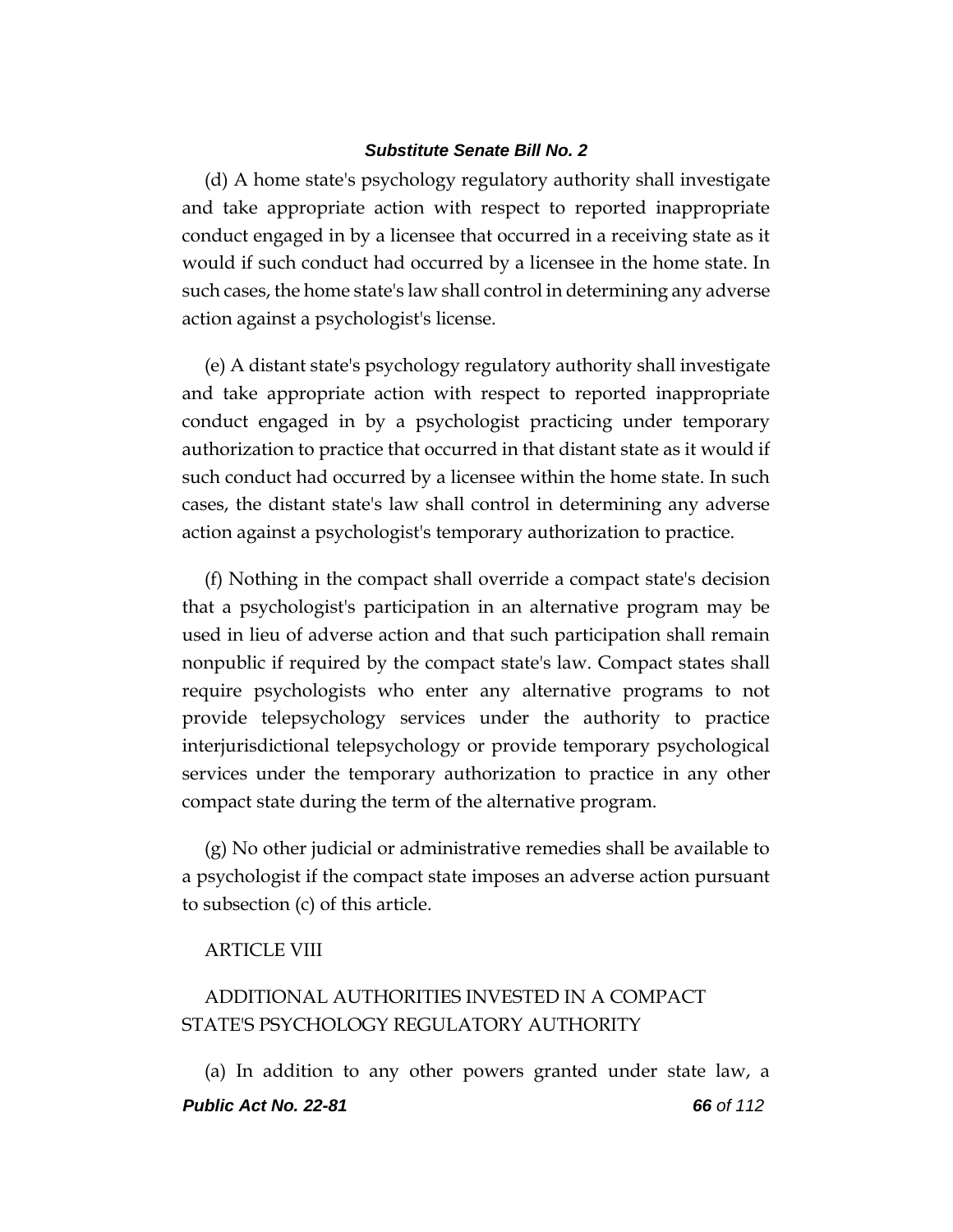compact state's psychology regulatory authority shall have the authority under the compact to do the following:

(1) Issue subpoenas, for both hearings and investigations, that require the attendance and testimony of witnesses and the production of evidence. Subpoenas issued by a compact state's psychology regulatory authority for the attendance and testimony of witnesses or the production of evidence from another compact state shall be enforced in the latter compact state by any court of competent jurisdiction, according to such court's practice and procedure in considering subpoenas issued in its own proceedings. The issuing state psychology regulatory authority shall pay any witness fees, travel expenses, mileage and other fees required by the service statutes of the state where the witnesses are or evidence is located; and

(2) Issue cease and desist or injunctive relief orders to revoke a psychologist's authority to practice interjurisdictional telepsychology or temporary authorization to practice.

(b) During the course of any investigation, a psychologist may not change the psychologist's home state licensure. A home state psychology regulatory authority is authorized to complete any pending investigations of a psychologist and to take any actions appropriate under its law. The home state psychology regulatory authority shall promptly report the conclusions of such investigations to the commission. Once an investigation has been completed, and pending the outcome of such investigation, the psychologist may change his or her home state licensure. The commission shall promptly notify the new home state of any such decisions as provided in the rules of the commission. All information provided to the commission or distributed by compact states pursuant to the psychologist shall be confidential, filed under seal and used for investigatory or disciplinary matters. The commission may create additional rules for mandated or discretionary sharing of information by compact states.

*Public Act No. 22-81 67 of 112*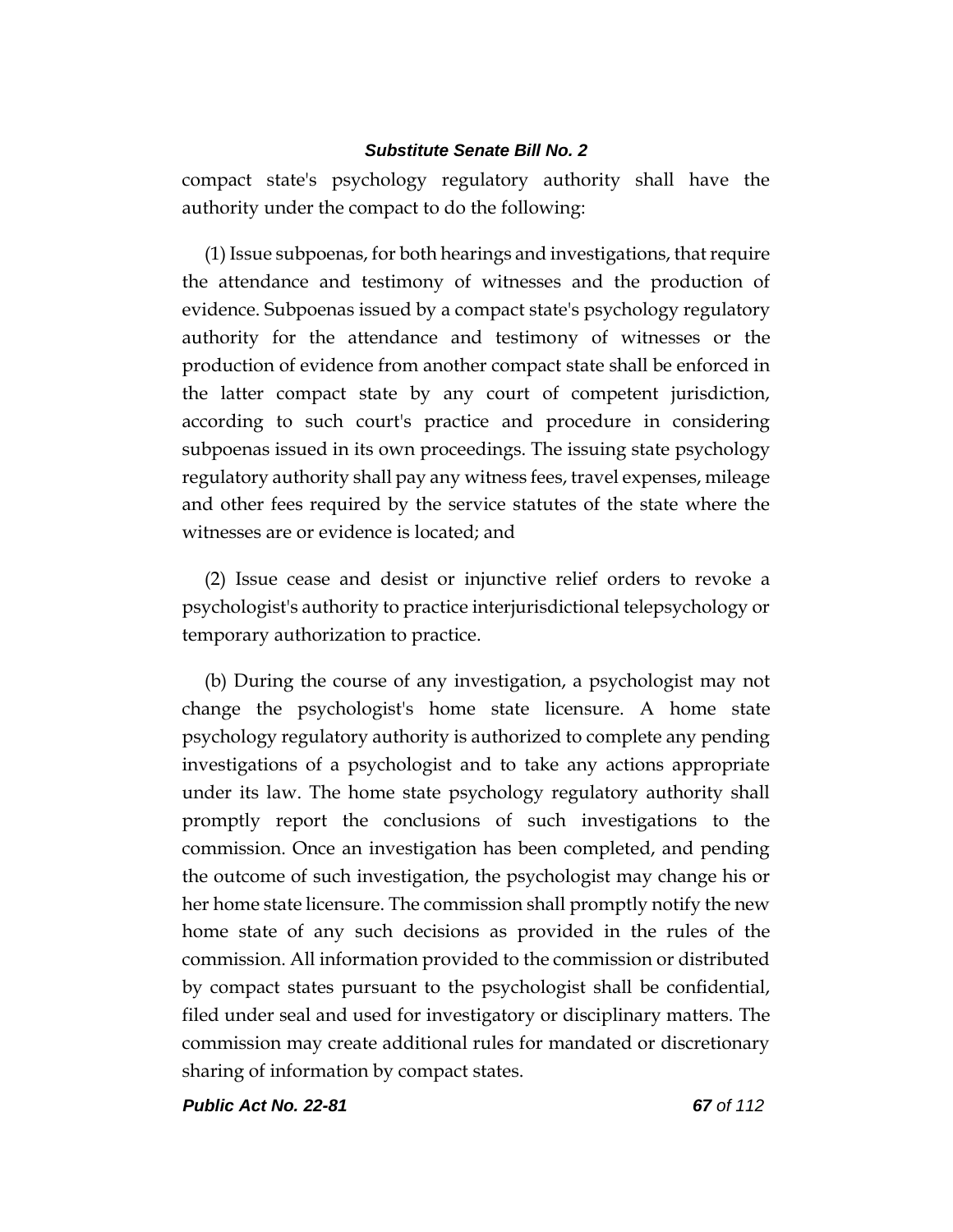# ARTICLE IX

#### COORDINATED LICENSURE INFORMATION SYSTEM

(a) The commission shall provide for the development and maintenance of a coordinated licensure information system and reporting system containing licensure and disciplinary action information on all psychologists to whom the compact is applicable in all compact states as defined by the rules of the commission.

(b) Notwithstanding any other provision of the general statutes, a compact state shall submit a uniform data set to the coordinated database on all licensees as required by the rules of the commission, including, but not limited to, the following:

(1) Identifying information;

(2) Licensure data;

(3) Significant investigatory information;

(4) Adverse actions against a psychologist's license;

(5) An indicator that a psychologist's authority to practice interjurisdictional telepsychology or temporary authorization to practice is revoked;

(6) Nonconfidential information related to alternative program participation information;

(7) Any denial of application for licensure, and the reasons for such denial; and

(8) Other information that may facilitate the administration of the compact, as determined by the rules of the commission.

*Public Act No. 22-81 68 of 112* (c) The coordinated database administrator shall promptly notify all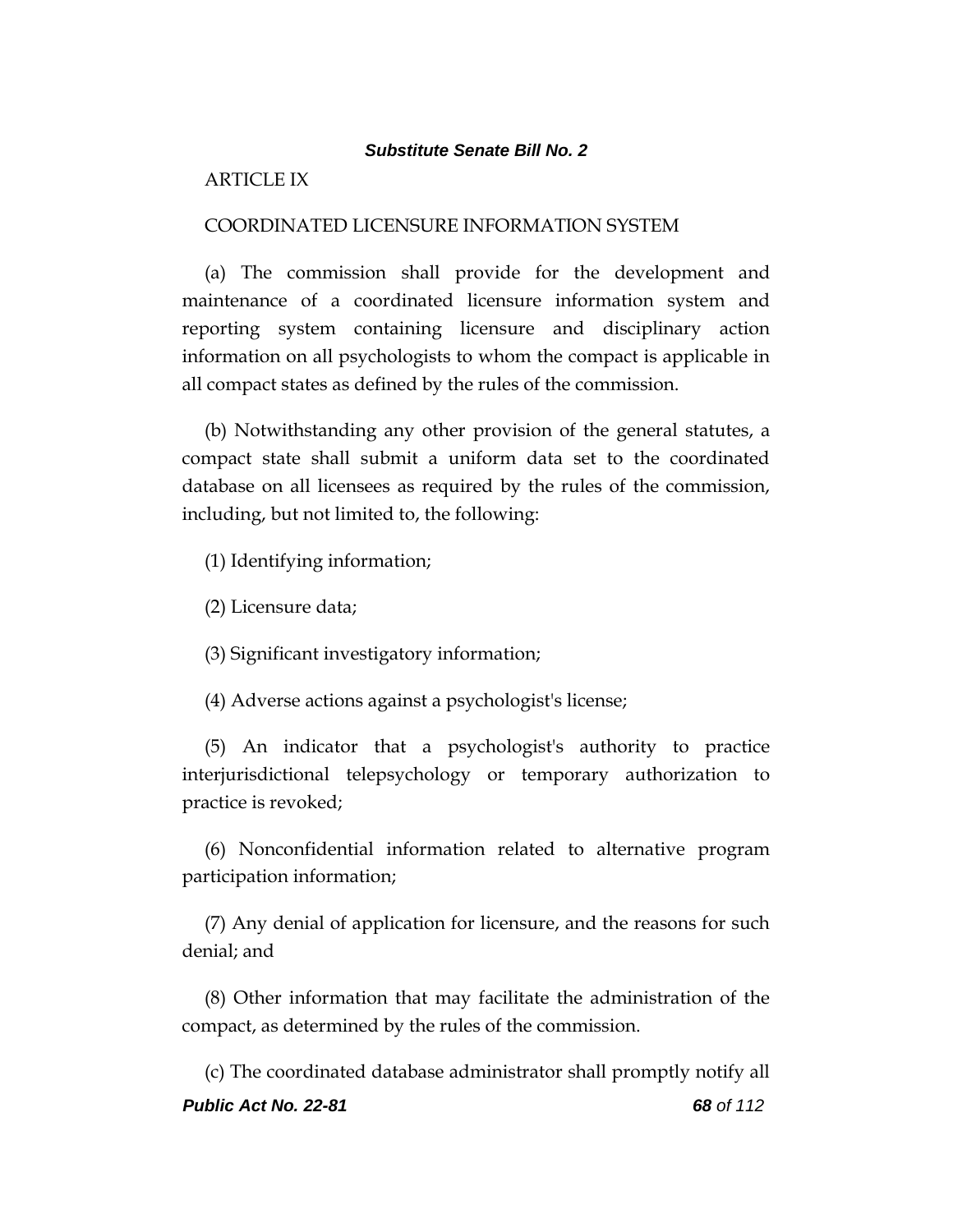compact states of any adverse action taken against, or significant investigative information on, any licensee in a compact state.

(d) Compact states reporting information to the coordinated database may designate information that may not be shared with the public without the express permission of the compact state reporting the information.

(e) Any information submitted to the coordinated database that is subsequently required to be expunged by the law of the compact state reporting the information shall be removed from the coordinated database.

# ARTICLE X

# ESTABLISHMENT OF THE PSYCHOLOGY INTERJURISDICTIONAL COMPACT COMMISSION

(a) The compact states hereby create and establish a joint public agency known as the Psychology Interjurisdictional Compact Commission.

(1) The commission is a body politic and an instrumentality of the compact states.

(2) Venue is proper and judicial proceedings by or against the commission shall be brought solely and exclusively in a court of competent jurisdiction where the principal office of the commission is located. The commission may waive venue and jurisdictional defenses to the extent it adopts or consents to participate in alternative dispute resolution proceedings.

(3) Nothing in the compact shall be construed to be a waiver of sovereign immunity.

*Public Act No. 22-81 69 of 112* (b) (1) The commission shall consist of one voting representative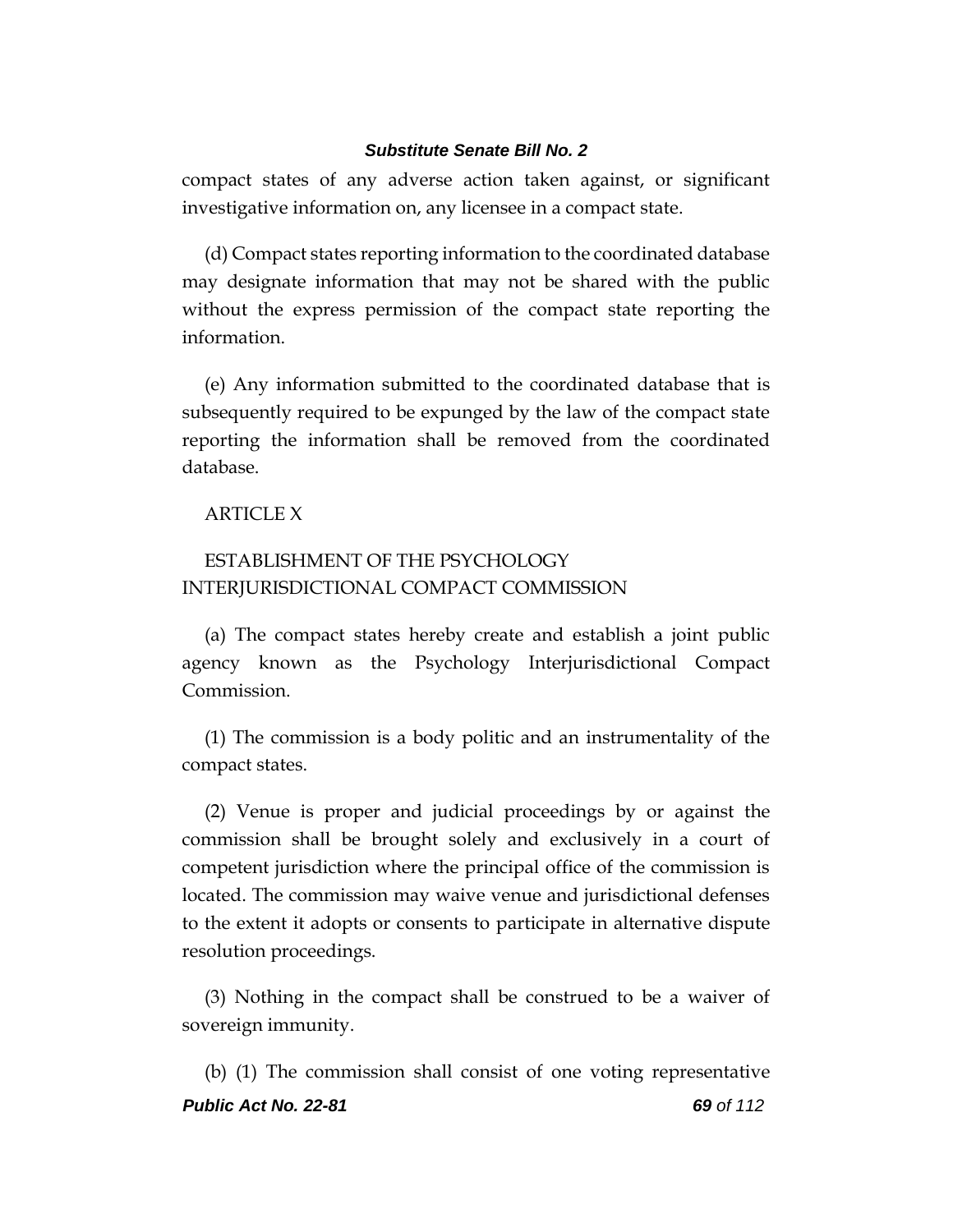appointed by each compact state who shall serve as such state's commissioner. The state psychology regulatory authority shall appoint its delegate. The delegate shall be empowered to act on behalf of the compact state. The delegate shall be limited to the following:

(A) An executive director, executive secretary or similar executive;

(B) A current member of the state psychology regulatory authority of a compact state; or

(C) A designee empowered with the appropriate delegate authority to act on behalf of the compact state.

(2) Any commissioner may be removed or suspended from office as provided by the law of the state from which the commissioner is appointed. Any vacancy occurring in the commission shall be filled in accordance with the laws of the compact state in which the vacancy exists.

(3) Each commissioner shall be entitled to one vote with regard to the promulgation of rules and creation of bylaws and shall otherwise have an opportunity to participate in the business and affairs of the commission. A commissioner shall vote in person or by such other means as provided in the bylaws. The bylaws may provide for commissioners' participation in meetings by telephone or other means of communication.

(4) The commission shall meet at least once during each calendar year. Additional meetings shall be held as set forth in the bylaws.

(5) All meetings shall be open to the public, and public notice of meetings shall be given in the same manner as required under the rulemaking provisions in Article XI of the compact.

(6) The commission may convene in a closed, nonpublic meeting if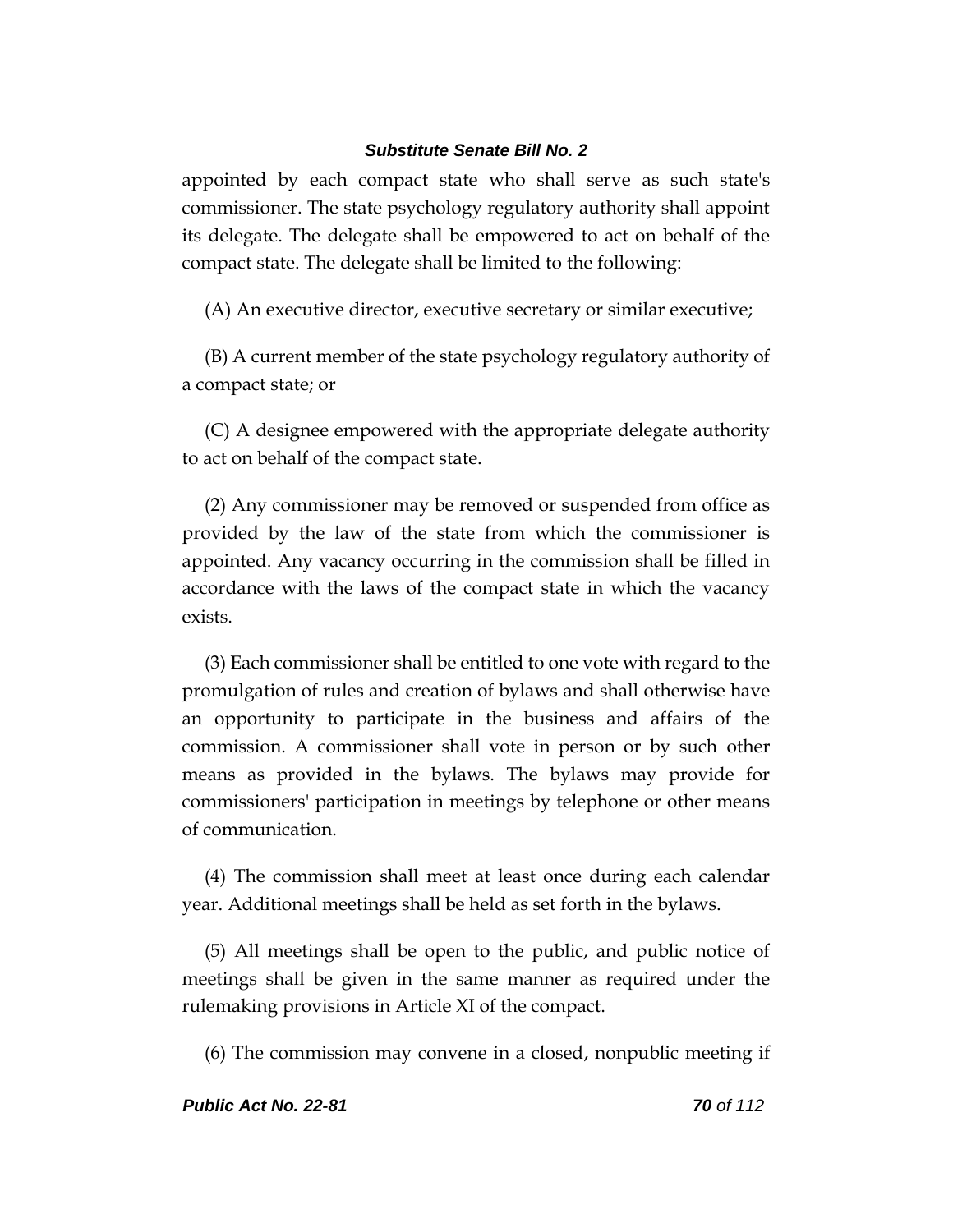the commission has to discuss the following:

(A) Noncompliance of a compact state with its obligations under the compact;

(B) The employment, compensation, discipline or other personnel matters, practices or procedures related to specific employees or other matters related to the commission's internal personnel practices and procedures;

(C) Current, threatened or reasonably anticipated litigation against the commission;

(D) Negotiation of contracts for the purchase or sale of goods, services or real estate;

(E) Accusation against any person of a crime or formally censuring any person;

(F) Disclosure of trade secrets or commercial or financial information which is privileged or confidential;

(G) Disclosure of information of a personal nature where disclosure would constitute a clearly unwarranted invasion of personal privacy;

(H) Disclosure of investigatory records compiled for law enforcement purposes;

(I) Disclosure of information related to any investigatory reports prepared by or on behalf of or for use of the commission or other committee charged with responsibility for investigation or determination of compliance issues pursuant to the compact; or

(J) Matters specifically exempted from disclosure by federal and state statute.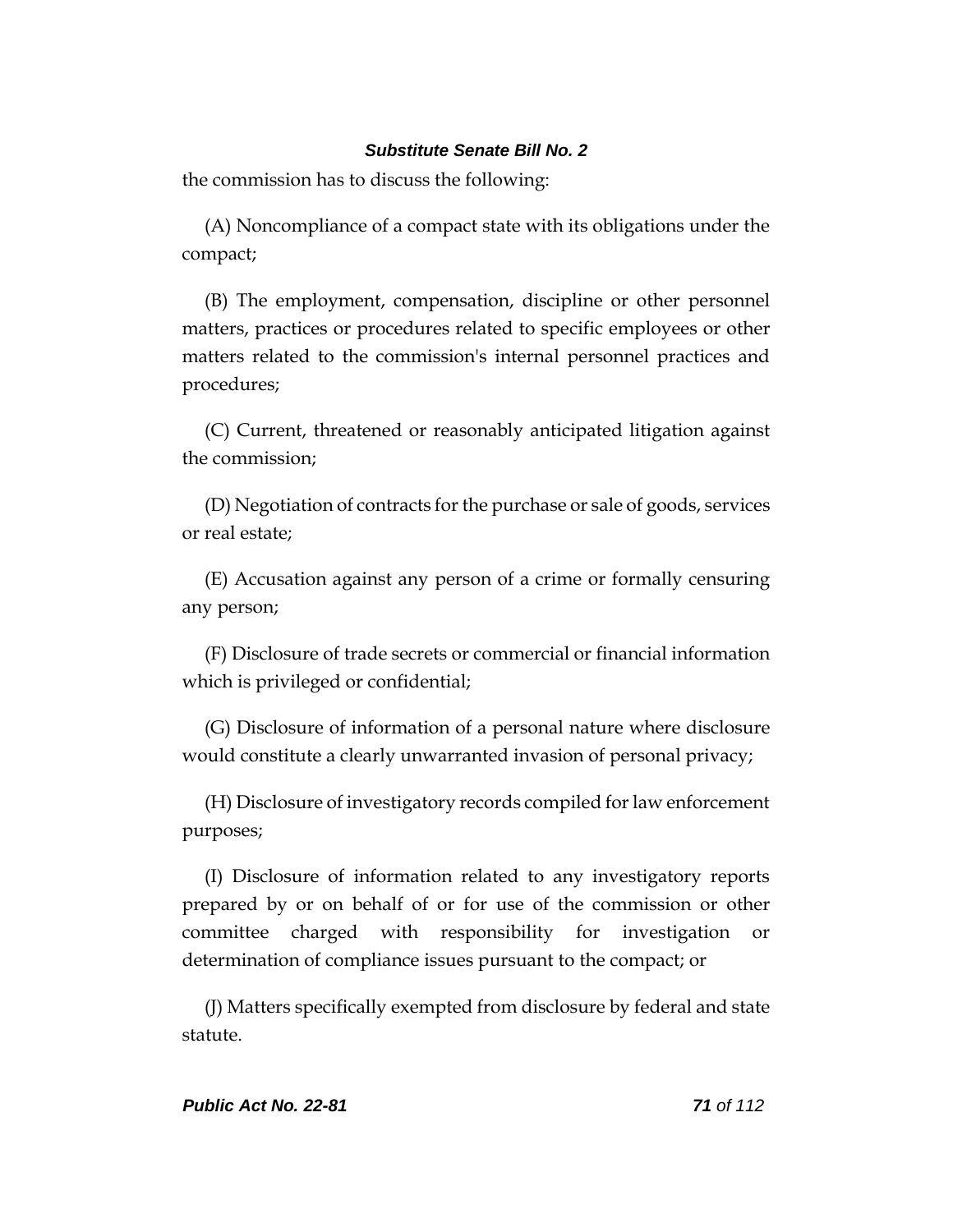(7) If a meeting, or portion of a meeting, is closed pursuant to the provisions of subdivision (6) of this subsection, the commission's legal counsel or designee shall certify that the meeting may be closed and shall reference each relevant exempting provision. The commission shall keep minutes that fully and clearly describe all matters discussed in a meeting and shall provide a full and accurate summary of actions taken, of any person participating in the meeting, and the reasons therefore, including, but not limited to, a description of the views expressed. All documents considered in connection with an action shall be identified in such minutes. All minutes and documents of a closed meeting shall remain under seal, subject to release only by a majority vote of the commission or order of a court of competent jurisdiction.

(c) The commission shall, by a majority vote of the commissioners, prescribe bylaws or rules to govern its conduct as may be necessary or appropriate to carry out the purposes and exercise the powers of the compact, including, but not limited to:

(1) Establishing the fiscal year of the commission;

(2) Providing reasonable standards and procedures for the following:

(A) The establishment and meetings of other committees; and

(B) Governing any general or specific delegation of any authority or function of the commission;

(3) Providing reasonable procedures for calling and conducting meetings of the commission, ensuring reasonable advance notice of all meetings and providing an opportunity for attendance of such meetings by interested parties, with enumerated exceptions designed to protect the public's interest, the privacy of individuals at such meetings and proprietary information, including, but not limited to, trade secrets. The commission may meet in closed session only after a majority of the commissioners vote to close a meeting to the public in whole or in part.

*Public Act No. 22-81 72 of 112*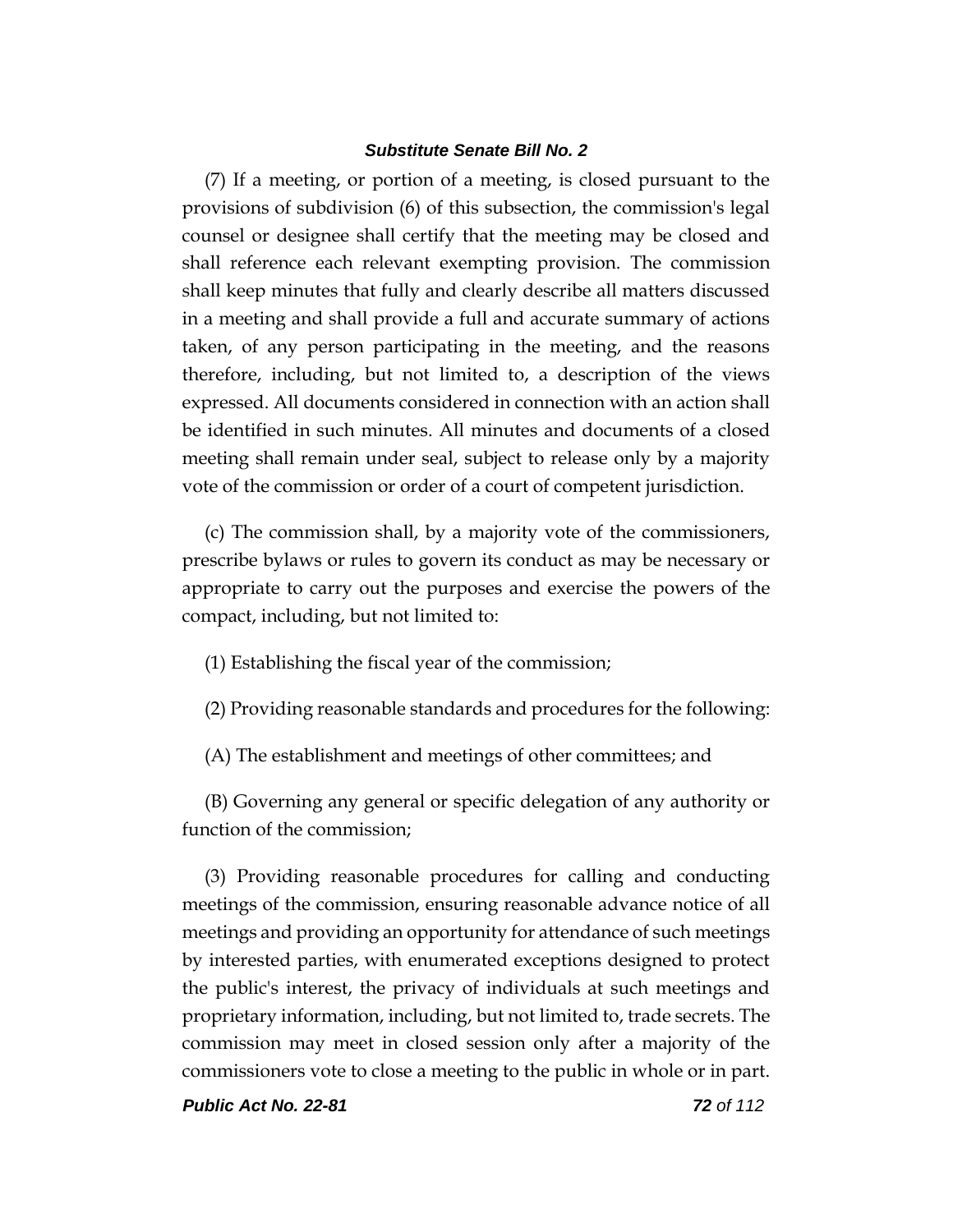As soon as practicable, the commission shall make public a copy of the vote to close the meeting revealing the vote of each commissioner with no proxy votes allowed;

(4) Establishing the titles, duties and authority and reasonable procedures for the election of the officers of the commission;

(5) Providing reasonable standards and procedures for the establishment of the personnel policies and programs of the commission. Notwithstanding any civil service law or other similar law of any compact state, the bylaws shall exclusively govern the personnel policies and programs of the commission;

(6) Promulgating a code of ethics to address permissible and prohibited activities of commission members and employees;

(7) Providing a mechanism for concluding the operations of the commission and the equitable disposition of any surplus funds that may exist after the termination of the compact after the payment or reserving of all of its debts and obligations;

(8) The commission shall publish its bylaws in a convenient form and file a copy thereof and a copy of any amendment thereto, with the appropriate agency or officer in each of the compact states;

(9) The commission shall maintain its financial records in accordance with the bylaws; and

(10) The commission shall meet and take such actions as are consistent with the provisions of the compact and the bylaws.

(d) The commission may:

(1) Promulgate uniform rules to facilitate and coordinate implementation and administration of the compact, which rules shall have the force and effect of law and shall be binding in all compact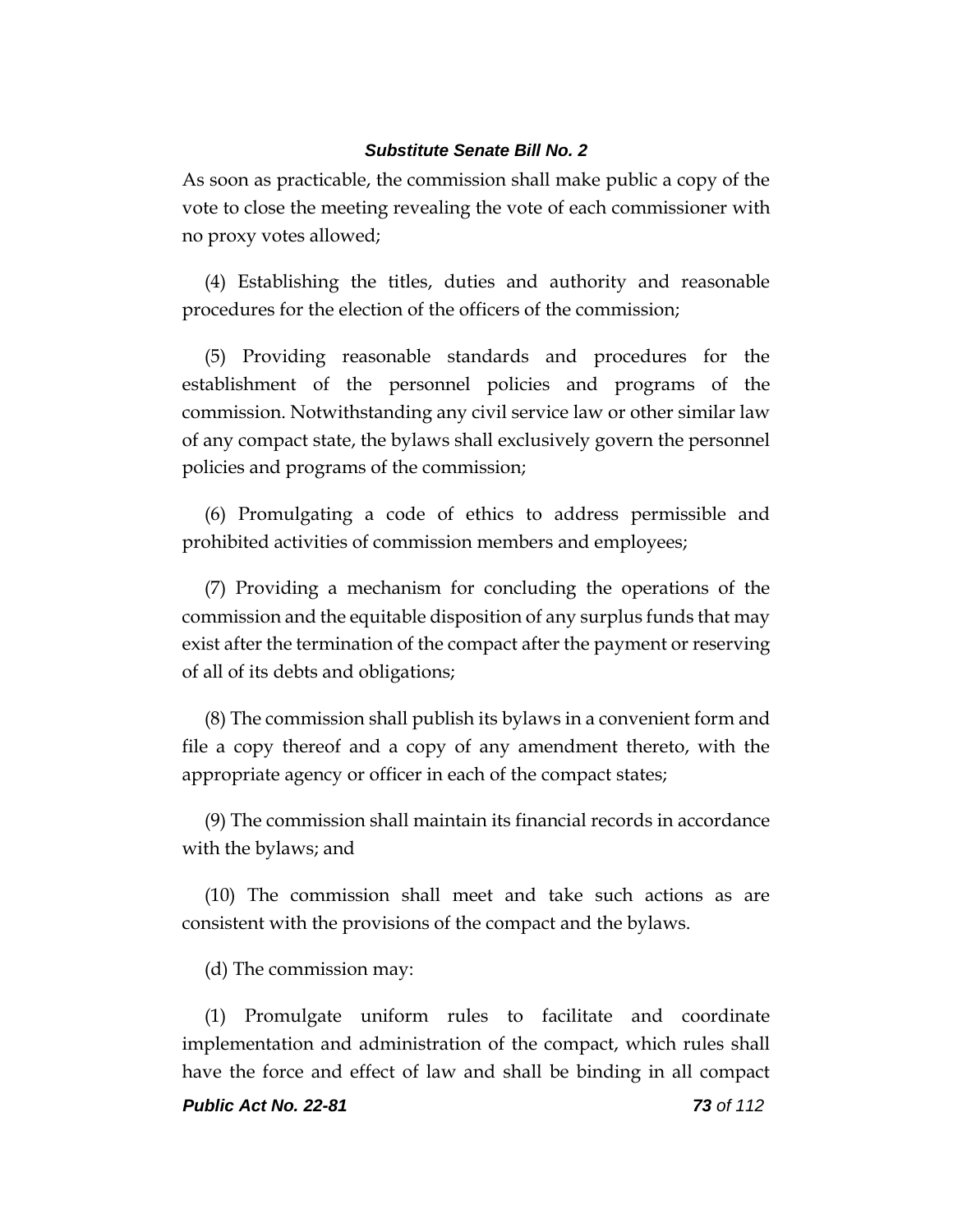states;

(2) Bring and prosecute legal proceedings or actions in the name of the commission, provided the standing of any state psychology regulatory authority or other regulatory body responsible for psychology licensure to sue or be sued under applicable law shall not be affected;

(3) Purchase and maintain insurance and bonds;

(4) Borrow, accept or contract for services of personnel, including, but not limited to, employees of a compact state;

(5) Hire employees, elect or appoint officers, fix compensation, define duties, grant such individuals appropriate authority to carry out the purposes of the compact and to establish the commission's personnel policies and programs relating to conflicts of interest, qualifications of personnel and other related personnel matters;

(6) Accept any appropriate donations and grants of money, equipment, supplies, materials and services and to receive, utilize and dispose of the same; provided the commission shall strive at all times to avoid any appearance of impropriety or conflict of interest;

(7) Lease, purchase, accept appropriate gifts or donations of, or otherwise own, hold, improve or use, any property, real, personal or mixed, provided the commission shall strive at all times to avoid any appearance of impropriety;

(8) Sell, convey, mortgage, pledge, lease, exchange, abandon or otherwise dispose of any property real, personal or mixed;

(9) Establish a budget and make expenditures;

(10) Borrow money;

### *Public Act No. 22-81 74 of 112*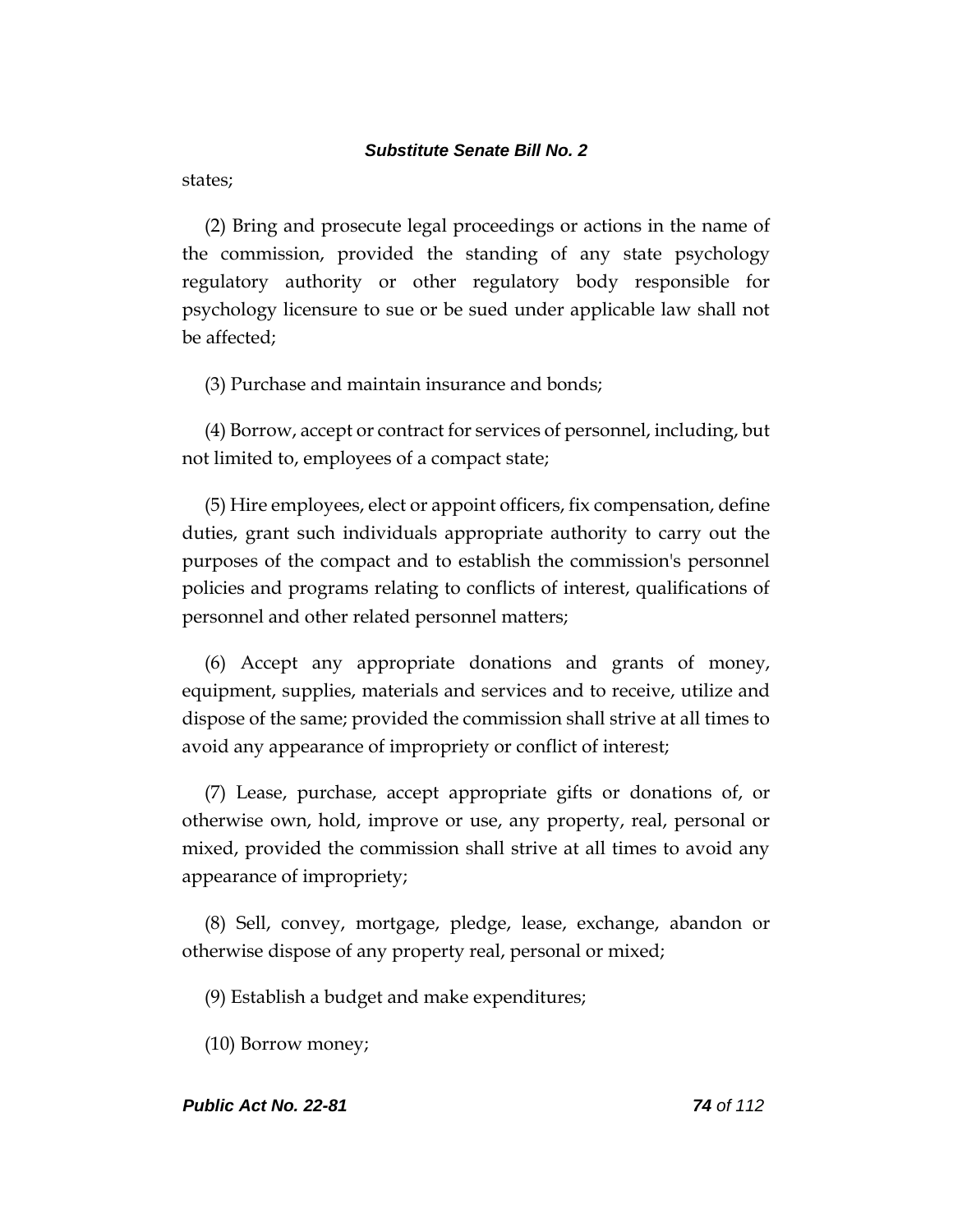(11) Appoint committees, including, but not limited to, advisory committees comprised of members, state regulators, state legislators or their representatives and consumer representatives, and such other interested persons as may be designated in the compact and the bylaws;

(12) Provide and receive information from, and to cooperate with, law enforcement agencies;

(13) Adopt and use an official seal; and

(14) Perform such other functions as may be necessary or appropriate to achieve the purposes of the compact consistent with the state regulation of psychology licensure, temporary in-person, face-to-face practice and telepsychology practice.

(e) (1) The elected officers shall serve as the executive board, which shall have the power to act on behalf of the commission according to the terms of the compact. The executive board shall be comprised of the following six members:

(A) Five voting members who are elected from the membership of the commission by the commission; and

(B) One ex-officio, nonvoting member from the recognized membership organization composed of state and provincial psychology regulatory authorities.

(2) The ex-officio member shall have served as staff or member on a state psychology regulatory authority and shall be selected by its respective organization.

(3) The commission may remove any member of the executive board as provided in the bylaws.

(4) The executive board shall meet at least annually.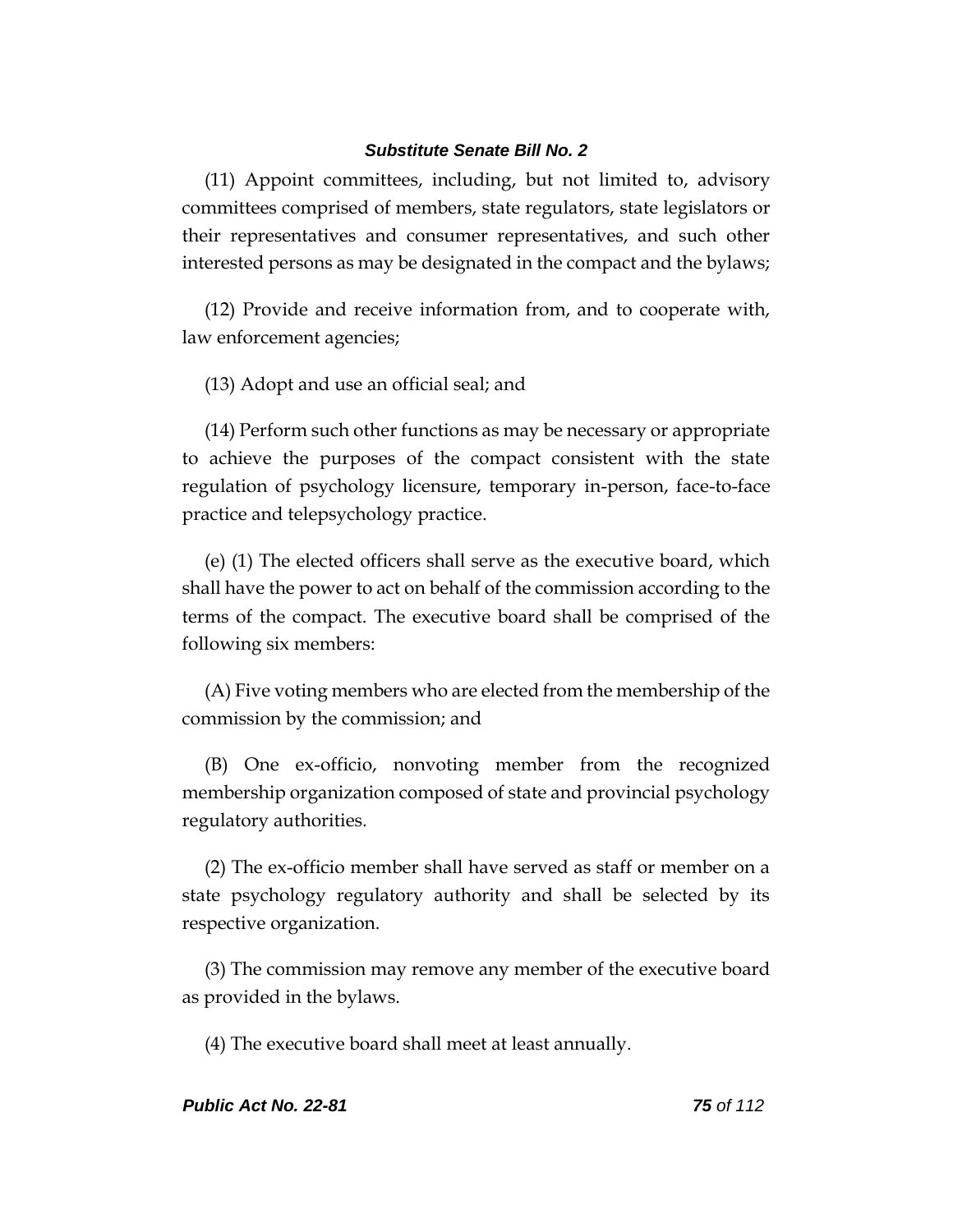(5) The executive board shall have the following duties and responsibilities:

(A) Recommend to the entire commission changes to the rules or bylaws, changes to the compact legislation, fees paid by compact states, including, but not limited to, annual dues, and any other applicable fees;

(B) Ensure compact administration services are appropriately provided, contractually or otherwise;

(C) Prepare and recommend the budget;

(D) Maintain financial records on behalf of the commission;

(E) Monitor compact compliance of member states and provide compliance reports to the commission;

(F) Establish additional committees as necessary; and

(G) Other duties as provided in rules or bylaws.

(f) The commission:

(1) Shall pay, or provide for the payment of the reasonable expenses of its establishment, organization and ongoing activities.

(2) May accept any and all appropriate revenue sources, donations and grants of money, equipment, supplies, materials and services.

(3) May levy on and collect an annual assessment from each compact state or impose fees on other parties to cover the cost of the operations and activities of the commission and its staff. Such assessment and fees shall be in a total amount sufficient to cover the commission's annual budget as approved each year for which revenue is not provided by other sources. The aggregate annual assessment amount shall be allocated based upon a formula to be determined by the commission.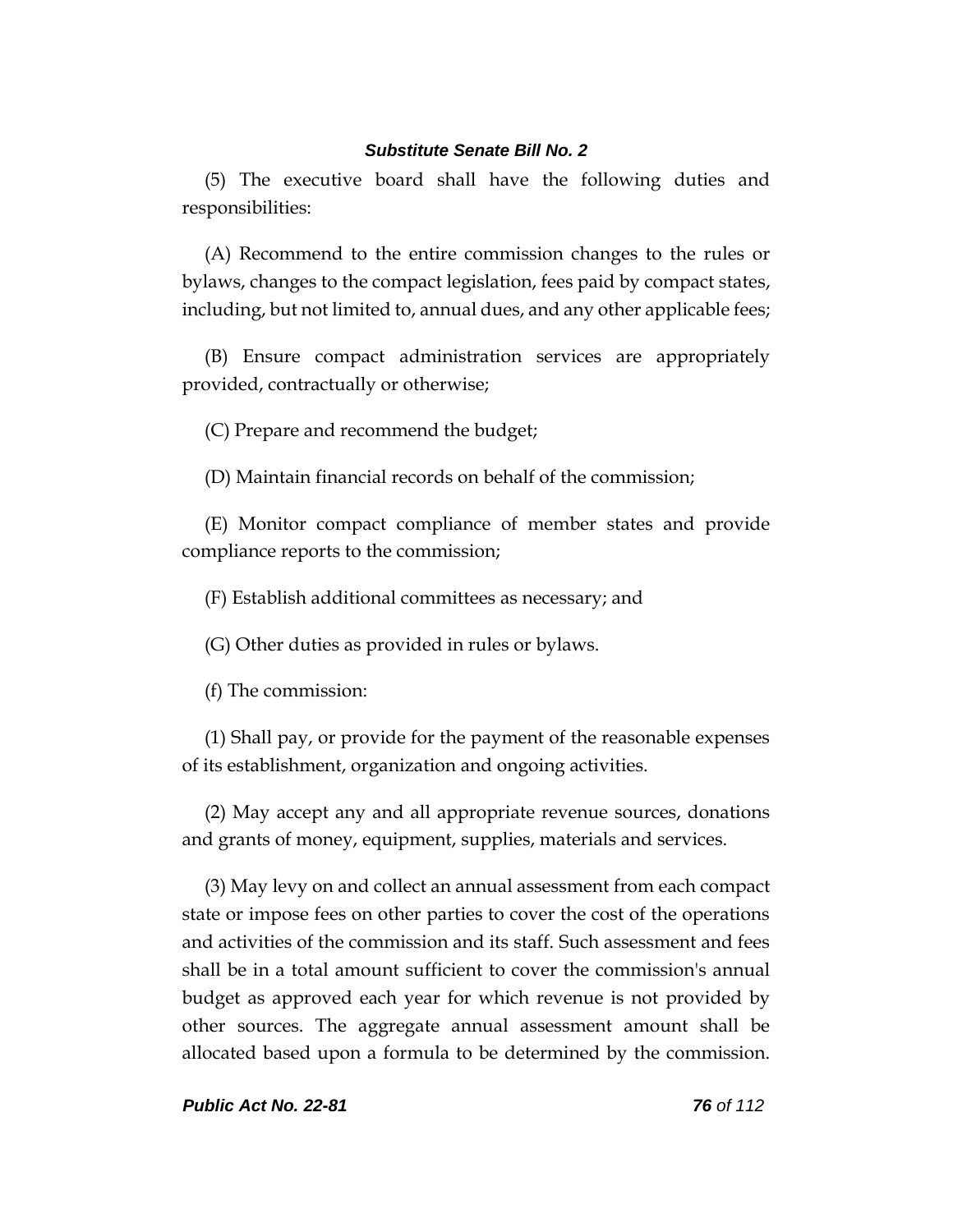The commission shall promulgate a rule under this subdivision that is binding upon all compact states.

(4) Shall not incur obligations of any kind prior to securing the funds adequate to meet such obligations, or pledge the credit of any of the compact states, except by and with the authority of the compact state.

(5) Shall keep accurate accounts of all receipts and disbursements. The receipts and disbursements of the commission shall be subject to the audit and accounting procedures established under its bylaws. All receipts and disbursements of funds handled by the commission shall be audited yearly by a certified or licensed public accountant and the report of the audit shall be included in and become part of the annual report of the commission.

(g) (1) The members, officers, executive director, employees and representatives of the commission shall be immune from suit and liability, either personally or in their official capacity, for any claim for damage to or loss of property or personal injury or other civil liability caused by or arising out of any actual or alleged act, error or omission that occurred, or that the person against whom the claim is made had a reasonable basis for believing occurred within the scope of commission employment, duties or responsibilities, provided nothing in this subdivision shall be construed to protect any such person from suit or liability for any damage, loss, injury or liability caused by the intentional or wilful or wanton misconduct of such person.

(2) The commission shall defend any member, officer, executive director, employee or representative of the commission in any civil action seeking to impose liability arising out of any actual or alleged act, error or omission that occurred within the scope of commission employment, duties or responsibilities, or that the person against whom the claim is made had a reasonable basis for believing occurred within the scope of commission employment, duties or responsibilities,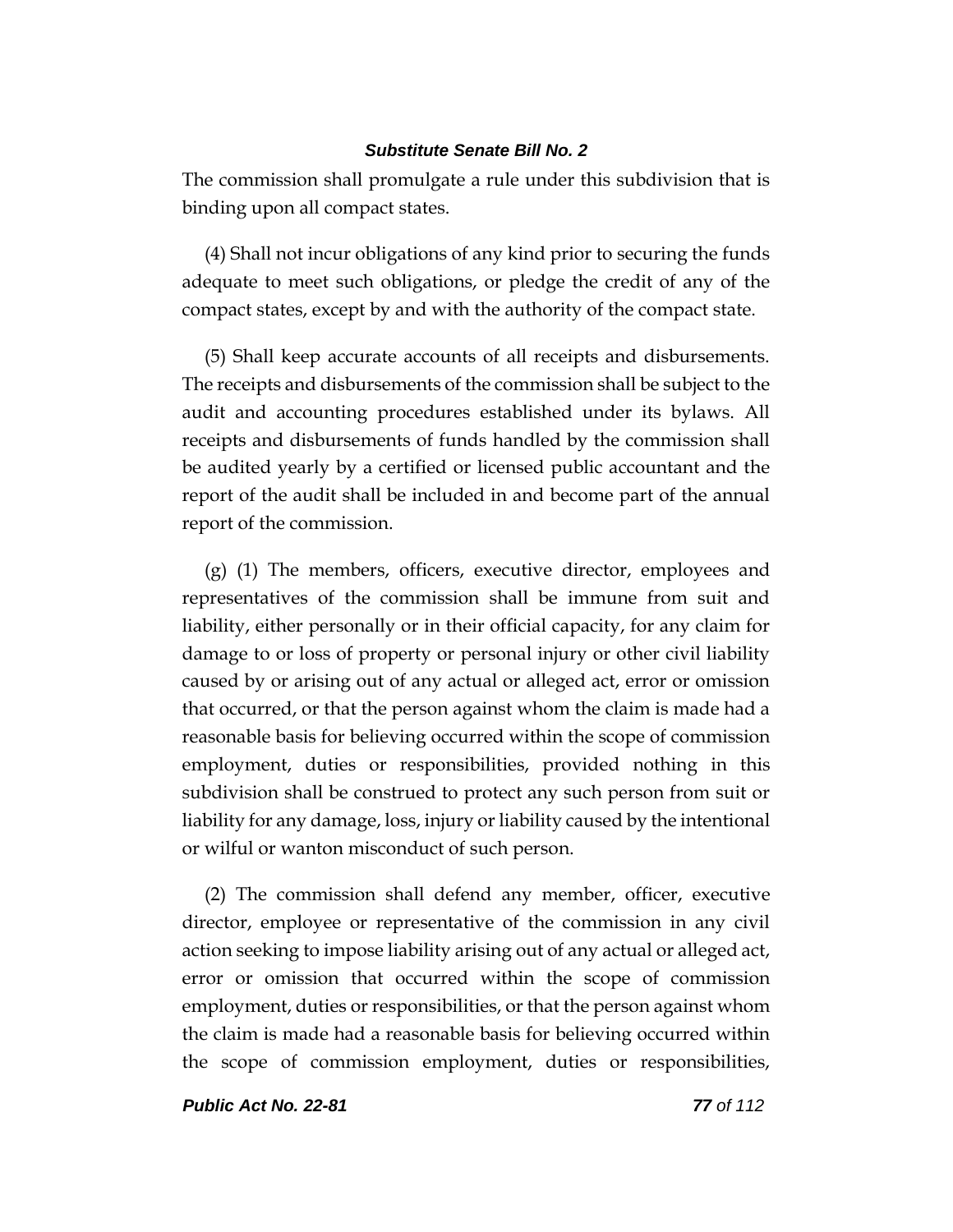provided (A) nothing in this subdivision shall be construed to prohibit such person from retaining his or her own counsel, and (B) the actual or alleged act, error or omission did not result from such person's intentional or wilful or wanton misconduct.

(3) The commission shall indemnify and hold harmless any member, officer, executive director, employee or representative of the commission for the amount of any settlement or judgment obtained against such person arising out of any actual or alleged act, error or omission that occurred within the scope of commission employment, duties or responsibilities, or that such person had a reasonable basis for believing occurred within the scope of commission employment, duties or responsibilities, provided the actual or alleged act, error or omission did not result from the intentional or wilful or wanton misconduct of such person.

## ARTICLE XI

### RULEMAKING

(a) The commission shall exercise its rulemaking powers pursuant to the criteria set forth in this Article and the rules adopted thereunder. Rules and amendments shall become binding as of the date specified in each rule or amendment.

(b) If a majority of the legislatures of the compact states rejects a rule, by enactment of a statute or resolution in the same manner used to adopt the compact, then such rule shall have no further force and effect in any compact state.

(c) Rules, or amendments to the rules, shall be adopted at a regular or special meeting of the commission.

(d) Prior to promulgation and adoption of a final rule or rules by the commission, and at least sixty days prior to the scheduled date of the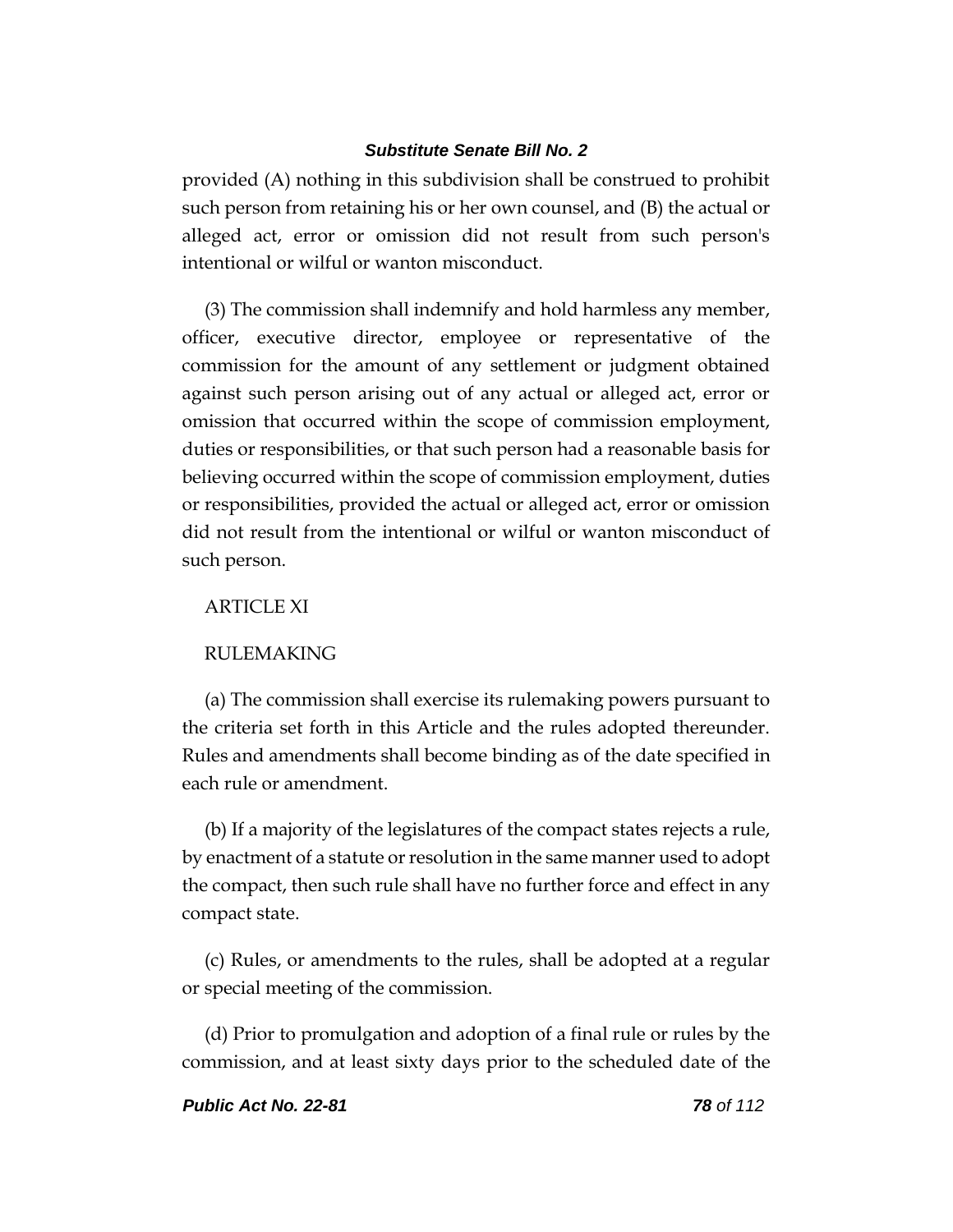meeting at which the rule will be considered and voted upon, the commission shall file a notice of proposed rulemaking as follows:

(1) On the Internet web site of the commission; and

(2) On the Internet web site of each compact state's psychology regulatory authority or the publication in which each state would otherwise publish proposed rules.

(e) The notice of proposed rulemaking shall include the following:

(1) The proposed time, date and location of the meeting in which the rule will be considered and voted upon;

(2) The text of the proposed rule or amendment and the reason for the proposed rule;

(3) A request for comments on the proposed rule from any interested person; and

(4) The manner in which interested persons may submit to the commission (A) notice of their intention to attend the public hearing, and (B) written comments.

(f) Prior to adoption of a proposed rule, the commission shall allow persons to submit written data, facts, opinions and arguments, which shall be made available to the public.

(g) The commission shall grant an opportunity for a public hearing before it adopts a rule or amendment if a hearing is requested by the following:

(1) At least twenty-five persons who submit written comments independently of each other;

(2) A governmental subdivision or agency; or

### *Public Act No. 22-81 79 of 112*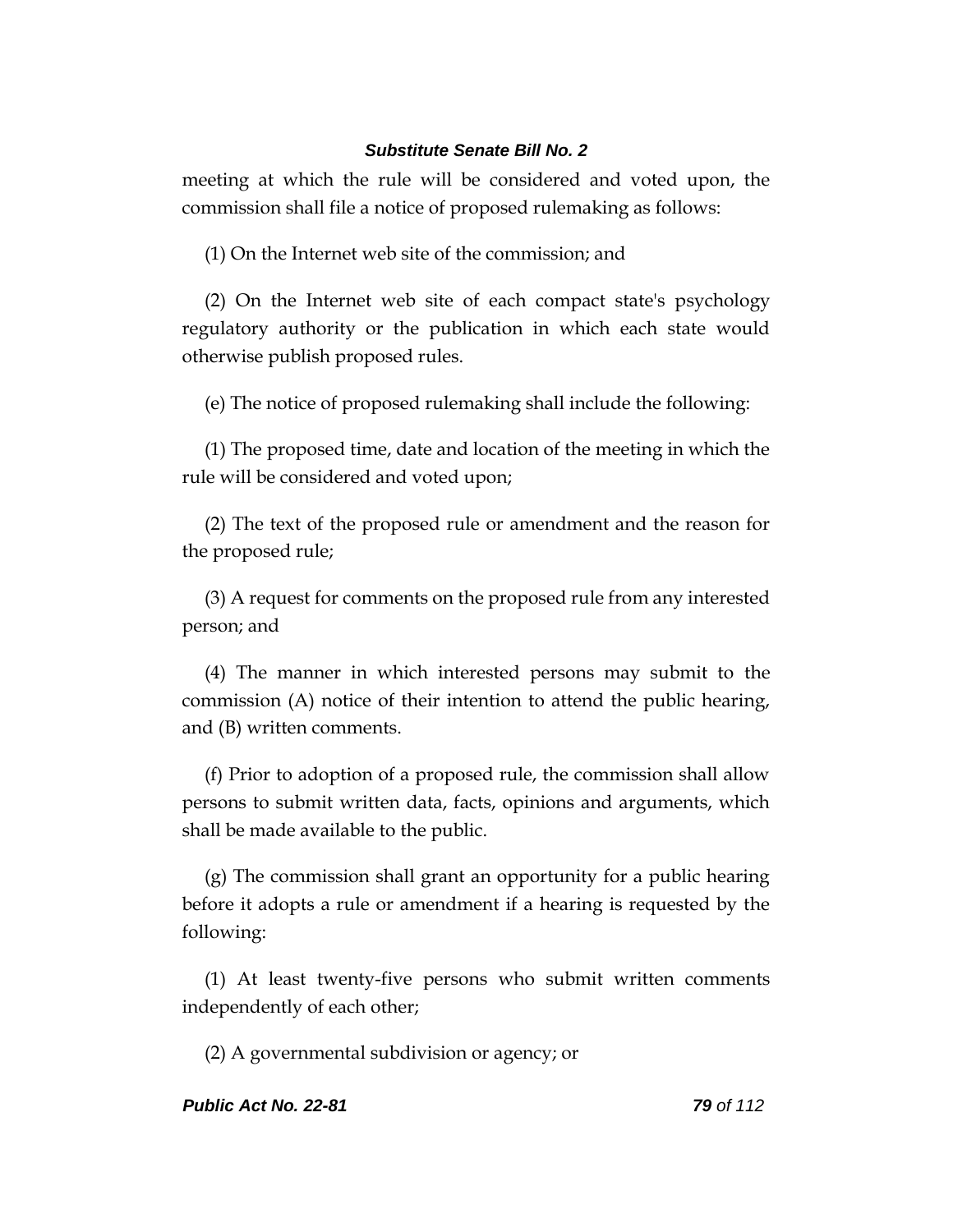(3) A duly appointed person in an association that has at least twentyfive members.

(h) If a hearing is held on the proposed rule or amendment, the commission shall publish the location, time and date of the scheduled public hearing.

(1) All persons wishing to be heard at the hearing shall notify the executive director of the commission or other designated member in writing of their desire to appear and testify at the hearing not less than five business days prior to the scheduled date of the hearing.

(2) Hearings shall be conducted in a manner providing each person who wishes to comment a fair and reasonable opportunity to comment orally or in writing.

(3) No transcript of the hearing is required, unless a written request for a transcript is made, in which case the person requesting the transcript shall bear the cost of producing the transcript. A recording may be made in lieu of a transcript under the same terms and conditions as a transcript. The provisions of this subdivision shall not preclude the commission from making a transcript or recording of the hearing if it so chooses.

(4) Nothing in this subsection shall be construed as requiring a separate hearing on each rule. Rules may be grouped for the convenience of the commission at hearings required under this subsection.

(i) Following the scheduled hearing date, or by the close of business on the scheduled hearing date if the hearing was not held, the commission shall consider all written and oral comments received.

(j) The commission shall, by majority vote of all members, take final action on the proposed rule and shall determine the effective date of the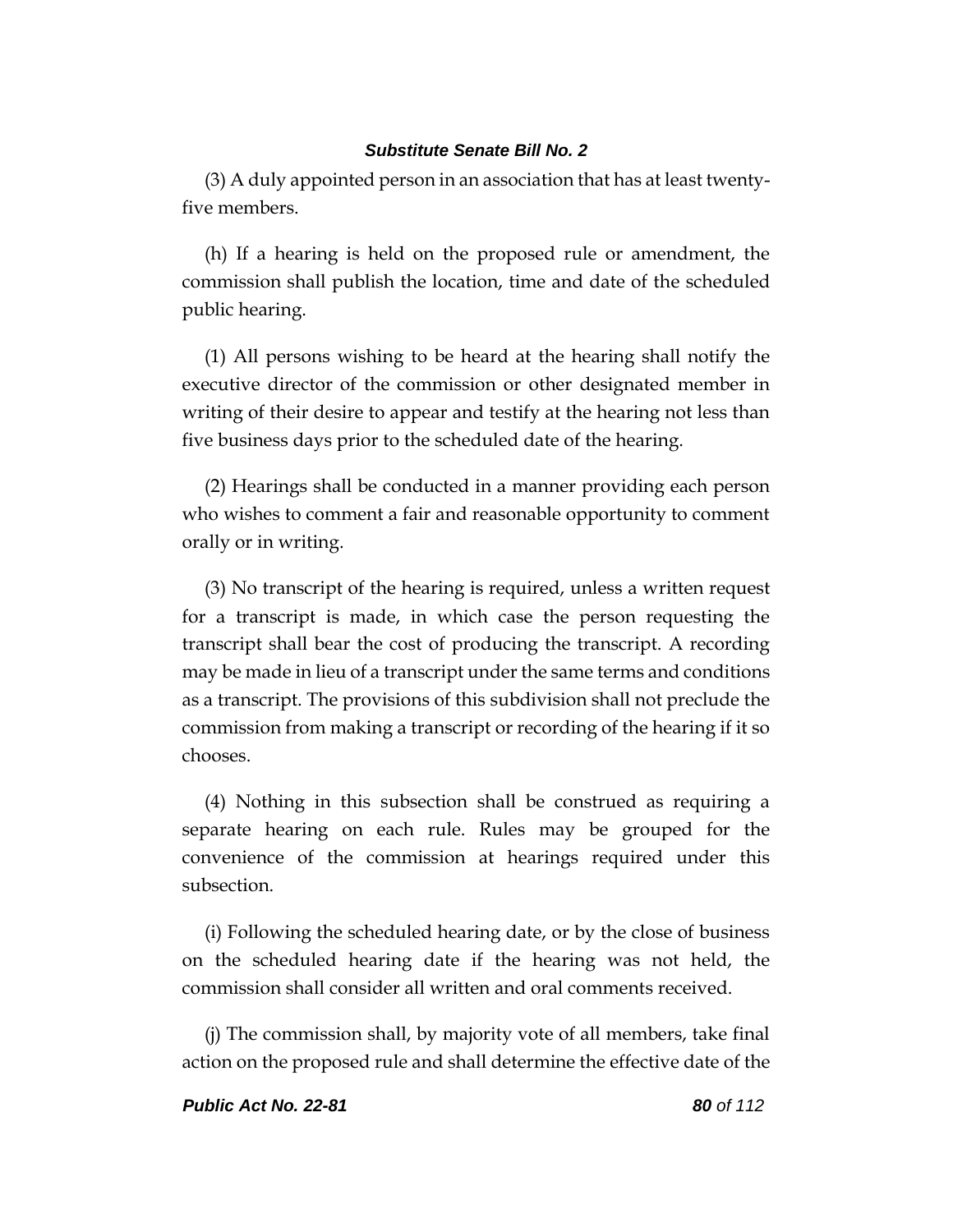rule, if any, based on the rulemaking record and the full text of the rule.

(k) If no written notice of intent to attend the public hearing by interested parties is received, the commission may proceed with promulgation of the proposed rule without a public hearing.

(l) Upon determination that an emergency exists, the commission may consider and adopt an emergency rule without prior notice, opportunity for comment or hearing, provided the usual rulemaking procedures described in the compact and in this subsection shall be retroactively applied to the rule as soon as reasonably possible, in no event later than ninety days after the effective date of the rule. For the purposes of this subsection, "emergency rule" means a rule that shall be adopted immediately in order to:

(1) Meet an imminent threat to public health, safety or welfare;

(2) Prevent a loss of commission or compact state funds;

(3) Meet a deadline for the promulgation of an administrative rule that is established by federal law or rule; or

(4) Protect public health and safety.

(m) The commission, or an authorized committee of the commission, may direct revisions to a previously adopted rule or amendment for purposes of correcting typographical errors, errors in format, errors in consistency or grammatical errors. Public notice of any revisions shall be posted on the Internet web site of the commission. The revision shall be subject to challenge by any person for a period of thirty days after posting. The revision may be challenged only on grounds that the revision results in a material change to a rule. A challenge shall be made in writing, and delivered to the chair of the commission prior to the end of the notice period. If no challenge is made, the revision shall take effect without further action. If the revision is challenged, the revision may not

*Public Act No. 22-81 81 of 112*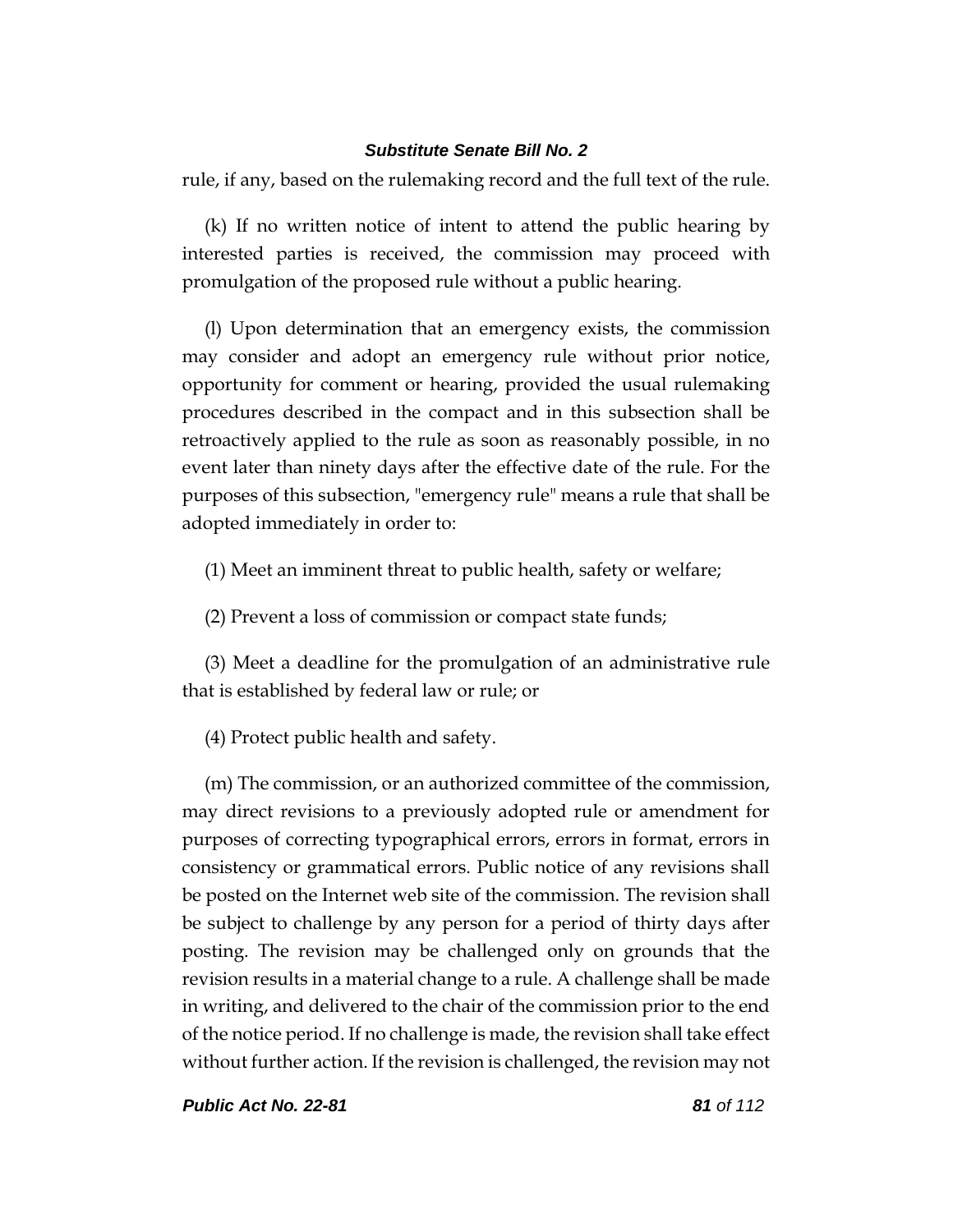take effect without the approval of the commission.

## ARTICLE XII

## OVERSIGHT, DISPUTE RESOLUTION AND ENFORCEMENT

(a) (1) The executive, legislative and judicial branches of state government in each compact state shall enforce the compact and take all actions necessary and appropriate to effectuate the compact's purposes and intent. The provisions of the compact and the rules promulgated under the compact shall have standing as statutory law.

(2) All courts shall take judicial notice of the compact and the rules in any judicial or administrative proceeding in a compact state pertaining to the subject matter of the compact that may affect the powers, responsibilities or actions of the commission.

(3) The commission shall be entitled to receive service of process in any such proceeding, and shall have standing to intervene in such proceeding for all purposes. Failure to provide service of process to the commission shall render a judgment or order void as to the commission, the compact or promulgated rules.

(b) (1) If the commission determines that a compact state has defaulted in the performance of its obligations or responsibilities under the compact or the promulgated rules, the commission shall perform the following actions:

(A) Provide written notice to the defaulting state and other compact states of the nature of the default, the proposed means of remedying the default or any other action to be taken by the commission; and

(B) Provide remedial training and specific technical assistance regarding the default.

*Public Act No. 22-81 82 of 112* (2) If a state in default fails to remedy the default, the defaulting state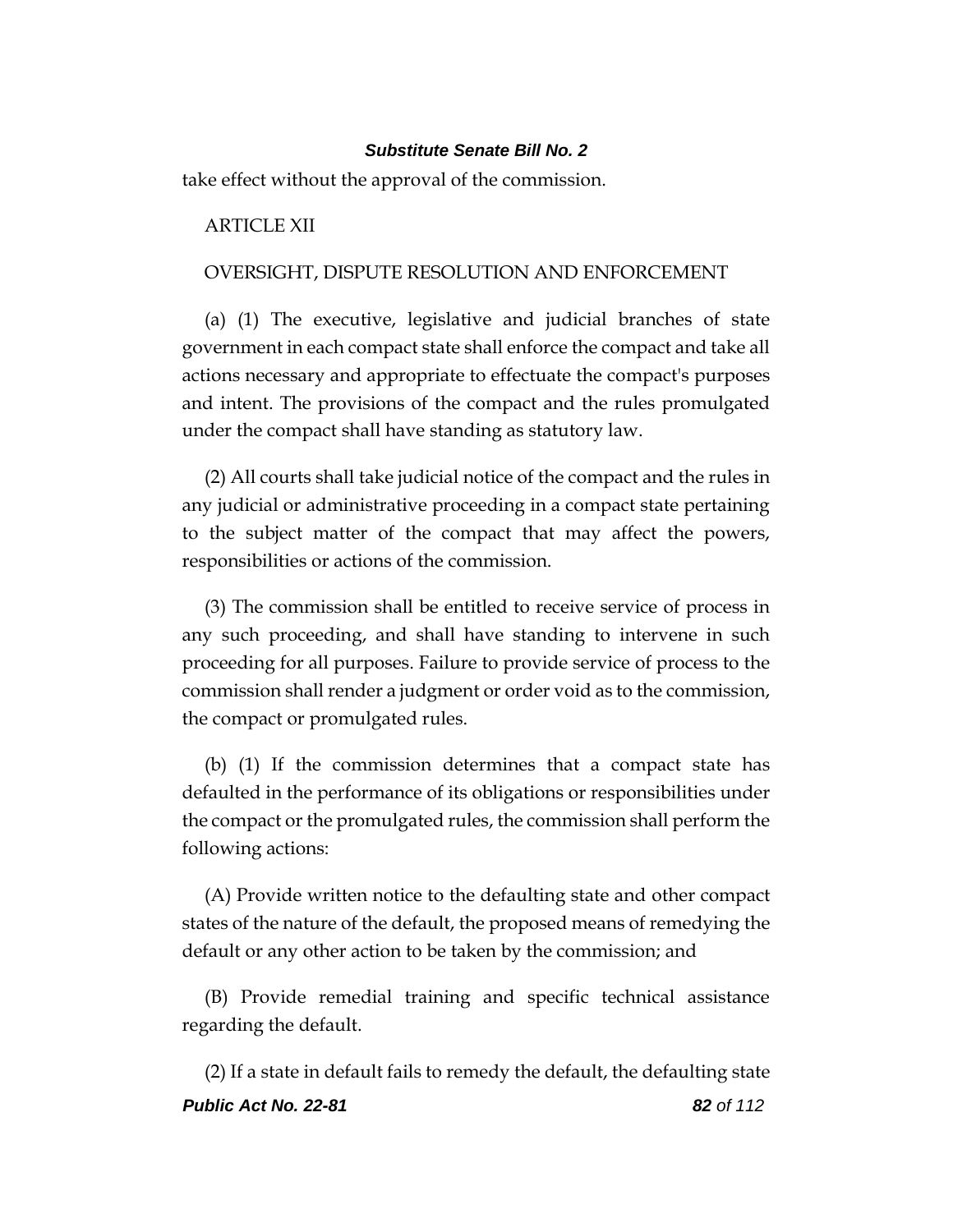may be terminated from the compact upon an affirmative vote of a majority of the compact states, and all rights, privileges and benefits conferred by the compact shall be terminated on the effective date of termination of the defaulting state. A remedy of the default does not relieve the offending state of obligations or liabilities incurred during the period of default.

(3) Termination of membership in the compact shall be imposed only after all other means of securing compliance have been exhausted. Notice of intent to suspend or terminate shall be submitted by the commission to the governor, the majority and minority leaders of the defaulting state's legislature, and each of the compact states.

(4) A compact state that has been terminated shall be responsible for all assessments, obligations and liabilities incurred through the effective date of termination, including, but not limited to, obligations that extend beyond the effective date of termination.

(5) The commission shall not bear any costs incurred by the state that is found to be in default or that has been terminated from the compact, unless agreed upon in writing between the commission and the defaulting state.

(6) The defaulting state may appeal the action of the commission by petitioning the United States District Court for the State of Georgia or the federal district where the compact has its principal offices. The prevailing member shall be awarded all costs of such litigation, including, but not limited to, reasonable attorney's fees.

(c) (1) Upon request by a compact state, the commission shall attempt to resolve disputes related to the compact that arise among compact states and between compact and noncompact states.

(2) The commission shall promulgate a rule providing for both mediation and binding dispute resolution for disputes that arise before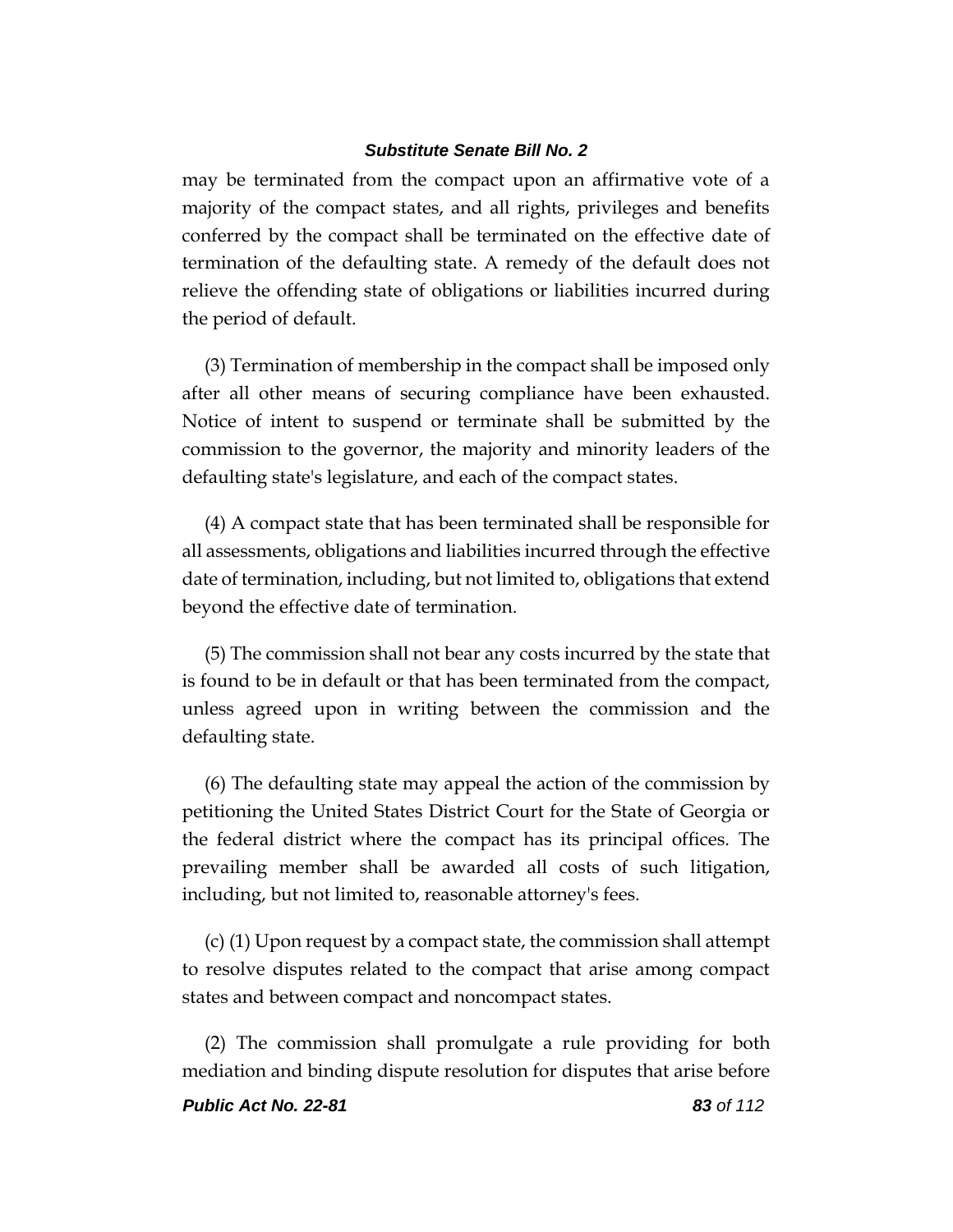the commission.

(d) (1) The commission, in the reasonable exercise of its discretion, shall enforce the provisions and rules of the compact.

(2) By majority vote, the commission may initiate legal action in the United States District Court for the State of Georgia or the federal district where the compact has its principal offices against a compact state in default to enforce compliance with the provisions of the compact and its promulgated rules and bylaws. The relief sought may include both injunctive relief and damages. In the event judicial enforcement is necessary, the prevailing member shall be awarded all costs of such litigation, including, but not limited to, reasonable attorney's fees.

(3) The remedies set forth in the compact shall not be the exclusive remedies of the commission. The commission may pursue any other remedies available under federal or state law.

### ARTICLE XIII

# DATE OF IMPLEMENTATION OF THE PSYCHOLOGY INTERJURISDICTIONAL COMPACT COMMISSION AND ASSOCIATED RULES, WITHDRAWAL AND AMENDMENTS

(a) The compact shall come into effect on the date on which the compact is enacted into law in the seventh compact state. The provisions that become effective at such time shall be limited to the powers granted to the commission relating to assembly and the promulgation of rules. Thereafter, the commission shall meet and exercise rulemaking powers necessary to the implementation and administration of the compact.

(b) Any state that joins the compact subsequent to the commission's initial adoption of the rules shall be subject to the rules as they exist on the date on which the compact becomes law in such state. Any rule that has been previously adopted by the commission shall have the full force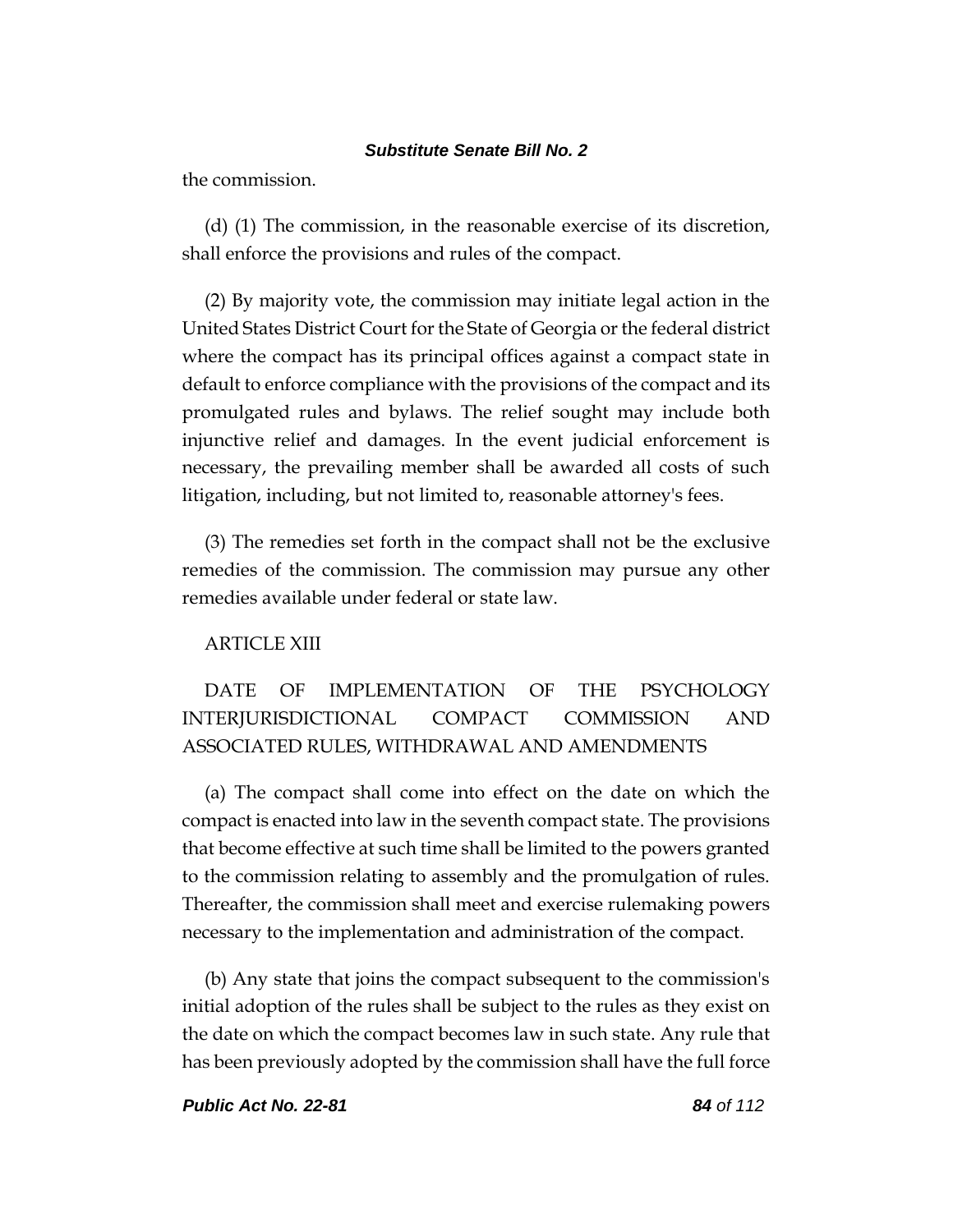and effect of law on the day the compact becomes law in such state.

(c) Any compact state may withdraw from the compact by enacting a statute repealing the same.

(1) A compact state's withdrawal shall not take effect until six months after enactment of the repealing statute.

(2) Withdrawal shall not affect the continuing requirement of the withdrawing state's psychology regulatory authority to comply with the investigative and adverse action reporting requirements set forth in Article VII of this section prior to the effective date of withdrawal.

(d) Nothing contained in the compact shall be construed to invalidate or prevent any psychology licensure agreement or other cooperative arrangement between a compact state and a noncompact state that does not conflict with the provisions of the compact.

(e) The compact may be amended by the compact states. No amendment to the compact shall become effective and binding upon any compact state until it is enacted into the law of all compact states.

### ARTICLE XIV

### CONSTRUCTION AND SEVERABILITY

The compact shall be liberally construed so as to effectuate the purposes thereof. If the compact is held contrary to the constitution of any state member of the compact, the compact shall remain in full force and effect as to the remaining compact states."

Sec. 43. (NEW) (*Effective October 1, 2022*) The Interstate Medical Licensure Compact is hereby enacted into law and entered into by the state of Connecticut with any and all states legally joining therein in accordance with its terms. The compact is substantially as follows: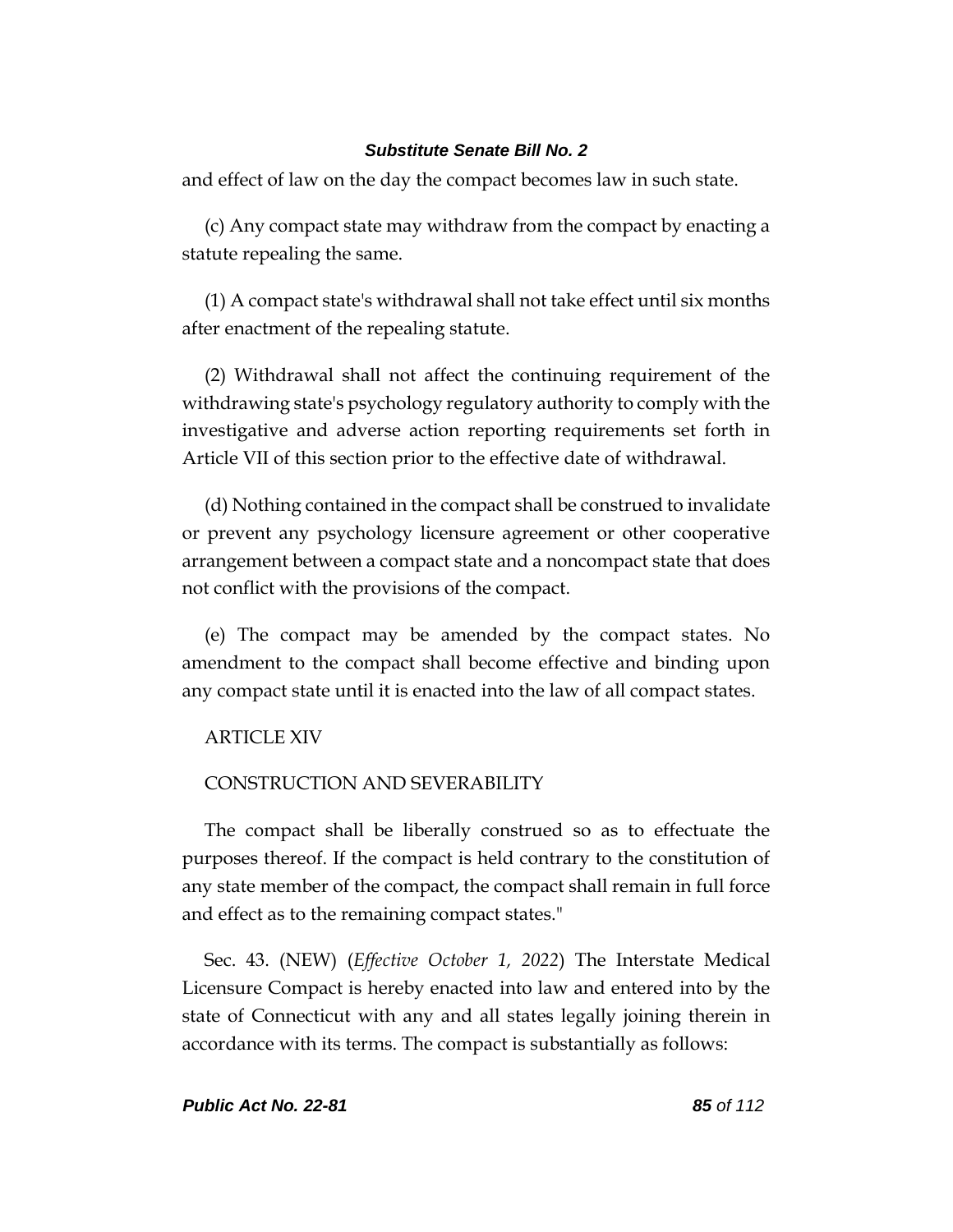# *Substitute Senate Bill No. 2* "INTERSTATE MEDICAL LICENSURE COMPACT

## SECTION 1. PURPOSE

In order to strengthen access to health care, and in recognition of the advances in the delivery of health care, the member states of the Interstate Medical Licensure Compact have allied in common purpose to develop a comprehensive process that complements the existing licensing and regulatory authority of state medical boards, provides a streamlined process that allows physicians to become licensed in multiple states, thereby enhancing the portability of a medical license and ensuring the safety of patients. The compact creates another pathway for licensure and does not otherwise change a state's existing licensure requirements for physicians. The compact also adopts the prevailing standard for licensure and affirms that the practice of medicine occurs where the patient is located at the time of the physicianpatient encounter, and therefore, requires the physician to be under the jurisdiction of the state medical board where the patient is located. State medical boards that participate in the compact retain the jurisdiction to impose an adverse action against a license to practice medicine in such state issued to a physician through the procedures in the compact.

SECTION 2. DEFINITIONS

As used in section 1, this section, and sections 3 to 24, inclusive, of the compact:

(1) "Bylaws" means those bylaws established by the Interstate Commission pursuant to section 11 of the compact.

(2) "Commissioner" means the voting representative appointed by each member board pursuant to section 11 of the compact.

(3) "Compact" means the Interstate Medical Licensure Compact.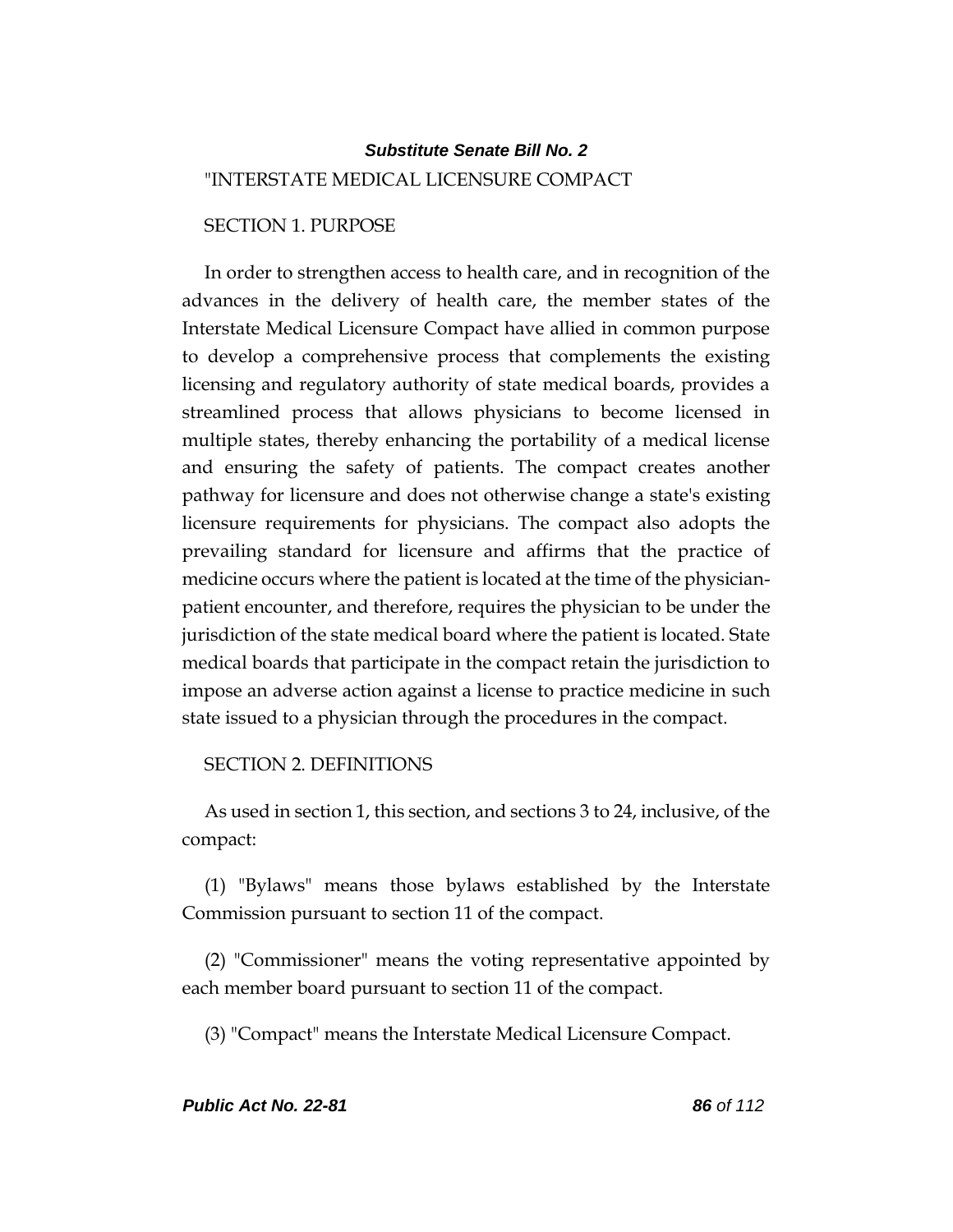(4) "Conviction" means a finding by a court that an individual is guilty of a criminal offense through adjudication, or entry of a plea of guilt or no contest to the charge by the offender. Evidence of an entry of a conviction of a criminal offense by the court shall be considered final for purposes of disciplinary action by a member board.

(5) "Expedited license" means a full and unrestricted medical license granted by a member state to an eligible physician through the process set forth in the compact.

(6) "Interstate Commission" means the interstate commission created pursuant to section 11 of the compact.

(7) "License" means authorization by a member state for a physician to engage in the practice of medicine, which would be unlawful without authorization.

(8) "Medical Practice Act" means laws and regulations governing the practice of allopathic and osteopathic medicine within a member state.

(9) "Member board" means a state agency in a member state that acts in the sovereign interests of the state by protecting the public through licensure, regulation and education of physicians as directed by the state government.

(10) "Member state" means a state that has enacted the compact.

(11) "Practice of medicine" means the clinical prevention, diagnosis or treatment of human disease, injury or condition requiring a physician to obtain and maintain a license in compliance with the Medical Practice Act of a member state.

(12) "Physician" means any person who:

(A) Is a graduate of a medical school accredited by the Liaison Committee on Medical Education, the Commission on Osteopathic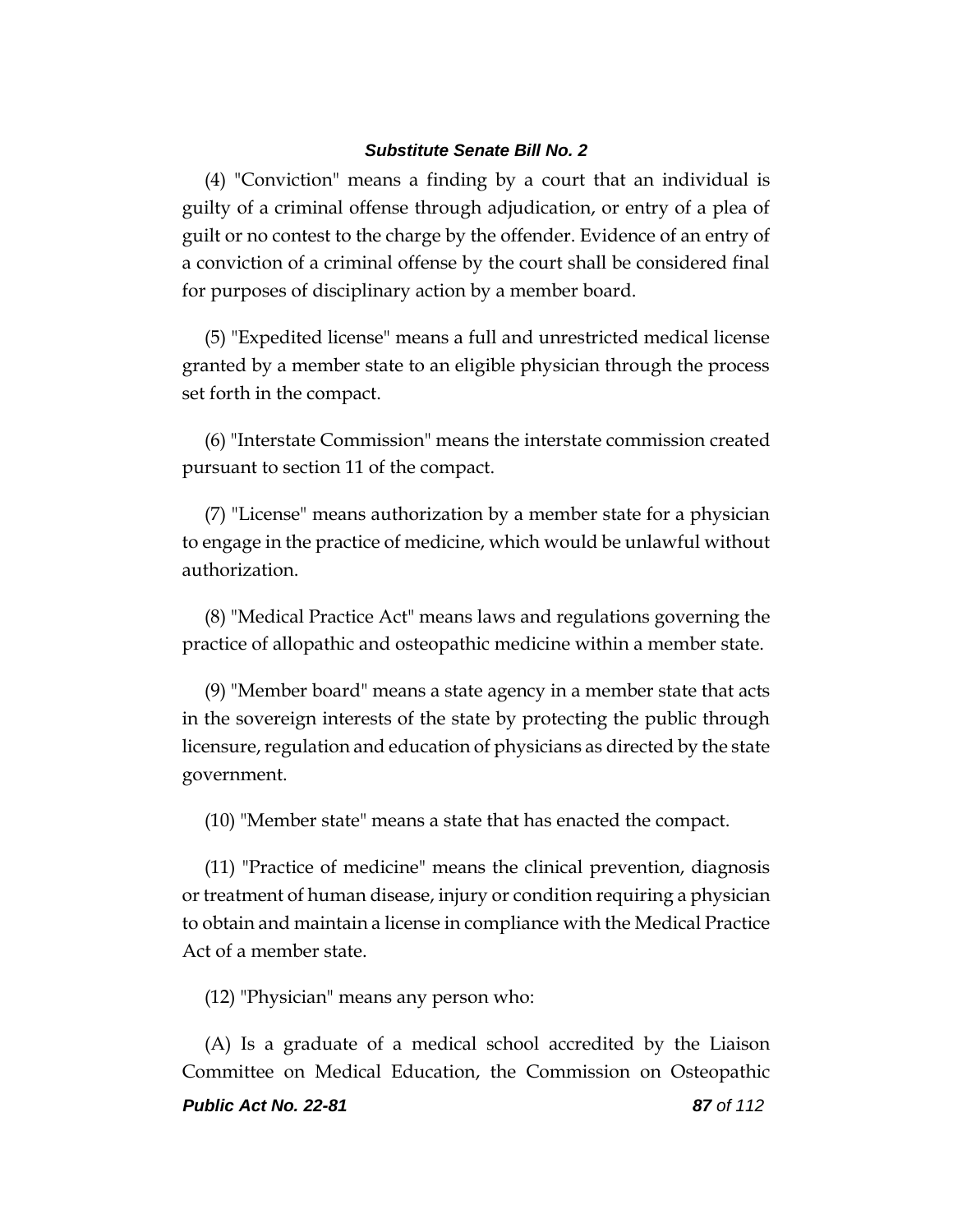College Accreditation or a medical school listed in the International Medical Education Directory or its equivalent;

(B) Passed each component of the United States Medical Licensing Examination or the Comprehensive Osteopathic Medical Licensing Examination within three attempts, or any of said examination's predecessor examinations accepted by a state medical board as an equivalent examination for licensure purposes;

(C) Successfully completed graduate medical education approved by the Accreditation Council for Graduate Medical Education or the American Osteopathic Association;

(D) Holds specialty certification or a time-unlimited specialty certificate recognized by the American Board of Medical Specialties or the American Osteopathic Association's Bureau of Osteopathic Specialists;

(E) Possesses a full and unrestricted license to engage in the practice of medicine issued by a member board;

(F) Has never been convicted, received adjudication, deferred adjudication, community supervision or deferred disposition for any offense by a court of appropriate jurisdiction;

(G) Has never held a license authorizing the practice of medicine subjected to discipline by a licensing agency in any state, federal or foreign jurisdiction, excluding any action related to nonpayment of fees related to a license;

(H) Has never had a controlled substance license or permit suspended or revoked by a state or the United States Drug Enforcement Administration; and

(I) Is not under active investigation by a licensing agency or law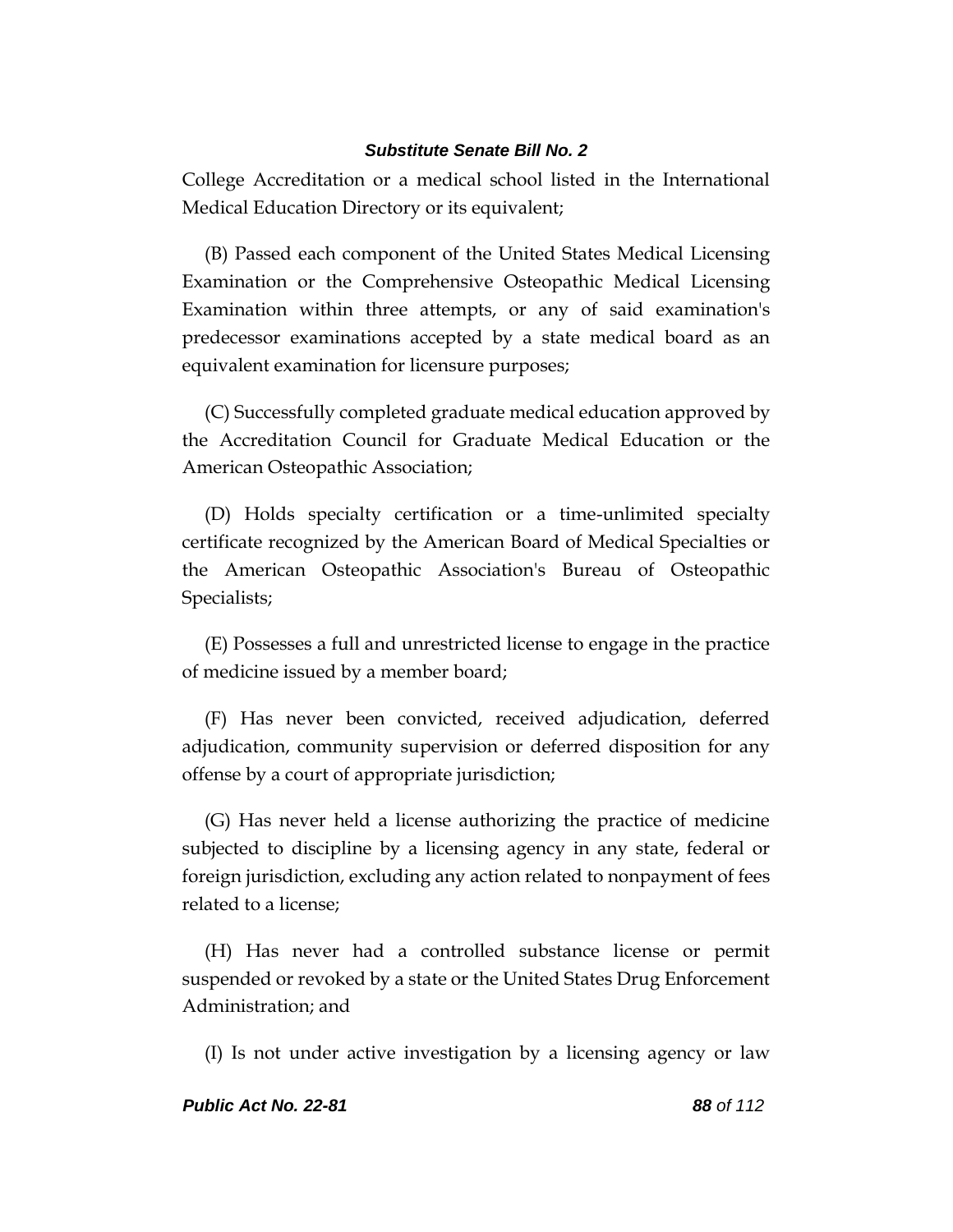enforcement authority in any state, federal or foreign jurisdiction.

(13) "Offense" means a felony, gross misdemeanor or crime of moral turpitude.

(14) "Rule" means a written statement by the Interstate Commission promulgated pursuant to section 12 of the compact that is of general applicability, implements, interprets or prescribes a policy or provision of the compact, or an organizational, procedural or practice requirement of the Interstate Commission, and has the force and effect of statutory law in a member state, and includes the amendment, repeal or suspension of an existing rule.

(15) "State" means any state, commonwealth, district or territory of the United States.

(16) "State of principal license" means a member state where a physician holds a license to practice medicine and that has been designated as such by the physician for purposes of registration and participation in the compact.

### SECTION 3. ELIGIBILITY

(a) A physician shall meet the eligibility requirements set forth in subparagraphs (A) to (I), inclusive, of subdivision (12) of section 2 of the compact to receive an expedited license under the terms and provisions of the compact.

(b) A physician who does not meet the requirements set forth in subparagraphs (A) to (I), inclusive, of subdivision (12) of section 2 of the compact may obtain a license to practice medicine in a member state if the individual complies with all laws and requirements, other than the compact, relating to the issuance of a license to practice medicine in such state.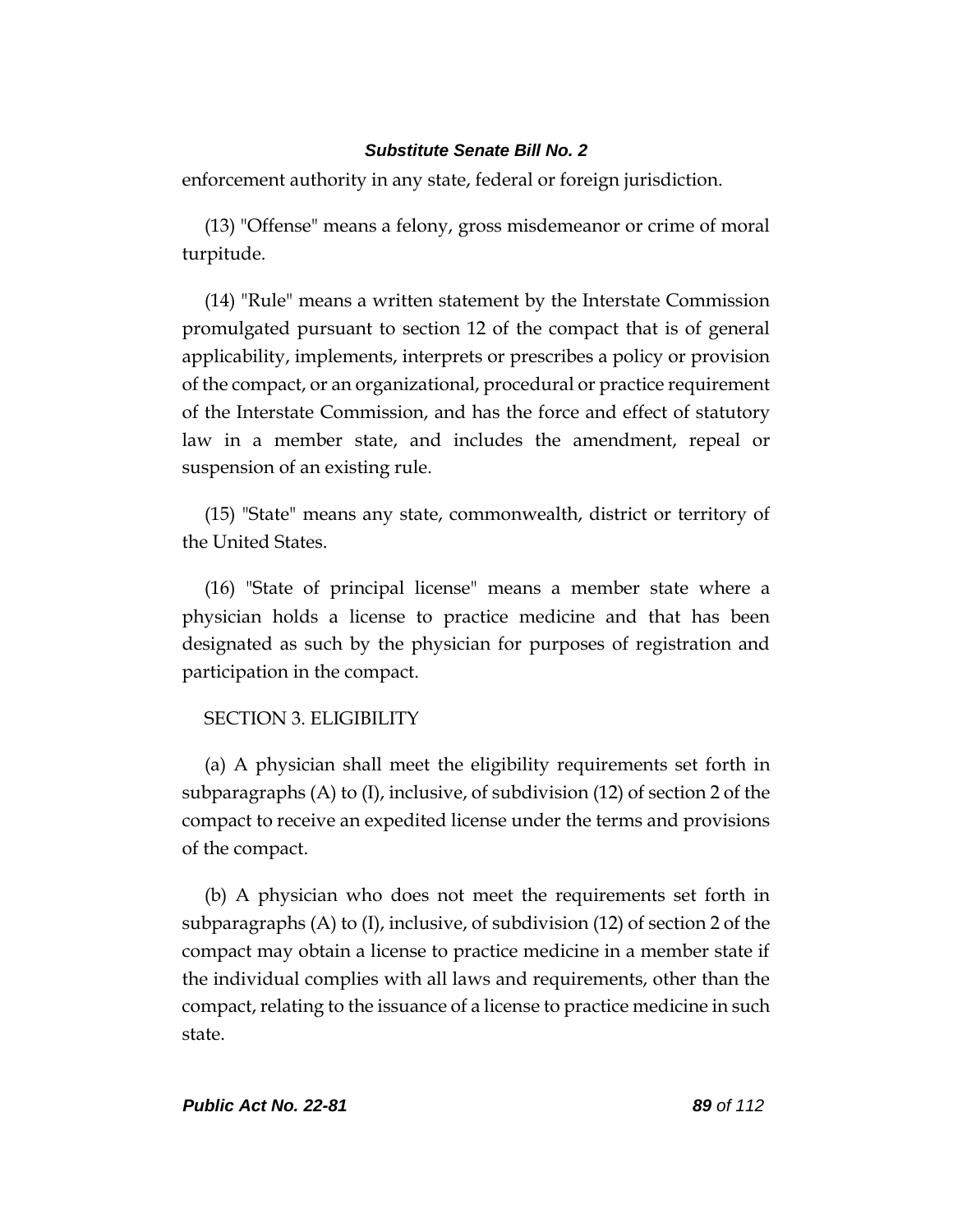## SECTION 4. DESIGNATION OF STATE OF PRINCIPAL LICENSE

(a) A physician shall designate a member state as the state of principal license for purposes of registration for expedited licensure through the compact if the physician possesses a full and unrestricted license to practice medicine in such state, and the state is:

(1) The state of principal residence for the physician;

(2) The state where at least twenty-five per cent of the practice of medicine occurs;

(3) The location of the physician's employer; or

(4) If no state qualifies under subdivision (1), (2) or (3) of this subsection, the state designated as state of residence for purpose of federal income tax.

(b) A physician may redesignate a member state as state of principal license at any time, provided the state meets the requirements of subsection (a) of this section.

(c) The Interstate Commission is authorized to develop rules to facilitate redesignation of another member state as the state of principal license.

SECTION 5. APPLICATION AND ISSUANCE OF EXPEDITED LICENSURE

(a) A physician seeking licensure through the compact shall file an application for an expedited license with the member board of the state selected by the physician as the state of principal license.

(b) Upon receipt of an application for an expedited license, the member board within the state selected as the state of principal license shall evaluate whether the physician is eligible for expedited licensure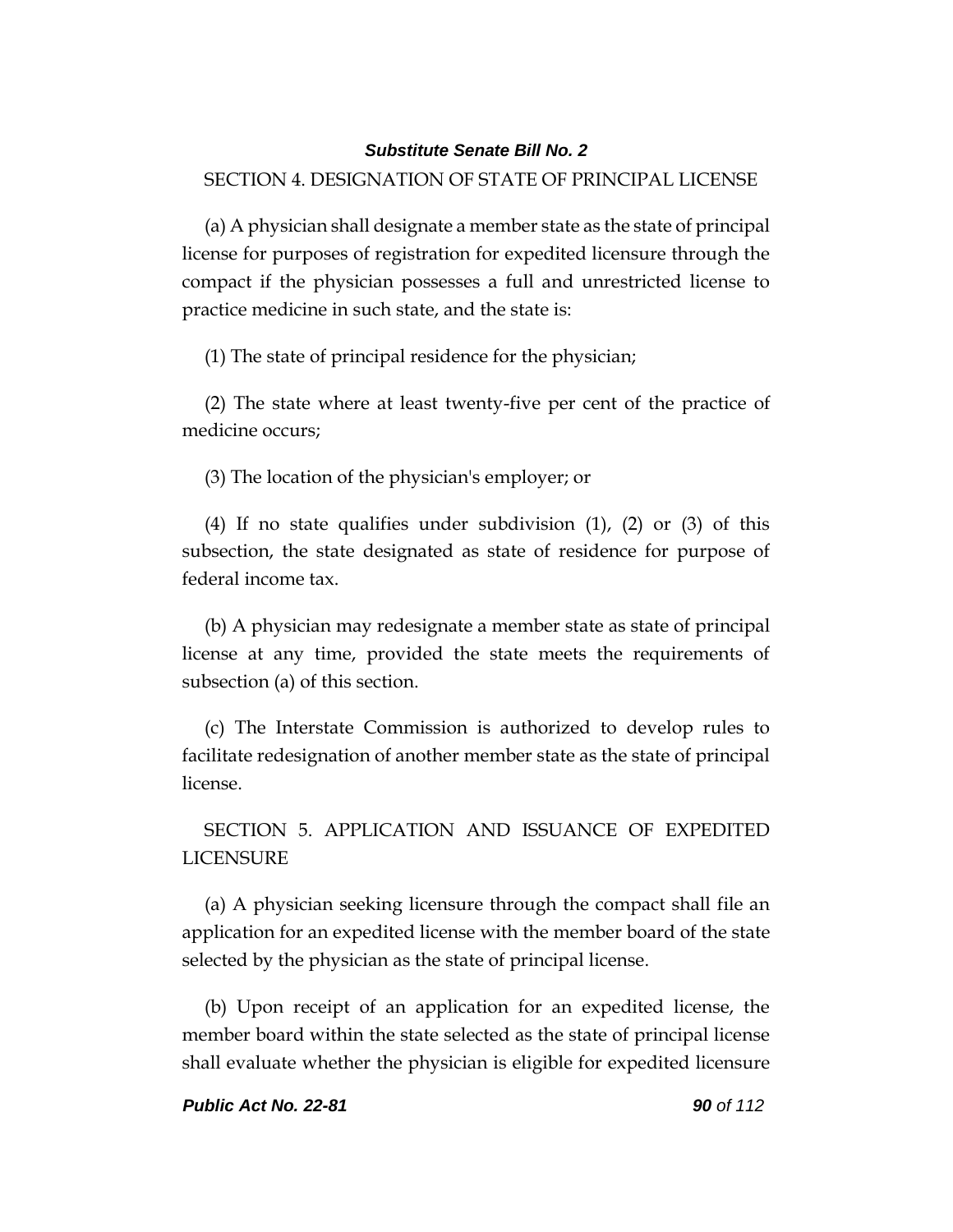and issue a letter of qualification, verifying or denying the physician's eligibility, to the Interstate Commission.

(1) Static qualifications, including, but not limited to, verification of medical education, graduate medical education, results of any medical or licensing examination and other qualifications as determined by the Interstate Commission through rule, shall not be subject to additional primary source verification where already primary source verified by the state of principal license.

(2) The member board within the state selected as the state of principal license shall, in the course of verifying eligibility, perform a criminal background check of an applicant, including, but not limited to, the use of the results of fingerprint or other biometric data checks compliant with the requirements of the Federal Bureau of Investigation, with the exception of federal employees who have suitability determination in accordance with 5 CFR 731.202.

(3) Appeal on the determination of eligibility shall be made to the member state where the application was filed and shall be subject to the law of such state.

(c) Upon verification in subsection (b) of this section, a physician eligible for an expedited license shall complete the registration process established by the Interstate Commission to receive a license in a member state selected pursuant to subsection (a) of this section, including, but not limited to, the payment of any applicable fees.

(d) After receiving verification of eligibility under subsection (b) of this section and any fees under subsection (c) of this section, a member board shall issue an expedited license to the physician. This license shall authorize the physician to practice medicine in the issuing state consistent with the Medical Practice Act and all applicable laws and regulations of the issuing member board and member state.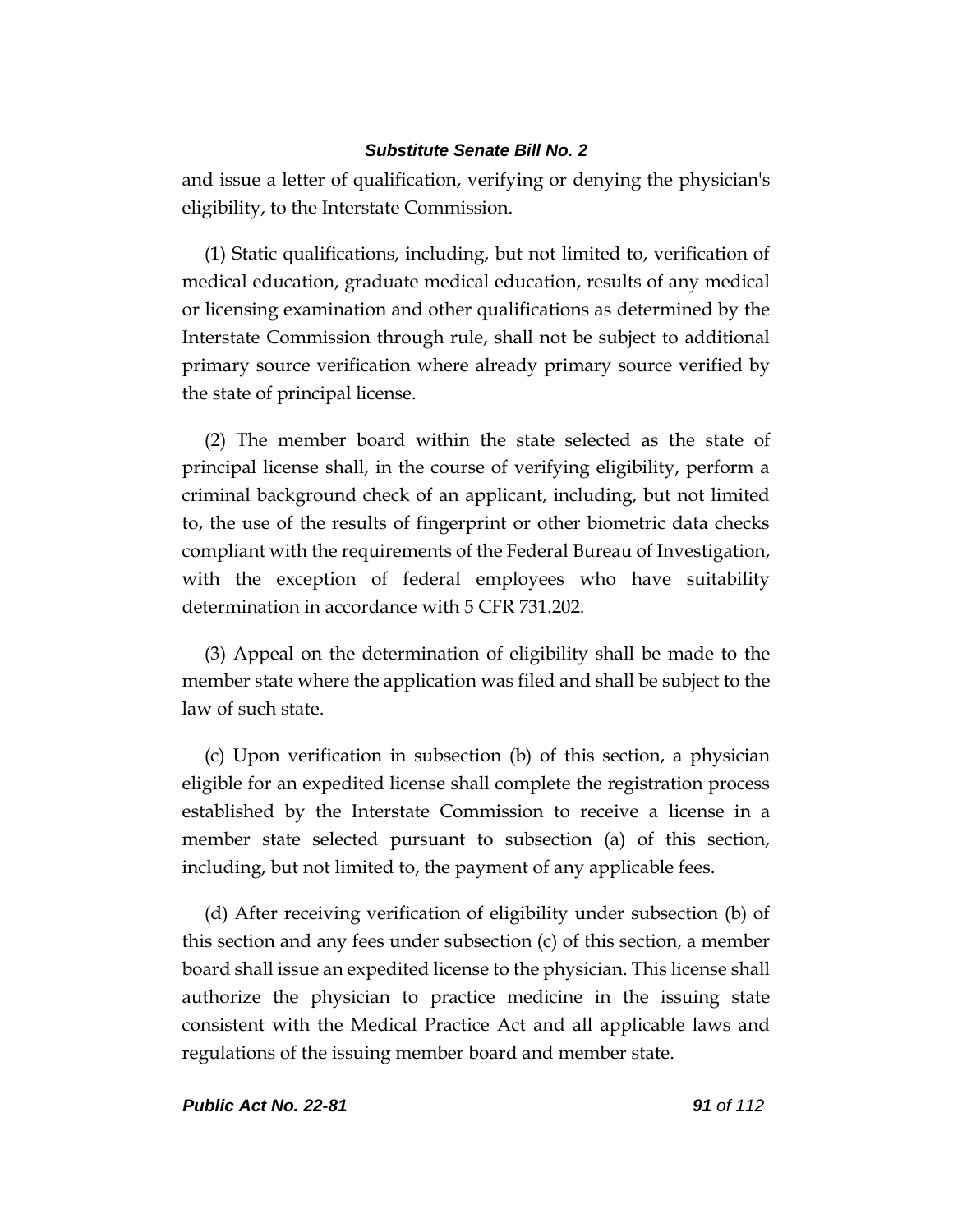(e) An expedited license shall be valid for a period consistent with the licensure period in the member state and in the same manner as required for other physicians holding a full and unrestricted license in the member state.

(f) An expedited license obtained through the compact shall be terminated if a physician fails to maintain a license in the state of principal licensure for a nondisciplinary reason, without redesignation of a new state of principal licensure.

(g) The Interstate Commission is authorized to develop rules regarding the application process, including, but not limited to, payment of any applicable fees, and the issuance of an expedited license.

## SECTION 6. FEES FOR EXPEDITED LICENSURE

(a) A member state issuing an expedited license authorizing the practice of medicine in such state may impose a fee for a license issued or renewed through the compact.

(b) The Interstate Commission is authorized to develop rules regarding fees for expedited licenses.

## SECTION 7. RENEWAL AND CONTINUED PARTICIPATION

(a) A physician seeking to renew an expedited license granted in a member state shall complete a renewal process with the Interstate Commission if the physician:

(1) Maintains a full and unrestricted license in a state of principal license;

(2) Has not been convicted or received adjudication, deferred adjudication, community supervision or deferred disposition for any offense by a court of appropriate jurisdiction;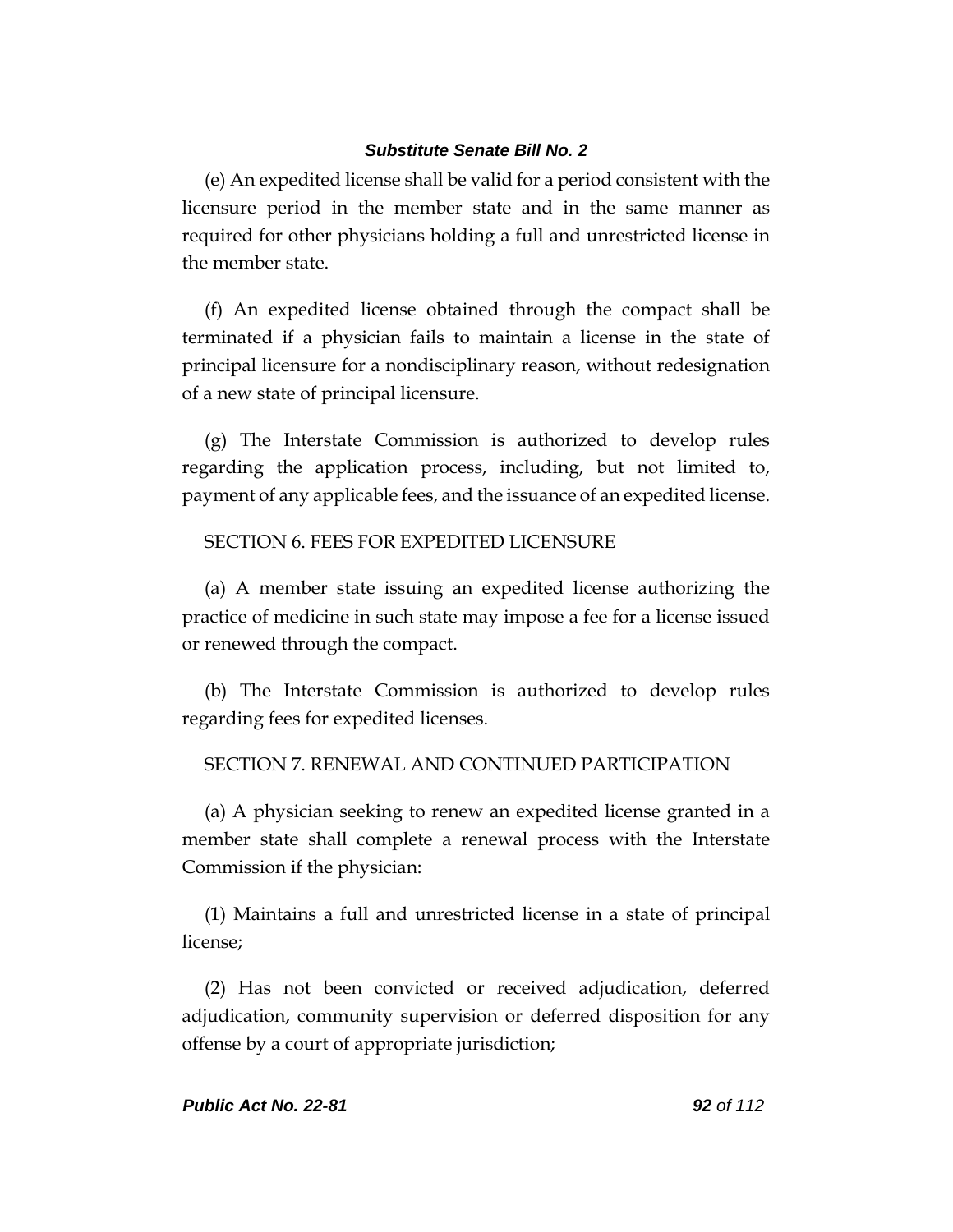(3) Has not had a license authorizing the practice of medicine subject to discipline by a licensing agency in any state, federal or foreign jurisdiction, excluding any action related to nonpayment of fees related to a license; and

(4) Has not had a controlled substance license or permit suspended or revoked by a state or the United States Drug Enforcement Administration.

(b) Physicians shall comply with all continuing professional development or continuing medical education requirements for renewal of a license issued by a member state.

(c) The Interstate Commission shall collect any renewal fees charged for the renewal of a license and distribute the fees to the applicable member board.

(d) Upon receipt of any renewal fees collected in subsection (c) of this section, a member board shall renew the physician's license.

(e) Physician information collected by the Interstate Commission during the renewal process shall be distributed to all member boards.

(f) The Interstate Commission is authorized to develop rules to address renewal of licenses obtained through the compact.

## SECTION 8. COORDINATED INFORMATION SYSTEM

(a) The Interstate Commission shall establish a database of all physicians licensed, or who have applied for licensure, under section 5 of the compact.

(b) Notwithstanding any other provision of law, member boards shall report to the Interstate Commission any public action or complaint against a licensed physician who has applied or received an expedited license through the compact.

### *Public Act No. 22-81 93 of 112*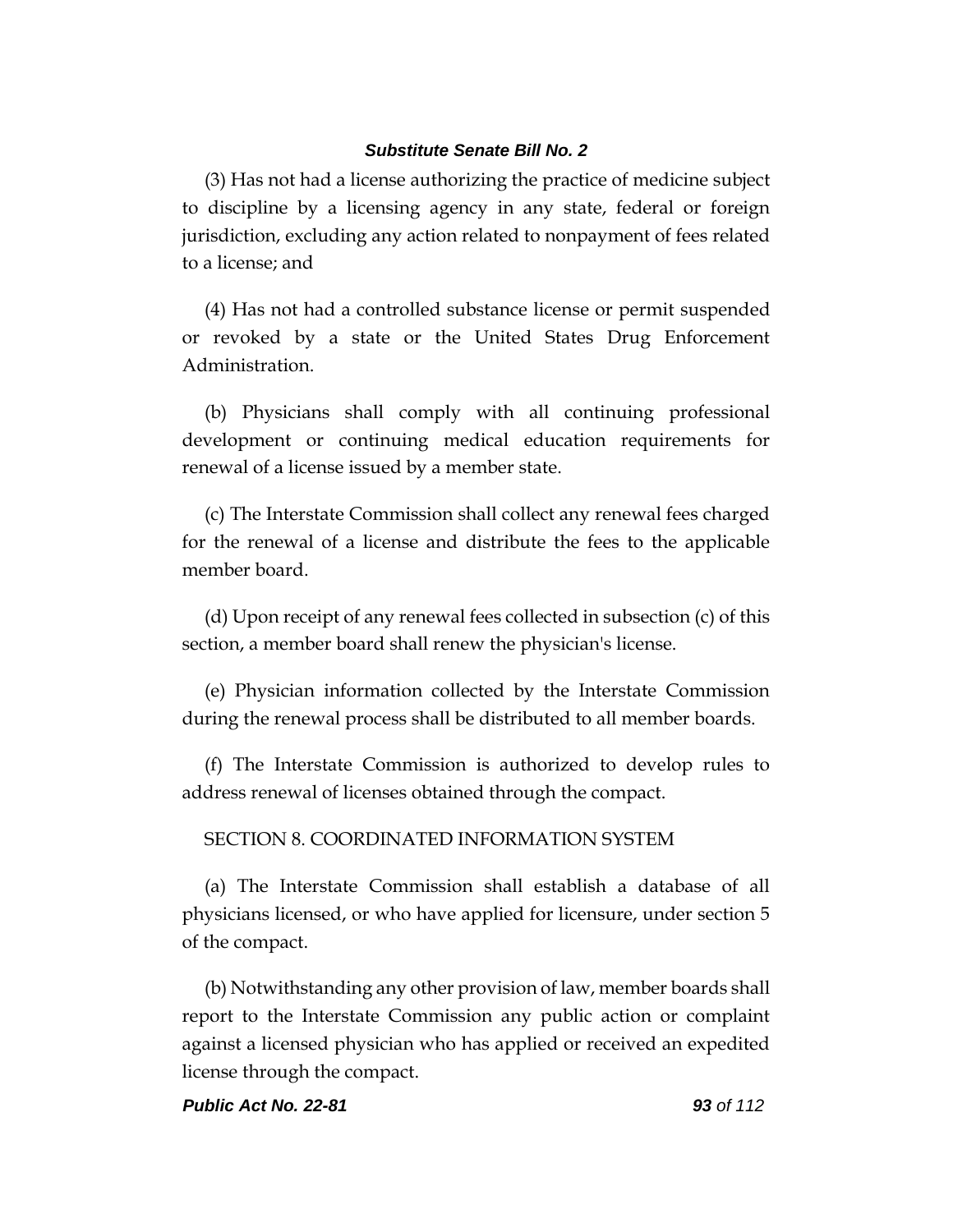(c) Member boards shall report disciplinary or investigatory information determined as necessary and proper by rule of the Interstate Commission.

(d) Member boards may report any nonpublic complaint or any disciplinary or investigatory information not required by subsection (c) of the compact to the Interstate Commission.

(e) Member boards shall share complaint or disciplinary information about a physician upon request of another member board.

(f) All information provided to the Interstate Commission or distributed by member boards shall be confidential, filed under seal and used only for investigatory or disciplinary matters.

(g) The Interstate Commission is authorized to develop rules for mandated or discretionary sharing of information by member boards.

### SECTION 9. JOINT INVESTIGATIONS

(a) Licensure and disciplinary records of physicians are deemed investigative.

(b) In addition to the authority granted to a member board by its respective Medical Practice Act or other applicable state law, a member board may participate with other member boards in joint investigations of physicians licensed by the member boards.

(c) A subpoena issued by a member state shall be enforceable in other member states.

(d) Member boards may share any investigative, litigation or compliance materials in furtherance of any joint or individual investigation initiate under the compact.

(e) Any member state may investigate actual or alleged violations of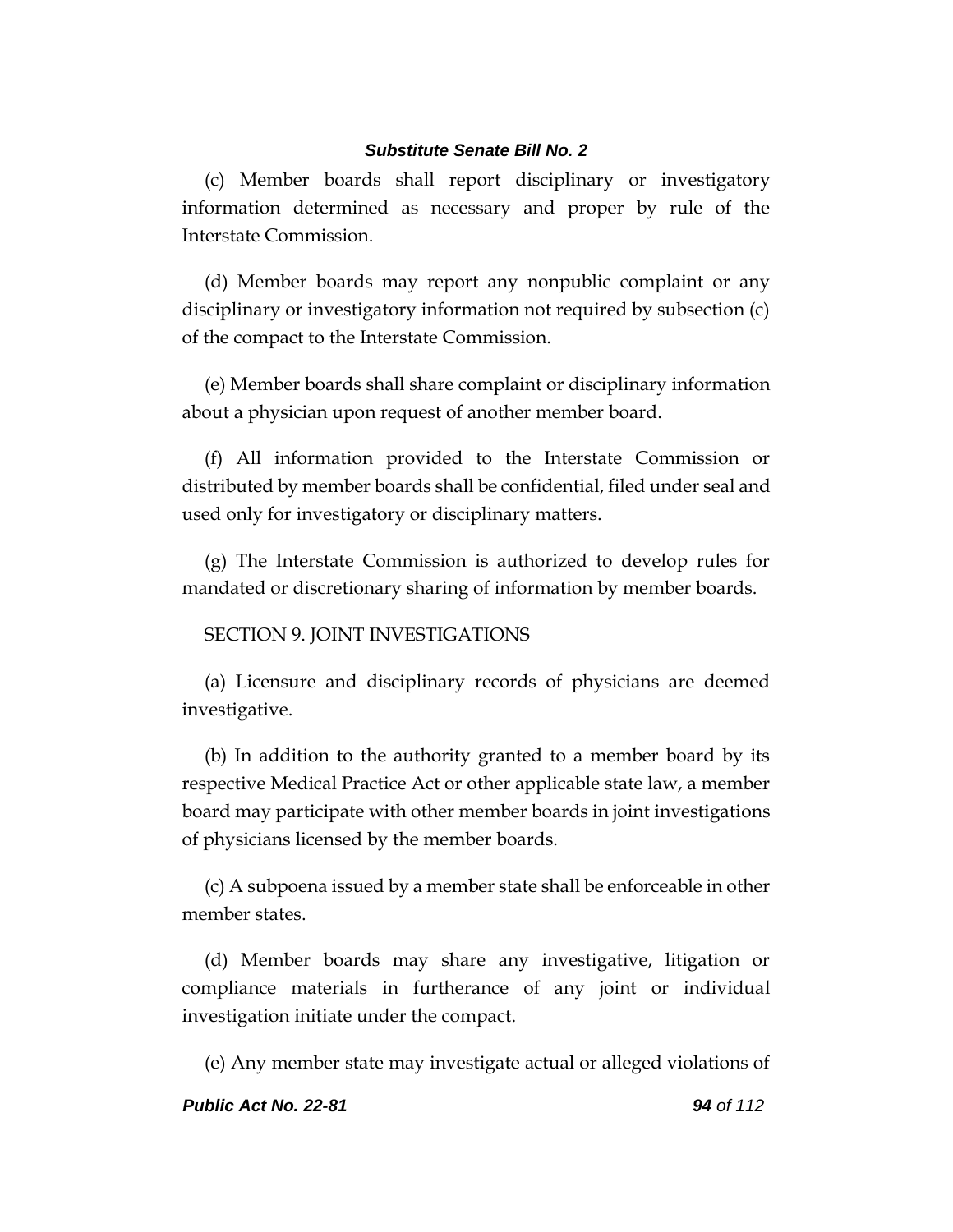the statutes authorizing the practice of medicine in any other member state in which a physician holds a license to practice medicine.

## SECTION 10. DISCIPLINARY ACTIONS

(a) Any disciplinary action taken by any member board against a physician licensed through the compact shall be deemed unprofessional conduct that may be subject to discipline by other member boards, in addition to any violation of the Medical Practice Act or regulations in such state.

(b) If a license granted to a physician by the member board in the state of principal license is revoked, surrendered or relinquished in lieu of discipline, or suspended, then all licenses issued to the physician by member boards shall automatically be placed, without further action necessary by any member board, on the same status. If the member board in the state of principal license subsequently reinstates the physician's license, a license issued to the physician by any other member board shall remain encumbered until such respective member board takes action to reinstate the license in a manner consistent with the Medical Practice Act of such state.

(c) If disciplinary action is taken against a physician by a member board not in the state of principal license, any other member board may deem the action conclusive as to matter of law and fact decided, and perform one of the following actions:

(1) Impose the same or any lesser sanction against the physician, provided such sanctions are consistent with the Medical Practice Act of such state; or

(2) Pursue separate disciplinary action against the physician under its respective Medical Practice Act, regardless of the action taken in other member states.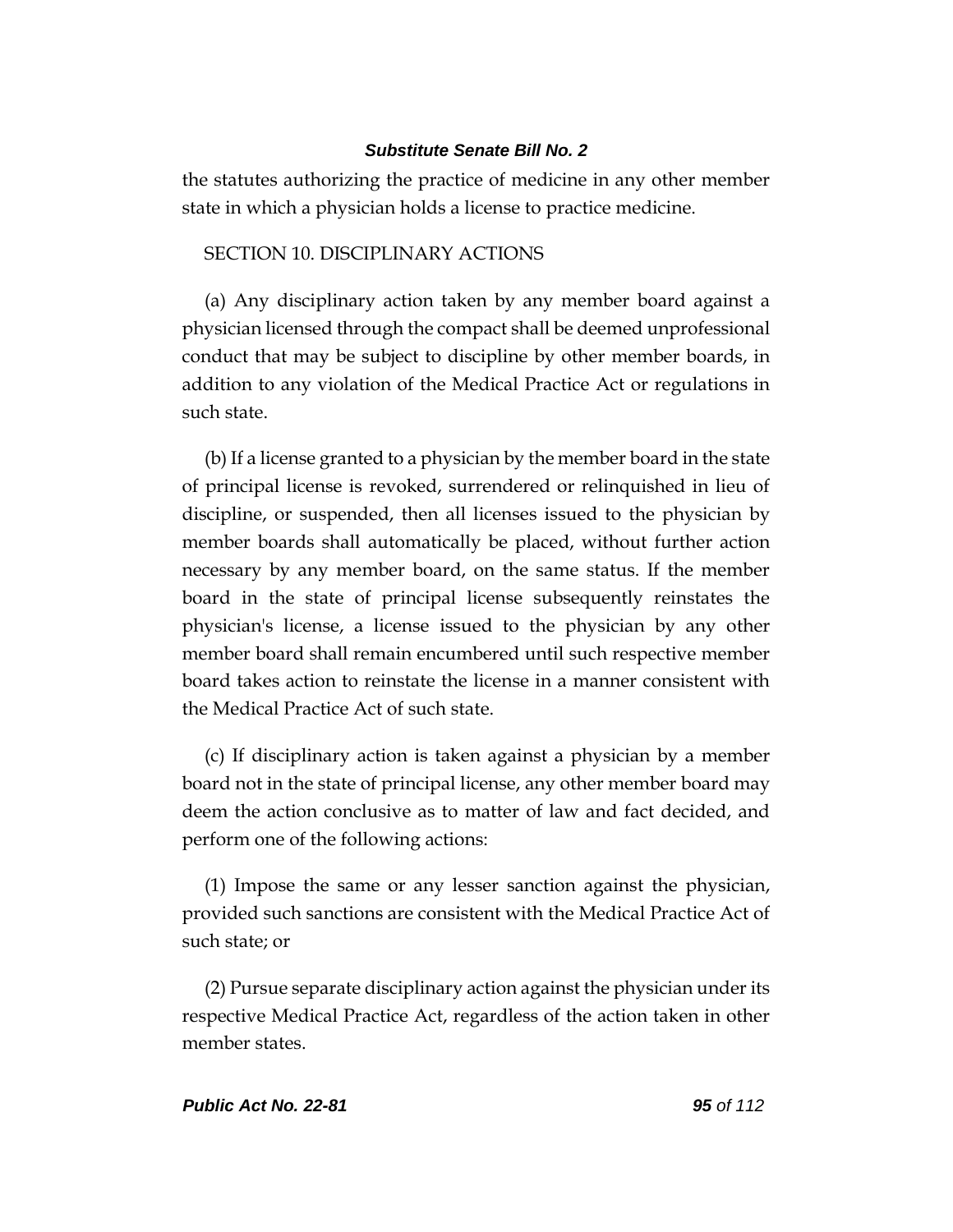(d) If a license granted to a physician by a member board is revoked, surrendered or relinquished in lieu of discipline, or suspended, then any license issued to the physician by any other member board shall be suspended, automatically and immediately without further action necessary by the other member board, for ninety days upon entry of the order by the disciplining board, to permit the member board to investigate the basis for the action under the Medical Practice Act of such state. A member board may terminate the automatic suspension of the license it issued prior to the completion of the ninety-day suspension period in a manner consistent with the Medical Practice Act of such state.

SECTION 11. INTERSTATE MEDICAL LICENSURE COMPACT **COMMISSION** 

(a) The member states hereby create the Interstate Medical Licensure Compact Commission.

(b) The purpose of the Interstate Commission is the administration of the compact, which is a discretionary state function.

(c) The Interstate Commission shall be a body corporate and joint agency of the member states and shall have all the responsibilities, powers, and duties set forth in the compact, and such additional powers as may be conferred upon it by a subsequent concurrent action of the respective legislatures of the member states in accordance with the terms of the compact.

(d) The Interstate Commission shall consist of two voting representatives appointed by each member state who shall serve as commissioners. In states where allopathic and osteopathic physicians are regulated by separate member boards, or if the licensing and disciplinary authority is split between separate member boards, or if the licensing and disciplinary authority is split between multiple member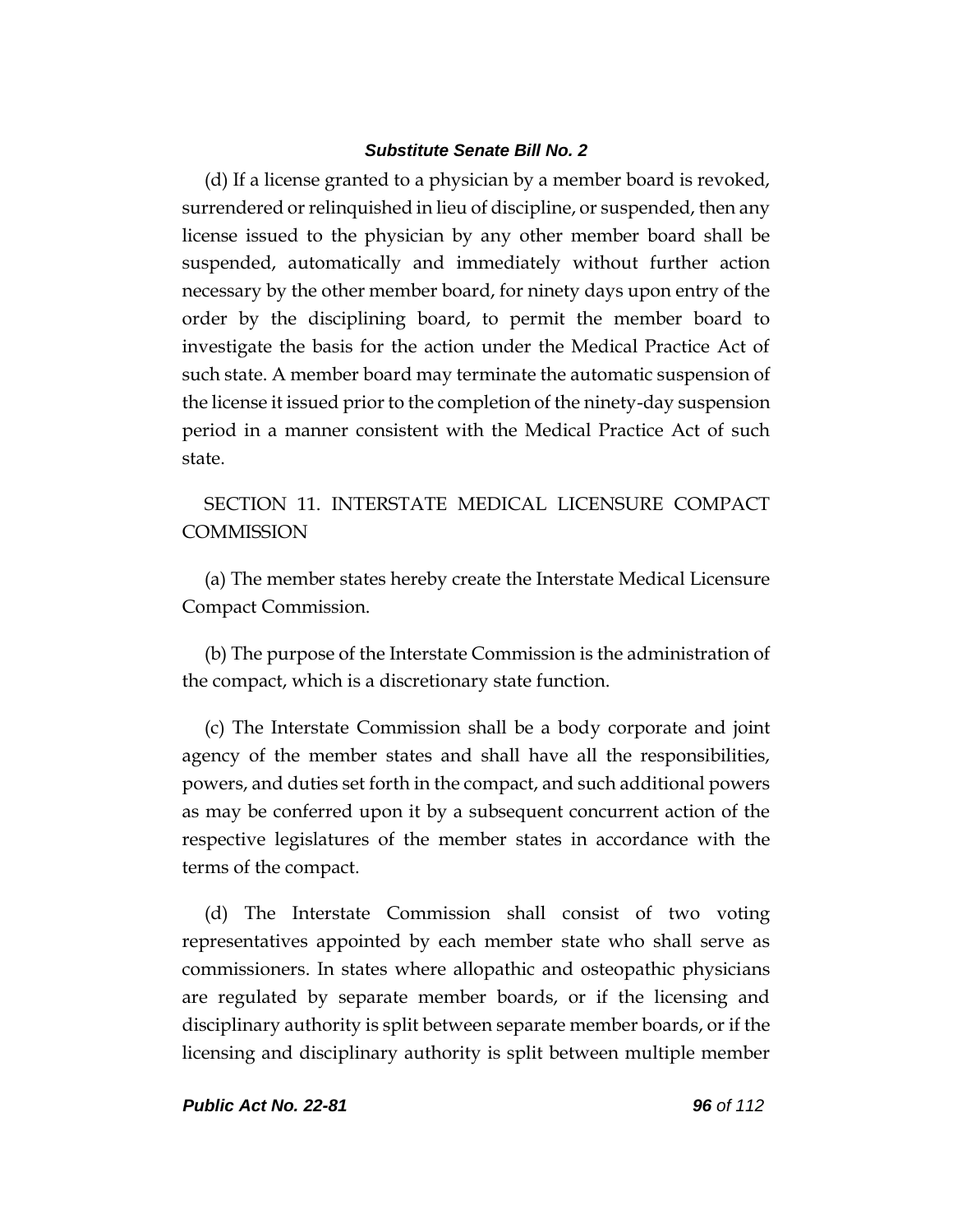boards within a member state, the member state shall appoint one representative from each member board. A commissioner shall be the following:

(1) An allopathic or osteopathic physician appointed to a member board;

(2) An executive director, executive secretary or similar executive of a member board; or

(3) A member of the public appointed to a member board.

(e) The Interstate Commission shall meet at least once each calendar year. A portion of such meeting shall be a business meeting to address such matters as may properly come before the commission, including, but not limited to, the election of officers. The chairperson may call additional meetings and shall call for a meeting upon the request of a majority of the member states.

(f) The bylaws may provide for meetings of the Interstate Commission to be conducted by telecommunication or electronic communication.

(g) Each commissioner participating at a meeting of the Interstate Commission is entitled to one vote. A majority of commissioners shall constitute a quorum for the transaction of business, unless a larger quorum is required by the bylaws of the Interstate Commission. A commissioner shall not delegate a vote to another commissioner. In the absence of its commissioner, a member state may delegate voting authority for a specified meeting to another person from such state who shall meet the requirements of subsection (d) of this section.

(h) The Interstate Commission shall provide public notice of all meetings and all meetings shall be open to the public. The Interstate Commission may close a meeting, in full or in portion, where it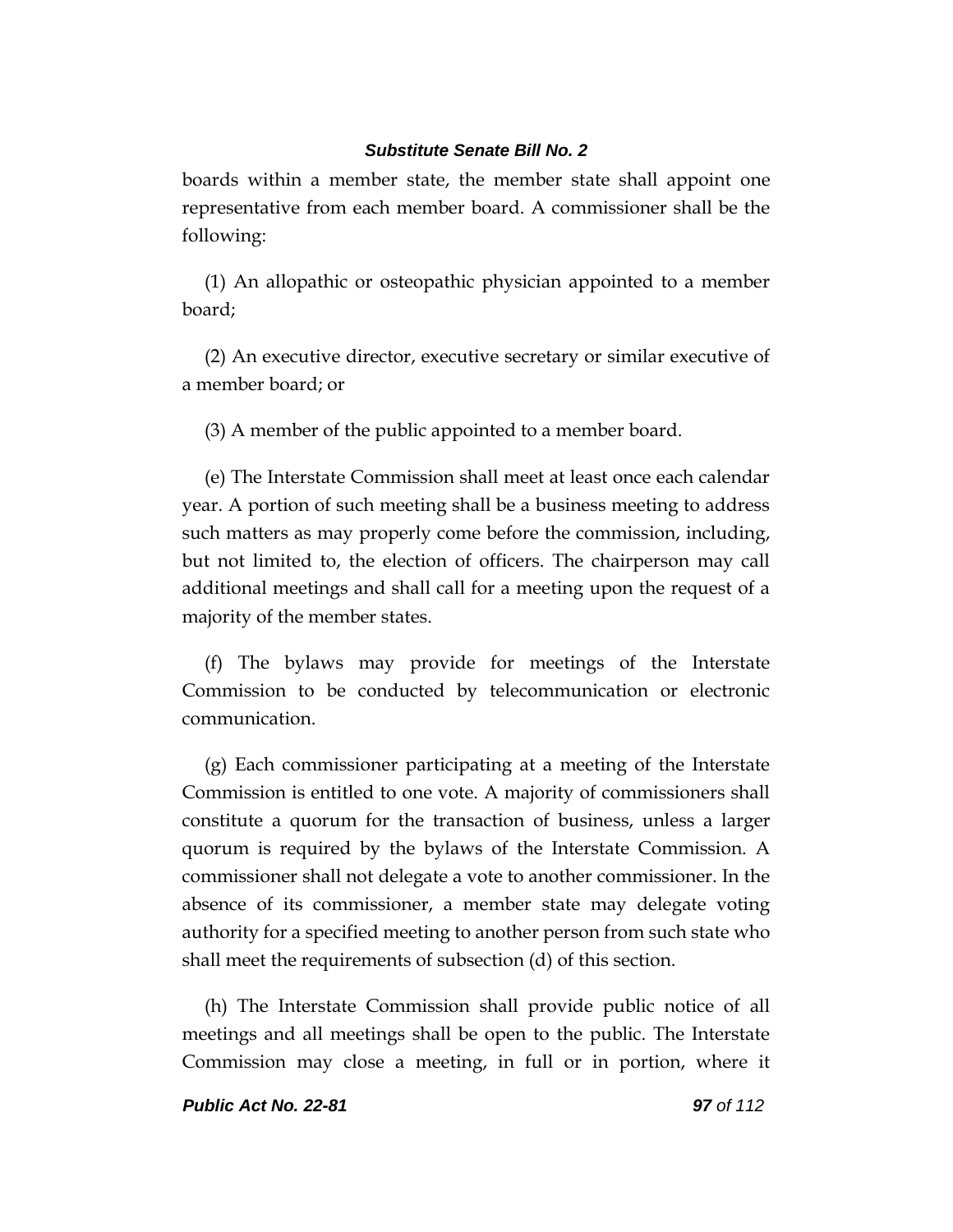determines by a two-thirds vote of the commissioners present that an open meeting would be likely to:

(1) Relate solely to the internal personnel practice and procedures of the Interstate Commission;

(2) Include a discussion of matters specifically exempted from disclosure by federal statute;

(3) Include a discussion of trade secrets or commercial or financial information that is privileged or confidential;

(4) Involve accusing a person of a crime, or formally censuring a person;

(5) Include a discussion of information of a personal nature where disclosure would constitute a clearly unwarranted invasion of personal privacy;

(6) Include a discussion of investigative records compiled for law enforcement purposes; or

(7) Specifically relate to the participation in a civil action or other legal proceeding.

(i) The Interstate Commission shall keep minutes of all meetings, which minutes shall fully describe all matters discussed in a meeting and shall provide a full and accurate summary of actions taken, including, but not limited to, a record of any roll call votes.

(j) The Interstate Commission shall make its information and official records, to the extent not otherwise designated in the compact or by its rules, available to the public for inspection.

(k) The Interstate Commission shall establish an executive committee, which shall include officers, members and others as determined by the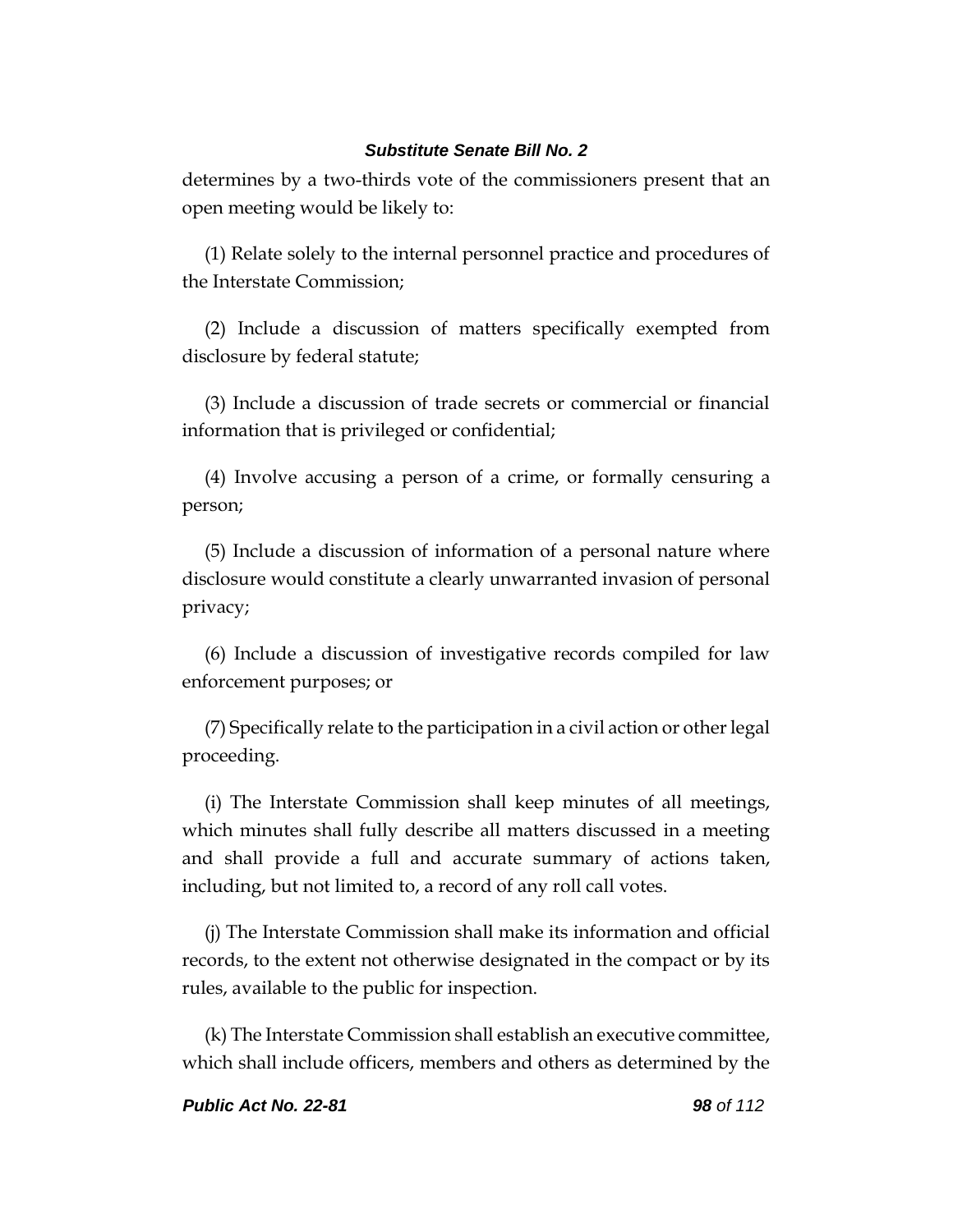bylaws. The executive committee shall have the power to act on behalf of the Interstate Commission, with the exception of rulemaking, during periods when the Interstate Commission is not in session. When acting on behalf of the Interstate Commission, the executive committee shall oversee the administration of the compact, including, but not limited to, enforcement and compliance with the provisions of the compact, its bylaws and rules and other such duties as necessary.

(l) The Interstate Commission shall establish other committees for governance and administration of the compact.

SECTION 12. POWERS AND DUTIES OF THE INTERSTATE **COMMISSION** 

The powers and duties of the Interstate Commission are as follows:

(1) Oversee and maintain the administration of the compact;

(2) Promulgate rules that shall be binding to the extent and in the manner provided for in the compact;

(3) Issue, upon the request of a member state or member board, advisory opinions concerning the meaning or interpretation of the compact, its bylaws, rules and actions;

(4) Enforce compliance with compact provisions, the rules promulgated by the Interstate Commission and the bylaws, using all necessary and proper means, including, but not limited to, the use of judicial process;

(5) Establish and appoint committees, including, but not limited to, an executive committee as required by section 11 of the compact, that shall have the power to act on behalf of the Interstate Commission in carrying out its powers and duties;

*Public Act No. 22-81 99 of 112* (6) Pay, or provide for the payment of the expenses related to the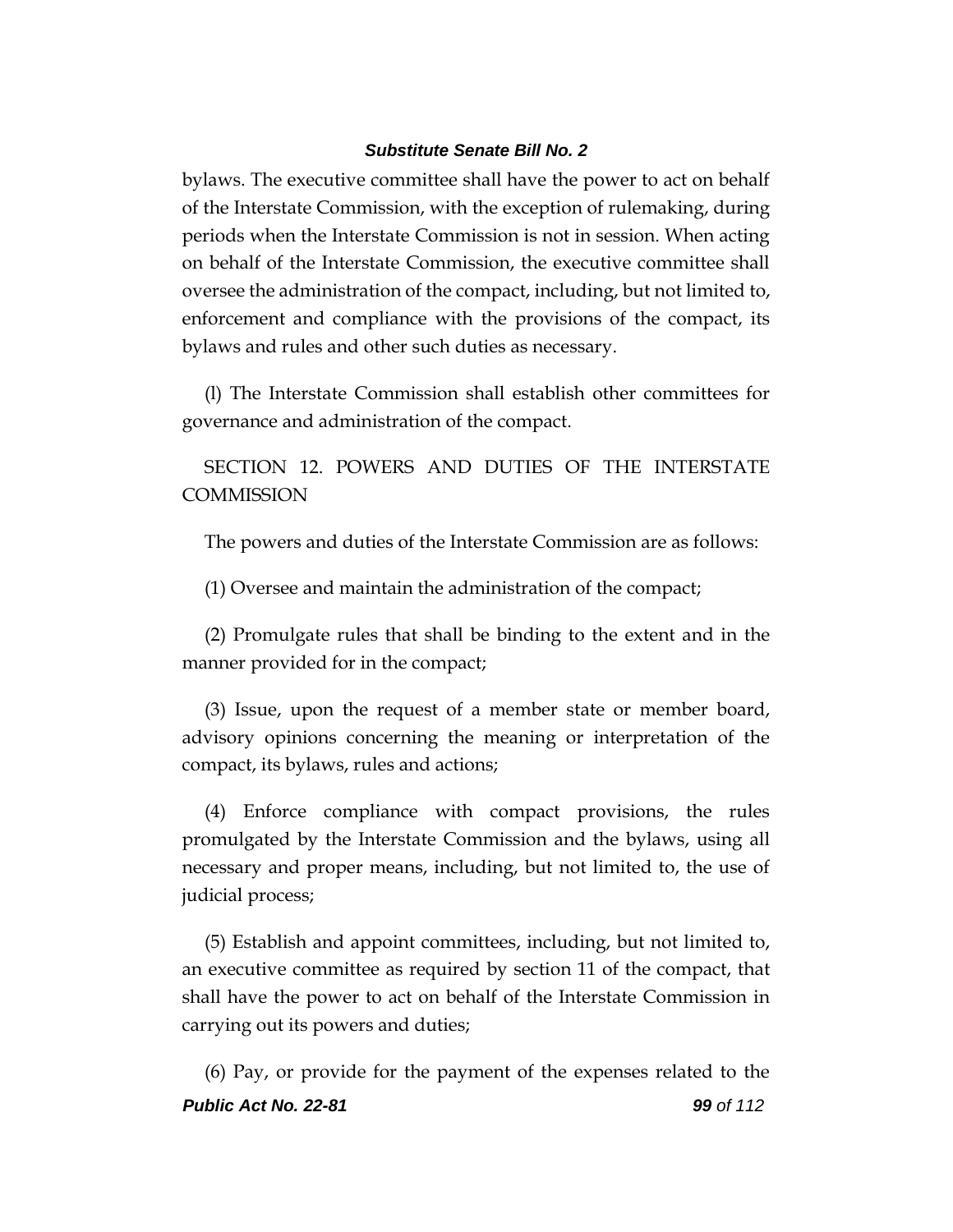establishment, organization and ongoing activities of the Interstate Commission;

(7) Establish and maintain one or more offices;

(8) Borrow, accept, hire or contract for services of personnel;

(9) Purchase and maintain insurance and bonds;

(10) Employ an executive director who shall have such powers to employ, select or appoint employees, agents or consultants, and to determine the qualifications, define the duties and fix the compensation of such employees, agents or consultants;

(11) Establish personnel policies and programs relating to conflicts of interest, rates of compensation and qualifications of personnel;

(12) Accept donations and grants of money, equipment, supplies, materials and services, and receive, utilize and dispose of such money, equipment, supplies, material and services in a manner consistent with the conflict of interest policies established by the Interstate Commission;

(13) Lease, purchase, accept contributions or donations of, or otherwise own, hold, improve or use, any property, real, personal or mixed;

(14) Sell, convey, mortgage, pledge, lease, exchange, abandon or otherwise dispose of any property, real, personal or mixed;

(15) Establish a budget and make expenditures;

(16) Adopt a seal and bylaws governing the management and operation of the Interstate Commission;

(17) Report annually to the legislatures and governors of the member states concerning the activities of the Interstate Commission during the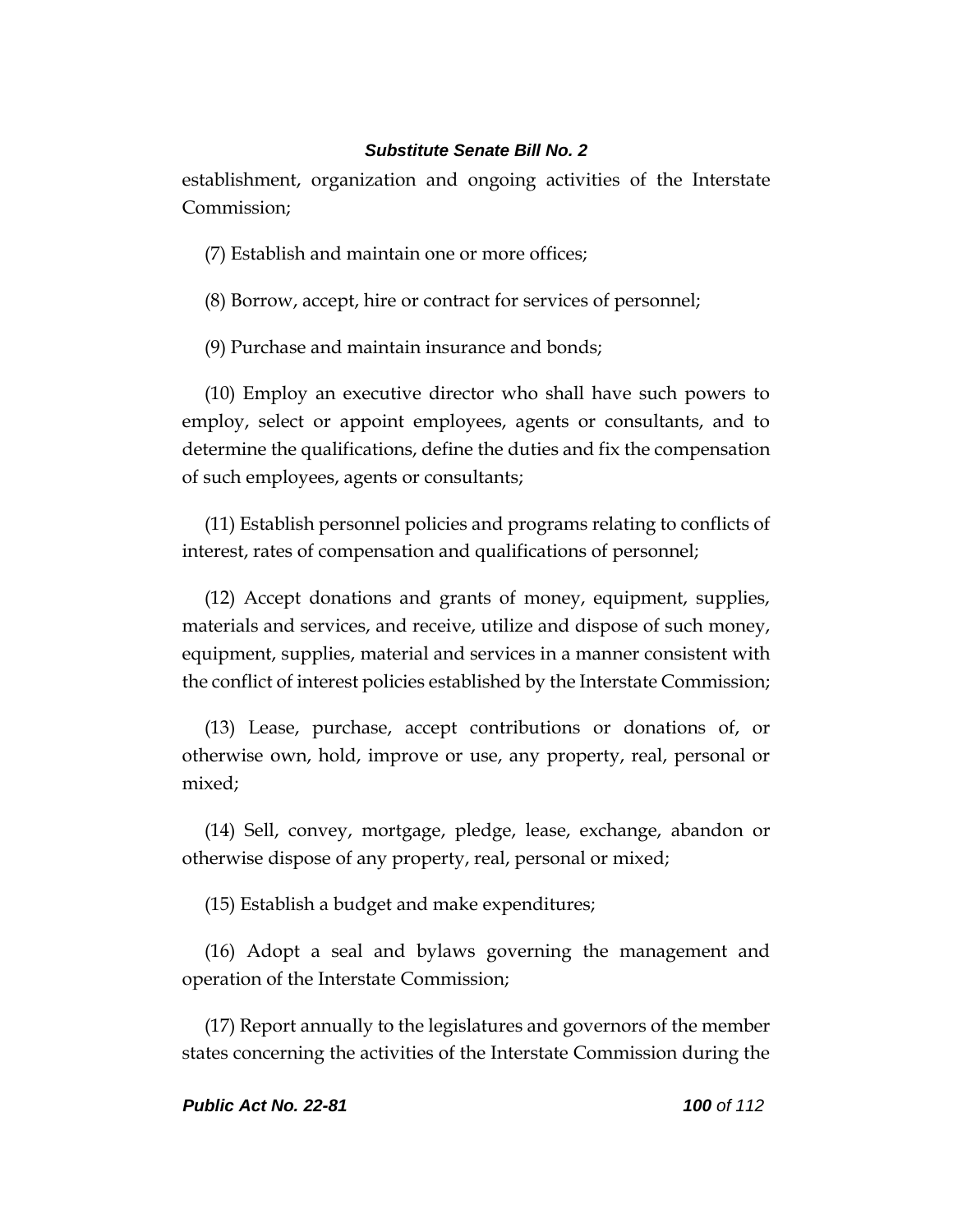preceding year. Such report shall also include reports of financial audits and any recommendations that may have been adopted by the Interstate Commission;

(18) Coordinate education, training and public awareness regarding the compact, its implementation and its operation;

(19) Maintain records in accordance with the bylaws;

(20) Seek and obtain trademarks, copyrights and patents; and

(21) Perform such functions as may be necessary or appropriate to achieve the purpose of the compact.

## SECTION 13. FINANCE POWERS

(a) The Interstate Commission may levy on and collect an annual assessment from each member state to cover the cost of the operations and activities of the Interstate Commission and its staff. The total assessment shall be sufficient to cover the annual budget approved each year for which revenue is not provided by other sources. The aggregate annual assessment amount shall be allocated upon a formula to be determined by the Interstate Commission, which shall promulgate a rule binding upon all member states.

(b) The Interstate Commission shall not incur obligations of any kind prior to securing the funds adequate to meet the same.

(c) The Interstate Commission shall not pledge the credit of any of the member states, except by, and with the authority of, the member state.

(d) The Interstate Commission shall be subject to a yearly financial audit conducted by a certified or licensed accountant and the report of the audit shall be included in the annual report of the Interstate Commission.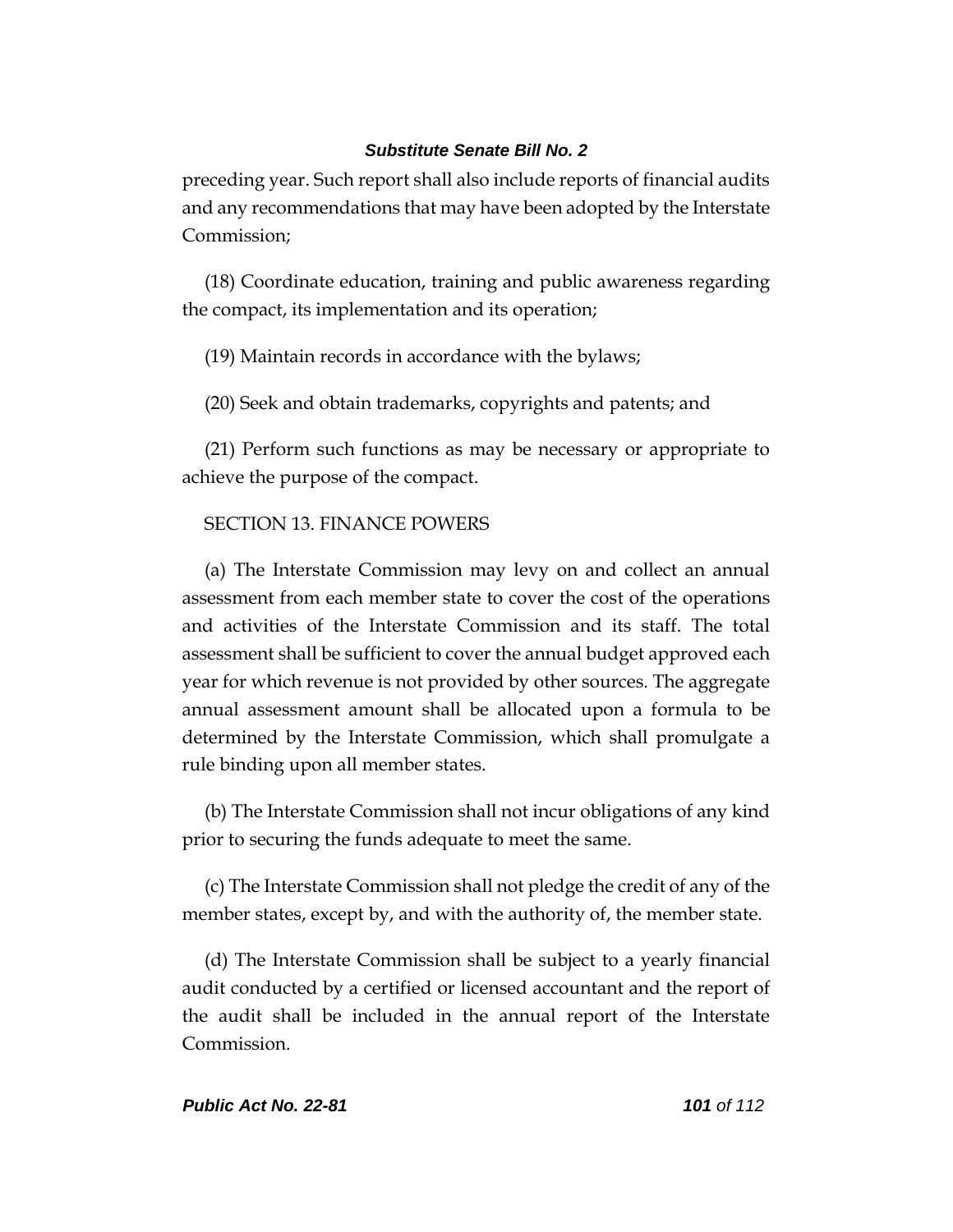SECTION 14. ORGANIZATION AND OPERATION OF THE INTERSTATE COMMISSION

(a) The Interstate Commission shall, by a majority of commissioners present and voting, adopt bylaws to govern its conduct as may be necessary or appropriate to carry out the purposes of the compact not later than twelve months after the first Interstate Commission meeting.

(b) The Interstate Commission shall elect or appoint annually from among its commissioners a chairperson, a vice-chairperson and a treasurer, each of whom shall have such authority and duties as may be specified in the bylaws. The chairperson, or in the chairperson's absence or disability, the vice-chairperson, shall preside at all meetings of the Interstate Commission.

(c) Officers elected or appointed pursuant to subsection (b) of this section shall serve without remuneration for the Interstate Commission.

(d) The officers and employees of the Interstate Commission shall be immune from suit and liability, either personally or in their official capacity, for a claim for damage to or loss of property or personal injury or other civil liability caused or arising out of, or relating to, an actual or alleged act, error or omission that occurred, or that such person had a reasonable basis for believing occurred, within the scope of Interstate Commission employment, duties or responsibilities, provided such person shall not be protected from suit or liability for damage, loss, injury, or liability caused by the intentional or wilful and wanton misconduct of such person.

(e) The liability of the executive director and employees of the Interstate Commission or representatives of the Interstate Commission, acting within the scope of such person's employment or duties for acts, errors or omissions occurring within such person's state, may not exceed the limits of liability set forth under the constitution and laws of such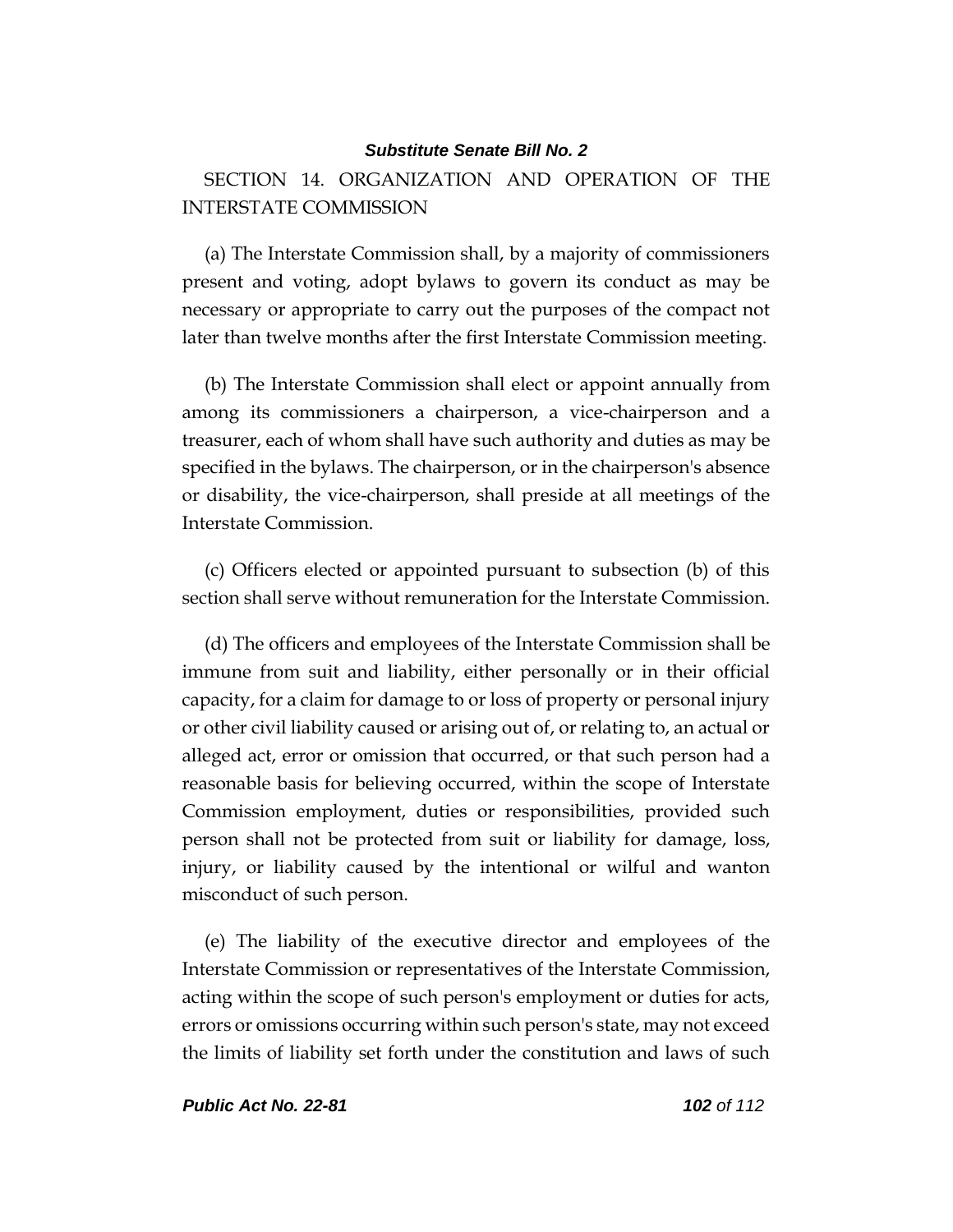state for state officials, employees and agents. The Interstate Commission is considered to be an instrumentality of the states for the purpose of any such action. Nothing in this subsection shall be construed to protect such person from suit or liability for damage, loss, injury or liability caused by the intentional or wilful and wanton misconduct of such person.

(f) The Interstate Commission shall defend the executive director, its employees and, subject to the approval of the attorney general or other appropriate legal counsel of the member state represented by an Interstate Commission representative, such Interstate Commission representative in any civil action seeking to impose liability arising out of an actual or alleged act, error or omission that occurred within the scope of Interstate Commission employment, duties or responsibilities, or that the defendant had a reasonable basis for believing occurred within the scope of Interstate Commission employment, duties or responsibilities, provided the actual or alleged act, error or omission did not result from intentional or wilful and wanton misconduct on the part of such person.

(g) To the extent not covered by the state involved, member state or the Interstate Commission, the representatives or employees of the Interstate Commission shall be held harmless in the amount of a settlement or judgment, including, but not limited to, attorney's fees and costs, obtained against such persons arising out of an actual or alleged act, error or omission that occurred within the scope of the Interstate Commission employment, duties or responsibilities, or that such persons had a reasonable basis for believing occurred within the scope of Interstate Commission employment, duties or responsibilities, provided the actual or alleged act, error or omission did not result from intentional or wilful and wanton misconduct on the part of such person.

SECTION 15. RULEMAKING FUNCTIONS OF THE INTERSTATE **COMMISSION** 

#### *Public Act No. 22-81 103 of 112*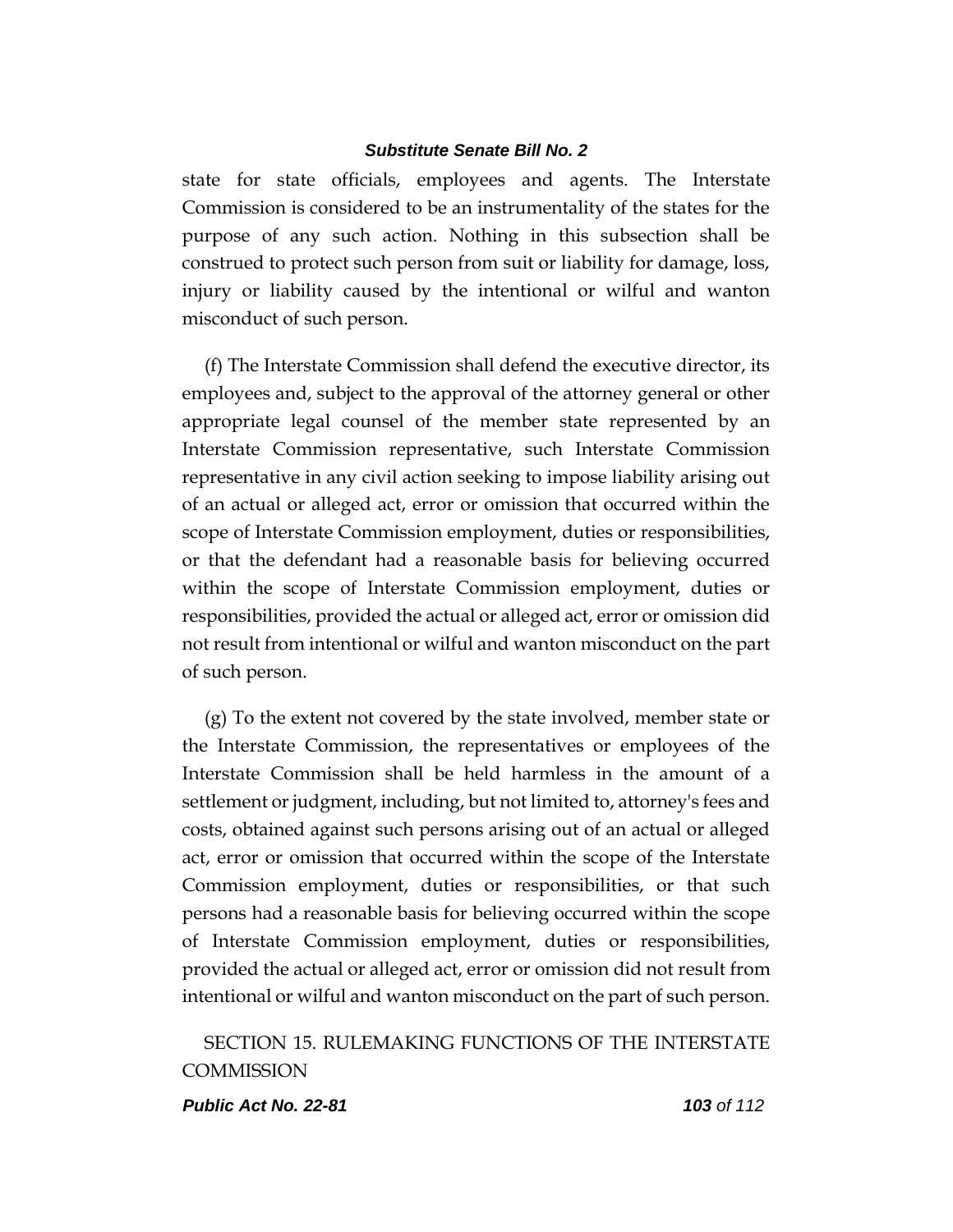(a) The Interstate Commission shall promulgate reasonable rules in order to effectively and efficiently achieve the purpose of the compact. Notwithstanding the foregoing, if the Interstate Commission exercises its rulemaking authority in a manner that is beyond the scope of the purposes of the compact, or the powers granted under the compact, then such an action by the Interstate Commission shall be invalid and have no force or effect.

(b) Rules deemed appropriate for the operations of the Interstate Commission shall be made pursuant to a rulemaking process that substantially conforms to the "Model State Administrative Procedure Act" of 2010, as amended from time to time.

(c) Not later than thirty days after a rule is promulgated, any person may file a petition for judicial review of the rule in the United States District Court for the District of Columbia or the federal district where the Interstate Commission has its principal offices, provided the filing of such a petition shall not stay or otherwise prevent the rule from becoming effective unless the court finds that the petitioner has a substantial likelihood of success. The court shall give deference to the actions of the Interstate Commission consistent with applicable law and shall not find the rule to be unlawful if the rule represents a reasonable exercise of the authority granted to the Interstate Commission.

### SECTION 16. OVERSIGHT OF INTERSTATE COMPACT

(a) The executive, legislative and judicial branches of state government in each member state shall enforce the compact and take all actions necessary and appropriate to effectuate the compact's purposes and intent. The provisions of the compact and the rules promulgated under the compact shall have standing as statutory law, but shall not override existing state authority to regulate the practice of medicine.

(b) All courts shall take judicial notice of the compact and the rules in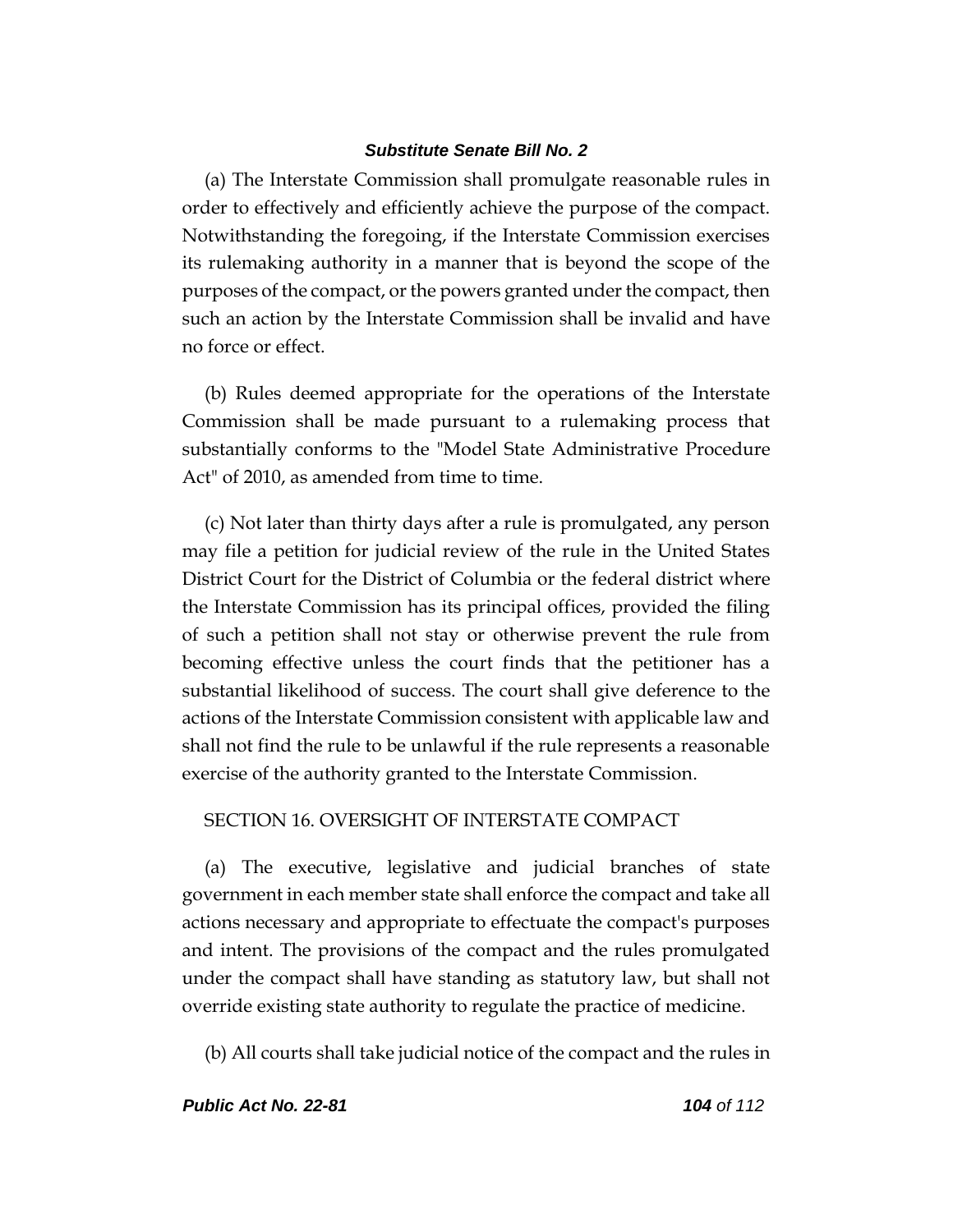any judicial or administrative proceeding in a member state pertaining to the subject matter of the compact that may affect the powers, responsibilities or actions of the Interstate Commission.

(c) The Interstate Commission shall be entitled to receive all services of process in any such proceeding, and shall have standing to intervene in the proceeding for all purposes. Failure to provide service of process to the Interstate Commission shall render a judgment or order void as to the Interstate Commission, the compact or promulgated rules.

### SECTION 17. ENFORCEMENT OF INTERSTATE COMPACT

(a) The Interstate Commission, in the reasonable exercise of its discretion, shall enforce the provisions and rules of the compact.

(b) The Interstate Commission may, by majority vote of the commissioners, initiate legal action in the United States Court for the District of Columbia, or, at the discretion of the Interstate Commission, in the federal district where the Interstate Commission has its principal offices, to enforce compliance with the provisions of the compact, and its promulgated rules and bylaws, against a member state in default. The relief sought may include both injunctive relief and damages. If judicial enforcement is necessary, the prevailing party shall be awarded all costs of such litigation, including, but not limited to, reasonable attorney's fees.

(c) The remedies set forth in the compact shall not be the exclusive remedies of the Interstate Commission. The Interstate Commission may avail itself of any other remedies available under state law or regulation of a profession.

### SECTION 18. DEFAULT PROCEDURES

(a) The grounds for default include, but are not limited to, failure of a member state to perform such obligations or responsibilities imposed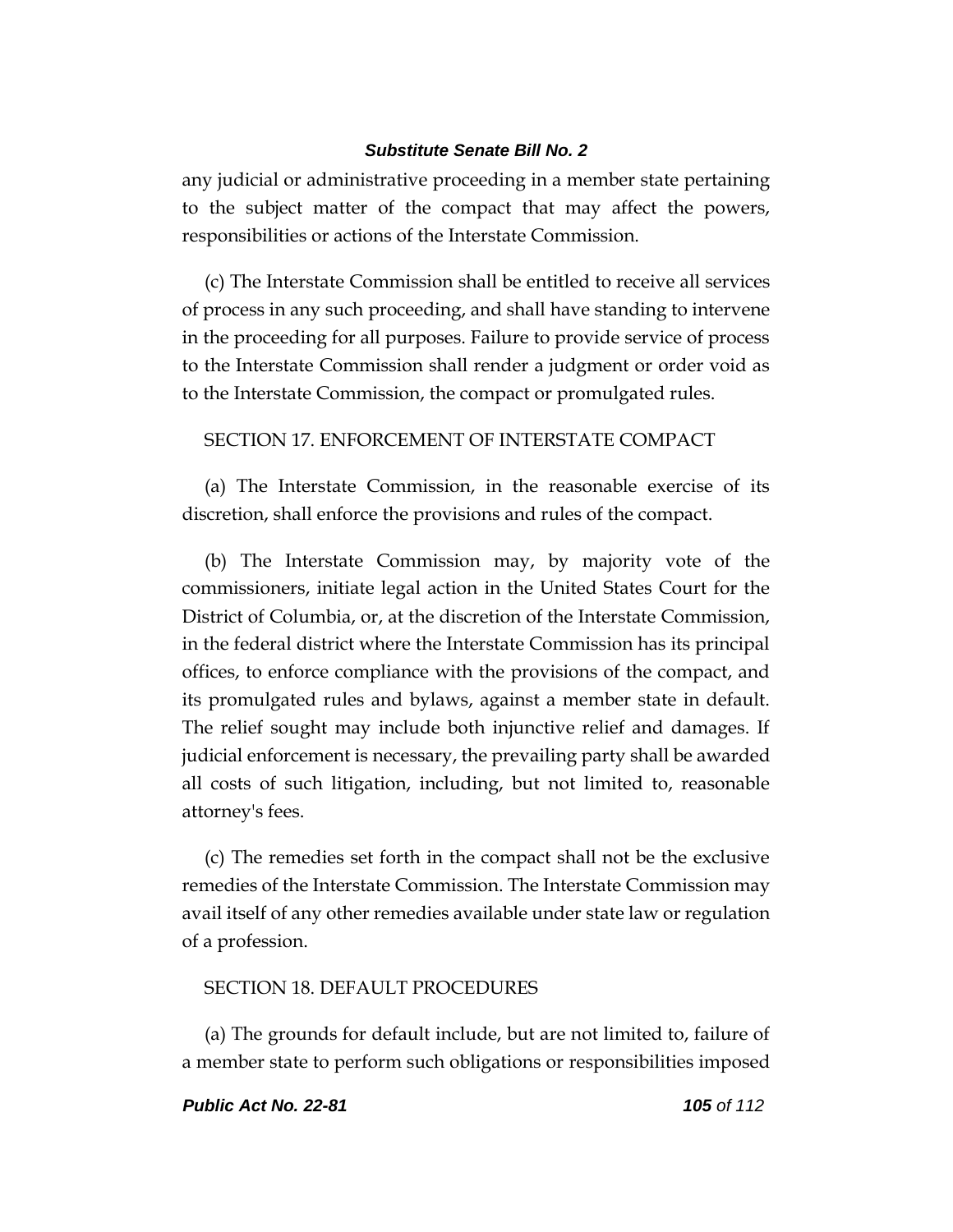upon it by the compact, or the rules and bylaws of the Interstate Commission promulgated under the compact.

(b) If the Interstate Commission determines that a member state has defaulted in the performance of its obligations or responsibilities under the compact, or the bylaws or promulgated rules, the Interstate Commission shall take the following actions:

(1) Provide written notice to the defaulting state and other member states of the nature of the default, the means of curing the default and any action taken by the Interstate Commission. The Interstate Commission shall specify the conditions by which the defaulting state shall cure its default; and

(2) Provide remedial training and specific technical assistance regarding the default.

(c) If the defaulting state fails to cure the default, the defaulting state shall be terminated from the compact upon an affirmative vote of a majority of the commissioners and all rights, privileges and benefits conferred by the compact shall terminate on the effective date of termination. A cure of the default shall not relieve the offending state of obligations or liabilities incurred during the period of the default.

(d) Termination of membership in the compact shall be imposed only after all other means of securing compliance have been exhausted. Notice of intent to terminate shall be given by the Interstate Commission to the governor, the majority and minority leaders of the defaulting state's legislature and each of the member states.

(e) The Interstate Commission shall establish rules and procedures to address licenses and physicians that are materially impacted by the termination of a member state, or the withdrawal of a member state.

(f) The member state that has been terminated is responsible for all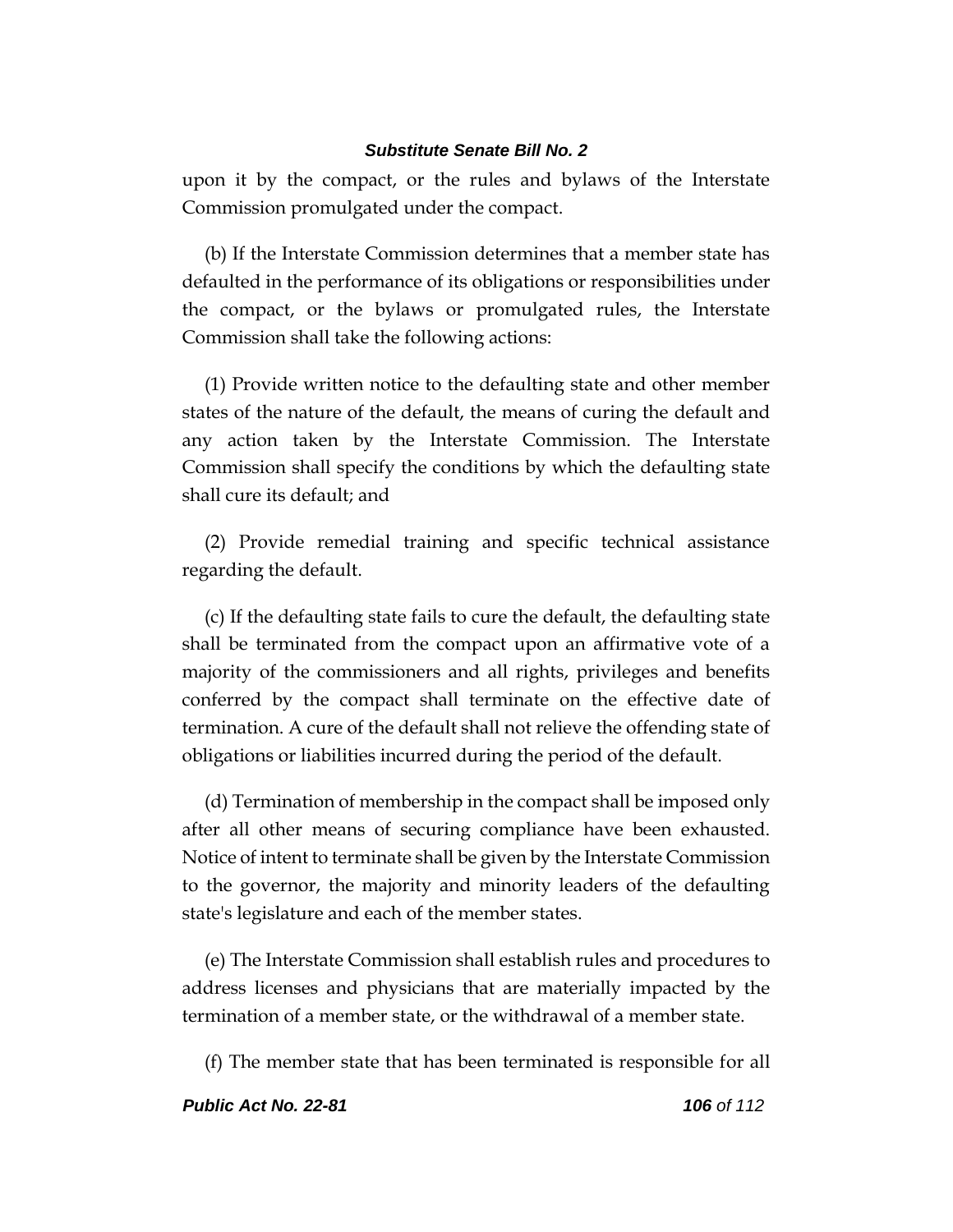dues, obligations and liabilities incurred through the effective date of termination, including, but not limited to, obligations the performance of which extends beyond the effective date of termination.

(g) The Interstate Commission shall not bear any costs relating to any state that has been found to be in default or that has been terminated from the compact, unless otherwise mutually agreed upon in writing between the Interstate Commission and the defaulting state.

(h) The defaulting state may appeal the action of the Interstate Commission by petitioning the United States District Court for the District of Columbia or the federal district where the Interstate Commission has its principal offices. The prevailing party shall be awarded all costs of such litigation, including, but not limited to, reasonable attorney's fees.

### SECTION 19. DISPUTE RESOLUTION

(a) The Interstate Commission shall attempt, upon the request of a member state, to resolve disputes that are subject to the compact and may arise among member states or member boards.

(b) The Interstate Commission shall promulgate rules providing for both mediation and binding dispute resolution as appropriate.

SECTION 20. MEMBER STATES, EFFECTIVE DATE AND AMENDMENT

(a) Any state is eligible to become a member of the compact.

(b) The compact shall become effective and binding upon legislative enactment of the compact into law by not less than seven states. Thereafter, it shall become effective and binding on a state upon enactment of the compact into law by such state.

*Public Act No. 22-81 107 of 112* (c) The governors of nonmember states, or their designees, shall be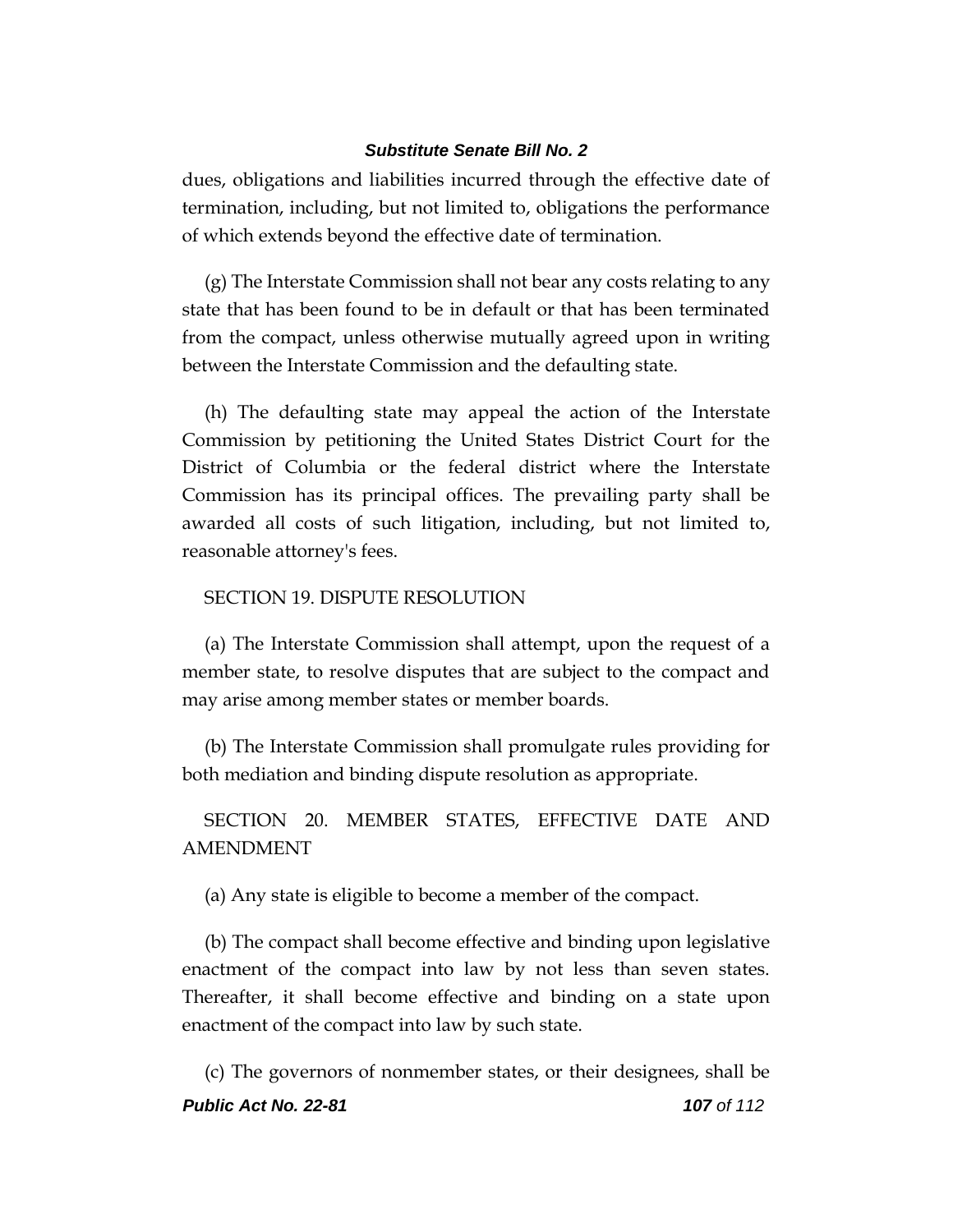invited to participate in the activities of the Interstate Commission on a nonvoting basis prior to adoption of the compact by all states.

(d) The Interstate Commission may propose amendments to the compact for enactment by the member states. No amendment shall become effective and binding upon the Interstate Commission and the member states unless and until it is enacted into law by unanimous consent of the member states.

## SECTION 21. WITHDRAWAL

(a) Once effective, the compact shall continue in force and remain binding upon every member state, provided a member state may withdraw from the compact by specifically repealing the statute that enacted the compact into law.

(b) Withdrawal from the compact shall be done by the enactment of a statute repealing the compact, but shall not take effect until one year after the effective date of such statute and until written notice of the withdrawal has been given by the withdrawing state to the governor of each other member state.

(c) The withdrawing state shall immediately notify the chairperson of the Interstate Commission in writing upon the introduction of legislation repealing the compact in the withdrawing state.

(d) The Interstate Commission shall notify the other member states of the withdrawing state's intent to withdraw not later than sixty days after its receipt of notice provided under subsection (c) of this section.

(e) The withdrawing state is responsible for all dues, obligations and liabilities incurred through the effective date of withdrawal, including, but not limited to, obligations, the performance of which extend beyond the effective date of withdrawal.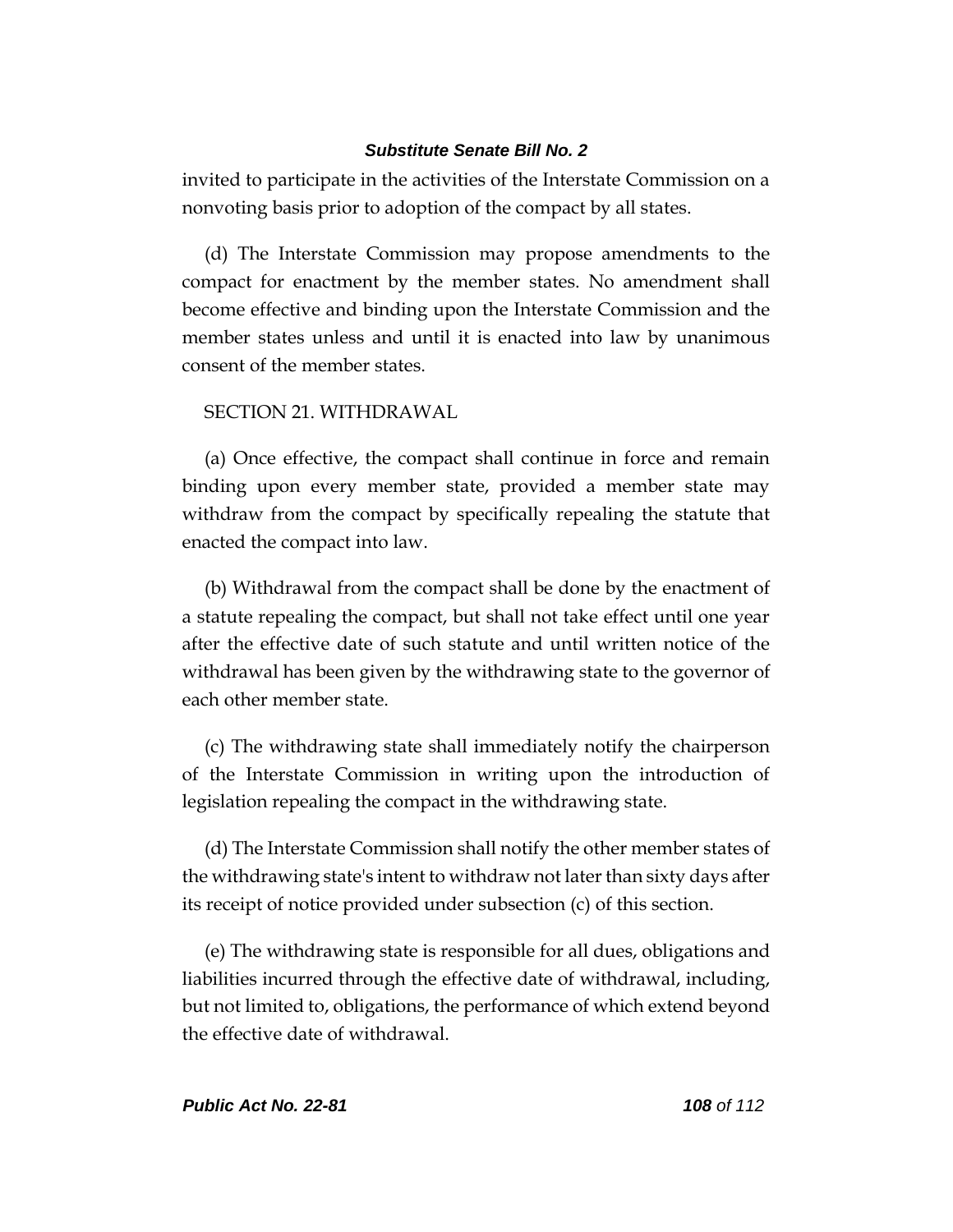(f) Reinstatement following withdrawal of a member state shall occur upon the withdrawing state reenacting the compact or upon such later date as determined by the Interstate Commission.

(g) The Interstate Commission is authorized to develop rules to address the impact of the withdrawal of a member state on licenses granted in other member states to physicians who designated the withdrawing member state as the state of principal license.

# SECTION 22. DISSOLUTION

(a) The compact shall dissolve effective upon the date of the withdrawal or default of the member state that reduces the membership of the compact to one member state.

(b) Upon the dissolution of the compact, the compact becomes null and void and shall be of no further force or effect, and the business and affairs of the Interstate Commission shall be concluded, and surplus funds shall be distributed in accordance with the bylaws.

## SECTION 23. SEVERABILITY AND CONSTRUCTION

(a) The provisions of the compact shall be severable, and if any phrase, clause, sentence or provision of the compact is deemed unenforceable, the remaining provisions of the compact shall be enforceable.

(b) The provisions of the compact shall be liberally construed to effectuate its purposes.

(c) Nothing in the compact shall be construed to prohibit the applicability of other interstate compacts to which the member states are members.

SECTION 24. BINDING EFFECT OF COMPACT AND OTHER LAWS

### *Public Act No. 22-81 109 of 112*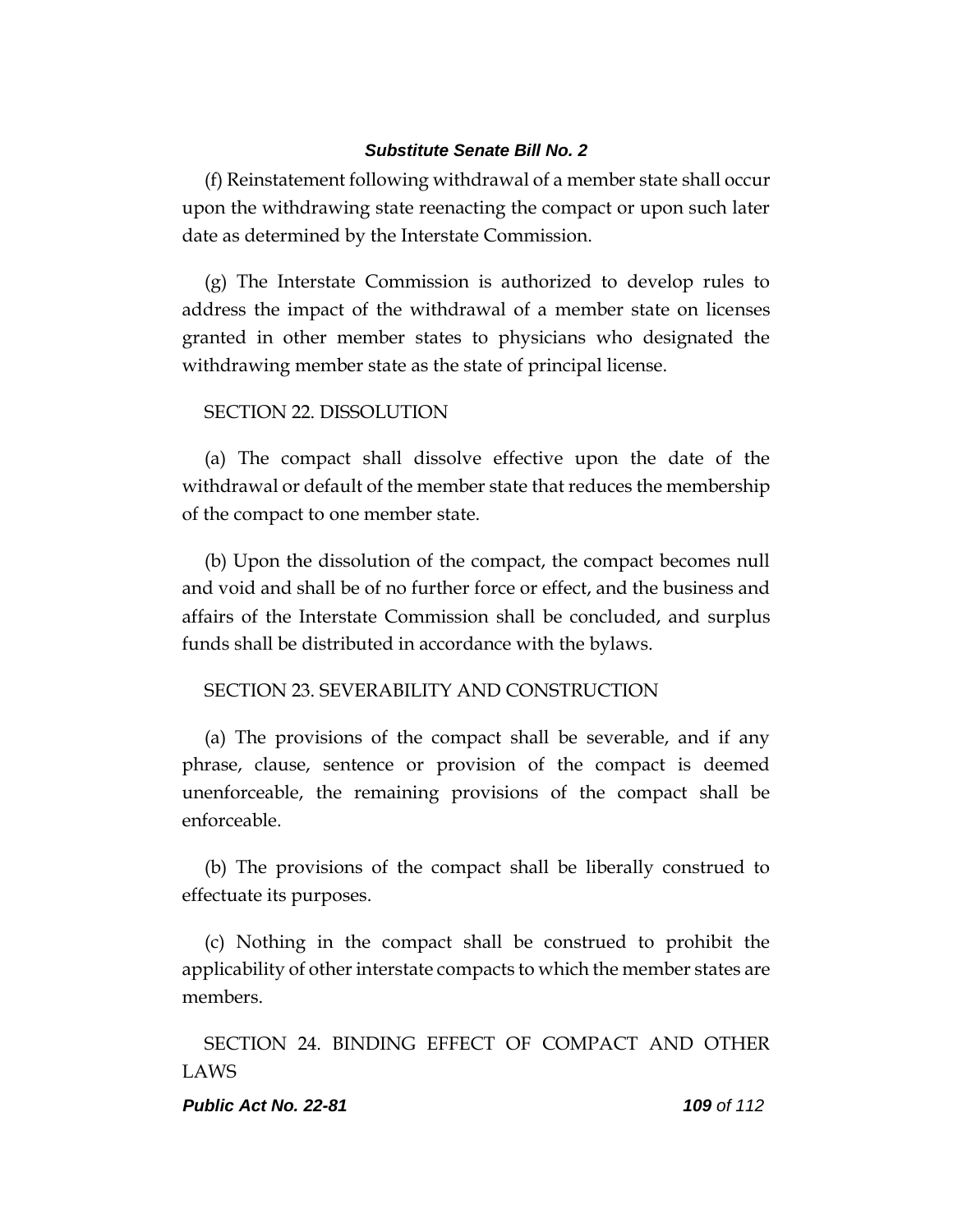(a) Nothing in the compact prevents the enforcement of any other law of a member state that is not inconsistent with the compact.

(b) All laws in a member state in conflict with the compact are superseded to the extent of the conflict.

(c) All lawful actions of the Interstate Commission, including, but not limited to, all rules and bylaws promulgated by said commission, are binding upon the member states.

(d) All agreements between the Interstate Commission and the member states are binding in accordance with the terms of such agreements.

(e) If any provision of the compact exceeds the constitutional limits imposed on the legislature of any member state, such provision shall be ineffective to the extent of the conflict with the constitutional provision in question in such member state."

Sec. 44. (*Effective July 1, 2022*) For the fiscal year ending June 30, 2023, the Office of Early Childhood shall hire two full-time employees to provide technical assistance and business consulting services for providers of child care services, as described in section 19a-77 of the general statutes, as amended by this act, in the state.

Sec. 45. Section 10-19q of the general statutes is repealed and the following is substituted in lieu thereof (*Effective July 1, 2022*):

(a) The Department of Children and Families shall administer, within available appropriations, an enhancement grant program for youth service bureaus. The department shall annually award grants in the amounts of: (1) Three thousand three hundred dollars to youth service bureaus that serve a town with a population of not more than eight thousand or towns with a total combined population of not more than eight thousand; (2) five thousand dollars to youth service bureaus that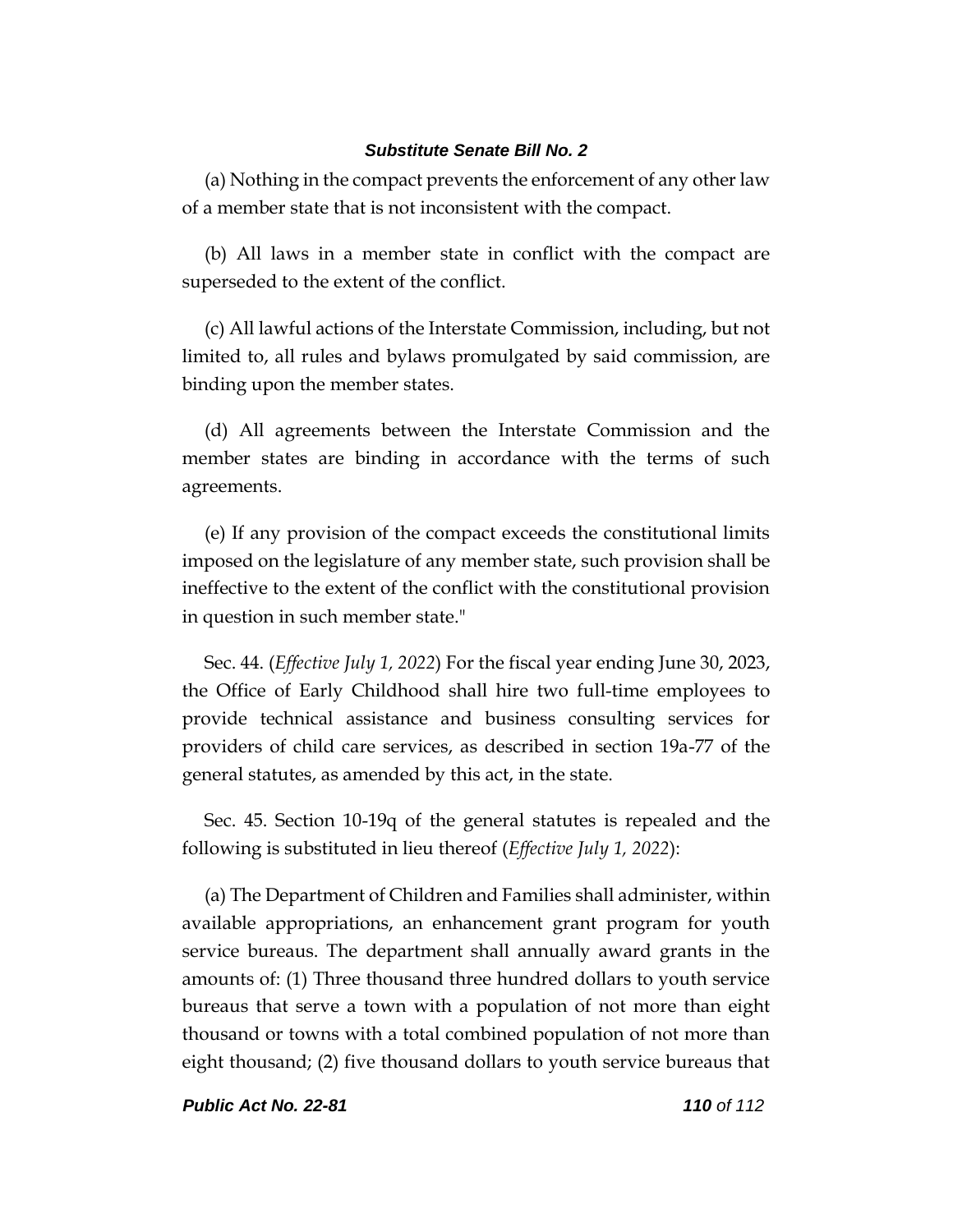serve a town with a population greater than eight thousand, but not more than seventeen thousand or towns with a total combined population greater than eight thousand, but not more than seventeen thousand; (3) six thousand two hundred fifty dollars to youth service bureaus that serve a town with population greater than seventeen thousand, but not more than thirty thousand or towns with a total combined population greater than seventeen thousand, but not more than thirty thousand; (4) seven thousand five hundred fifty dollars to youth service bureaus that serve a town with a population greater than thirty thousand, but not more than one hundred thousand or towns with a total combined population greater than thirty thousand, but not more than one hundred thousand; and (5) ten thousand dollars to youth service bureaus that serve a town with a population greater than one hundred thousand or towns with a total combined population greater than one hundred thousand.

(b) (1) For the fiscal year ending June 30, 2023, if the amount appropriated for grants payable to youth service bureaus under this section exceeds the amount appropriated for such grants for the fiscal year ending June 30, 2022, the amount of such excess shall be distributed proportionately among the youth service bureaus.

**[**(b)**]** (2) Notwithstanding the provisions of this section, for the fiscal year ending June 30, **[**2020**]** 2024, and each fiscal year thereafter, the amount of grants payable to youth service bureaus shall be **[**(1)**]** (A) reduced proportionately if the total of such grants in such year exceeds the amount appropriated for such grants for such year, or **[**(2)**]** (B) increased proportionately if the total of such grants in such year is less than the amount appropriated for such grants in such year.

Sec. 46. (*Effective July 1, 2022*) For the fiscal year ending June 30, 2023, the Department of Public Health shall hire a health program associate for the Office of Emergency Medical Services, established pursuant to section 19a-178 of the general statutes, to administer mobile integrated

*Public Act No. 22-81 111 of 112*